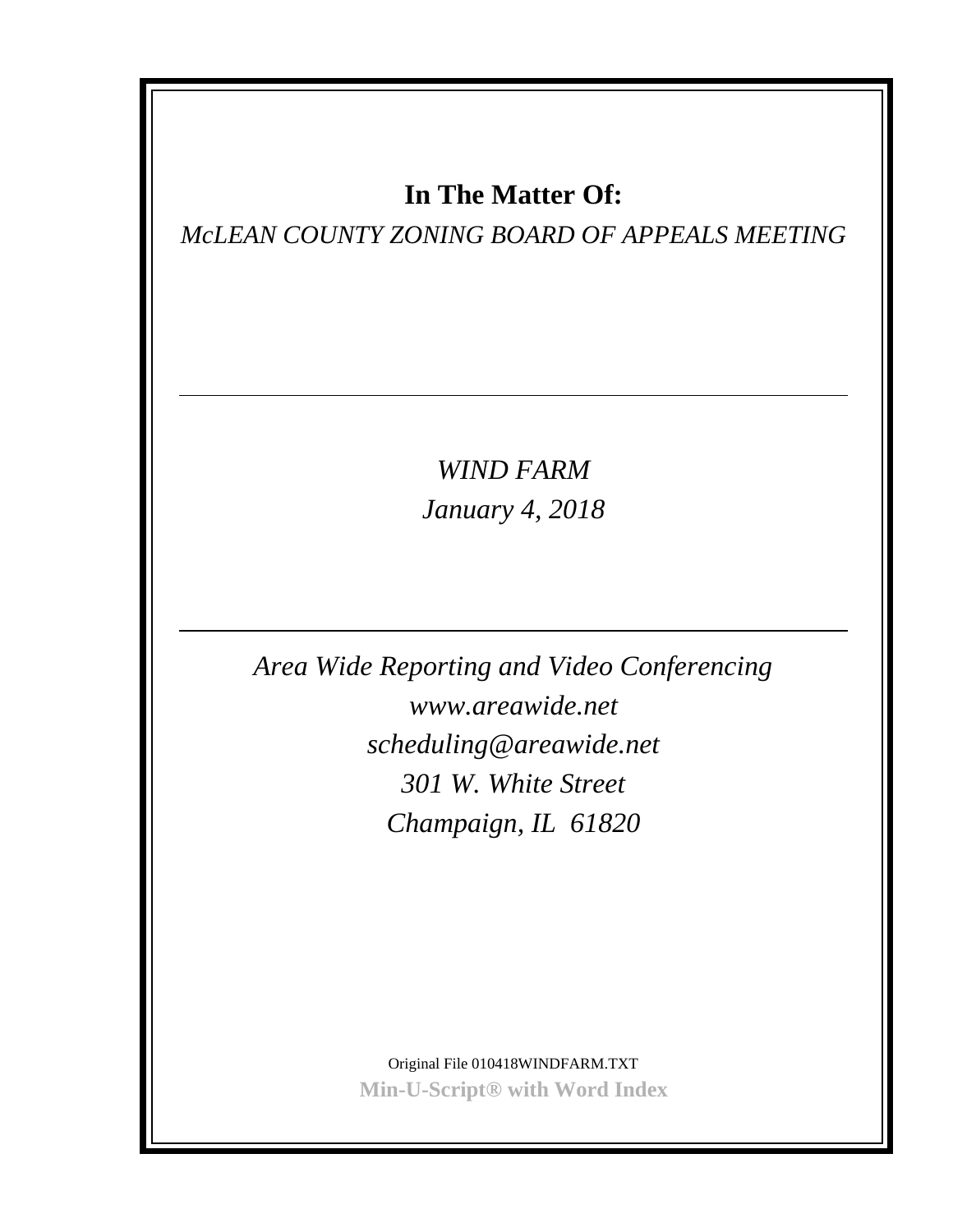|          |                                                                                |    | <b>January 4, 2018</b>                                                                                     |  |
|----------|--------------------------------------------------------------------------------|----|------------------------------------------------------------------------------------------------------------|--|
|          | Page 99                                                                        |    | Page 101                                                                                                   |  |
| 1        | MCLEAN COUNTY ZONING BOARD OF APPEALS                                          | 1  | INDEX                                                                                                      |  |
| 2        | <b>MEETING</b>                                                                 | 2  | Page                                                                                                       |  |
| 3        |                                                                                | 3  | WITNESSES FOR THE APPLICANT:                                                                               |  |
| 4        | Thursday, January 4, 2018                                                      | 4  | MICHAEL HANKARD  107<br>ANDREA GIAMPOLI  164                                                               |  |
| 5        | $6:00$ p.m.                                                                    | 5  | DAVID LOOMIS  236                                                                                          |  |
| 6        |                                                                                | 6  | EXHIBITS:                                                                                                  |  |
| 7        | at                                                                             | 7  | Applicant Exhibit Number 6  104<br>01/04/18 Letter from the Project                                        |  |
| 8        | Heartland Community College                                                    | 8  | to Mr. Dick and to the County<br>Responding to the IDNR Consultation                                       |  |
| 9        | 1500 West Raab Road                                                            | 9  | Letter                                                                                                     |  |
| 10       | Normal, Illinois                                                               | 10 | Applicant Exhibit Number 7  104<br>Correction of Parcel Identification                                     |  |
| 11       |                                                                                | 11 | Information                                                                                                |  |
| 12       | Case Number SU-17-11                                                           | 12 | Applicant Exhibit Number 8  104<br>Revised Decommissioning Plan and                                        |  |
| 13       |                                                                                | 13 | Decommissioning Obligation Cost<br>Evaluation                                                              |  |
| 14       | ZONING BOARD MEMBERS PRESENT:                                                  | 14 | Applicant Exhibit Number 9  105                                                                            |  |
| 15       | Brian Bangert<br>Chris Carlton - 1st Alternate                                 | 15 | 12/14/17 Correspondence from the<br>Illinois Department of Natural                                         |  |
| 16       | Rick Dean<br>James Finnigan - Chairman                                         | 16 | Resources Historic Preservation<br>Office                                                                  |  |
| 17       | Michael Kuritz<br>Mary Beth Taylor - 2nd Alternate                             | 17 | Applicant Exhibit Number 10  120                                                                           |  |
| 18       | Julia Turner<br>Drake Zimmerman                                                | 18 | Michael Hankard's Powerpoint<br>Presentation                                                               |  |
| 19       |                                                                                | 19 | Applicant Exhibit Number 11  254                                                                           |  |
| 20       |                                                                                | 20 | David Loomis's Powerpoint<br>Presentation                                                                  |  |
| 21       | Court Reporter:                                                                | 21 | Board Exhibit Number 2<br>-6                                                                               |  |
| 22       | Brenda Zeitler, CSR-RPR<br>License No. 084-004062                              | 22 | IDNR Letter                                                                                                |  |
| 23       | Area Wide Reporting Service<br>800-747-6789                                    | 23 | Board Exhibit Number 3<br>6<br>Consistency Review by the                                                   |  |
| 24       |                                                                                | 24 |                                                                                                            |  |
|          |                                                                                |    |                                                                                                            |  |
| ı        | Page 100<br><b>APPEARANCES:</b>                                                |    | Page 102                                                                                                   |  |
| 2        | <b>SCHAIN BANKS</b>                                                            | 1  | <b>MR. FINNIGAN:</b> We're going to call the                                                               |  |
| 3        | BY: MR. JAMES R. GRIFFIN, ESQ.<br>Attorney at Law                              |    | <b>2</b> meeting to order tonight. This is a continuation of                                               |  |
| 4.       | 70 West Madison Street<br>Suite 5300                                           |    | 3 Invenergy's case -- I got to get the number here --                                                      |  |
| 5        | Chicago, Illinois 60602<br>$(312)$ 345-5700                                    |    | 4 SU-17-11 from Tuesday night. It was continued to                                                         |  |
| 6        | jgriffin@schainbanks.com<br>On Behalf of the Applicant                         |    | 5 tonight at 6:00.                                                                                         |  |
| 7        |                                                                                |    | Where we're at in this process, if you                                                                     |  |
| 8        | SAMANTHA M. WALLEY, ESQ.<br>Assistant States Attorney<br>104 West Front Street |    | 7 follow this and as you pick one up and come in, is the                                                   |  |
| 9        | Room 605<br>Bloomington, Illinois 61701-5005                                   |    | 8 first paragraph. The Applicant is still putting on                                                       |  |
| 10       | $(309)$ 888-5400<br>On Behalf of McLean County.                                |    | <b>9</b> their witnesses, and every witness they have can be                                               |  |
| 11       |                                                                                | 10 | asked questions at this point.                                                                             |  |
| 12       | ALSO PRESENT:                                                                  | 11 | So you'll have a chance to come back later                                                                 |  |
| 13       | PHILIP DICK, Director of Building & Zoning                                     |    | 12 to give testimony, stuff like that. That's where we                                                     |  |
| 14       | JERRY STOKES, Assistant County Engineer                                        |    | 13 are at this point. As long as there's no questions,<br>14 we're going to call the roll and continue on. |  |
| 15       |                                                                                | 15 | <b>MR. DICK: Mark Judd?</b>                                                                                |  |
| 16       |                                                                                | 16 | (No response.)                                                                                             |  |
| 17       |                                                                                | 17 | MR. DICK: Brian Bangert?                                                                                   |  |
| 18       |                                                                                | 18 | MR. BANGERT: Here.                                                                                         |  |
| 19       |                                                                                | 19 | MR. DICK: Michael Kuritz?                                                                                  |  |
| 20       |                                                                                | 20 | MR. KURITZ: Here.                                                                                          |  |
| 21       |                                                                                | 21 | MR. DICK: Rick Dean?                                                                                       |  |
|          |                                                                                |    | MR. DEAN: Here.                                                                                            |  |
|          |                                                                                | 22 |                                                                                                            |  |
| 22<br>23 |                                                                                | 23 | <b>MR. DICK: Julia Turner?</b>                                                                             |  |
| 24       |                                                                                | 24 | <b>MS. TURNER: Here.</b>                                                                                   |  |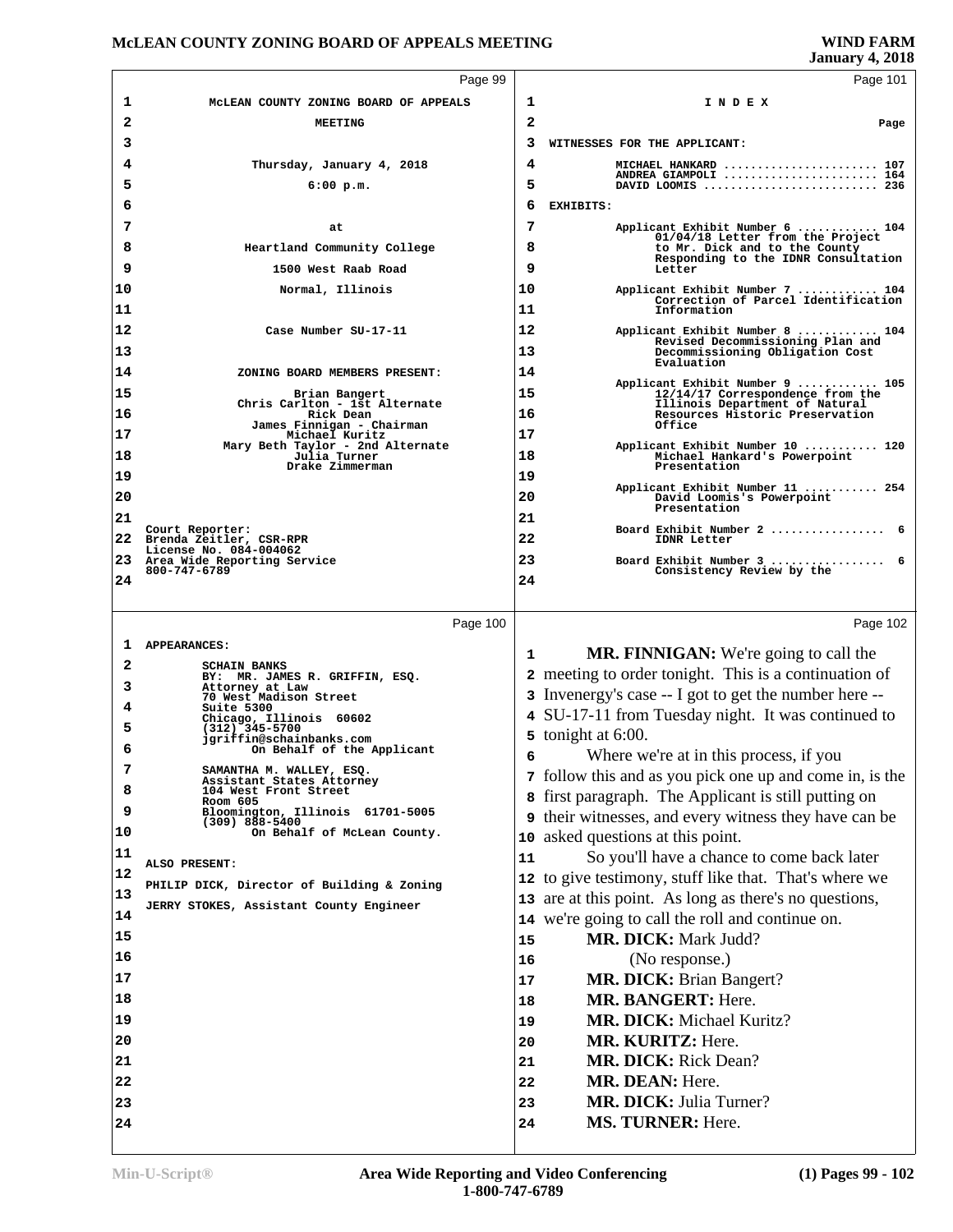|    | Page 103                                                                                       |    | Page 105                                                                               |  |
|----|------------------------------------------------------------------------------------------------|----|----------------------------------------------------------------------------------------|--|
| 1  | <b>MR. DICK: Drake Zimmerman?</b>                                                              |    | 1 Decommissioning Plan and Decommissioning Obligation                                  |  |
| 2  | MR. ZIMMERMAN: Here.                                                                           |    | 2 Cost Evaluation.                                                                     |  |
| 3  | MR. DICK: Jim Finnigan?                                                                        | 3  | As you may recall from Tuesday's hearing,                                              |  |
| 4  | <b>CHAIRMAN FINNIGAN: Here.</b>                                                                |    | 4 the gentleman from the Farm Bureau pointed out that                                  |  |
| 5  | MR. DICK: Chris Carlton?                                                                       |    | 5 the Decommissioning Plan that had been submitted in                                  |  |
| 6  | <b>MS. CARLTON: Here.</b>                                                                      |    | 6 the application was based upon the requirements in the                               |  |
| 7  | <b>MR. DICK:</b> Mary Beth Taylor?                                                             |    | 7 County Ordinance. Subsequent to that being filed, we                                 |  |
| 8  | MS. TAYLOR: Here.                                                                              |    | 8 entered into the Agricultural Impact Mitigation                                      |  |
| 9  | <b>CHAIRMAN FINNIGAN:</b> We have a quorum; so we                                              |    | 9 Agreement with the Department of Agriculture. That                                   |  |
|    | 10 can conduct business. The staff has been affirmed,                                          |    | 10 provided some slightly different decommissioning                                    |  |
|    | 11 and I think we're ready to ask for our next witness.                                        |    | 11 requirements, including removal of the foundation to a                              |  |
| 12 | If it goes past tonight, we are going to                                                       |    | 12 greater depth for the wind turbines to a five foot                                  |  |
|    | 13 continue this to Tuesday night at the Law and Justice                                       |    | 13 depth.                                                                              |  |
|    | 14 Center -- Government Center -- that's what I meant --                                       | 14 | So we had our decommissioning consultant                                               |  |
|    | 15 where we always meet. That will be at 7:00. So that                                         |    | 15 revise their study, and that's Applicant's Exhibit                                  |  |
|    | 16 will be our next meeting if we do not get done                                              |    | 16 Number 8. You will note that the per turbine                                        |  |
|    | 17 tonight. We'll announce that again at the end in case                                       |    | 17 decommissioning cost increased to \$52,809, and that                                |  |
|    | 18 people come in late. Tonight will not go past 10:00.                                        |    | 18 would be what we would propose to post as security as                               |  |
| 19 | MR. ZIMMERMAN: If we meet Tuesday, will it                                                     |    | 19 a per turbine decommissioning security amount. So                                   |  |
|    | 20 be 6:00 again?                                                                              |    | 20 that increased.                                                                     |  |
| 21 | <b>CHAIRMAN FINNIGAN:</b> 7:00. Are we ready? I                                                | 21 | Finally, Applicant's Exhibit Number 9 that                                             |  |
|    | 22 think we're ready for the next witness.                                                     |    | 22 we would ask to be entered is correspondence from the                               |  |
| 23 | MR. GRIFFIN: Thank you, Mr. Chairman.                                                          |    | 23 Illinois Department of Natural Resources Historic                                   |  |
|    | 24 Before we call the next witness, I do have a number of                                      |    | 24 Preservation Office which is responding to                                          |  |
|    |                                                                                                |    |                                                                                        |  |
|    |                                                                                                |    |                                                                                        |  |
|    | Page 104                                                                                       |    | Page 106                                                                               |  |
|    | 1 exhibits that I want entered into the record. I                                              |    | 1 correspondence from the Applicant concerning the                                     |  |
|    | 2 believe the Board has copies of those, but I'd like to                                       |    | 2 project. It's dated December 14, 2017, and simply                                    |  |
|    | 3 go through those briefly, if I may.                                                          |    | 3 asks that the -- this is the Department asking -- that                               |  |
| 4  | The first would be Applicant's Exhibit                                                         |    | 4 the project continue with the consultation process,                                  |  |
|    | 5 Number 6. This is a letter from the Project to                                               |    | 5 which we are doing.                                                                  |  |
|    | 6 Mr. Dick and to the County responding to the IDNR                                            | 6  | So I'd ask that those be entered into the                                              |  |
|    | 7 consultation letter. That letter is dated January 4,                                         |    | 7 record. And certainly if there are questions about                                   |  |
|    | 8 2018. I would ask that be entered into the record as                                         |    | 8 those documents, we'd be prepared to answer those                                    |  |
|    | 9 Applicant's Exhibit Number 6.                                                                |    | <b>9</b> tonight. If they are not any, we're ready to call our                         |  |
| 10 | The next document we have that I ask be                                                        |    | 10 next witness.                                                                       |  |
|    | 11 entered into the record is Applicant's Exhibit Number                                       | 11 | <b>CHAIRMAN FINNIGAN:</b> I think we're fine with                                      |  |
|    | 12 7. It is a one-page document that is correcting the                                         |    | 12 the exhibits; so you can bring your witness, and we'll                              |  |
|    | 13 parcel identification information for two of the                                            |    | 13 swear him in.                                                                       |  |
|    | 14 participating parcels in the project. The correct                                           | 14 | MR. GRIFFIN: Very good. Our next witness                                               |  |
|    | 15 information was provided in the public notice that was                                      |    | 15 is Mr. Michael Hankard. He is sitting here next to                                  |  |
|    | 16 published and mailed, but there was some incorrect                                          |    | 16 me, and he's ready to be sworn in. He also has a                                    |  |
|    | 17 information that was provided in the application.                                           |    | 17 PowerPoint presentation that goes along with his                                    |  |
|    | 18 Again, these parcels were both identified, but some of                                      |    | 18 testimony.                                                                          |  |
|    | 19 the legal descriptions for them were not correctly                                          | 19 | (Michael Hankard sworn.)                                                               |  |
|    | 20 distinguished between the two parcels. So I'd ask                                           | 20 | <b>CHAIRMAN FINNIGAN:</b> Would you state your                                         |  |
|    | 21 that that correction be entered as Applicant Exhibit                                        | 21 | name and address.                                                                      |  |
|    | 22 Number 7.                                                                                   | 22 | MR. HANKARD: My name is Michael Hankard.                                               |  |
| 23 | Next we have Applicant Exhibit Number 8,<br>24 which we'd ask to be entered. This is a revised |    | 23 My address, business address, is 211 East Verona<br>24 Avenue in Verona, Wisconsin. |  |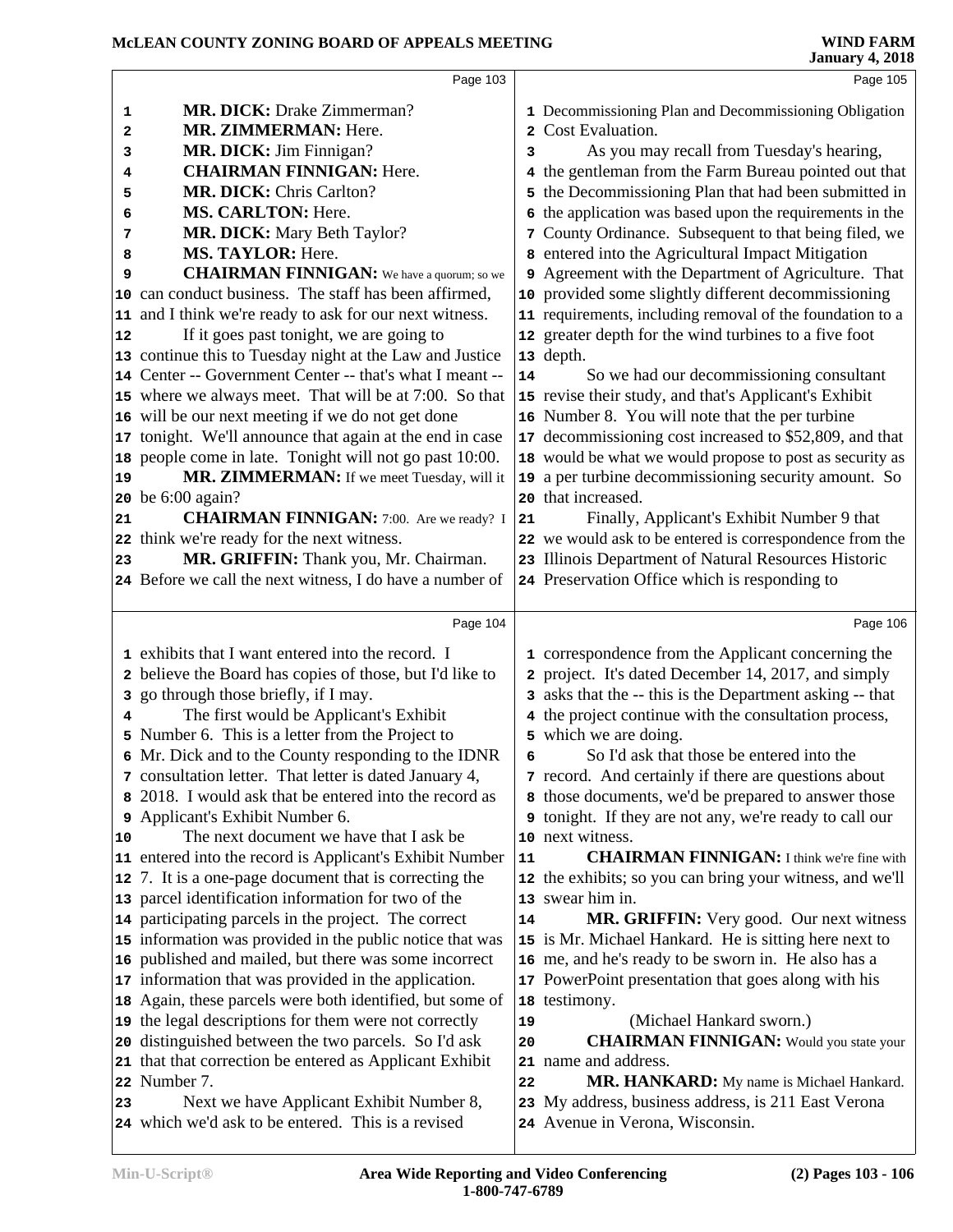|          | Page 107                                                                                                           |        | Page 109                                                                                                            |  |
|----------|--------------------------------------------------------------------------------------------------------------------|--------|---------------------------------------------------------------------------------------------------------------------|--|
| 1        | MR. DICK: Could you spell the last name,                                                                           |        | 1 limits. There are many other limits contained in the                                                              |  |
|          | 2 please?                                                                                                          |        | 2 Illinois regulation, but they are higher, for example,                                                            |  |
| 3        | MR. HANKARD: H-a-n-k-a-r-d.                                                                                        |        | 3 during the daytime. So this project is being designed                                                             |  |
| 4        | MS. TURNER: Do we have this exhibit in our                                                                         |        | 4 to meet the most stringent limits 24/7.                                                                           |  |
| 5        | book?                                                                                                              | 5      | If you go to the next slide, I've added a                                                                           |  |
| 6        | MR. ZIMMERMAN: This one. It's a new one.                                                                           |        | 6 piano keyboard here because I think everybody kind of                                                             |  |
| 7        | MR. GRIFFIN: If we could get the PowerPoint                                                                        |        | 7 understands a piano keyboard and what it sounds like.                                                             |  |
| 8        | presentation up, please?                                                                                           |        | 8 We need to understand a little bit the concept of                                                                 |  |
| 9        | Mike, go ahead and introduce yourself and                                                                          |        | <b>9</b> frequency.                                                                                                 |  |
|          | 10 identify yourself first.                                                                                        | 10     | The lower band, labeled 31.5 hertz, that's                                                                          |  |
| 11       | MR. HANKARD: Sure, but that messes with my                                                                         |        | 11 the lower end of the piano. So if somebody was to                                                                |  |
|          | 12 flow. I was going to get into my credentials in a                                                               |        | 12 play the Jaws theme, that's what you'd hear. If I was                                                            |  |
|          | 13 little bit.                                                                                                     |        | 13 to lay on the bottom ten keys or so of the keyboard,                                                             |  |
| 14       | All right. My name is Mike Hankard. I am a                                                                         |        | 14 that first red bar would go up. So Illinois has a                                                                |  |
|          | 15 noise control engineer or acoustician whose profession                                                          |        | 15 limit for that band of frequencies and all of the                                                                |  |
|          | 16 it is to measure and analyze, predict and research and                                                          |        | 16 other eight bands up the scale.                                                                                  |  |
|          | 17 testify on noise from industrial sources such as wind                                                           | 17     | One thing that will become evident in my                                                                            |  |
|          | 18 turbines.                                                                                                       |        | 18 presentation later is that it's that 500 hertz band,                                                             |  |
| 19       | I'm here tonight to describe the results of                                                                        |        | 19 the one roughly in the middle, with the limit of 47 --                                                           |  |
|          | 20 the study that I conducted which shows that, when                                                               |        | 20 that's what it's all going to come down to. So while                                                             |  |
|          | 21 operational, the McLean Wind Energy Center, the noise<br>22 from it, will be in compliance with the Illinois    |        | 21 we may have all of these numbers here, at the end of<br>22 the night, for various reasons that I will explain in |  |
|          | 23 Pollution Control Board regulations, which is what the                                                          |        | 23 a minute, it's that 500 hertz band that really                                                                   |  |
|          | 24 County Zoning Ordinance requires.                                                                               |        | 24 matters.                                                                                                         |  |
|          |                                                                                                                    |        |                                                                                                                     |  |
|          | Page 108                                                                                                           |        | Page 110                                                                                                            |  |
| 1        | There's some technical jargon and terms and                                                                        | 1      | One other note about this -- oh, there we                                                                           |  |
|          | 2 whatnot that we have to cover tonight. I'm going to                                                              |        | 2 go.                                                                                                               |  |
|          | 3 do my best to simplify that. I'm here to provide you                                                             |        |                                                                                                                     |  |
|          |                                                                                                                    |        |                                                                                                                     |  |
|          |                                                                                                                    | 3<br>4 | (PowerPoint up now.)                                                                                                |  |
|          | 4 with a framework to understand this, not to befuddle                                                             |        | I'll back up one moment for the benefit of<br>5 the audience. Illinois has these nine different                     |  |
|          | 5 you with numbers and what have you. If at any time<br>6 I'm not being clear and you need a little more           | 6      |                                                                                                                     |  |
|          | 7 explanation, feel free to let me know.                                                                           |        | limits, and they all pertain to a certain band of<br>7 frequencies. It's that one kind of in the middle of          |  |
| 8        | For those of you with the PowerPoint in                                                                            |        | 8 the keyboard, the 47 dB limit at 47 hertz, that's                                                                 |  |
|          | <b>9</b> front of you, if you could turn now to -- well, it's                                                      | 9      | going to be controlling.                                                                                            |  |
|          | 10 the second slide, the first one after my introduction.                                                          | 10     | The other thing, you know, if you got a                                                                             |  |
|          | 11 For the audience who doesn't have the benefit of this,                                                          | 11     | bunch of people together and we pressed all the keys                                                                |  |
|          | 12 we'll be coming back to this slide a couple of times;                                                           |        | 12 on this keyboard together, that total sound, that's                                                              |  |
|          | 13 so you're not completely missing any ground yet.                                                                |        | 13 the total sound. So when you hear of a one-number                                                                |  |
|          | This chart shows you the nighttime noise                                                                           |        | 14 limit, that's what they're talking about. Again, in                                                              |  |
|          | 15 limits of the Illinois Pollution Control Board. Some                                                            |        | 15 Illinois, it limits each of these little bands.                                                                  |  |
|          | 16 of you may or may not be familiar with this. Illinois                                                           | 16     | Next slide, please.                                                                                                 |  |
|          | 17 has a little bit more of a robust and complex noise                                                             | 17     | So a little bit about my qualifications.                                                                            |  |
|          | 18 standard. A lot of times you'll just hear about a                                                               |        | 18 Why am I qualified to be sitting here in front of you?                                                           |  |
|          | 19 one-number standard, dBA. In Illinois, they limit it                                                            | 19     | I've been doing this for about 27 years as my sole and                                                              |  |
|          | 20 in these nine different frequency bands.                                                                        | 20     | dedicated career to acoustics. I've been involved in                                                                |  |
| 14<br>21 | So these limits here are for noise being                                                                           |        | 21 about 500 or so projects located across the United                                                               |  |
|          | 22 emitted from a Class C land, such as an agricultural                                                            |        | 22 States. I've even had the fortune to do some                                                                     |  |
|          | 23 property, onto Class A land, which is a residential<br>24 property. Furthermore, these limits are the nighttime | 24     | 23 international work.<br>I've worked in multiple industries: power,                                                |  |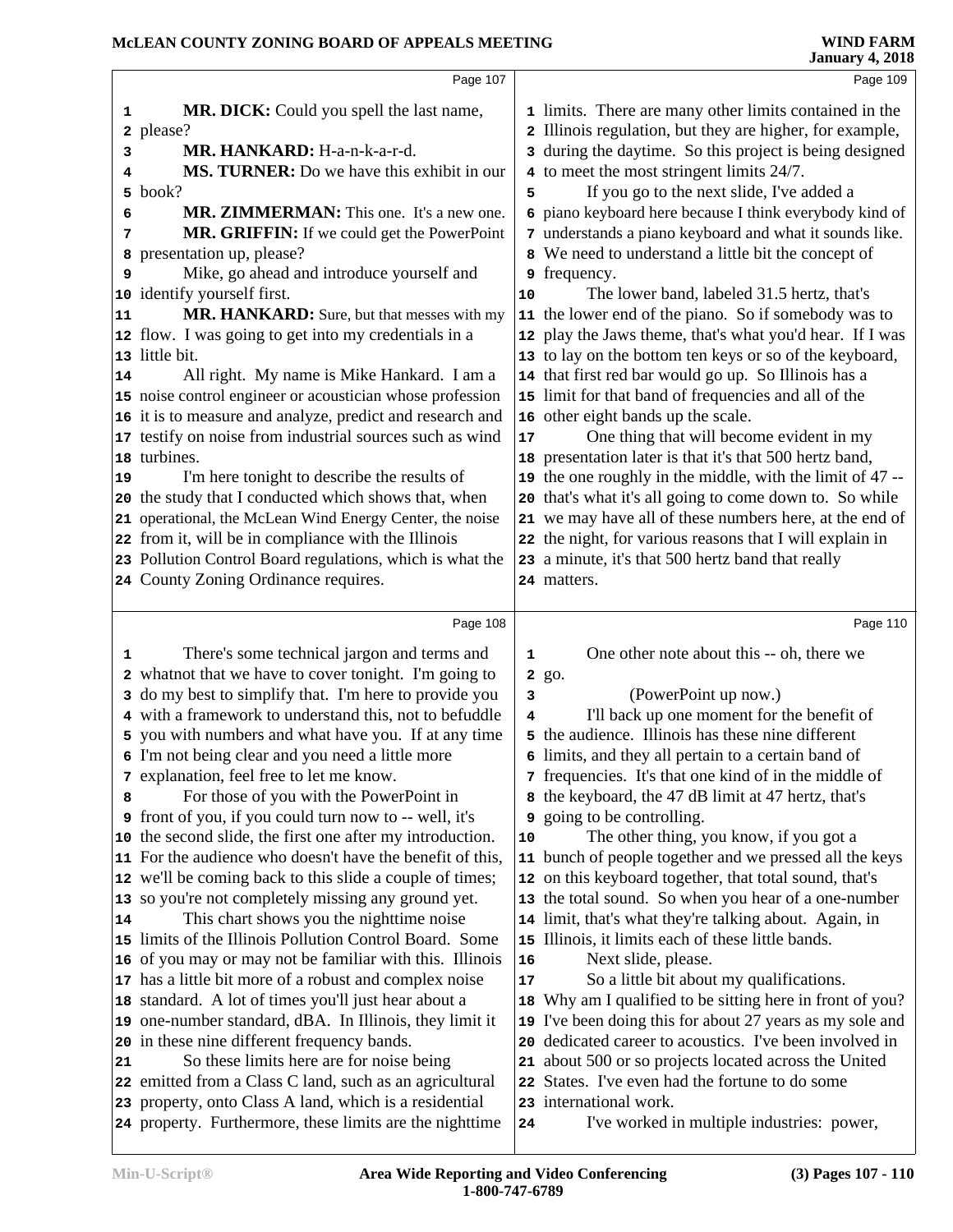### **McLEAN COUNTY ZONING BOARD OF APPEALS MEETING**

|    | Page 111                                                                                                          |              | Page 113                                                                                                     |  |
|----|-------------------------------------------------------------------------------------------------------------------|--------------|--------------------------------------------------------------------------------------------------------------|--|
|    | 1 highway, mining, all kinds of different things. I                                                               |              | 1 that data over to some one like myself.                                                                    |  |
|    | 2 think it's a benefit. It gives me some good                                                                     | $\mathbf{2}$ | Then we use this -- so we plug that into our                                                                 |  |
| 3  | perspective on these projects.                                                                                    |              | 3 model. We also want to know: Is the sound directed?                                                        |  |
| 4  | I also conduct research. I keep active in                                                                         |              | 4 Does it produce its noise only in one direction?                                                           |  |
|    | 5 my professional society. And I provide expert                                                                   | 5            | The model also covers divergence. When                                                                       |  |
|    | 6 testimony to boards such as this.                                                                               |              | 6 sound comes off of a wind turbine, it spreads out in                                                       |  |
| 7  | Next slide, please.                                                                                               |              | 7 all directions, and it loses energy as it spreads; so                                                      |  |
| 8  | All right. So one more crazy frequency                                                                            |              | 8 we model that.                                                                                             |  |
| 9  | graph. Just to give everyone an idea of this, you may                                                             | 9            | Atmospheric absorption. When sound waves                                                                     |  |
|    | 10 have heard that humans can hear from 20 hertz to                                                               |              | 10 travel through the air, they actually get converted                                                       |  |
|    | 11 20,000, or maybe you haven't. That's the audible                                                               |              | 11 into minute amounts of heat, believe it or not. So                                                        |  |
|    | 12 frequency range.                                                                                               |              | 12 some energy is lost due to atmospheric absorption.                                                        |  |
| 13 | The stuff way up high, wind turbines do not                                                                       | 13           | There's also the ground. Sound travels                                                                       |  |
|    | 14 produce much above 10,000. What does gets absorbed                                                             |              | 14 along the ground. Some of it is absorbed, and some is                                                     |  |
|    | 15 into the atmosphere before it ever gets to a                                                                   |              | 15 reflected. So the type of ground impacts how loud                                                         |  |
|    | 16 residence; so that's not of our concern. Our concern                                                           |              | 16 wind turbine noise is going to be at a residence.                                                         |  |
|    | 17 lies somewhere in the 20 to 10,000 hertz range.                                                                | 17           | There are also barriers, which, in the case                                                                  |  |
| 18 | You will hear sometimes with regard to wind                                                                       |              | 18 of wind turbines, are not applicable due to their                                                         |  |
|    | 19 turbine noise about low frequency noise. That's why                                                            |              | 19 height.                                                                                                   |  |
|    | 20 I've highlighted that here. That's that lower third                                                            | 20           | Vegetation can absorb noise, but we largely                                                                  |  |
|    | 21 of the keyboard, those low notes. And I'll come back                                                           |              | 21 ignore that.                                                                                              |  |
|    | 22 to low frequency noise in a minute.                                                                            | 22           | And then meteorology or the weather or the                                                                   |  |
| 23 | Next slide, please.                                                                                               |              | 23 atmosphere is very important on this subject. I'll                                                        |  |
| 24 | I went over this presentation this morning,                                                                       |              | 24 get back to that in a minute.                                                                             |  |
|    |                                                                                                                   |              |                                                                                                              |  |
|    |                                                                                                                   |              |                                                                                                              |  |
|    | Page 112                                                                                                          |              | Page 114                                                                                                     |  |
|    | 1 and I just kind of reorganized a couple of things in                                                            | 1            | Next slide.                                                                                                  |  |
|    | 2 my mind to make it flow better; so I'm going to skip                                                            | $\mathbf{2}$ | This is a graphical picture of our model.                                                                    |  |
|    | 3 over this and then come back to my measurement                                                                  |              |                                                                                                              |  |
|    | 4 experience and why that's important later.                                                                      |              | 3 We actually physically model these facilities.<br>4 Invenergy will tell us exactly where they intend to    |  |
| 5  | All right. So back to the main event, these                                                                       |              | 5 place the turbines. We know exactly where the                                                              |  |
|    | 6 regulations. Next slide, please.                                                                                |              | 6 residences are located via maps. We plug all of this                                                       |  |
| 7  | We need to demonstrate compliance with this,                                                                      |              | 7 information into our model, and this is just a                                                             |  |
|    | 8 but there's no project constructed right now; so we                                                             |              | 8 graphical representation of it.                                                                            |  |
|    | <b>9</b> can't go out and measure anything. We have to predict                                                    | 9            | Every single turbine is represented as an                                                                    |  |
|    | 10 it or use a model.                                                                                             |              | 10 emitter of noise. Every residence is represented as a                                                     |  |
| 11 | Next slide, please.                                                                                               |              | 11 receiver of noise. And, again, it's all to scale,                                                         |  |
| 12 | The model we use is essentially a                                                                                 |              | 12 including the height. The model knows where the                                                           |  |
|    | 13 mathematical model. It's produced by the                                                                       |              | 13 ground is, all of that.                                                                                   |  |
|    | 14 International Standards Organization, Method Number                                                            | 14           | Next slide, please.                                                                                          |  |
|    | 15 9613. It's used by virtually every acoustical                                                                  | 15           | All right. So this is, to me, a very                                                                         |  |
|    | 16 consultant in the country. It's used for wind                                                                  |              | 16 important concept in wind turbine noise prediction and                                                    |  |
|    | 17 turbines. It's used for other power plants and,                                                                |              | 17 predicting compliance with the Illinois Pollution                                                         |  |
|    | 18 again, gravel pits, what have you.                                                                             |              | 18 Control Board regulations.                                                                                |  |
| 19 | The way the model or the method works is you                                                                      | 19           | The atmosphere is critically important.                                                                      |  |
|    | 20 get a emission factor. Emission factor is how much                                                             |              | 20 During the daytime, the sun is heating up the air, and                                                    |  |
|    | 21 sound, in this case, does a wind turbine produce.                                                              |              | 21 it's kind of roiling all around. Sound waves don't                                                        |  |
|    | 22 Wind turbine manufactures, General Electric, Vestas                                                            |              | 22 propagate through that very well. So a lot of times                                                       |  |
|    | 23 who have you, they measure -- in a test environment,<br>24 they measure the noise from their turbines and hand |              | 23 during the day, you won't even hear that distant<br>24 highway or that distant grain drier or the distant |  |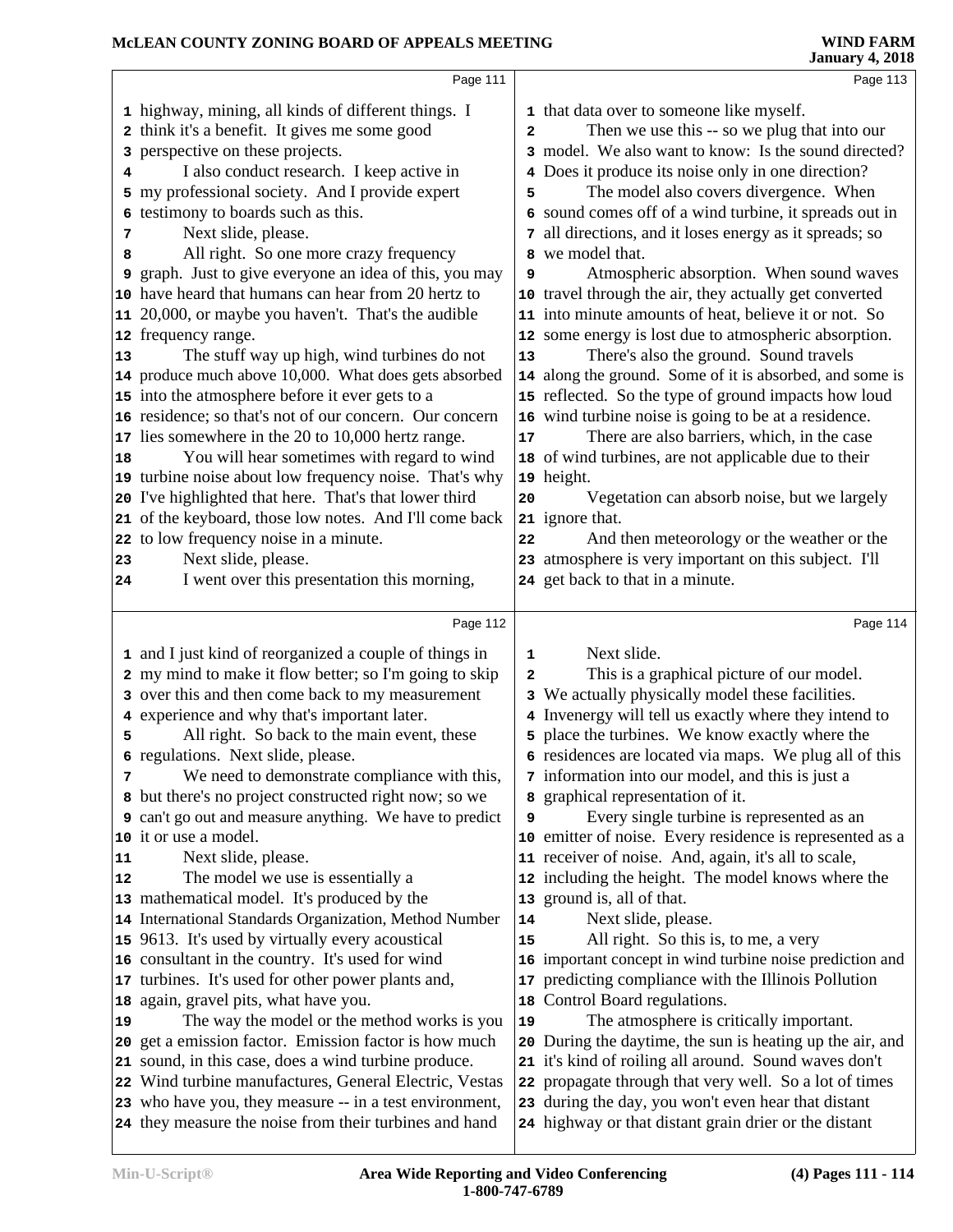|    | Page 115                                                                                                       |    | Page 117                                                                                           |
|----|----------------------------------------------------------------------------------------------------------------|----|----------------------------------------------------------------------------------------------------|
|    |                                                                                                                |    |                                                                                                    |
|    | 1 turbine in this case.                                                                                        |    | 1 turbines? And then I build a model of that, and I                                                |
| 2  | But a lot of times, at night, the atmosphere                                                                   |    | 2 compare the two.                                                                                 |
|    | 3 calms down once the sun goes down, and you can get                                                           | 3  | I have found that how I have my model set                                                          |
|    | 4 what is called a "temperature inversion." You can get                                                        |    | 4 up, I know that it replicates the very loudest that                                              |
| 5  | certain wind conditions.                                                                                       |    | 5 we're ever going to experience. I'm obviously                                                    |
| 6  | It's these nights that are kind of calm that                                                                   |    | 6 belaboring this point, but I think it's very                                                     |
|    | 7 sound propagates the best. Those are the nights when                                                         |    | 7 important.                                                                                       |
|    | 8 the turbine noise would be louder than during the                                                            | 8  | So finally I get to the point. This graph                                                          |
|    | <b>9</b> daytime or during a stormy night. So it's really                                                      |    | 9 shows -- I've now plotted on top of the Illinois                                                 |
|    | 10 these times that I key in on as a professional because                                                      | 10 | Pollution Control Board regulations the noise level                                                |
|    | 11 I want to make sure that I'm telling you it's the                                                           |    | 11 predicted at the one residence where we expect it to                                            |
|    | 12 loudest. I want to report the loudest. I don't want                                                         |    | 12 be the loudest. Everything else is less. So this is                                             |
|    | 13 to report the average. You know what I mean? We have                                                        |    | 13 the worst-case level.                                                                           |
|    | 14 to make sure that, under any conditions, these                                                              | 14 | As you can see, due to the shape of the                                                            |
|    | 15 turbines will not exceed the Illinois Pollution                                                             |    | 15 limits versus the shape of the predictions, the 500                                             |
|    | 16 Control Board limits. That's what I shoot for, if you                                                       | 16 | hertz limit becomes the pinch point, if you will. If                                               |
|    | 17 will.                                                                                                       |    | 17 you meet the limit in that band, everything else will                                           |
| 18 | In order to achieve that, we assume that,                                                                      |    | 18 be compliant. So you'll notice that we are predicting                                           |
|    | 19 first of all, of the turbines are operating at full                                                         | 19 | at this closest receptor to be at the limit, just                                                  |
|    | 20 capacity. At times they can, not always, but that can                                                       | 20 | below, but at the limit.                                                                           |
|    | 21 occur; so we model that.                                                                                    | 21 | If you remember all that I just talked to                                                          |
| 22 | And we assume, like I said, that the                                                                           |    | 22 you about, the conservative nature of our predictions,                                          |
|    | 23 atmosphere is calm. We assume that there is either a                                                        |    | 23 this is the worst case. Everything else is going to                                             |
|    | 24 temperature inversion or that a receiver is down wind.                                                      |    | 24 be less. So on nights when the atmosphere is not as                                             |
|    | Page 116                                                                                                       |    | Page 118                                                                                           |
|    |                                                                                                                |    |                                                                                                    |
|    | 1 Again, maybe you can relate to this if you live near                                                         |    | 1 conducive to sound propagation, the levels will be                                               |
|    |                                                                                                                |    |                                                                                                    |
|    | 2 these highways that are in your county. Some nights                                                          |    | 2 lower. For the houses that are located further from                                              |
|    | 3 you hear them. That's typically when the wind is                                                             |    | 3 turbines, the levels will be lower.                                                              |
|    | 4 blowing from the highway toward your house. Sometimes                                                        | 4  | Also keep in mind that the daytime limits                                                          |
|    | 5 you don't. Same highway, same traffic, same distance,                                                        |    | 5 are about 5 dB higher, but we are designing to meet                                              |
|    | 6 different atmosphere. It can make a lot of                                                                   |    | 6 the nighttime at all times.                                                                      |
|    | 7 difference. We assume it's one of those nights where                                                         | 7  | Just real quick back to this graph, I want                                                         |
|    | 8 you can really hear it.                                                                                      |    | 8 to talk again about low frequency noise briefly                                                  |
| 9  | So now, if I can go back up to a couple of                                                                     |    | 9 because you will hear about that with regards to                                                 |
|    | 10 slides up -- I guess I have control here -- to this.                                                        | 10 | turbines.                                                                                          |
|    | 11 I want to talk for just a minute about my measurement                                                       | 11 | So here I've just highlighted -- it's the                                                          |
|    | 12 experience because I think this is very important.                                                          |    | 12 same chart, the same information. I've just                                                     |
|    | 13 Not to be disparaging, but I think some acoustical                                                          | 13 | highlighted the low frequency portion of the Illinois                                              |
|    | 14 consultants are desk jockeys. I'm a desk jockey                                                             |    | 14 limits. As you can see, we are a couple, 2, 3                                                   |
|    | 15 sometimes. But then, for a good number of projects, I                                                       | 15 | decibels below those limits in the low frequency                                                   |
|    | 16 have been out in the field measuring for days, weeks,                                                       |    | 16 bands.                                                                                          |
|    | 17 months; and even on one project, it went on for years.                                                      | 17 | So if I could just summarize, the analysis                                                         |
|    | 18 A lot of times I'm out there in the field all night                                                         | 18 | that I conducted shows, demonstrates -- and you have                                               |
|    | 19 long listening, measuring. So I have a really good                                                          | 19 | our report as part of the permit submittal -- that                                                 |
|    | 20 firsthand understanding of what these things sound                                                          | 20 | wind turbine noise levels at all nonparticipating                                                  |
|    | 21 like.                                                                                                       | 21 | residences will be below the Illinois limits. Some of                                              |
| 22 | Better yet, I take my model -- so when I do                                                                    |    | 22 the limits are close to the limit, but that is for the                                          |
|    | 23 a measurement project, at the end of that project, I<br>24 say: What's the loudest I ever measured of these |    | 23 worst case. And at a majority of the residences, the<br>24 levels will be far below the limits. |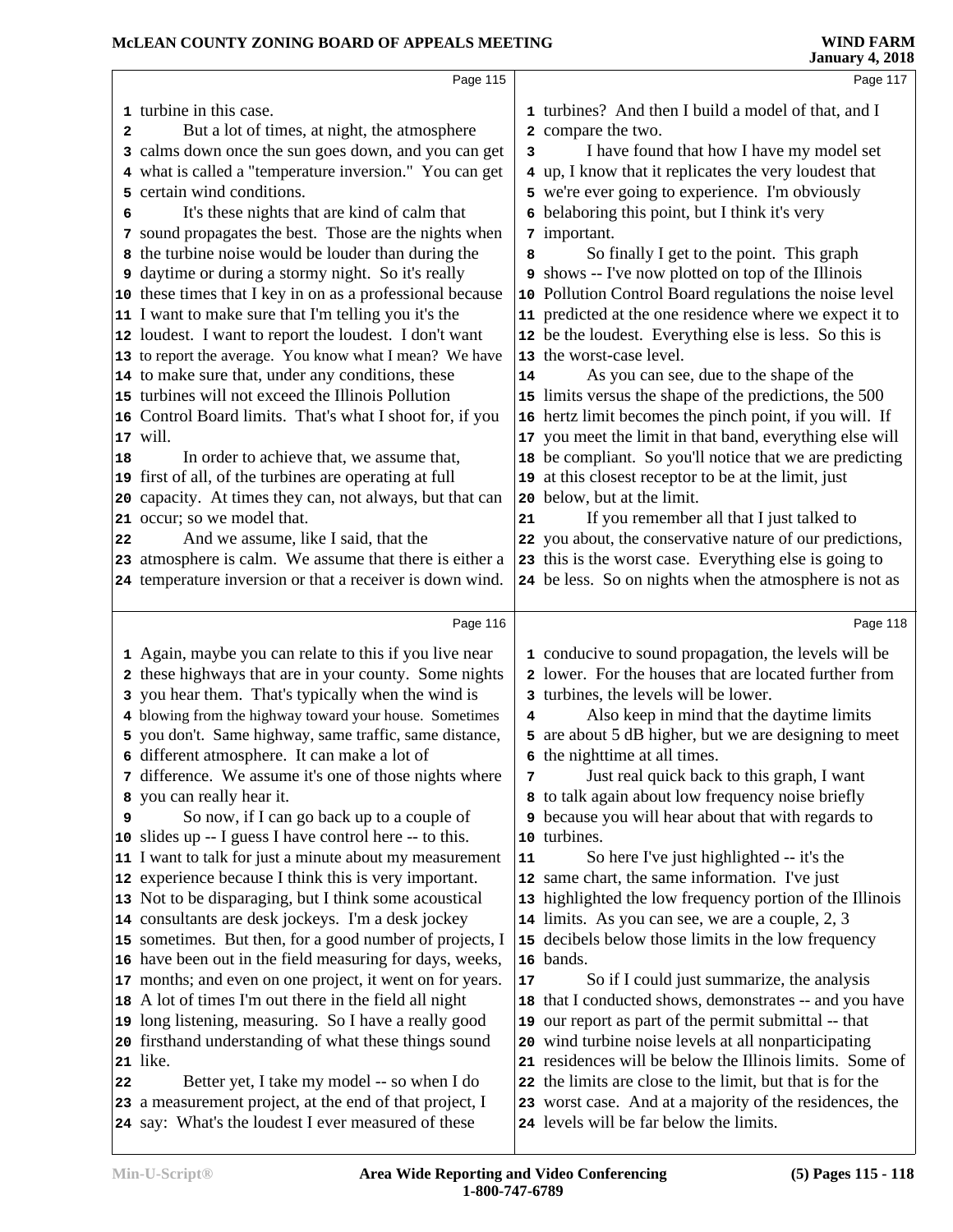| McLEAN COUNTY ZONING BOARD OF APPEALS MEETING               |            | <b>WIND FARM</b><br><b>January 4, 2018</b>                |
|-------------------------------------------------------------|------------|-----------------------------------------------------------|
| Page 119                                                    |            | Page 121                                                  |
| We've validated our model. So we're not<br>1                |            | 1 location for a wind turbine was to be situated on the   |
| 2 just using some mathematical model that we're not         |            | 2 down-wind side of a residence, that would be obviously  |
| 3 comfortable with. This is a model that I've used on       |            | 3 even better yet; is that correct?                       |
| 4 dozens of projects and that I've compared against some    | 4          | MR. HANKARD: Yeah. If it was a single                     |
| 5 of the most robust measurements that exist on this        |            | 5 turbine controlling the noise level. If you have        |
| subject.<br>6                                               |            | 6 turbines in different directions, then you can't        |
| Noise levels a majority of the time will be<br>7            |            | 7 really avoid any one direction. But if you have a       |
| 8 lower due again to the atmosphere. I had a project        |            | 8 residence where there's one turbine that's the          |
| <b>9</b> recently where we were trying to find those nights |            | 9 controlling factor, then having it down wind of the     |
| 10 when it was -- when the noise would really propagate     |            | 10 house would result in a lower noise level, yes.        |
| 11 well. And over the course of a couple of -- I think a    | 11         | MR. BANGERT: Thank you.                                   |
| 12 combined six weeks in the field, we might have had one   | 12         | MR. DEAN: So for your study, you                          |
| 13 or two of those nights. I'm not saying that that's       |            | 13 differentiated between participating and               |
| 14 going to be the rate here in McLean County, but this     |            | 14 nonparticipating residences?                           |
| 15 does not happen every night. So a majority of the        | ${\bf 15}$ | MR. HANKARD: That's correct.                              |
| 16 nights, the levels will be much less than what I've      | 16         | MR. DEAN: Thank you.                                      |
| 17 predicted.                                               | 17         | MS. TURNER: Can you give me an example of                 |
| And finally, as I've just mentioned, in<br>18               |            | 18 what types of nights generally the sound travels more? |
| 19 terms of low frequency noise, the predicted levels are   |            | 19 I know these cold, frigid nights where we have our     |
| 20 below the Illinois limits.                               |            | 20 windows closed, it seems to travel more. But what      |
| That is all I have for a presentation, and<br>21            |            | 21 type of nights when it's nice out, when people would   |
| 22 I'm happy to answer any questions from you or the        |            | 22 have their windows open or be outside, would the noise |
| 23 public.                                                  |            | 23 travel? Can you describe that type of night?           |
| <b>CHAIRMAN FINNIGAN:</b> I think we're ready for<br>24     | 24         | MR. HANKARD: Sure. I guess I would say,                   |
| Page 120                                                    |            | Page 122                                                  |
| 1 questions from the Board.                                 |            | 1 overall, it tends to occur in the -- it can occur at    |
| MR. GRIFFIN: Mr. Chairman, I'd ask that<br>$\mathbf{2}$     |            | 2 any time, but in the spring and in the fall. Because    |
| 3 Mr. Hankard's PowerPoint be entered into the record as    |            | 3 in the summer, you have just a long day of heating.     |
| 4 Applicant's Exhibit Number 10.                            |            | 4 And, again, the atmosphere is very turbulent, and it    |
| <b>CHAIRMAN FINNIGAN:</b> That will be done.<br>5           |            | 5 takes a bit of time after sunset.                       |
| <b>MR. BANGERT:</b> For Illinois winds, the<br>6            | 6          | So in the spring and the fall, you can get                |
| predominant direction of the wind during the summer<br>7    |            | 7 these evenings where -- it would not be a windy night.  |
| for your studies, what was the finding there, or does<br>8  |            | 8 It would be relatively calm. And, you know, a           |
| that enter into your studies?<br>9                          |            | 9 temperature inversion will set up -- which is where --  |
| MR. HANKARD: It does not because we assumed<br>10           |            | 10 usually it gets colder as you go aloft, but there's    |
| 11 that every residence was down wind of every turbine at   |            | 11 certain conditions that can occur where it gets a      |
| 12 all times. Obviously that can't exist, but it's the      |            | 12 little warmer aloft. That causes sound waves to bend   |
| 13 worse case. Again, just really trying to make sure       |            | 13 back down towards the earth. So sound energy that      |
| 14 that we have modeled the worst case.                     |            | 14 ordinarily would have gone up, up, and away kind of    |
| So we don't have to worry about wind<br>15                  |            | 15 stays down; and therefore, it's a little louder at the |
| 16 direction because we're not taking a correction for      |            | 16 residences.                                            |
| 17 it, if you will. We're assuming down wind all the        | 17         | That's not something that you really even                 |
| 18 time.                                                    |            | 18 hear on the 6:00 news. They never really talk about    |
| <b>MR. BANGERT:</b> Okay. If a person was to<br>19          |            | 19 temperature inversion; so that's not something you're  |
| 20 consider the predominant winds, because people are       | 20         | going to know exists. But, again, it's just those         |
| 21 going to be outside their residence -- I'm going off     |            | 21 nights where -- I don't know -- you walk outside, and  |
| 22 of recollection, but most of our summer winds would be   |            | 22 it's kind of nice because it's not blustery.           |
| 23 out of the northwest. If we were to choose the           | 23         | <b>MS. TURNER:</b> So more frequent in the spring         |
| 24 location for -- and I'm not saying myself, but if a      |            | 24 and fall?                                              |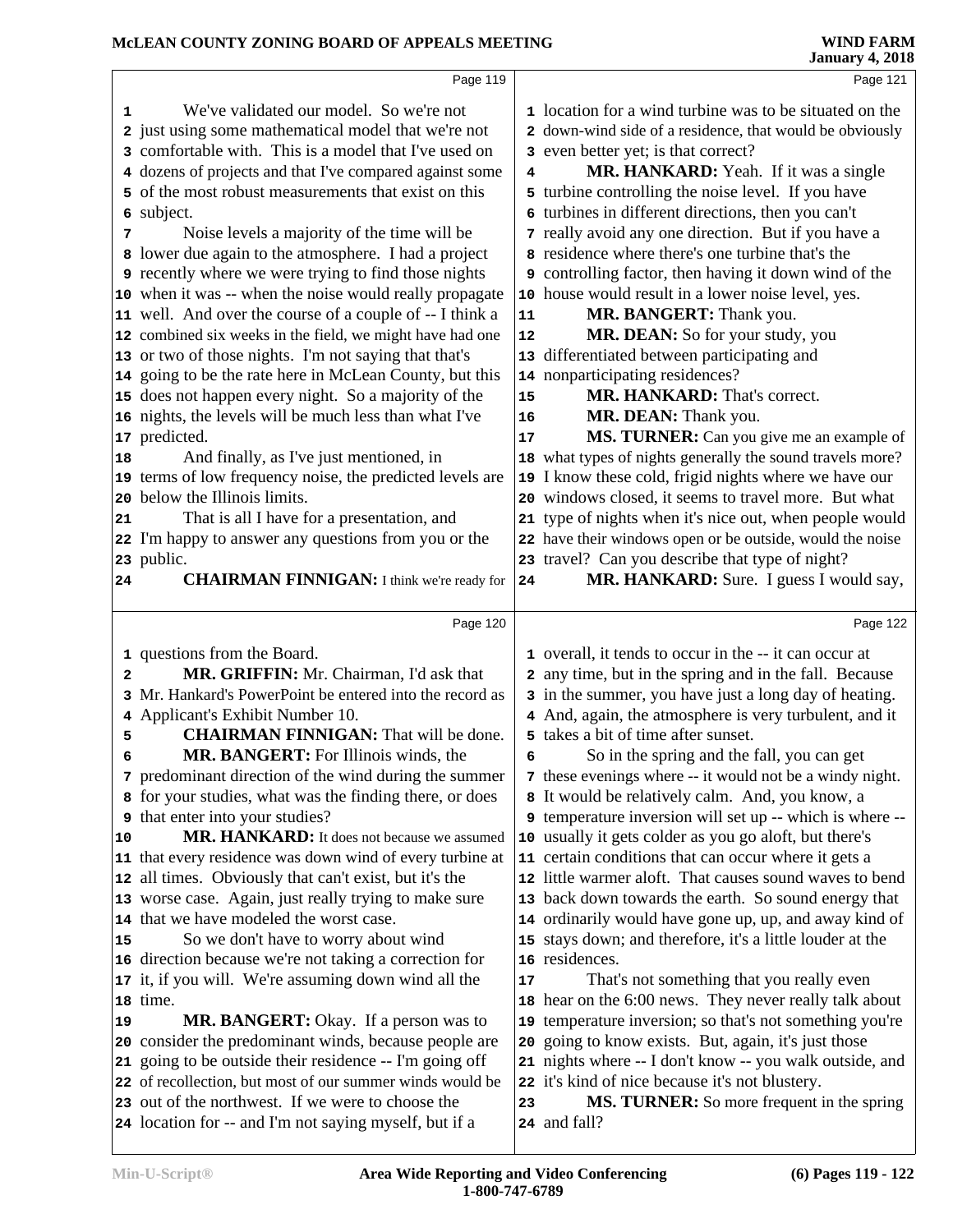|    | Page 123                                                  |        | Page 125                                                     |
|----|-----------------------------------------------------------|--------|--------------------------------------------------------------|
| 1  | <b>MR. HANKARD:</b> That's correct.                       |        | 1 say that I got louder levels on one project versus         |
| 2  | MS. TURNER: You said you've done a lot of                 |        | 2 another, it may not have been because the turbine          |
|    | 3 field measurements, and you're using this based on      |        | 3 itself was louder but because there were more of them.     |
|    | 4 modeling that you've done.                              |        | 4 So it's always a balance between those two things.         |
| 5  | Have you taken models of these types of                   | 5      | Again, the louder levels may or may not have                 |
|    | 6 turbines that they are using? Have you done field       |        | 6 been related to any given turbine.                         |
|    | 7 work on these type of models to prove in the field      | 7      | MR. ZIMMERMAN: Were the larger turbines                      |
|    | 8 that these models are good, you yourself?               |        | 8 noisier?                                                   |
| 9  | MR. HANKARD: Yes, I have. I've been                       | 9      | MR. HANKARD: You know, it's not a question                   |
|    | 10 involved with six or eight of some of the longer --    |        | 10 of a larger turbine. Really it comes down to tip          |
|    | 11 with wind turbines, you can't just go out for a night  |        | 11 speed. This is getting to the physics of a wind           |
|    | 12 and stick your sound level meter in the air and        |        | 12 turbine. It produces noise primarily as the blades        |
|    | 13 measure. Well, you can. But you have some data         |        | 13 cut through the air. Yeah, there's a gear box, and        |
|    | 14 that's of dubious quality.                             |        | 14 there's that inside the nacelle, the hub; but that's      |
| 15 | What you really need to do is either spend                |        | 15 not what is reaching the residence. It's the blades       |
|    | 16 night after night in the field yourself, or you leave  |        | 16 cutting through the air.                                  |
|    | 17 the equipment there. It runs all night for weeks and   | $17\,$ | The tip speed is a function of the how wide                  |
|    | 18 weeks, and then you analyze the data. Again, these     |        | 18 the rotor is times, with a few factors involved, the      |
|    | 19 nights where you're asking me how often do they occur, |        | 19 rotational speed. So you can have a larger turbine;       |
|    | 20 we want to get data on those nights. We tend to leave  |        | 20 but if it's turning slower, it won't be as loud.          |
|    | 21 our equipment out for weeks to months, and then we'll  | 21     | It's not just a direct relationship between                  |
|    | 22 be able to review and see, aha, it was that night.     |        | 22 size. It's actually primarily tied to tip speed.          |
| 23 | To your question about these types of                     | 23     | MR. ZIMMERMAN: Aren't the larger turbines                    |
|    | 24 turbines, yes, the GE turbine is one that Invenergy    |        | 24 -- don't they have larger diameters and larger radii?     |
|    |                                                           |        |                                                              |
|    | Page 124                                                  |        | Page 126                                                     |
|    | 1 has utilized on many of its previous projects; so I do  | 1      | MR. HANKARD: They do have larger --                          |
|    | 2 have a lot of direct experience with these similar      | 2      | MR. ZIMMERMAN: So they would therefore be                    |
|    | 3 turbines.                                               | з      | going faster.                                                |
| 4  | MS. TURNER: And you obviously find your                   | 4      | MR. HANKARD: If they rotate at the same                      |
|    | 5 models to represent them well, then?                    |        | 5 speed. So you can have a turbine with a larger rotor       |
| 6  | MR. HANKARD: They do indeed. And I'll                     |        | 6 diameter, but it doesn't turn as fast.                     |
|    | 7 mention one project we did in Illinois a number of      | 7      | MR. ZIMMERMAN: What I'm trying to get to                     |
|    | 8 years ago. We found that the model was actually         |        | 8 is, on these turbines which go a little faster, how do     |
|    | 9 underpredicting a little at 500 hertz; so we actually   |        | <b>9</b> the models -- how does your model line up with what |
|    | 10 -- once the model gives us our numbers, we add one to  |        | 10 we're going to be seeing if these were approved?          |
|    | 11 the 500 hertz. It's just another way we're trying to   | 11     | MR. HANKARD: Well, all of the data that was                  |
|    | 12 be as conservative as we can.                          |        | 12 provided to us from the manufacturer is either            |
| 13 | MS. TURNER: Thank you.                                    |        | 13 directly measured by them or based on their experience    |
| 14 | MR. ZIMMERMAN: On the turbines that you                   |        | 14 of measuring their own turbines for years.                |
|    | 15 monitored, what size were they?                        | 15     | So these larger turbines that are being                      |
| 16 | MR. HANKARD: I've monitored a number of                   |        | 16 employed today in the industry are really just a          |
|    | 17 different-sized turbines, everything from 1.5          |        | 17 slightly larger -- the noise levels do go up as the       |
|    | 18 megawatts up to 2.5 megawatts.                         |        | 18 tip speeds go up, but it's a fairly well-understood       |
| 19 | MR. ZIMMERMAN: What is the difference in                  |        | 19 phenomenon.                                               |
|    | 20 terms of the decibels coming out of the higher ones,   | 20     | MR. KURITZ: You mentioned that they're                       |
|    | 21 which is what we're considering here?                  |        | 21 using, on some of the rotors, these new                   |
| 22 | <b>MR. HANKARD:</b> With wind turbine noise, it's         |        | 22 noise-dampening blade tips. What kind of difference       |
|    | 23 like real estate; it's location, location, location.   |        | 23 in sound will they produce, and how do they do that?      |
|    | 24 And we don't often measure from one turbine. So to     | 24     | <b>MR. HANKARD:</b> Right. With GE, it's called              |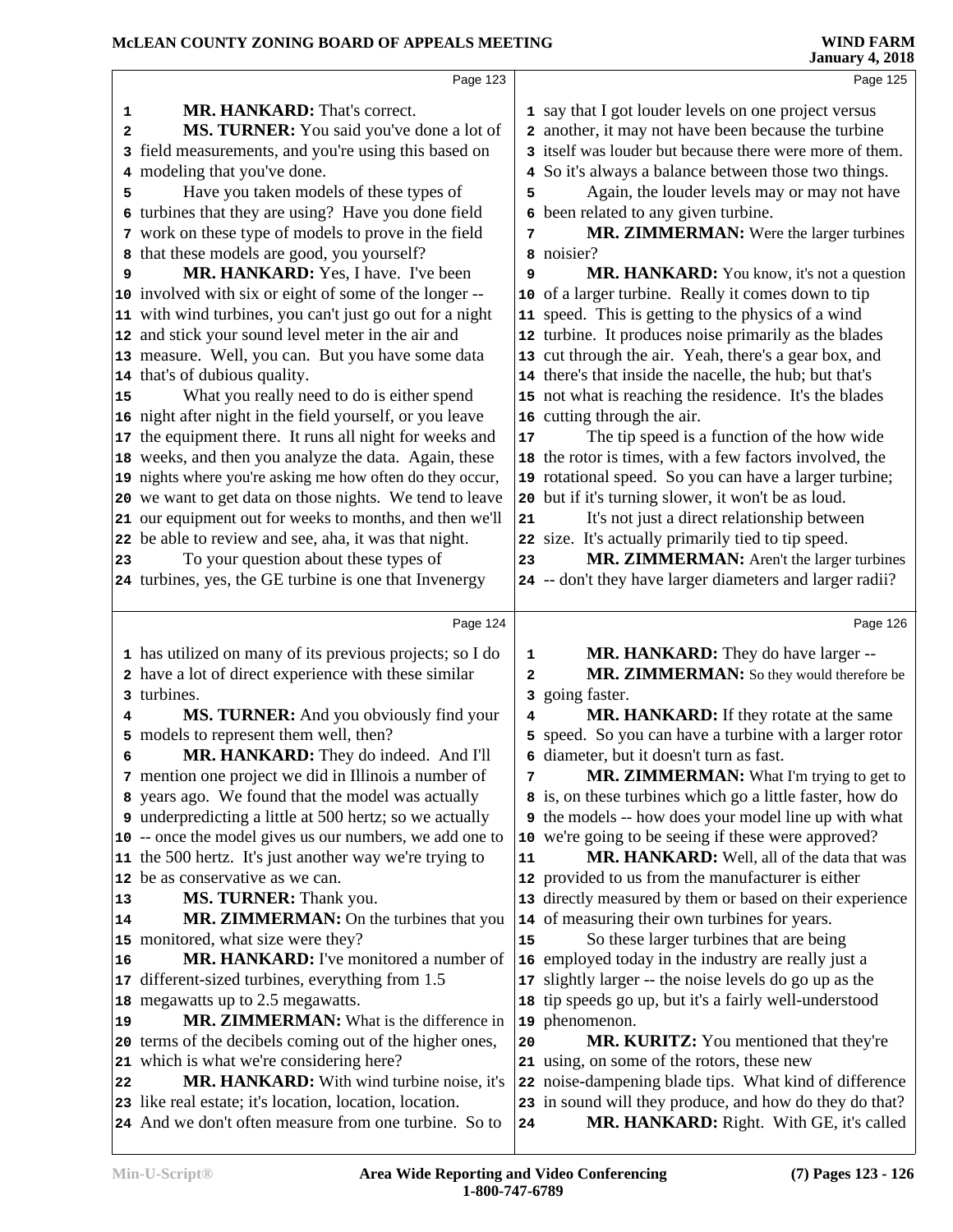|    | Page 127                                                                                                        |    | Page 129                                                                                                         |
|----|-----------------------------------------------------------------------------------------------------------------|----|------------------------------------------------------------------------------------------------------------------|
|    | 1 low-noise trailing edge blades, LNTE. So what people                                                          |    | 1 I think it was a less-understood thing at first, but I                                                         |
|    | 2 like myself have found through detailed measurements                                                          |    | 2 see these being used fairly routinely now on projects.                                                         |
|    | 3 is that a lot of the noise comes off the back end of                                                          | 3  | <b>CHAIRMAN FINNIGAN:</b> Any other questions from                                                               |
|    | 4 the blade.                                                                                                    |    | 4 the Board?                                                                                                     |
| 5  | So as the blade, on the downstroke in                                                                           | 5  | (No response.)<br><b>CHAIRMAN FINNIGAN: I think staff has a</b>                                                  |
| 6  | particular, is sweeping through the air, it's causing<br>7 turbulence. And they studied, honestly, owls' wings, | 6  | 7 couple of questions.                                                                                           |
| 8  | and perhaps there were some other studies involved.                                                             | 8  | MR. DICK: These turbines are up to 500 feet                                                                      |
|    | <b>9</b> They found that the owl wings have serrations, that                                                    |    | 9 versus 450. Given the type of noise that they                                                                  |
|    | 10 the feathers have a lot of little edges to them. That                                                        |    | 10 project, how much further would the setback need to be                                                        |
|    | 11 decreases the amount of turbulence on the back of an                                                         |    | 11 to have the same amount of noise?                                                                             |
|    | 12 owl's wing, which is why they're quiet.                                                                      | 12 | MR. HANKARD: Height doesn't really enter                                                                         |
| 13 | So they mimicked that with wind turbines.                                                                       |    | 13 into the equation that much, to be honest with you.                                                           |
|    | 14 So the back edge of the blade is serrated. That                                                              |    | 14 So the difference in noise between a turbine at 400                                                           |
|    | 15 decreases the amount of turbulence coming off the back                                                       |    | 15 feet and one at 500 foot height is not going to change                                                        |
|    | 16 of the blade, decreases the noise, by about 3 decibels                                                       |    | 16 the results on the ground very much at all.                                                                   |
|    | 17 for any given turbine.                                                                                       | 17 | We assume, in our model, that the ground is                                                                      |
| 18 | <b>CHAIRMAN FINNIGAN:</b> Do you come back after                                                                |    | 18 completely reflective. We're really taking the ground                                                         |
|    | 19 the project is done and verify your noise level?                                                             |    | 19 out of the equation; so it's really just a matter of                                                          |
| 20 | MR. HANKARD: Different projects are                                                                             |    | 20 distance. Height is not a significant component.                                                              |
|    | 21 different. If it's a requirement of the project, then                                                        | 21 | MR. DICK: Would you compare the distance                                                                         |
|    | 22 yes. If it's not a requirement of the project, then                                                          |    | 22 from the turbine to give the same amount of noise for                                                         |
| 24 | 23 not necessarily.<br><b>CHAIRMAN FINNIGAN:</b> A follow-up question                                           |    | 23 a low-noise trailing edge blade versus a regular<br>24 blade?                                                 |
|    |                                                                                                                 |    |                                                                                                                  |
|    | Page 128                                                                                                        |    | Page 130                                                                                                         |
|    |                                                                                                                 |    |                                                                                                                  |
|    | 1 would be: If you came back and found that the noise                                                           | 1  | MR. HANKARD: In my report, there's a table                                                                       |
|    | 2 was above your levels that you were projecting, what                                                          |    | 2 in there that shows the noise level of the regular --                                                          |
|    | 3 would you do to correct it?                                                                                   |    | 3 the turbine with the regular blades and that same                                                              |
| 4  | MR. HANKARD: The options at that point are                                                                      |    | 4 turbine with the LNTE blades. I can go over that with                                                          |
|    | 5 -- you can slow the turbines down artificially.                                                               |    | 5 you, but that information is in the report. And                                                                |
|    | 6 Turbines always seek the wind. They seek to extract                                                           |    | 6 again, it's about a 3-decibel reduction.                                                                       |
|    | 7 as much energy out of the wind as they can. That's                                                            | 7  | MR. DICK: But to get the same amount of                                                                          |
|    | 8 how they're programmed.                                                                                       |    | 8 sound, is it 100 feet or 200 feet?                                                                             |
| 9  | You can change that programming. You can                                                                        | 9  | MR. HANKARD: Oh, in terms of distance?                                                                           |
|    | 10 say: Hey, I know you want to spin really fast right                                                          |    | 10 Well, the general rule of thumb with distance -- it's                                                         |
|    | 11 now; but because of the noise requirements, you can't.                                                       |    | 11 a little complicated because it's a logarithmic                                                               |
|    | 12 And you essentially slow the turbine down via                                                                |    | 12 relationship.                                                                                                 |
| 14 | 13 programming. It's called "noise-reduced operation."<br><b>CHAIRMAN FINNIGAN:</b> You might not be able to    | 13 | Let's say you're standing 1,000 feet from a                                                                      |
|    | 15 answer the question, but I just wonder why you don't                                                         |    | 14 turbine, and you measure 50 decibels. You have to go<br>15 out to 2,000 feet before it will drop by 6. That's |
|    | 16 use the lower-noise blades -- you know, why are you                                                          |    | 16 just the relationship. I don't know if that helps                                                             |
|    | 17 not going to that technology? Is that something that                                                         |    | 17 answer your question.                                                                                         |
|    | 18 costs more or is not as efficient?                                                                           | 18 | MR. DICK: I would like you to give me an                                                                         |
| 19 | MR. HANKARD: You are very astute. You hit                                                                       |    | 19 estimate of how much further back you need to be to                                                           |
|    | 20 them both. They do cost more. There is a cost                                                                |    | 20 have the same amount of sound from a low-noise blade                                                          |
|    | 21 element. I don't think it's huge in the grand scheme                                                         |    | 21 versus a regular blade, just to get an idea.                                                                  |
|    | 22 of things. And there is, I believe, a small                                                                  | 22 | In your analysis, you showed the different                                                                       |
| 24 | 23 efficiency loss.<br>But I will say the industry has embraced --                                              |    | 23 types of blades required at different locations. I<br>24 want to understand how you pick those locations.     |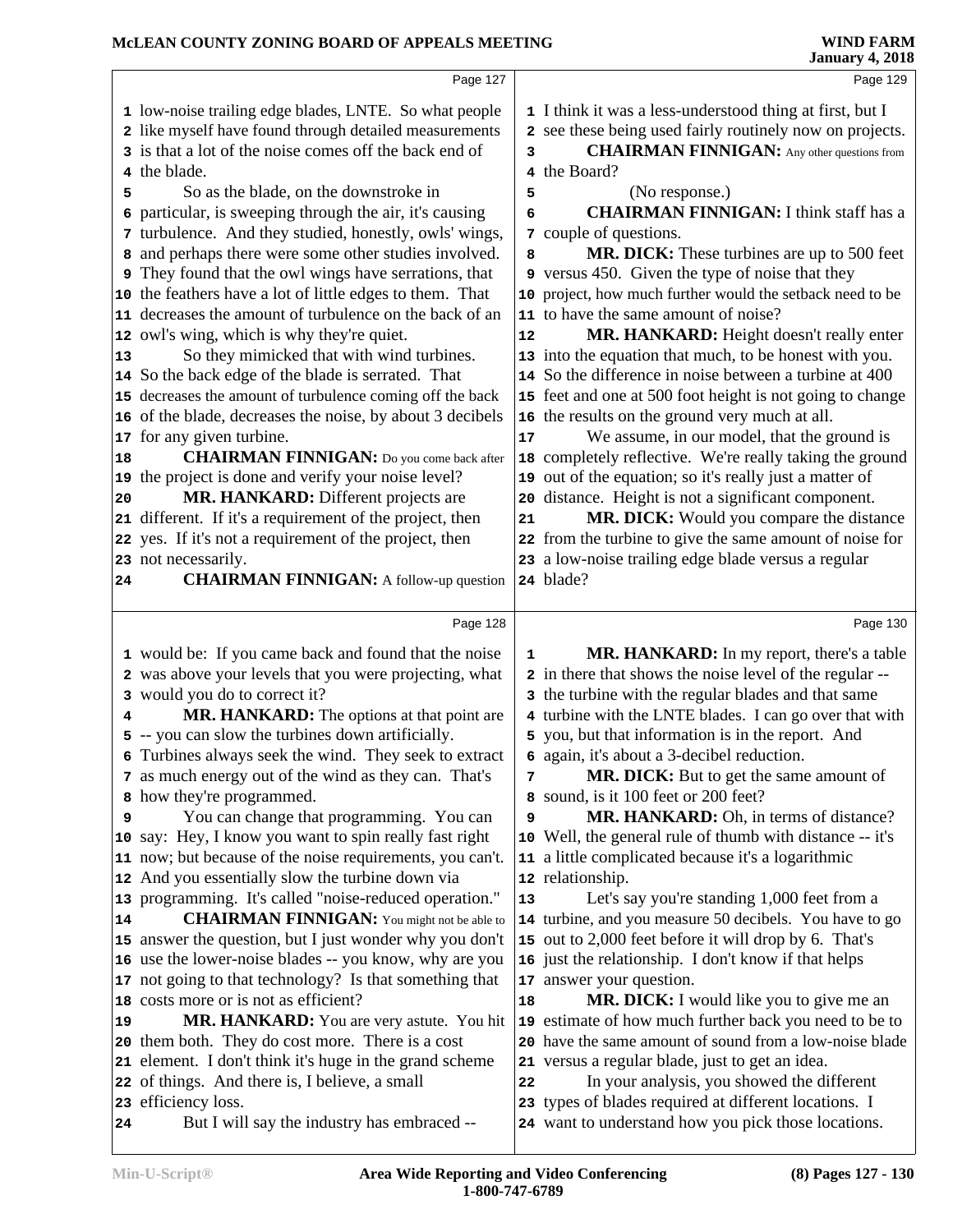|                | Page 131                                                                                              |    | Page 133                                                       |  |
|----------------|-------------------------------------------------------------------------------------------------------|----|----------------------------------------------------------------|--|
|                |                                                                                                       |    |                                                                |  |
| 1              | MR. HANKARD: All right. Let me answer your<br>2 first question first, the estimate on the distance. I | 1  | MR. PITZER: Well, I'm not that stupid then,                    |  |
|                | 3 guess if it's a 3 decibel drop, you would have to go                                                |    | 2 I guess.<br>MR. HANKARD: No, you're not. There are           |  |
|                | 4 from -- let's say you started at 1,000 feet. It would                                               | 3  | 4 dozens if not hundreds of studies. I have dug into           |  |
|                | 5 have to probably go out another 500 feet.                                                           |    | 5 them many times.                                             |  |
| 6              | So if I'm standing 1,000 feet from the                                                                | 6  | What you find is most of them are associated                   |  |
|                | 7 low-noise blade, that would be about the same as                                                    |    | 7 with very loud noises such as explosions or military         |  |
|                | 8 standing 1,500 feet from a regular blade. It's pretty                                               |    | 8 jet overflights, things of that nature. So it gets a         |  |
|                | <b>9</b> rough. Don't hold me to those numbers. But that's                                            |    | <b>9</b> little more difficult to -- when you get down to deer |  |
|                | 10 the general order of magnitude.                                                                    |    | 10 or just your more common wildlife, the data and the         |  |
| 11             | MR. DICK: That's what I'm looking for.                                                                |    | 11 studies become a little less conclusive. You                |  |
| 12             | MR. ZIMMERMAN: I think you might clarify                                                              |    | 12 obviously can't ask the deer what they feel about it.       |  |
|                | 13 that if you go to the next three-decibel drop. How                                                 |    | 13 You have to watch for changes in their behavior.            |  |
|                | 14 many more feet do you have to go out?                                                              | 14 | So again, a lot of the studies have focused                    |  |
| 15             | MR. HANKARD: So it would be -- again, a                                                               |    | 15 on, let's say, critical nesting areas, something of         |  |
|                | 16 doubling of distance gets you 6 decibels. So if I'm                                                |    | 16 some high value. And I've never seen anything               |  |
|                | 17 at 1,000 feet, I got to walk another thousand before I                                             |    | 17 directly related to wind turbines in terms of their         |  |
|                | 18 drop by 6.                                                                                         |    | 18 impact on wildlife.                                         |  |
| 19             | MR. ZIMMERMAN: Then do you double that                                                                | 19 | MR. PITZER: So your answer is you don't                        |  |
|                | 20 again? It's 4,000 feet before you get another 6?                                                   |    | 20 know what the effect is, necessarily?                       |  |
| 21             | MR. HANKARD: That's the logarithmic nature                                                            | 21 | MR. HANKARD: Not directly, no.                                 |  |
|                | 22 of the beast.                                                                                      | 22 | MR. PITZER: Thank you.                                         |  |
| 23             | MR. ZIMMERMAN: So it's a stretching-out                                                               | 23 | MS. WINTERLAND: Amy Winterland, 22825 North                    |  |
|                | 24 logarithmic scale. It doesn't fall off.                                                            |    | 24 3075 East Road, Colfax.                                     |  |
|                |                                                                                                       |    |                                                                |  |
|                |                                                                                                       |    |                                                                |  |
|                | Page 132                                                                                              |    | Page 134                                                       |  |
| 1              | <b>MR. HANKARD:</b> That's right. That's the law                                                      | 1  | So I read your noise study. First, I want                      |  |
|                | 2 of diminishing returns, I guess you could say.                                                      |    | 2 to say I appreciate the conservative nature of your          |  |
| 3              | MR. ZIMMERMAN: Okay.                                                                                  |    | 3 modeling and all of the assumptions that you included        |  |
| 4              | <b>CHAIRMAN FINNIGAN:</b> At this time, we're                                                         |    | 4 that were very conservative. I really do.                    |  |
| 5              | going to open it up for questions from the audience.                                                  | 5  | So a couple of questions that I have. I'm                      |  |
| 6              | You want to come forward and state your name and                                                      |    | 6 just going to kind of -- the way I read your report,         |  |
|                | 7 address. And speak into the mike. This is only for                                                  |    | 7 there's going to be 79 of the 500-foot low-noise             |  |
|                | 8 questions.                                                                                          |    | 8 trailing edge blades, 9 of the 452 foot low-noise            |  |
| 9              | MR. PITZER: My name is Jim Pitzer. I live                                                             |    | 9 trailing edges, and 29 of the 500-foot standard              |  |
|                | 10 at 29485 East 2100 North Road, Colfax. I'm about to                                                |    | 10 blades.                                                     |  |
|                | 11 show my ignorance here.                                                                            | 11 | Now, my question is: The worst case                            |  |
|                | These measurements you do on decibel levels                                                           |    | 12 scenario that you showed us up on the screen, was that      |  |
|                | 13 and impact on noise and everything, I'm assuming                                                   |    | 13 a 500-foot standard blade?                                  |  |
|                | 14 you're basing this -- and maybe I'm crazy here -- but                                              | 14 | <b>MR. HANKARD:</b> That worst case was for a                  |  |
|                | 15 you're basing this on human hearing; is that correct?                                              |    | 15 single residence, and most of the residences have more      |  |
|                | MR. HANKARD: That's correct.                                                                          |    | 16 than one turbine that influence their noise level. So       |  |
|                | MR. PITZER: Has anybody ever done any                                                                 |    | 17 it wasn't necessarily one specific turbine. That            |  |
|                | 18 studies or wondered how this affects wildlife, which                                               |    | 18 residence may have had different types of turbines          |  |
|                | 19 generally has a more acute sense of hearing than human                                             |    | 19 around them.                                                |  |
| 12<br>16<br>17 | 20 beings, and what effect it might have if these are                                                 | 20 | <b>MS. WINTERLAND:</b> So in that particular                   |  |
|                | 21 placed in the proximity of, say, a wildlife preserve                                               |    | 21 example, did that one residence have standard turbines      |  |
| 23             | 22 or something like that?<br>MR. HANKARD: Yes. This question comes up a                              | 23 | 22 around it?<br>MR. HANKARD: I would have to look, which I    |  |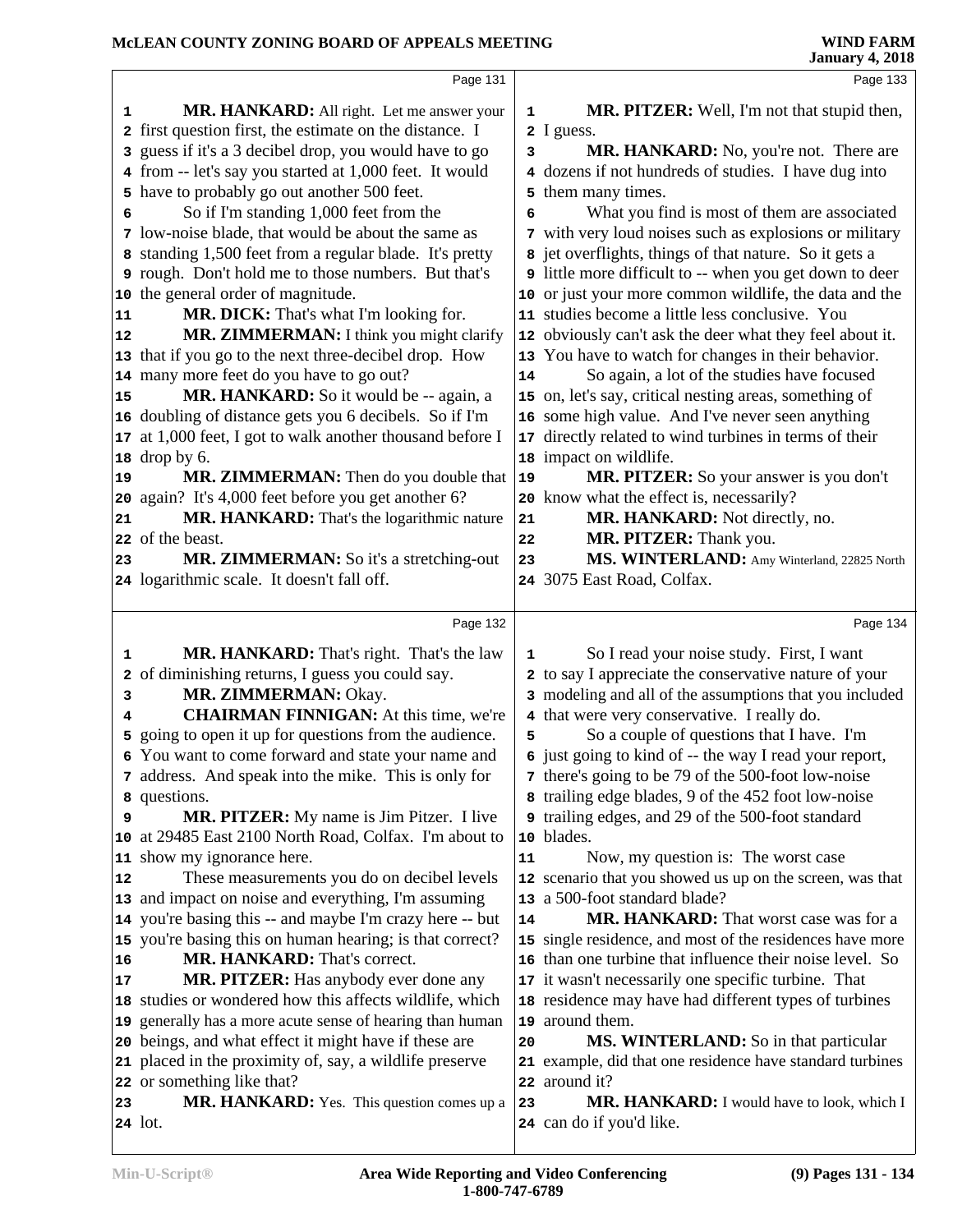|    | Page 135                                                                                                |              | Page 137                                                                                              |  |
|----|---------------------------------------------------------------------------------------------------------|--------------|-------------------------------------------------------------------------------------------------------|--|
|    |                                                                                                         |              |                                                                                                       |  |
| 1  | MS. WINTERLAND: Well, you could. That                                                                   |              | 1 of the 452-foot turbine, not the 500-foot turbine?                                                  |  |
| 2  | would be fine.                                                                                          | $\mathbf{z}$ | MR. HANKARD: That's correct, yes. You are                                                             |  |
| 3  | So my point is: I looked at my particular                                                               |              | 3 -- you clearly read my report, and thank you for that.                                              |  |
|    | 4 residence. It does have standard blades around it,                                                    | 4            | Would you like me to paraphrase what she                                                              |  |
|    | 5 and it is on your list of highest predicted noise                                                     |              | 5 just said? You got it? Okay. So you are correct.                                                    |  |
|    | 6 levels at nonparticipating residences.                                                                | 6            | MS. WINTERLAND: All right. I guess that                                                               |  |
| 7  | So you just have to tell me if I'm right or                                                             |              | 7 was the two questions I had.                                                                        |  |
|    | 8 wrong that your worst case scenario had standard                                                      | 8            | MR. ZIMMERMAN: Ms. Winterland, what is your                                                           |  |
|    | <b>9</b> blades around it and didn't have low-noise trailing                                            | 9            | address again, please?                                                                                |  |
| 10 | edge blades?                                                                                            | 10           | MS. WINTERLAND: 22825 North 3075 East Road,                                                           |  |
| 11 | MR. HANKARD: It most likely had low-noise                                                               |              | 11 Colfax.                                                                                            |  |
|    | 12 trailing edge blades because the way we do our studies                                               | 12           | MR. ZIMMERMAN: Thank you very much.                                                                   |  |
|    | 13 is we start with all standard blades. We find that                                                   | 13           | MS. COTTER: My name is Julie Cotter,                                                                  |  |
|    | 14 there are some residences that have levels over the                                                  |              | 14 C-o-t-t-e-r. The address is 23571 North 2900 East                                                  |  |
|    | 15 limit; so we have to do something about that. So then                                                |              | 15 Road, Lexington.                                                                                   |  |
|    | 16 we start adding in the quieter turbines in order to                                                  | 16           | First of all, I just want to clarify. Did                                                             |  |
|    | 17 bring everything down below the limit.                                                               |              | 17 you say that you had a designation between                                                         |  |
| 18 | MS. WINTERLAND: So then maybe if you could,                                                             |              | 18 participating and nonparticipating residents?                                                      |  |
|    | 19 in fact, look at your one example that was your worst                                                | 19           | MR. HANKARD: Yes.                                                                                     |  |
|    | 20 case scenario, I guess maybe we need to make sure                                                    | 20           | MS. COTTER: Why is that?                                                                              |  |
|    | 21 that's the case.                                                                                     | 21           | MR. GRIFFIN: If I can answer a portion of                                                             |  |
| 22 | The assumption that I was leaping to, which                                                             |              | 22 that, that has to do with the Illinois Pollution                                                   |  |
|    | 23 perhaps is incorrect, is that, if you put the                                                        | 23           | Control Board regulations and how those are regulated.                                                |  |
|    | 24 low-noise blades on, you could reduce that maximum                                                   | 24           | For one, the -- for many of the                                                                       |  |
|    |                                                                                                         |              |                                                                                                       |  |
|    | Page 136                                                                                                |              | Page 138                                                                                              |  |
|    | 1 down 3 decimal points.                                                                                |              | 1 participating property owners, they live on the same                                                |  |
| 2  | What you're saying is, if they already had                                                              |              | 2 parcel that has a turbine that may be producing the                                                 |  |
|    | 3 low-noise on there, that's the best you can do.                                                       |              | 3 noise.                                                                                              |  |
| 4  | MR. HANKARD: Right. I'll continue to look                                                               | 4            | The Pollution Control Board regulations deal                                                          |  |
|    | 5 it up as we go along here, but it is almost assuredly                                                 |              | 5 with the amount of noise that's being produced across                                               |  |
|    | 6 that that receptor has the low-noise trailing edge                                                    |              | 6 a property line, not on the same property. So that's                                                |  |
|    | 7 blade turbines all around it.                                                                         |              | 7 the point of measurement across a property line;                                                    |  |
| 8  | Because what happens if we model and a                                                                  |              | 8 and/or, at a use classification, it's a little more                                                 |  |
|    | 9 residence already has all the low-noise blades around                                                 |              | <b>9</b> complicated than that. If you had a large parcel that                                        |  |
|    | 10 and it's still over the limit, then we have to start                                                 |              | 10 was farmed and then a residence, there's two different                                             |  |
|    | 11 eliminating turbines. So that's what we do during the                                                |              | 11 classifications.                                                                                   |  |
|    |                                                                                                         |              |                                                                                                       |  |
|    |                                                                                                         |              |                                                                                                       |  |
|    | 12 design process to come up with the final layout.                                                     | 12           | But it has to do with noise crossing                                                                  |  |
|    | MS. WINTERLAND: Okay. All right. Thanks                                                                 | 13           | property lines. For many of the participating                                                         |  |
| 15 | 14 for that clarification.                                                                              |              | 14 property owners, the noise from the turbine that would                                             |  |
|    | Second question: As I was reading through                                                               |              | 15 be causing most of the sound is not crossing a                                                     |  |
|    | 16 your report, it says, "The project-specific noise                                                    |              | 16 property line. So that's one reason.                                                               |  |
|    | 17 emission specifications for the GE 2.5-127 low-noise                                                 | 17           | The second reason is, pursuant to the                                                                 |  |
|    | 18 trailing edge turbine were not available from GE at                                                  |              | 18 general terms of the lease agreement that the                                                      |  |
|    | 19 the time of the analysis. So we were estimating by                                                   |              | 19 Applicant has with their residents, they have agreed,                                              |  |
|    | 20 applying the low-noise trailing edge reduction                                                       | 20           | to the extent there is a violation -- which we don't                                                  |  |
| 13 | 21 achieved for the GE 2.3-116 to the levels of the                                                     |              | 21 believe there would be -- they have agreed to waive                                                |  |
|    | 22 standard GE 2.5-127."                                                                                |              | 22 any claims as to noise or other impacts caused by the                                              |  |
| 23 | So I guess the point I'm trying to make is:<br>24 The model that you have is still based on an estimate |              | 23 turbine. That's part of the bargain that they enter<br>24 into when they have the lease agreement. |  |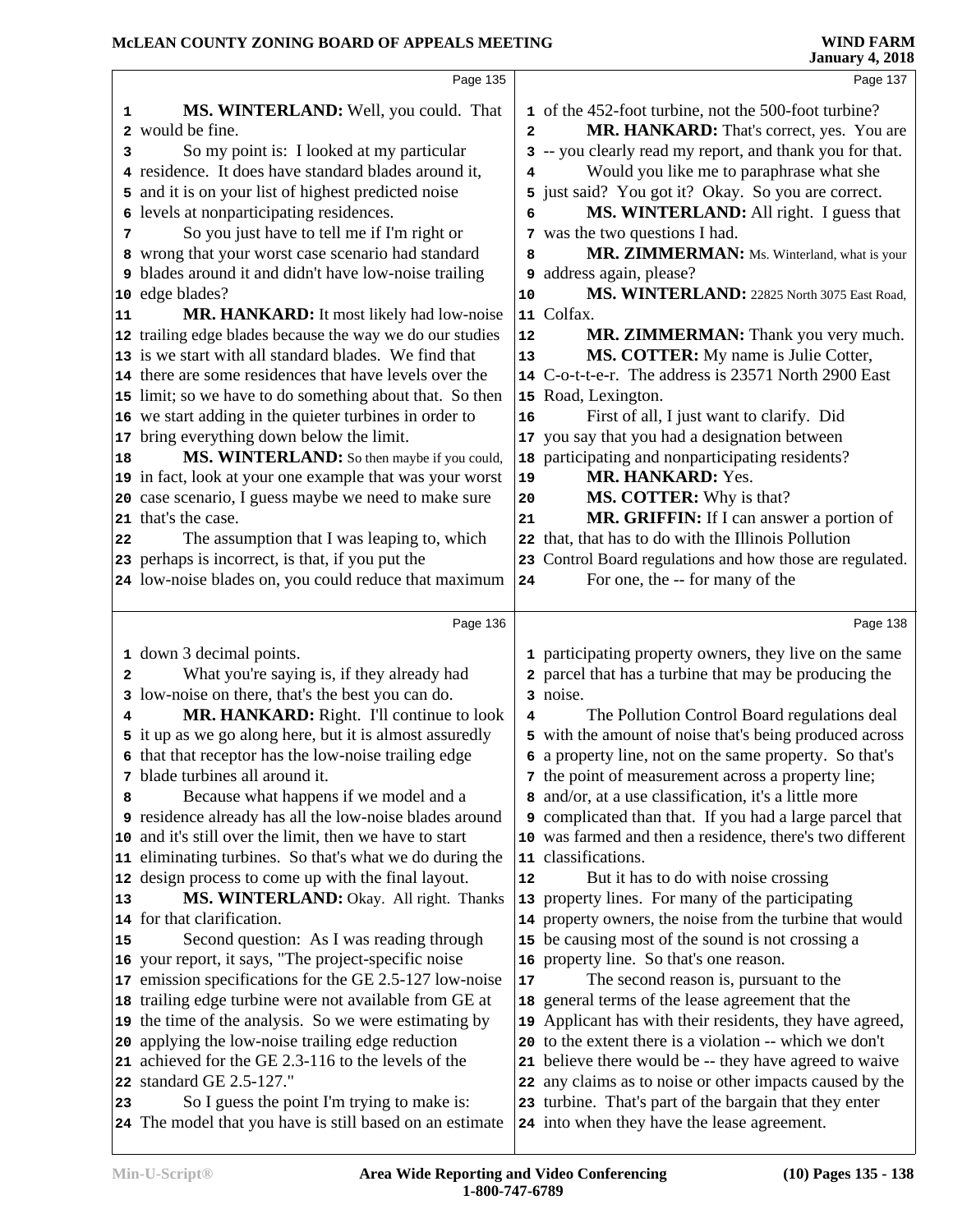|    | Page 139                                                                              |                | Page 141                                                              |
|----|---------------------------------------------------------------------------------------|----------------|-----------------------------------------------------------------------|
| 1  | So those are two reasons why the applicant                                            | 1              | MR. GRIFFIN: Ma'am, I'm sorry to interrupt.                           |
|    | 2 asked Mr. Hankard to limit his review to                                            |                | 2 I want to add something again on the regulations. The               |
|    | 3 nonparticipating residences.                                                        |                | 3 particular regulations that this project was measured               |
| 4  | MS. COTTER: What about those of us who own                                            |                | 4 against were those that are set forth by the Illinois               |
|    | 5 6 acres and are surrounded by about 12 of these and                                 |                | 5 Pollution Control Board for residential uses. There's               |
|    | 6 are nonparticipating residents?                                                     | 6              | a use classification.                                                 |
| 7  | MR. HANKARD: Yeah, you should be in the                                               | 7              | You had mentioned what might be acceptable                            |
|    | 8 study if you are a nonparticipant resident.                                         |                | 8 for industrial wouldn't be acceptable for residential.              |
| 9  | MS. COTTER: But you just said you're taking                                           |                | 9 You are exactly right. There's different standards                  |
|    | 10 more care of the participating residents that live on                              |                | 10 depending on the receiving land. You have residential              |
|    | 11 their property. Am I misunderstanding?                                             |                | 11 land; so that would be subject to the most stringent               |
| 12 | MR. HANKARD: I think so, yeah. We did not                                             |                | 12 standard, and that's the standard Mr. Hankard measured             |
|    | 13 address noise at the participants. They are                                        |                | 13 against, the most stringent standard.                              |
|    | 14 participating. We address noise only at                                            | 14             | There's other standards for, say,                                     |
|    | 15 nonparticipants.                                                                   |                | 15 commercial. We didn't even bother to get into those                |
| 16 | MS. COTTER: Okay. Thank you for clarifying                                            |                | 16 because you can be noisier in commercial. We're only               |
|    | 17 that.                                                                              |                | 17 concerned with meeting the most stringent                          |
| 18 | Is there any way that you could bring a                                               |                | 18 requirements.                                                      |
|    | 19 recording or something of that noise level that is                                 | 19             | MS. COTTER: Okay. Thank you.                                          |
|    | 20 acceptable that we could all hear it? I mean, most of                              | 20             | It's also been brought to my attention that,                          |
|    | 21 us -- I know that noise levels of some industrial                                  |                | 21 last year in Livingston County, Dr. Schomer, who was               |
|    | 22 areas are probably acceptable in Illinois, but that                                |                | 22 an Invenergy employee, his recommendation said that                |
|    | 23 doesn't mean that those of us that live in the country                             |                | 23 homes are not protected within 3,200 to 3,400 feet.                |
|    | 24 even know what that is or that that's acceptable.                                  |                | 24 And you're wanting to put these at 1,500 feet from our             |
|    |                                                                                       |                |                                                                       |
|    |                                                                                       |                |                                                                       |
|    | Page 140                                                                              |                | Page 142                                                              |
| 1  | Could you provide -- I mean, could you go                                             |                | 1 residences?                                                         |
|    | 2 out some night and record that?                                                     | $\overline{2}$ | MR. HANKARD: Yes. I'm very familiar with                              |
| 3  | MR. HANKARD: Yes. This comes up a fair                                                |                | 3 Dr. Schomer. He's not an employee of Invenergy. He                  |
|    | 4 amount. You're in good company with this question.                                  |                | 4 has consulted with Invenergy on a couple of projects                |
|    | 5 And, yes, an audio demonstration could be given. In                                 |                | 5 that I'm aware of. He's an independent consultant                   |
|    | 6 fact, in a room like this, it stands half a chance of                               |                | 6 like myself, and he has made claims.                                |
|    | 7 being realistic because it's a beautifully acoustic                                 | 7              | I've never heard him say a number as low as                           |
|    | 8 room.                                                                               | 8              | 32. I'm not trying to challenge you or anything, but                  |
| 9  | So I do have recordings of wind turbines,                                             |                | I know he has espoused lower limits as have many --                   |
|    | 10 lots of them, and we can play them here. We could set                              | 10             | different consultants have different recommendations.                 |
|    | 11 up a sound meter and adjust it so that we get the                                  | 11             | MS. COTTER: These are higher limits.                                  |
|    | 12 level that we're predicting. That can all be done.                                 | 12             | <b>MR. HANKARD: 32?</b>                                               |
|    | 13 But it is a little different being in this auditorium                              | 13             | MS. COTTER: 3,200 feet from a turbine --                              |
|    | 14 versus being outside. So you just would have to                                    | 14             | MR. HANKARD: Right.                                                   |
|    | 15 understand it's not a perfect demonstration. But it                                | 15             | MS. COTTER: -- to a residence.                                        |
|    | 16 can be done.                                                                       | 16             | MR. HANKARD: He's espousing a greater                                 |
| 17 | MS. COTTER: It would be a general idea. I                                             | 17             | setback to achieve a lower noise level essentially.                   |
|    | 18 think most of us here have no clue. I would                                        | 18             | MS. COTTER: And that was his recommendation                           |
|    | 19 appreciate that, and I know several of my neighbors                                | 19             | to be acceptable.                                                     |
|    | 20 would appreciate that, if you wouldn't mind doing                                  | 20             | MR. HANKARD: That is Paul's opinion, yes.                             |
|    | 21 that.                                                                              | 21             | MS. COTTER: As opposed to your opinion.                               |
| 22 | <b>MR. HANKARD:</b> If that's what the procedure                                      | 22             | MR. HANKARD: Well, it's not my opinion.                               |
| 24 | 23 dictates to me, I would be happy to.<br>MS. COTTER: It is also my understanding -- |                | 23 I'm bound by the regulations. We're trying to achieve<br>24 those. |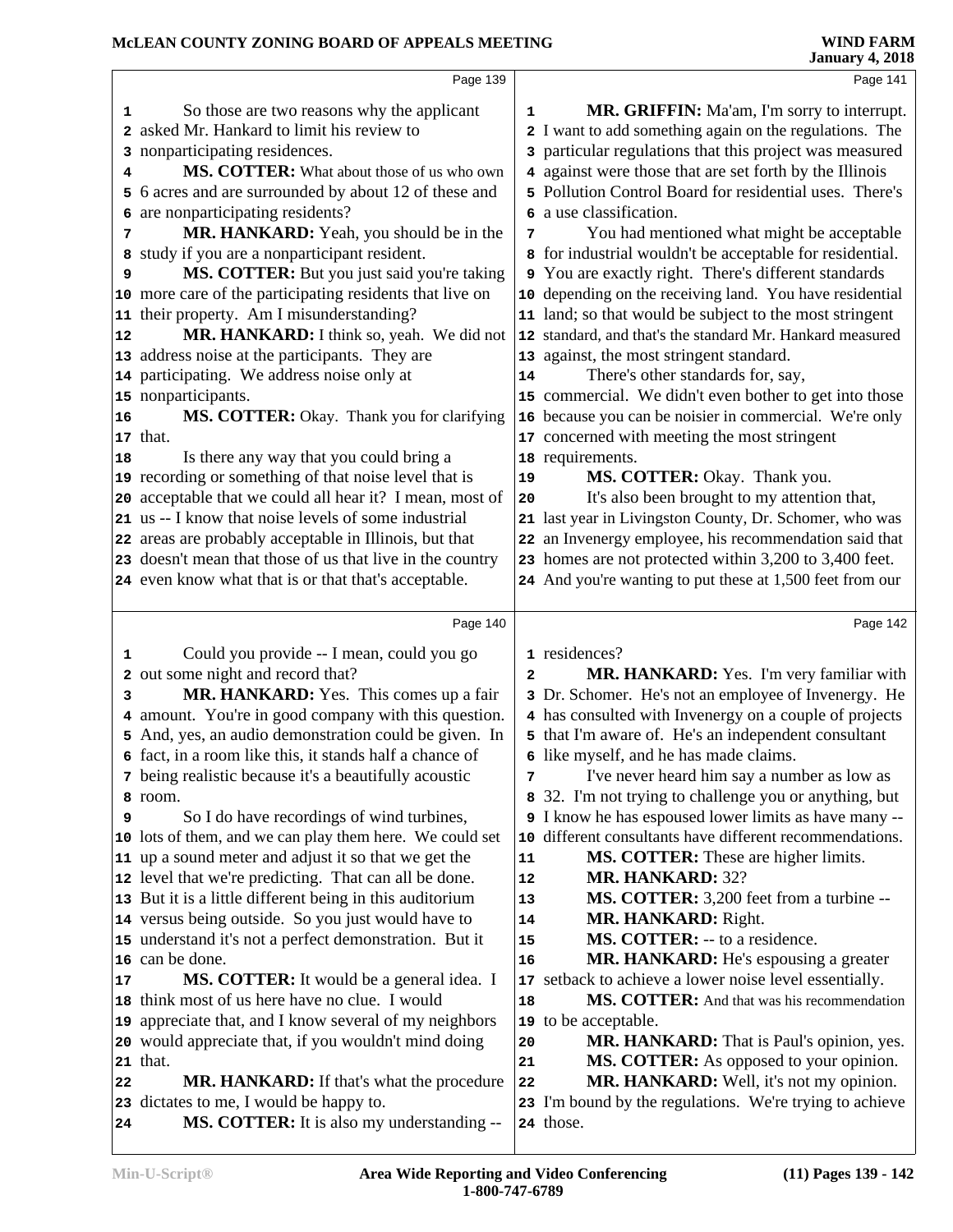|    | Page 143                                                  |    | Page 145                                                  |
|----|-----------------------------------------------------------|----|-----------------------------------------------------------|
| 1  | <b>MS. COTTER:</b> Okay. Will people actually be          |    | 1 recap a little bit on them if I could.                  |
|    | 2 able to sleep with their windows open 1,500 feet from   | 2  | There was a question about the livestock and              |
|    | 3 these turbines and not hear this noise or be affected   |    | 3 animal studies and such. I'm understanding that there   |
|    | 4 by this noise?                                          |    | 4 is no clarification of the effects that it has on       |
| 5  | MR. HANKARD: I guess let's take it one at a               |    | 5 livestock or family pets.                               |
|    | 6 time. Will they hear it? Yes, they could hear it.       | 6  | <b>MR. HANKARD:</b> I've never seen a study that          |
|    | 7 On those nights I mentioned, these levels of noise      | 7  | dealt with wind turbine noise and livestock. So my        |
|    | 8 will be audible.                                        | 8  | understanding -- that's all I have to say, I guess.       |
| 9  | Inside homes, in my experience and on many                | 9  | I'm sorry.                                                |
|    | 10 other measurement surveys, the noise from the turbines | 10 | MR. SCHWASS: I'll follow up with another                  |
|    | 11 is -- you have to strain to pick it out. The windows   |    | 11 question. So everything you have is based on models.   |
|    | 12 open is a good observation because that does make a    |    | 12 When this -- if this project goes through, you're      |
|    | 13 significant difference.                                |    | 13 saying there are no procedures or any type of work     |
| 14 | MS. COTTER: We don't run our air                          |    | 14 orders or requirements for you to come back and do a   |
|    | 15 conditioning.                                          |    | 15 study. Did I hear that correctly -- in this project?   |
| 16 | MR. HANKARD: Fair enough. And you                         | 16 | MR. HANKARD: Right. There aren't any                      |
|    | 17 shouldn't have to.                                     |    | 17 requirements that I'm aware of. The Illinois           |
| 18 | MS. COTTER: That's right.                                 |    | 18 Pollution Control Board has a dispute resolution       |
| 19 | MR. HANKARD: So if you have predicted                     |    | 19 process. So you would issue a complaint, and that      |
|    | 20 levels in the 40s and you have your windows open, you  |    | 20 would get filtered to Invenergy. They would be         |
|    | 21 might be able to hear the turbines on certain nights.  |    | 21 required to demonstrate compliance vis-a-vis           |
| 22 | MS. COTTER: Would we have to call then and                |    | 22 measurements.                                          |
|    | 23 get them turned off, as people have done in the past?  | 23 | MR. SCHWASS: What is the time frame from                  |
| 24 | MR. HANKARD: I believe the Pollution                      |    | 24 the time that complaint is made to when a resolution   |
|    |                                                           |    |                                                           |
|    | Page 144                                                  |    | Page 146                                                  |
|    | 1 Control Board regulations -- you know, it would be a    |    | 1 is resolved?                                            |
|    | 2 complaint, and then there would be measurements to      | 2  | MR. HANKARD: The process can begin very                   |
|    | 3 determine if it was in compliance.                      | 3  | quickly. So if a complaint was issued, they call a        |
| 4  | MS. COTTER: Do you have any idea how many                 |    | 4 person like me and say: "Mike, we have this situation   |
|    | 5 times the turbines had to be turned off at Ted          |    | 5 in Illinois. Can you get down there?"                   |
|    | 6 Hartke's house?                                         | 6  | I can be on the scene within days to a week.              |
| 7  | <b>MR. HANKARD:</b> I am familiar with the Hartke         |    | 7 There is some equipment involved that we have to get    |
|    | 8 situation, and I know they tried turning off and on     |    | 8 ready. And then it's a question of Mother Nature.       |
|    | 9 turbines for Mr. Hartke.                                |    | 9 Does she contribute to give us some nights with some    |
| 10 | MS. COTTER: 51 times. And his turbines                    |    | 10 wind that we can actually measure. You can get on the  |
|    | 11 have setbacks of 1,665 feet, 2,025 feet, 3,000 feet,   |    | 11 ground, and it can be calm for days; so we can't       |
|    | 12 and 3,400 feet. All four turbines had to be turned     |    | 12 control that.                                          |
|    | $ 13$ off.                                                | 13 | But we can get on the scene very quickly and              |
| 14 | <b>CHAIRMAN FINNIGAN:</b> We're going to have to          |    | 14 get to measuring. Then as soon as there's enough data  |
|    | 15 stick to questions. That's testimony. You can come     |    | 15 that's been produced, we can make a determination.     |
|    | 16 back later if you want to say that.                    | 16 | <b>MR. SCHWASS:</b> Again, my question is: How            |
| 17 | MS. COTTER: Okay. Thank you.                              |    | 17 much time? I understand there's some factors in        |
| 18 | MR. SCHWASS: Glen Schwass, 27709 North 2550               |    | 18 there, but somebody has to have some kind of an        |
|    | 19 East Road, Lexington.                                  |    | 19 expectation of how many nights they're not going to be |
| 20 | MR. DICK: Could you repeat that, please?                  | 20 | sleeping because of all this noise.                       |
| 21 | MR. SCHWASS: 27709 North 2550 East Road,                  | 21 | MR. HANKARD: It's certainly going to be                   |
|    | 22 Lexington.                                             |    | 22 weeks. It's not going to be hours or days. It's        |
| 23 | I have several questions, but I think a lot               |    | 23 going to be weeks.                                     |
|    | 24 of them have already been addressed. I'd like to       | 24 | MR. SCHWASS: So within 30 days, there                     |
|    |                                                           |    |                                                           |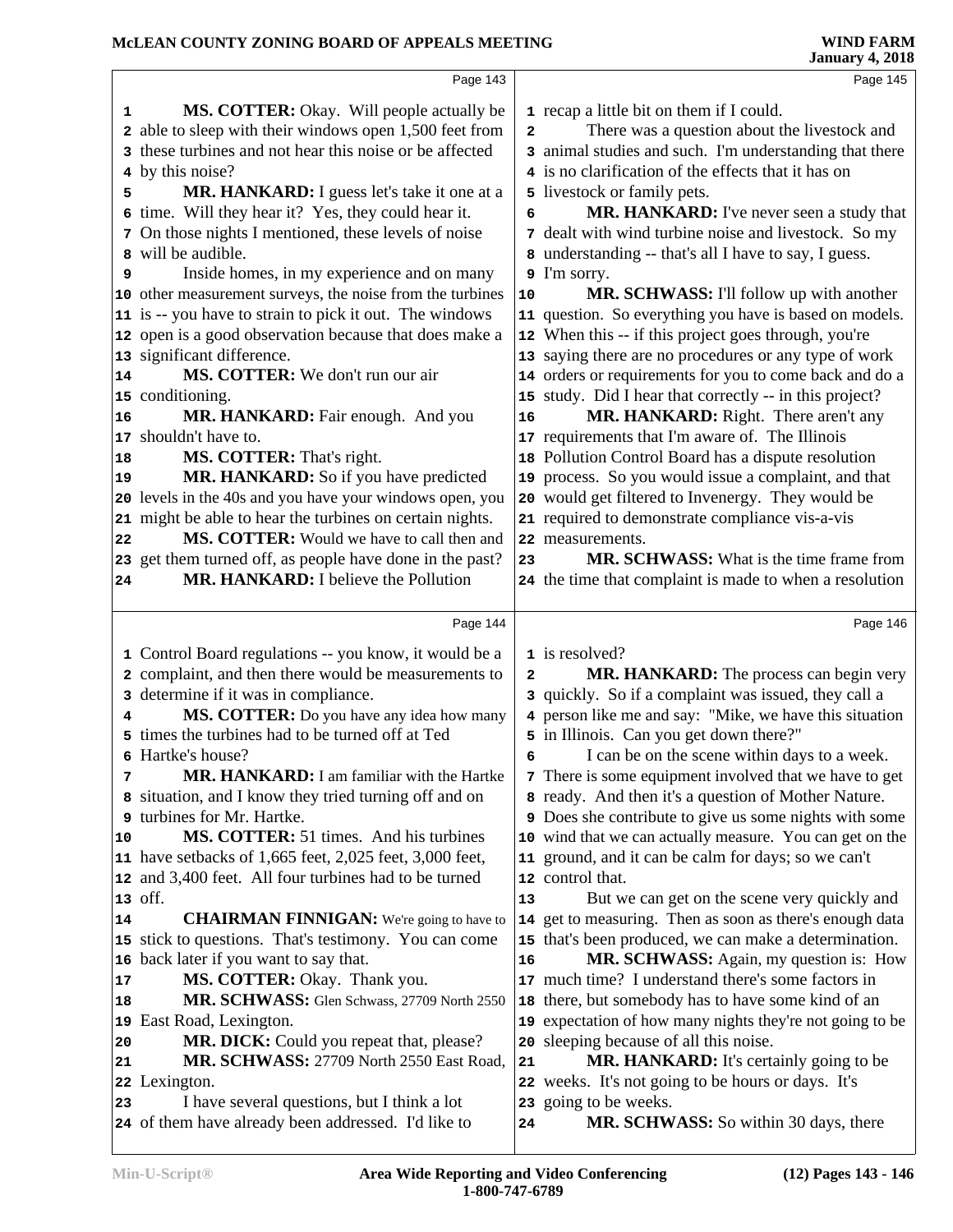|    | Page 147                                                                                                            |                | Page 149                                                                                           |
|----|---------------------------------------------------------------------------------------------------------------------|----------------|----------------------------------------------------------------------------------------------------|
|    | 1 should be some type of a resolution?                                                                              | 1              | So my question is this: Are wind turbines                                                          |
| 2  | MR. HANKARD: That's a reasonable number,                                                                            |                | 2 more or less intrusive than other structures of                                                  |
|    | 3 yes.                                                                                                              |                | 3 similar size?                                                                                    |
| 4  | MR. SCHWASS: Is that something that should                                                                          | 4              | MR. HANKARD: In terms of noise?                                                                    |
|    | 5 be put in the requirements then? You're presenting                                                                | 5              | MR. SCHWASS: Are they more intrusive than                                                          |
|    | 6 all the positives of which you have. That's not a                                                                 | 6              | other structures of similar size?                                                                  |
|    | 7 positive. So why wouldn't that be something that you                                                              | 7              | <b>CHAIRMAN FINNIGAN:</b> This is just about                                                       |
|    | 8 would put in the requirements as to time frame to get                                                             |                | 8 noise. You may have to bring that question back to                                               |
|    | 9 done?                                                                                                             |                | 9 another person.                                                                                  |
| 10 | MR. HANKARD: I don't think that's a                                                                                 | 10             | <b>MR. SCHWASS:</b> That would be fine. I'll                                                       |
|    | 11 question for me. Jim perhaps?                                                                                    |                | 11 follow that with one more question.                                                             |
| 12 | MR. GRIFFIN: That's a state agency process                                                                          | 12             | You talked about the noise levels. And I                                                           |
|    | 13 from the Illinois Pollution Control Board. So how                                                                |                | 13 believe you stated you're from the state of Wisconsin.                                          |
|    | 14 fast that moves would not be exclusively within the                                                              | 14             | My question on this is: Are you aware that                                                         |
|    | 15 control of either the Applicant or the County or the                                                             |                | 15 within the state of Wisconsin they have started to                                              |
|    | 16 complaining party. It's a procedure that they have                                                               |                | 16 realize that turbines have been labeled as health                                               |
|    | 17 put in place; so you have to follow that procedure.<br>18 The time it would take would be whatever time it takes |                | 17 hazards and, in fact, are being studied by the state<br>18 because of those issues?             |
|    | 19 under that procedure.                                                                                            | 19             | MR. HANKARD: I am familiar with the issues                                                         |
| 20 | Obviously, the goal is to resolve these                                                                             |                | 20 in Wisconsin, yes.                                                                              |
|    | 21 issues quickly, but there is a procedure involved.                                                               | 21             | MR. SCHWASS: Can you elaborate on those?                                                           |
|    | 22 It's a process.                                                                                                  | 22             | MR. HANKARD: The problem I face here is I'm                                                        |
| 23 | MR. SCHWASS: And I appreciate that, but I                                                                           |                | 23 not a medical expert. I can talk to you about noise                                             |
|    | 24 think people that are having problems would like to                                                              |                | 24 levels, but I'm not qualified to discuss health                                                 |
|    |                                                                                                                     |                |                                                                                                    |
|    | Page 148                                                                                                            |                | Page 150                                                                                           |
|    | 1 have resolutions quicker than just a formality through                                                            |                | 1 issues.                                                                                          |
|    | 2 a big organization. I think an expected time frame                                                                | $\overline{a}$ | <b>MR. SCHWASS:</b> But the health issues are                                                      |
|    | 3 should be something that should be noted.                                                                         |                | 3 related to some noise issues.                                                                    |
|    | <b>MR. GRIFFIN:</b> There is also -- I mean,                                                                        | 4              | MR. HANKARD: They are related. And when I                                                          |
|    | 5 there's complaint resolution. I know that the                                                                     |                | 5 testify, I bring the noise level aspect of it. Other                                             |
|    | 6 Applicant will have an office that can field                                                                      |                | 6 people will have to testify as to the medical and                                                |
|    | 7 complaints. You wouldn't necessarily have to file                                                                 |                | 7 health ramifications.                                                                            |
|    | 8 something with the Illinois Pollution Control Board as                                                            | 8              | MR. SCHWASS: We'll have the opportunity to                                                         |
|    | 9 step one.                                                                                                         |                | 9 come back for a conclusion, correct?                                                             |
| 10 | Certainly the Applicant is going to be                                                                              | 10             | <b>CHAIRMAN FINNIGAN: Yes.</b>                                                                     |
|    | 11 responsive to issues raised in the community if there<br>12 are problems, and that is part of the commitment in  | 11             | MR. SCHWASS: So I'll save that for when I                                                          |
|    |                                                                                                                     |                | 12 come back.                                                                                      |
|    |                                                                                                                     |                |                                                                                                    |
|    | 13 the application to do that and to be responsive                                                                  | 13             | My last question to you is this: All the                                                           |
|    | 14 quickly to complaints by residents in the area.                                                                  |                | 14 noise levels are based on decibels and hertz. How                                               |
| 15 | MR. SCHWASS: I'm going to read a statement                                                                          |                | 15 does that affect cable, satellite, cell phones, other                                           |
|    | 16 followed by a question because I think that clarifies                                                            |                | 16 wireless devices that farmers and/or rural people                                               |
|    | 17 the question.                                                                                                    |                | 17 might have?                                                                                     |
|    | It says, "Besides the noise and the                                                                                 | 18             | MR. HANKARD: Again, with the acoustics, it                                                         |
| 18 | 19 vibrations such huge-moving machinery unavoidably                                                                | 20             | 19 would have no effect on that.                                                                   |
|    | 20 generates, it must be topped with flashing lights day<br>21 and night to increase their visibility. The moving   |                | MR. SCHWASS: The acoustics would not, but<br>21 what about the hertz. What about the hertz levels? |
|    | 22 blades attract attention, and they must be erected                                                               |                | 22 You said you had 500 hertz, I believe?                                                          |
|    | 23 where there are no other tall structures to obstruct                                                             | 23             | MR. HANKARD: Yes.                                                                                  |
|    | 24 the wind."                                                                                                       | 24             | MR. SCHWASS: And frequencies are all                                                               |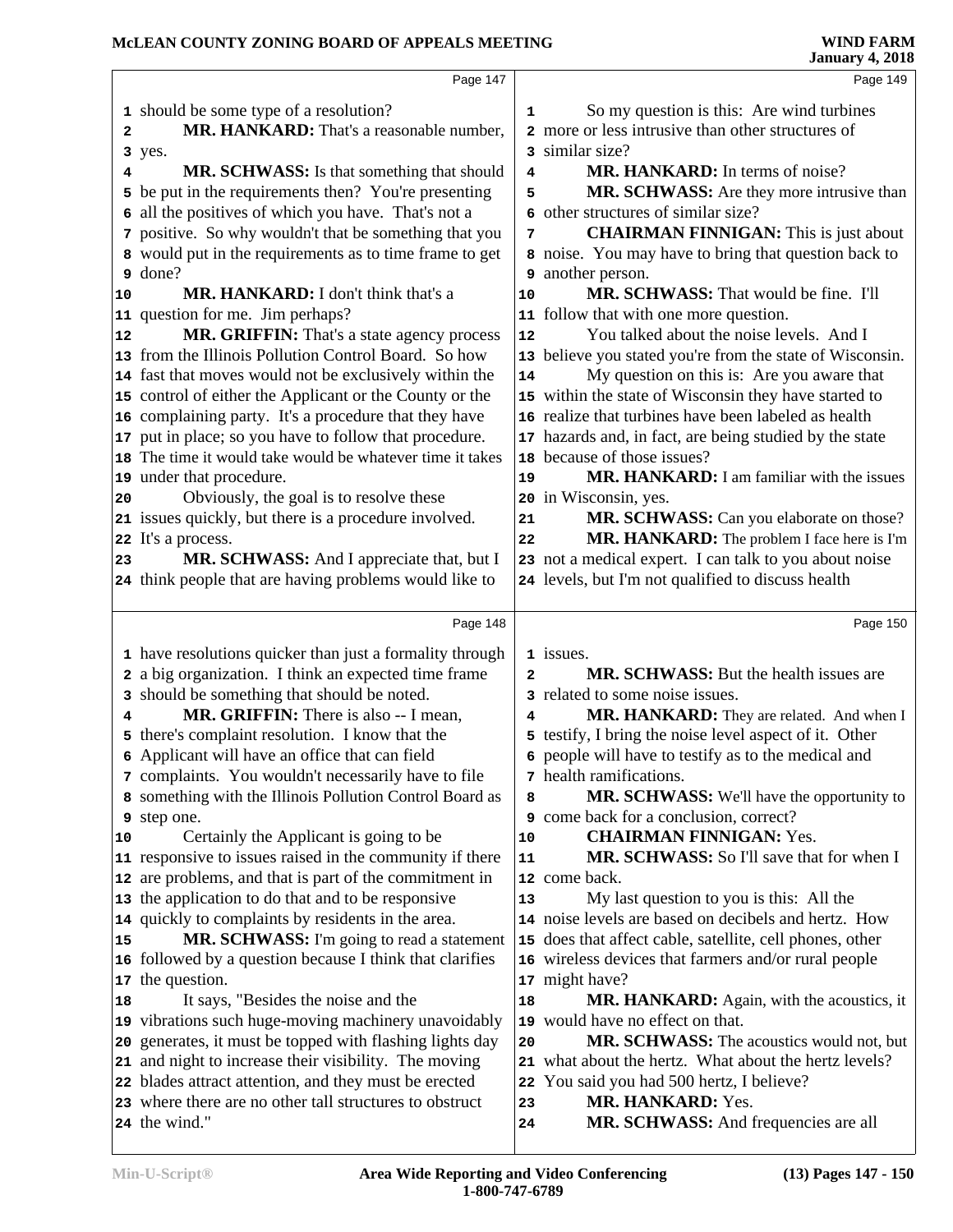| Page 151                                                                                      |                | Page 153                                                                |
|-----------------------------------------------------------------------------------------------|----------------|-------------------------------------------------------------------------|
| 1 megahertz. So what is the impact on the hertz with                                          | 1              | MR. ZIMMERMAN: Thank you.                                               |
| 2 the effects of the towers?                                                                  | $\overline{a}$ | <b>CHAIRMAN FINNIGAN:</b> I've got one follow-up                        |
| MR. HANKARD: Of course radio communication,<br>з                                              |                | 3 question, I guess. You were asked about coming back                   |
| cell phone communication, that's all electromagnetic<br>4                                     |                | 4 and checking. That's really not your job, is what                     |
| energy; and we're talking about acoustic energy. The<br>5                                     |                | 5 you're saying, at that point? It's somebody else's                    |
| 6 two do not affect one another. So sound waves will                                          |                | 6 hurdle to make that happen?                                           |
| 7 have no impact on any radio communications whatsoever.                                      | 7              | MR. HANKARD: No. I might be the guy that                                |
| MR. SCHWASS: But didn't you say something<br>8                                                |                | 8 gets the call. It's well within my technical                          |
| <b>9</b> about the sound waves getting converted to heat, which                               |                | 9 wheelhouse.                                                           |
| 10 is an energy?                                                                              | 10             | But the question, I believe, was: Is it                                 |
| MR. HANKARD: Yes, that's true. When sound<br>11                                               |                | 11 required or not. That was the point I was making.                    |
| 12 propagates through the atmosphere, it vibrates                                             |                | 12 It's not required, but it would only be done as part                 |
| 13 molecules and gets converted into heat; but it has no                                      |                | 13 of a complaint resolution process.                                   |
| 14 effect on electromagnetic wave propagation.                                                | 14             | <b>CHAIRMAN FINNIGAN:</b> Have you ever gone back                       |
| MR. SCHWASS: But it disrupts the hertz.<br>15                                                 |                | 15 and checked one of your projects on what you've done                 |
| MR. HANKARD: But you can express anything<br>16                                               |                | 16 compared to what your estimates are?                                 |
| 17 in hertz. You can have an electrical signal in hertz.                                      | 17             | MR. HANKARD: Yeah, every single measurement                             |
| 18 You can have an acoustic signal in hertz. Just                                             | 18             | project we undertake, we end up creating a model of                     |
| 19 because they are expressed in those units doesn't mean                                     | 19             | that project to do that very thing, to compare. How                     |
| 20 they affect one another.                                                                   |                | 20 is our model working? We always want to continue to                  |
| MR. SCHWASS: I'll follow with one last<br>21                                                  |                | 21 refine that and understand that.                                     |
| 22 question. With the advent of cell phones now --                                            | 22             | <b>CHAIRMAN FINNIGAN:</b> How do they come out?                         |
| 23 everybody has them -- you're telling me that the                                           | 23             | MR. HANKARD: We've got it dialed right in.                              |
| 24 frequency and the hertz can't be affected if I need to                                     |                | 24 That's why I'm so confident in my work, is because of                |
|                                                                                               |                |                                                                         |
| Page 152                                                                                      |                | Page 154                                                                |
| 1 use my cell phone in case of 911 for an ambulance or a                                      |                | 1 the measurements and the way I've kind of tied these                  |
| 2 fire department, things like that? I'm going to have                                        |                | 2 two together. We find our models to be very accurate.                 |
|                                                                                               |                |                                                                         |
| 3 no disruption in making that call at any given time?                                        | 3              | <b>CHAIRMAN FINNIGAN:</b> What you're trying to                         |
| MR. HANKARD: Well, again, in terms of<br>4                                                    |                | 4 say is, the more you do, the more you dial this in to                 |
| 5 acoustics, no. And I can just -- my own personal -- I                                       |                | 5 make it better for the next time you do one?                          |
| 6 mean, I'm in these fields, wind turbines fields, all                                        | 6              | MR. HANKARD: That's correct.                                            |
| 7 the time, and we use our phones on a regular basis.                                         | 7              | <b>CHAIRMAN FINNIGAN:</b> Thank you.                                    |
| 8 I've never personally had any disruption whatsoever.                                        | 8              | MS. SLEETER: My name is Laurie Sleeter. I                               |
| MR. SCHWASS: But it's possible?<br>9                                                          | 9              | live at 23903 North 2900 East Road in Lexington.                        |
| MR. HANKARD: I'm not an expert in that<br>10                                                  | 10             | MR. DICK: Could you spell your name,                                    |
| 11 field.                                                                                     |                | 11 please?                                                              |
| <b>MR. SCHWASS:</b> That's all the questions I<br>12                                          | 12             | MS. SLEETER: L-a-u-r-i-e S-l-e-e-t-e-r.                                 |
| 13 have. Thank you.                                                                           | 13             | I was here on Tuesday night. It sounds like                             |
| MR. ZIMMERMAN: I have a quick review for<br>14                                                |                | 14 a great project, but we don't have any examples. When                |
| 15 Mr. Hankard.                                                                               | 15             | Julie mentioned the fact that it would be nice to hear                  |
| How far away from the turbines were you<br>16                                                 |                | 16 what we will be hearing out in the country, I thought                |
| 17 measuring the sound, and are your projections -- this                                      | 17             | that was pretty interesting.                                            |
| 18 may be a second question -- and are your models based                                      | 18             | I'm wondering if we could -- and how is it                              |
| 19 on that?                                                                                   | 19             | going to happen -- if we could see the noise that you                   |
| <b>MR. HANKARD:</b> We have measured at various<br>20                                         | 20             | have recorded and also, you know, be able to turn it                    |
| 21 distances. I always focus on, you know, the 1,500,                                         |                | 21 up. Like this would be a normal noise for the daytime                |
| 22 2,000 feet, 2,500 feet because that's where the                                            |                | if you live where we live, and this will maybe be the                   |
| 23 closest residents tend to be and that's where I want<br>24 to make sure that I'm accurate. | 24             | 23 normal noise at night.<br>Just curious if we could have that example |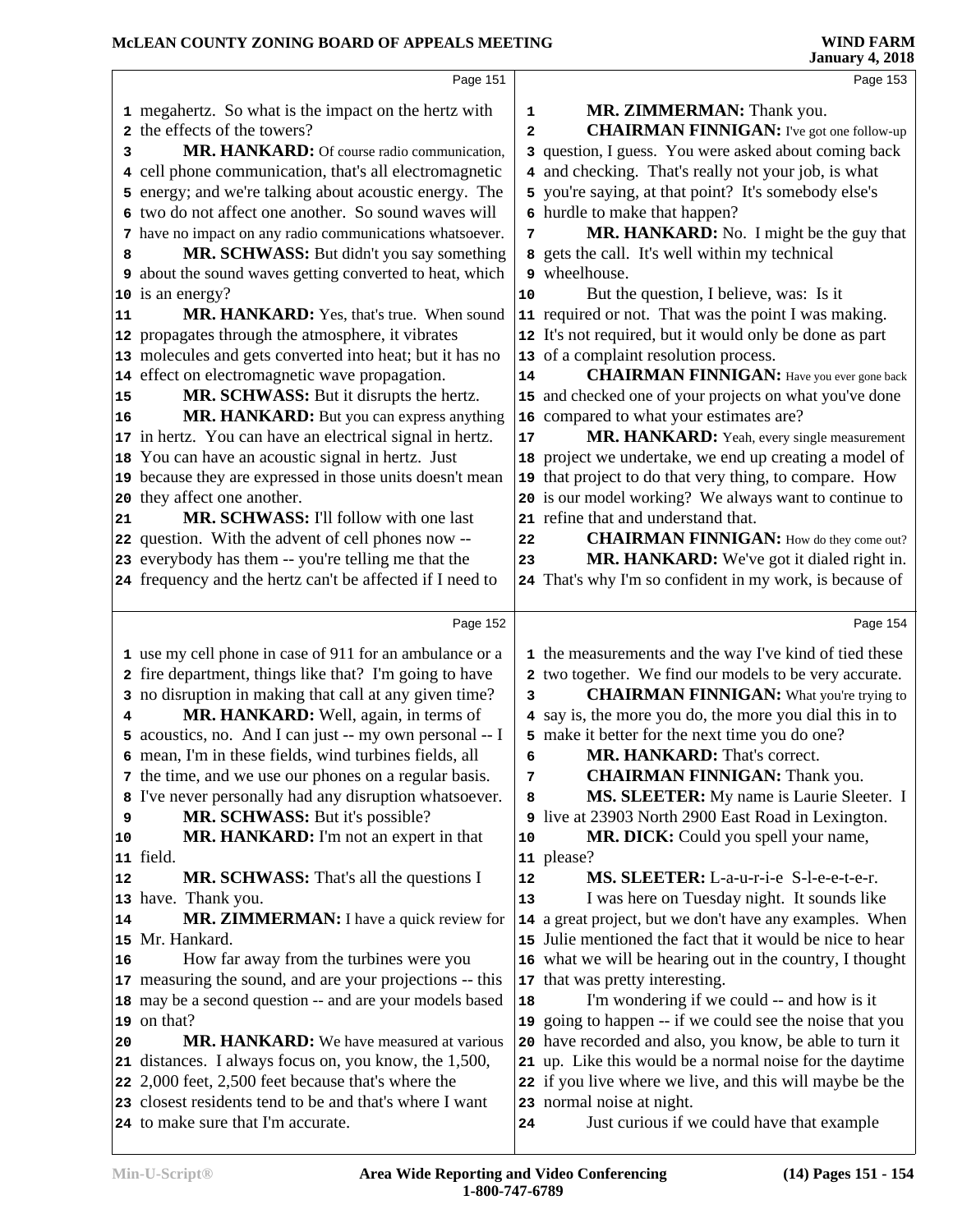|    | Page 155                                                 |                         | Page 157                                                                                        |
|----|----------------------------------------------------------|-------------------------|-------------------------------------------------------------------------------------------------|
|    | 1 played here in this auditorium during this procedure.  |                         | 1 accounted for in this study, which is basically the                                           |
| 2  | MR. HANKARD: The answer to your question                 |                         | 2 background noise that you would hear on an everyday                                           |
|    | 3 is, yes, a demonstration can be done. We could pick    |                         | 3 basis, are different at every residence. So you may                                           |
|    | 4 certain noise levels to replicate. That can be done.   |                         | 4 be close to a highway, or you may not be. That's                                              |
| 5  | MS. SLEETER: Can it be done in this zoning               |                         | 5 going to affect what you hear or don't hear from any                                          |
| 6  | board process?                                           |                         | 6 noise source, including the wind turbines.                                                    |
| 7  | <b>CHAIRMAN FINNIGAN:</b> I'm going to ask you a         | 7                       | So it's impossible for us to come in here                                                       |
|    | 8 question.                                              |                         | 8 and say: Here is the sound you're going to hear.                                              |
| 9  | <b>MS. SLEETER: Sure.</b>                                |                         | It's impossible for us to be able to demonstrate that.                                          |
| 10 | <b>CHAIRMAN FINNIGAN:</b> Have you ever been to          | 10                      | What we can do is the best we've done here.                                                     |
|    | 11 one of the other wind farms in McLean County?         |                         | 11 By utilizing the model, we can assure that the decibel                                       |
| 12 | MS. SLEETER: Honestly, yes. However, my                  |                         | 12 levels at these various levels won't exceed the                                              |
|    | 13 house is 113 years old, and noise goes through my     |                         | 13 residential standards that the State has established.                                        |
|    | 14 windows and walls in a different manner than when I'm |                         | 14 That's really all we can do. We can't tell you what                                          |
|    | 15 standing outside hearing them.                        |                         | 15 it's going to sound like on a particular night or                                            |
| 16 | I think: Gosh, what is that noise? Is that               |                         | 16 whether you'll even be able to hear the turbines on a                                        |
|    | 17 a plane? Is it a semi going? And I'll run outside,    |                         | 17 particular night.                                                                            |
|    | 18 and it's just a regular truck.                        | ${\bf 18}$              | MS. SLEETER: So your answer is no?                                                              |
| 19 | So I'm very curious about what the sound is              | 19                      | MR. GRIFFIN: My answer, it is no because,                                                       |
|    | 20 going to be. It's not a constant noise, of course.    |                         | 20 to come in here and to play something would not be --                                        |
|    | 21 It's a whoosh, whoosh, whoosh. Since the turbines     |                         | 21 we wouldn't be able to assure you that that's actually                                       |
|    | 22 will be larger, I'm afraid that I can't get to the    |                         | 22 what you will or won't hear. That's the problem. We                                          |
|    | 23 ones in the other projects in this county as close as |                         | 23 cannot -- you know, we can't replicate the conditions                                        |
|    | 24 my house is going to be.                              |                         | 24 at your home and in the vicinity of your home to tell                                        |
|    |                                                          |                         |                                                                                                 |
|    | Page 156                                                 |                         | Page 158                                                                                        |
| 1  | So I'm curious what it will sound like in my             |                         | 1 you what a sound is going to be like.                                                         |
|    | 2 house. I'm afraid that I won't really know until the   | $\overline{\mathbf{2}}$ | MS. SLEETER: Okay. Thank you.                                                                   |
|    | 3 project is completely done and I'm stuck. I would      | 3                       | MR. ZIMMERMAN: Your address, Ms. Sleeter,                                                       |
|    | 4 love to hear it tonight or Tuesday, if we could.       |                         | 4 was?                                                                                          |
| 5  | MS. TURNER: You're afraid that you won't be              | 5                       | <b>MS. SLEETER: 23903.</b>                                                                      |
|    | 6 able to get close enough? Is that what you said?       | 6                       | MR. ZIMMERMAN: And 2900 East?                                                                   |
| 7  | <b>MS. SLEETER:</b> Yeah because there are six           | 7                       | <b>MS. SLEETER: Correct.</b>                                                                    |
| 8  |                                                          |                         |                                                                                                 |
|    | directly west of my house.                               | 8                       | MR. ZIMMERMAN: In the public record are                                                         |
| 9  | MS. TURNER: You can get pretty -- I mean, a              |                         | <b>9</b> these maps that show where your house is and how far                                   |
|    | 10 lot of them are very close to the road; so you can    | 10                      | away the turbines are. So you could measure them.                                               |
|    | 11 have access from --                                   | 11                      | The nearest one is a little over a mile.                                                        |
| 12 | <b>MS. SLEETER:</b> Right. But there's not five          |                         | 12 That would be number 103. So if you can look at these                                        |
|    | 13 behind those. They're all west of me. So I don't      |                         | 13 documents, they are available online, or we might be                                         |
|    | 14 think I can replicate what it's going to be like, and |                         | 14 able to make a copy available.                                                               |
|    | 15 that's why I'm asking.                                | 15                      | You can measure that. So this is a mile.                                                        |
| 16 | MR. GRIFFIN: If I can address that? As                   |                         | 16 This is a mile and a quarter. And another one is --                                          |
|    | 17 Mr. Hankard pointed out, the difficulty in trying to  |                         | 17 however long. Measure that out, and then you can go                                          |
|    | 18 replicate anything is there's no normal. That's why   |                         | 18 out and test it for yourself. So you might be able to                                        |
|    | 19 we make the worst case scenario assumptions. The      |                         | 19 perceive that.                                                                               |
|    | 20 weather is different. The wind direction is           | 20                      | I'm not suggesting this as a remedy for                                                         |
|    | 21 different. The ground cover, whether it's frozen,     |                         | 21 this, but you're trying to answer a question for                                             |
|    | 22 whether it's in the summer, is different. So there's  |                         | 22 yourself.                                                                                    |
| 24 | 23 no normal.<br>The ambient noise levels, which are not | 23                      | MS. SLEETER: I do have the map that has the<br>24 decibels rated for where I live. And it's 44. |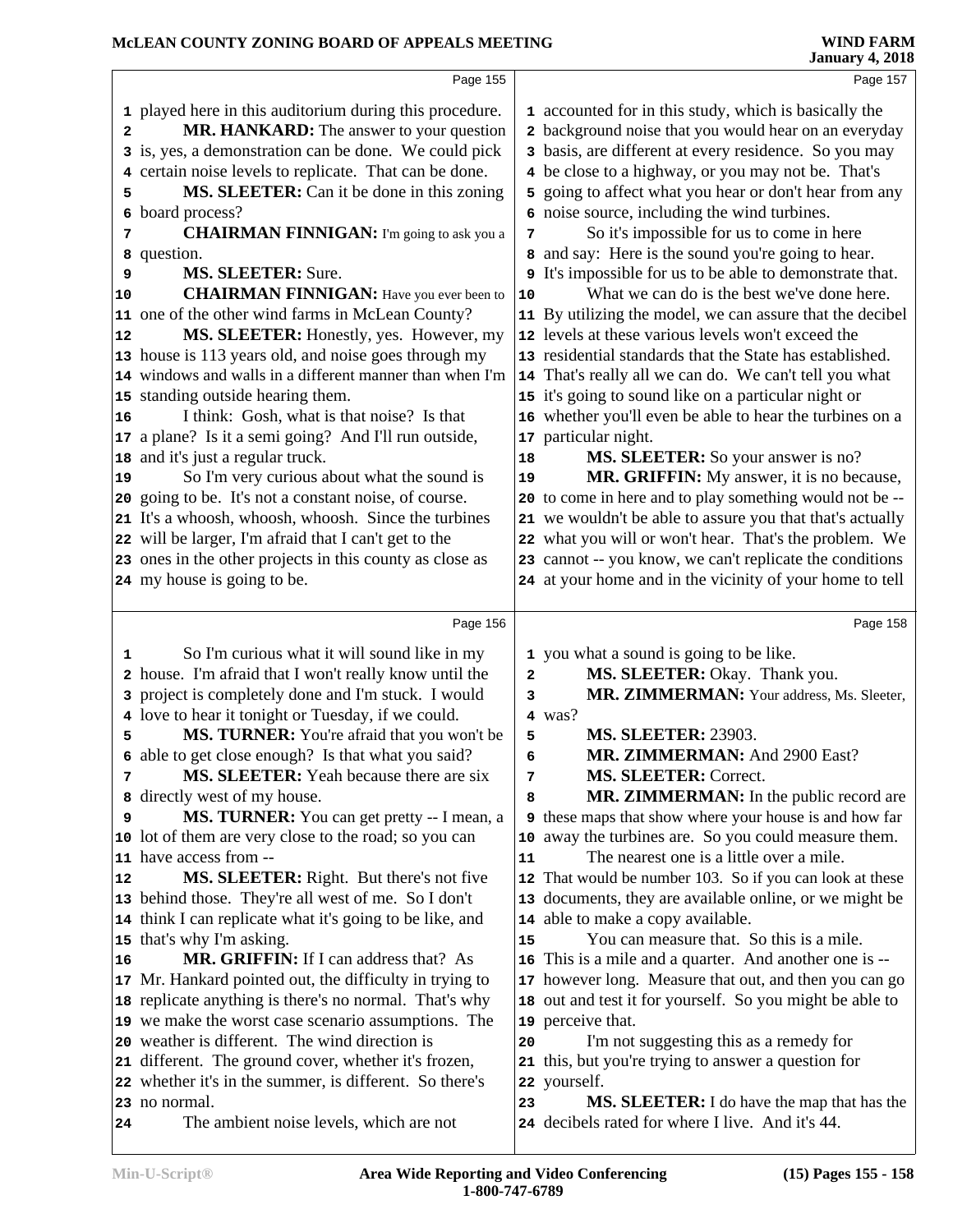|                | Page 159                                                                                                           |                         | Page 161                                                                                 |
|----------------|--------------------------------------------------------------------------------------------------------------------|-------------------------|------------------------------------------------------------------------------------------|
| 1              | <b>MR. ZIMMERMAN: Pardon?</b>                                                                                      |                         | 1 residences. So there wouldn't be a difference                                          |
| 2              | MS. SLEETER: 44 decibels.                                                                                          |                         | 2 regardless of what the turbine characteristics are.                                    |
| 3              | MR. ZIMMERMAN: 44 decibels, okay. So you                                                                           | 3                       | <b>CHAIRMAN FINNIGAN:</b> Is there anyone else in                                        |
| 4              | have that measured. Okay. Thank you.                                                                               |                         | 4 the audience that wants to ask questions at this time                                  |
| 5              | MS. PITZER: I have one question. Terry                                                                             |                         | 5 from this witness?                                                                     |
| 6              | Pitzer, 29485 East 2100 North Road, Colfax.                                                                        | 6                       | MS. EMBERTON: My name is Sara Emberton,                                                  |
| 7              | MR. DICK: Could you spell your name,                                                                               |                         | 7 E-m-b-e-r-t-o-n. I live at 25218 North 2175 East                                       |
|                | a please?                                                                                                          |                         | 8 Road, Lexington.                                                                       |
| 9              | MS. PITZER: T-e-r-r-y P-i-t-z-e-r.                                                                                 | 9                       | MR. DICK: Could you repeat your first name,                                              |
| 10             | I'm sensing that this is a very different                                                                          |                         | 10 please?                                                                               |
|                | 11 project than the Board worked on or approved on the                                                             | 11                      | MS. EMBERTON: Sara, S-a-r-a.                                                             |
|                | 12 other side of Route 9 because it was more rural.                                                                | 12                      | MR. DICK: And your address again, please?                                                |
| 13             | Can you tell me how many homes of                                                                                  | 13                      | MS. EMBERTON: Sure. 25218 North 2175 East                                                |
|                | 14 nonparticipants are within a half mile of your                                                                  |                         | 14 Road, Lexington.                                                                      |
|                | 15 projected turbines?                                                                                             | 15                      | My question, upon some research, is just in                                              |
| 16             | MR. HANKARD: That's not a number I have off                                                                        |                         | 16 regards to any kind of lawsuit regarding the noise                                    |
|                | 17 the top of my head.                                                                                             |                         | 17 levels and what the outcomes have been.                                               |
| 18             | MS. PITZER: I think it would be an                                                                                 | 18                      | My question, I guess, is: How many have you                                              |
|                | 19 important number for the Board to know.                                                                         |                         | 19 guys been involved in as a company regarding noise,                                   |
| 20             | MR. HANKARD: Your question is how many                                                                             |                         | 20 and what were the outcomes or resolutions of all of                                   |
|                | 21 nonparticipant residences within a half mile of any                                                             |                         | 21 those lawsuits?                                                                       |
|                | 22 turbine?                                                                                                        | 22                      | MR. GRIFFIN: Ma'am, Mr. Hankard is not an                                                |
| 23             | MS. PITZER: Yeah. It's a quality of life                                                                           |                         | 23 employee of the Applicant. He's a consultant that's                                   |
|                | 24 issue for people who live in this county. And it                                                                |                         | 24 been retained for this project. So he wouldn't have                                   |
|                |                                                                                                                    |                         |                                                                                          |
|                |                                                                                                                    |                         |                                                                                          |
|                | Page 160                                                                                                           |                         | Page 162                                                                                 |
|                |                                                                                                                    |                         |                                                                                          |
|                | 1 appears as though there are many more residences                                                                 | $\overline{\mathbf{2}}$ | 1 any knowledge.                                                                         |
|                | 2 affected by this than the more rural setting of the                                                              |                         | MS. EMBERTON: He doesn't have the lawsuit                                                |
| 4              | 3 last wind turbine farm that was approved.                                                                        | 4                       | 3 knowledge as a consultant?                                                             |
|                | <b>CHAIRMAN FINNIGAN:</b> I think we're talking                                                                    |                         | MR. GRIFFIN: Well, he wouldn't have the                                                  |
|                | 5 about noise, but maybe they could get that answer to                                                             |                         | 5 company knowledge as a consultant unless he was<br>6 retained to work on the lawsuits. |
| 7              | 6 you at a different time.                                                                                         | 7                       |                                                                                          |
|                | <b>MS. PITZER:</b> Well, there's a lot of homes                                                                    |                         | <b>MS. EMBERTON:</b> So can we hold this question                                        |
|                | 8 that are affected by the noise. That's why I'm<br><b>9</b> asking. There are a lot more residences, perhaps,     |                         | until later then with someone else who might be able<br>to answer it better?             |
|                | 10 according to the map, and the proximity of the                                                                  | 10                      | <b>MR. PARZYCK:</b> I can answer that. I don't                                           |
|                | 11 clusters and the town that would be affected than the                                                           | 11                      | think it's going to satisfy you. I don't have that                                       |
|                | 12 open spaces of the other one.                                                                                   |                         | 12 information. Those are issues that are dealt with in                                  |
|                | <b>CHAIRMAN FINNIGAN:</b> It may be something they                                                                 |                         | 13 our Legal Department. As you can imagine with the                                     |
|                | 14 have to compile and get back to us though.                                                                      |                         | 14 Legal Department, they keep that sequestered from us.                                 |
|                | MR. PARZYCK: Mr. Chairman, we can provide                                                                          | 15                      | I'm not quite sure how it applies here.                                                  |
|                | 16 that number. We'll provide that at a future date.                                                               |                         | 16 Lawsuits may or may not occur elsewhere in the                                        |
|                | I would say, though, that the discussion                                                                           |                         | 17 country; but unfortunately I don't have that number,                                  |
|                | 18 that Mr. Hankard has here has been with respect to                                                              |                         | 18 and I can't really discuss -- even if I did, I don't                                  |
|                | 19 compliance with regulations and that any of the                                                                 |                         | 19 know the particulars of any lawsuits that might be out                                |
|                | 20 figures shown in the documents are the maximum amounts                                                          |                         | 20 there.                                                                                |
|                | 21 under this very conservative analysis and that any of                                                           | 21                      | MS. EMBERTON: So, again, will there be                                                   |
| 13<br>15<br>17 | 22 the existing wind farms, regardless of the size of the                                                          |                         | 22 other people to speak to that or no?                                                  |
|                | 23 turbines or the setbacks, are under the same noise<br>24 compliance standards that we would be meeting at these | 23                      | <b>CHAIRMAN FINNIGAN:</b> I don't have an answer<br>24 for that. Do you?                 |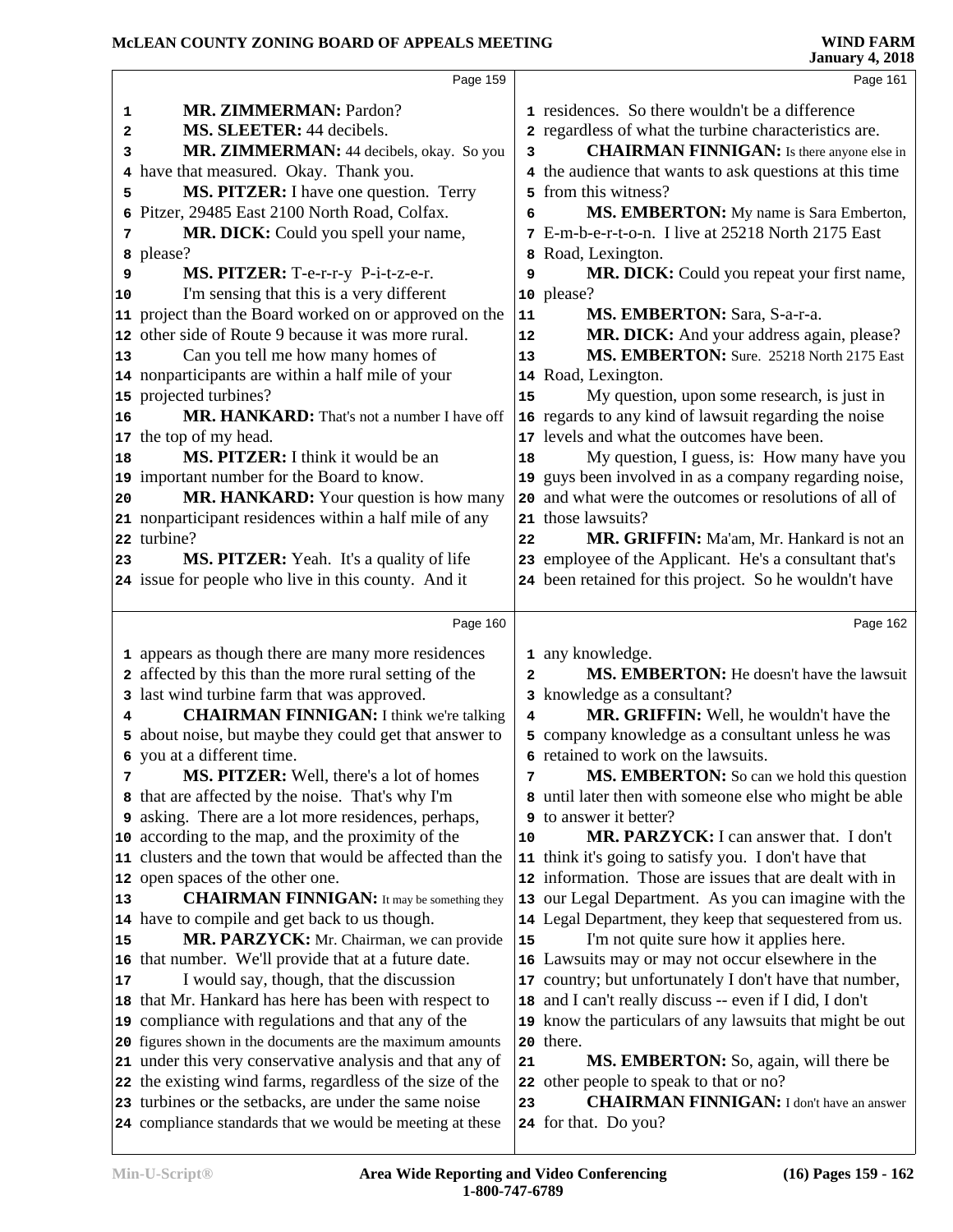|    | Page 163                                                                                                      |                | Page 165                                                                                                           |
|----|---------------------------------------------------------------------------------------------------------------|----------------|--------------------------------------------------------------------------------------------------------------------|
| 1  | MS. WALLEY: It will be up to the Applicant                                                                    |                | 1 Invenergy for three years, and I've worked on this                                                               |
|    | 2 what witnesses they provide. At a later time, there                                                         |                | 2 project since its beginning, when we began to do                                                                 |
|    | 3 may be someone who can speak to that, but there may                                                         |                | 3 environmental studies on it in 2016.                                                                             |
|    | 4 not.                                                                                                        |                | I just wanted to walk through the                                                                                  |
| 5  | MS. EMBERTON: Okay. Thank you.                                                                                |                | 5 environmental surveys that we've done in the project                                                             |
| 6  | <b>CHAIRMAN FINNIGAN:</b> One more time, is there                                                             | 6              | and walk you through the process that we followed to                                                               |
| 7  | anyone else who wants questions at this time?                                                                 |                | 7 do those and then also go through the results that we                                                            |
| 8  | (No response.)                                                                                                |                | 8 have, which are also available in our application.                                                               |
| 9  | <b>CHAIRMAN FINNIGAN:</b> Seeing none, we might                                                               | 9              | All of the full reports that were issued by our                                                                    |
|    | 10 take a break right now in between witnesses. So we'll                                                      |                | 10 consultants that prepared the work are all available                                                            |
|    | 11 take a ten-minute break. That will get us back here                                                        |                | 11 in the application as well. So further details are                                                              |
|    | 12 at 7:45.                                                                                                   |                | 12 available there.                                                                                                |
| 13 | (Recess in proceedings.)                                                                                      | 13             | I want to start by saying that this isn't                                                                          |
| 14 | MR. DICK: If you all want to testify after                                                                    |                | 14 the first project we developed in Illinois. It's not                                                            |
|    | 15 the Applicant gets done with their witnesses, we may                                                       | 15             | the first time that we've communicated with the                                                                    |
|    | 16 not get to it tonight; but we took your signatures on                                                      | 16             | Illinois Department of Natural Resources or the United                                                             |
|    | 17 Tuesday, and we're going to take them tonight.                                                             | 17             | States Fish and Wildlife Service. We have a long                                                                   |
|    |                                                                                                               |                | 18 history of working with them in coordination on nine                                                            |
|    | 18 There's an area over here where you can sign up,<br>19 whether you're a supporter or an objector or if you |                |                                                                                                                    |
|    | 20 want to be a neutral party.                                                                                | 20             | 19 or ten projects here in Illinois.<br>We've done a lot of great conservation work                                |
|    | In any case, if you want to speak, you can                                                                    |                | 21 in Illinois as well. I just want to highlight that to                                                           |
| 21 |                                                                                                               |                | start, to just kind of set the stage that basically we                                                             |
|    | 22 sign up over here. And if you signed up on Tuesday,                                                        | 22             |                                                                                                                    |
|    | 23 we still have your name. You don't have to sign up                                                         |                | 23 have this ongoing relationship with the agency staff<br>24 here in the state. That is kind of the basis for the |
|    | 24 again.                                                                                                     |                |                                                                                                                    |
|    |                                                                                                               |                |                                                                                                                    |
|    |                                                                                                               |                |                                                                                                                    |
|    | Page 164                                                                                                      |                | Page 166                                                                                                           |
| 1  | <b>CHAIRMAN FINNIGAN:</b> I think we're going to                                                              |                | 1 relationship we built about this project specifically.                                                           |
|    | 2 move on to the next witness.                                                                                | $\overline{2}$ | So this is just a list of the conservation                                                                         |
| з  | MR. GRIFFIN: Thank you, Mr. Chairman. Next                                                                    |                | 3 and research projects that we've done in the last few                                                            |
|    | 4 witness is Andrea Giampoli. She's going to testify                                                          |                | 4 years here. We had the Blackball mine, Indiana bat                                                               |
|    | 5 concerning environmental issues. She has a PowerPoint                                                       |                | 5 migration studies that we've done. As you can see,                                                               |
|    | 6 that goes along with her testimony. Hopefully that                                                          |                | 6 these studies have been done throughout the state, in                                                            |
|    | 7 can be put up on the screen.                                                                                |                | 7 LaSalle County, Vermilion County, Henry County.                                                                  |
| 8  | (Andrea Giampoli sworn.)                                                                                      | 8              | We've done a lot of bat deterrent research.                                                                        |
| 9  | <b>CHAIRMAN FINNIGAN:</b> State your name and                                                                 |                | <b>9</b> In my position, I'm really trying to make sure that                                                       |
| 10 | address for the record.                                                                                       |                | 10 our projects completely minimize their impacts to                                                               |
| 11 | MS. GIAMPOLI: Andrea Giampoli. 1 South                                                                        |                | 11 wildlife and to natural resources. So we are                                                                    |
|    | 12 Wacker, Suite 1800, Chicago, Illinois, 60606.                                                              |                | 12 constantly at the forefront of trying to understand                                                             |
| 13 | <b>MR. KURITZ:</b> If she has the PowerPoint                                                                  |                | 13 what we can do in our industry to push the ball even                                                            |
|    | 14 available beforehand like the last witness did, that                                                       |                | 14 further and improve the technology so that we're not                                                            |
|    | 15 was quite helpful to have that handed out beforehand.                                                      |                | 15 just relying on siting of our turbines away from                                                                |
| 16 | MR. GRIFFIN: We don't.                                                                                        |                | 16 natural resources, but we can also employ operational                                                           |
| 17 | MS. GIAMPOLI: I apologize. Sorry about                                                                        | 17             | strategies and potentially these new innovative                                                                    |
|    | 18 that.                                                                                                      |                | 18 technologies such as deterrence to deter bats from the                                                          |
| 19 | MR. ZIMMERMAN: So we have to turn around.                                                                     | 19             | turbines.                                                                                                          |
|    | 20 Pardon our backs, everybody.                                                                               | 20             | We've been involved in studying bats as well                                                                       |
| 21 | MS. GIAMPOLI: Good evening, Board. You can                                                                    | 21             | as eagles in the state. In LaSalle County, we've                                                                   |
|    | 22 actually move to the next slide here. Again, my name                                                       | 22             | tagged four bald eagles with telemetry packets; so we                                                              |
|    | 23 is Andrea, and I am the environmental and wildlife<br>24 permitting manager at Invenergy. I've been with   |                | 23 are tracking their movements throughout the state and<br>24 near to one of our other operating facilities in    |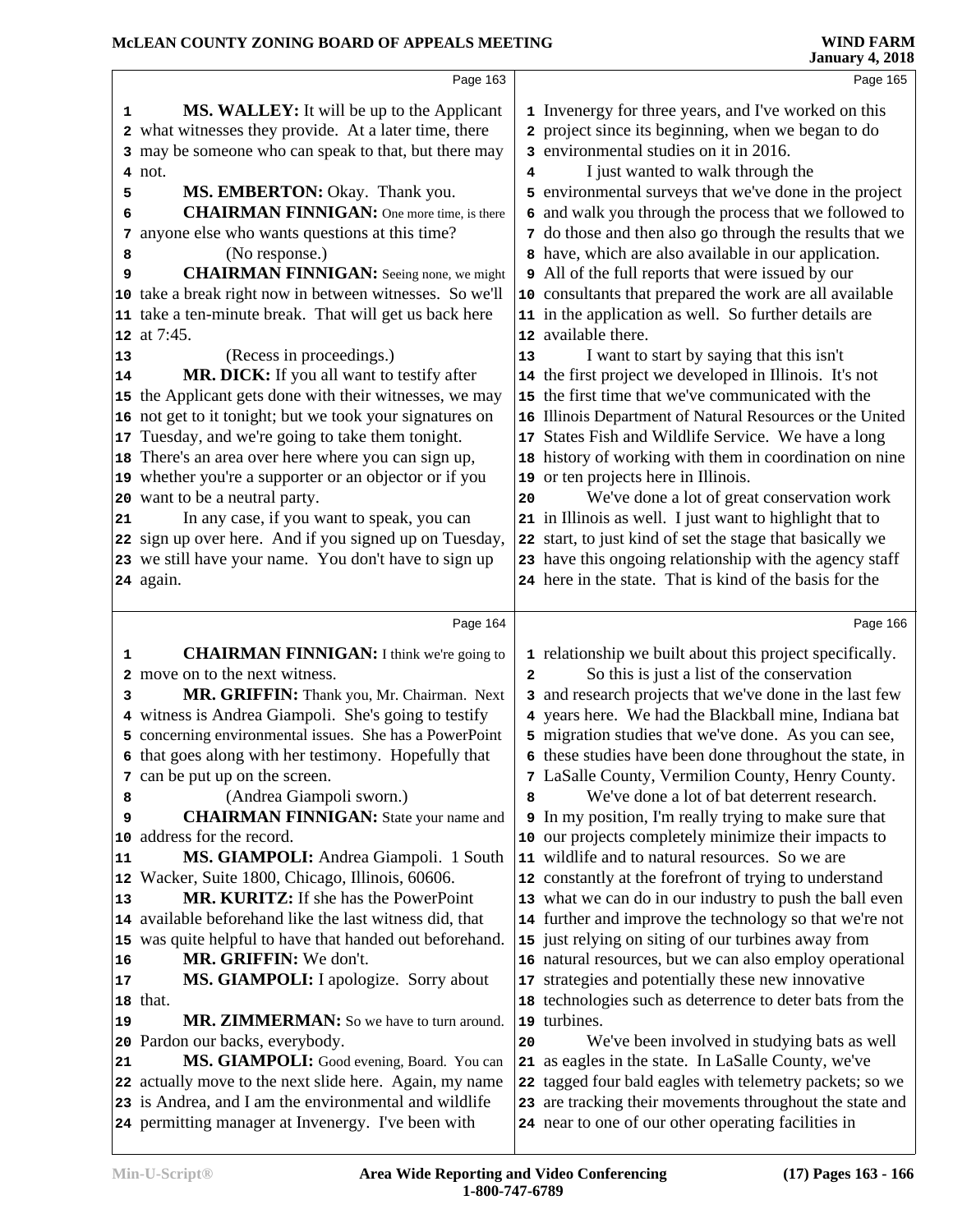|    | Page 167                                                                                                  |    | Page 169                                                                                               |
|----|-----------------------------------------------------------------------------------------------------------|----|--------------------------------------------------------------------------------------------------------|
|    | 1 LaSalle County so that we can understand the                                                            |    | 1 which is another document that was published by the                                                  |
|    | 2 interaction with eagles and how they fly near wind                                                      |    | 2 Fish and Wildlife Service that outlines the                                                          |
|    | 3 turbines. If we can better understand that, then                                                        |    | 3 methodology and protocols that it recommends we follow                                               |
|    | 4 maybe we can more responsibly site turbines in the                                                      |    | 4 to study the impacts -- potential impacts to eagles.                                                 |
|    | 5 future.                                                                                                 | 5  | So we followed the approach that the Fish                                                              |
| 6  | So we really want to promote a clean energy                                                               |    | 6 and Wildlife Service has recommended, and we've worked                                               |
|    | 7 future that's also compatible with the wildlife, the                                                    |    | 7 closely with the local field office in doing so.                                                     |
|    | 8 wildlife that we love so much, and all the natural                                                      | 8  | Next slide.                                                                                            |
|    | <b>9</b> resources that we have here in the state.                                                        | 9  | That's a good segue into the agency                                                                    |
| 10 | I just wanted to highlight that to start.                                                                 |    | 10 consultation that's been conducted on this project.                                                 |
| 11 | We can move to the next slide.                                                                            |    | 11 With the fish and wildlife service, we've had three                                                 |
| 12 | When we go out to figure out where we are                                                                 |    | 12 different consultation meetings. The earliest was                                                   |
|    | 13 going to build the newest -- our next wind facility,                                                   |    | 13 held in March of 2016. We also met with them in                                                     |
|    | 14 we follow a tiered approach. The tiered approach is                                                    |    | 14 February 2017 and again in October 2017.                                                            |
|    | 15 one that's been recommended by the United States Fish                                                  | 15 | In these first meetings, the one that was                                                              |
|    | 16 and Wildlife Service. They've actually developed a                                                     |    | 16 held in March 2016, we discussed basically the                                                      |
|    | 17 document that outlines this tiered approach, and it's                                                  |    | 17 methodologies that we were planning on following in                                                 |
|    | 18 called the "Land Based Wind Energy Guidelines."                                                        |    | 18 conducting the research. That was at the very                                                       |
| 19 | It offers this approach to basically                                                                      |    | 19 beginning of when we started to study wildlife on site                                              |
|    | 20 assessing a project from very early on, when we're                                                     |    | 20 and started to look at the natural resources in the                                                 |
| 21 | trying to figure out where we should build that                                                           |    | 21 project area.                                                                                       |
|    | 22 project, to studying the actual project area itself to                                                 | 22 | So we basically go to the Fish and Wildlife                                                            |
|    | 23 then later, after the project is built, studying                                                       |    | 23 Service office and say: This is the protocol we're                                                  |
|    | 24 impacts to the wildlife, comparing the studies that                                                    |    | 24 planning on following. Do you have any feedback on                                                  |
|    | Page 168                                                                                                  |    | Page 170                                                                                               |
|    | 1 we've done in preconstruction.                                                                          |    | 1 that? Is there anything that we should change?                                                       |
| 2  | In our assessments before the project is                                                                  | 2  | But generally, because we have this                                                                    |
|    | 3 built, we're trying to figure out, you know, what                                                       |    | 3 longstanding relationship with them and we've been                                                   |
|    | 4 impacts may we have. Then after the project is built,                                                   |    | 4 through this before and because we're following the                                                  |
|    | 5 we look at those impacts and we see: Were we close?                                                     |    | 5 Wind Energy Guidelines -- that's a document where they                                               |
|    | 6 Were we right? Is there anything we should do in                                                        |    | 6 set forth all of their recommendations -- we're                                                      |
|    | 7 operation that can affect or change -- you know,                                                        |    | 7 typically in line with one another.                                                                  |
|    | 8 basically, if we had more impact than we were                                                           |    | They see where exactly we're looking to                                                                |
|    | <b>9</b> anticipating, what can we do to bring that back to                                               |    | <b>9</b> build, and they can make recommendations about things                                         |
|    | 10 what we were anticipating.                                                                             |    | 10 we should be thinking about, specific species we                                                    |
| 11 | So it's this step-wise approach to assessing                                                              |    | 11 should be thinking about. Then we basically move                                                    |
|    | 12 the project. That continues on through the whole                                                       |    | 12 forward. We conduct the surveys. Then we meet with                                                  |
|    | 13 entire operation of the project through the                                                            |    | 13 them again at the tail end of the first year and say:                                               |
|    | 14 decommissioning. It involves, on to tier 5, basically                                                  |    | 14 Here's the results. Here is what we have found in                                                   |
|    | 15 continuing research, which is what I kicked off with,                                                  |    | 15 those surveys.                                                                                      |
|    | 16 some of the ongoing research that we have as well.                                                     | 16 | Then if there's anything that seems                                                                    |
| 17 | So we follow these tiers. Tier 1 is                                                                       |    | 17 surprising or anything we weren't anticipating, should                                              |
|    | 18 basically, like I said, the preliminary site                                                           |    | 18 we think about doing any additional surveys? Are                                                    |
|    | 19 evaluation. You'll see -- I'm going to walk through                                                    | 19 | there any species we weren't anticipating? Maybe we                                                    |
|    |                                                                                                           | 20 | should look into that species further. That's when we                                                  |
|    | 20 the tiers that we followed on this specific project,                                                   |    |                                                                                                        |
|    | 21 in particular tiers 2 and 3 that we followed so far                                                    |    | 21 have those conversations, and we figure out whether or                                              |
|    | 22 during our preconstruction surveys.                                                                    |    | 22 not anything additional needs to be done.                                                           |
| 23 | We also have followed the United States Fish<br>24 and Wildlife Service Eagle Conservation Plan Guidance, | 23 | Then we kind of continue that conversation<br>24 as the project continues to be developed. That's when |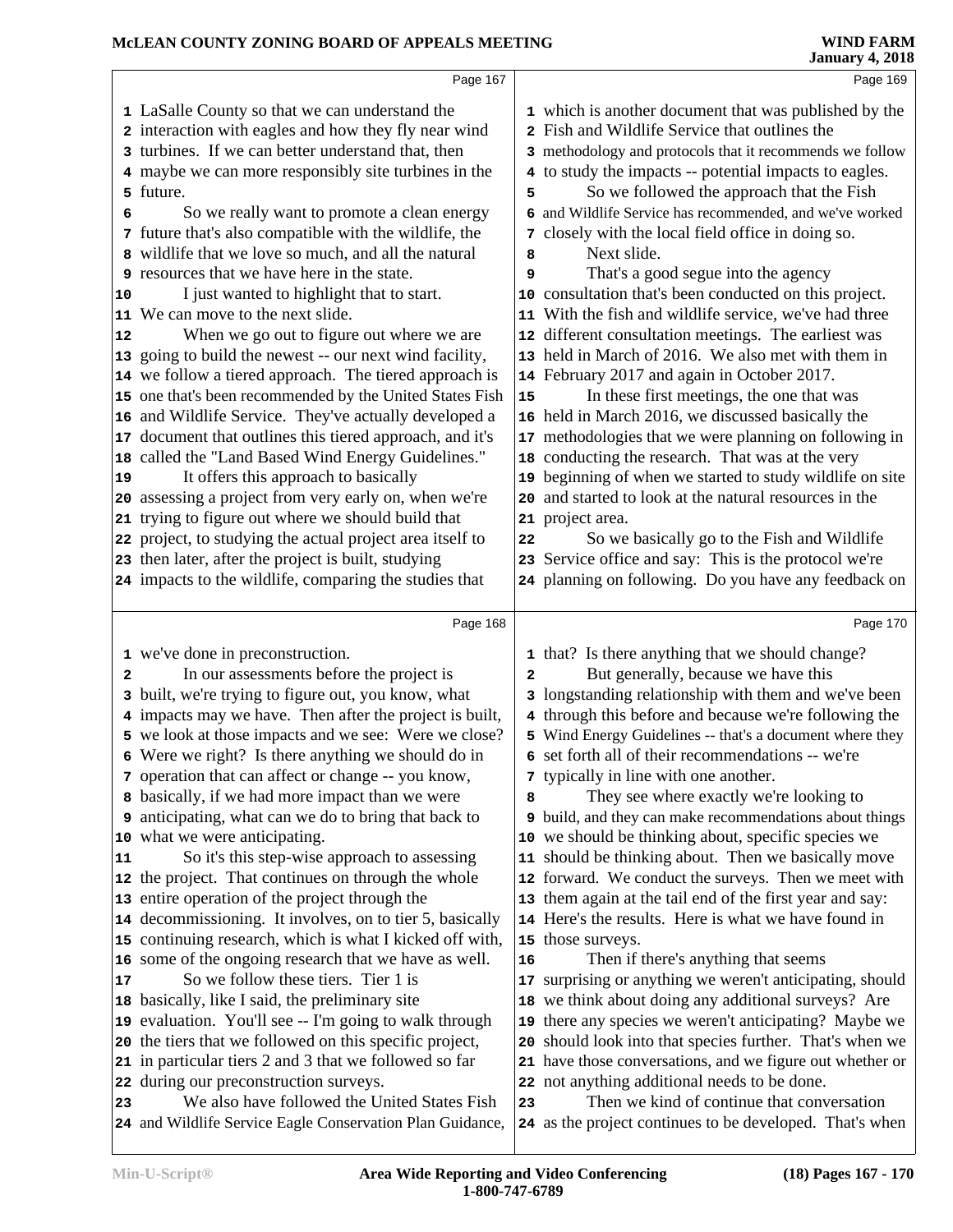|    | Page 171                                                                                                   |    | Page 173                                                                                                         |
|----|------------------------------------------------------------------------------------------------------------|----|------------------------------------------------------------------------------------------------------------------|
|    | 1 we most recently had a conversation here in October                                                      |    | 1 conducted in March of 2016 through November of 2016.                                                           |
|    | 2017 in finalizing our results.                                                                            |    | 2 It's a monthly survey.                                                                                         |
| 3  | We still have some large bird avian use                                                                    | 3  | We also conducted large bird use surveys.                                                                        |
|    | 4 surveys that are ongoing. It is our protocol to                                                          |    | 4 In those, we're looking more for waterfowl and large                                                           |
|    | 5 conduct two years of preconstruction avian use                                                           |    | 5 raptors and eagles. That's the survey that I                                                                   |
|    | 6 surveys, as recommended by the Fish and Wildlife                                                         |    | 6 mentioned has been conducted here for almost two years                                                         |
| 7  | Services in the Eagle Conservation Plan Guidance.                                                          |    | 7 now.                                                                                                           |
| 8  | It sets us up to have all the data that we                                                                 | 8  | And then the tier 3, a bat acoustic survey                                                                       |
|    | <b>9</b> would need to make a determination about whether                                                  |    | 9 where we're looking at bat activity. That was                                                                  |
|    | 10 there's eagle risks at the site. If there was, then                                                     |    | 10 conducted through the full bat active season in 2016.                                                         |
|    | 11 we would have the data we would need to move forward                                                    | 11 | You can go to the next slide.                                                                                    |
|    | 12 with, potentially, a permit process.                                                                    | 12 | Just generally, this is going to -- one part                                                                     |
| 13 | Then we also followed the -- completed the                                                                 |    | 13 of the site characterization is looking at the                                                                |
|    | 14 consultation with the Illinois Department of Natural                                                    |    | 14 different land cover types in the project area. As                                                            |
|    | 15 Resources. That process is different in that we                                                         |    | 15 you can see from the image here, the brown is                                                                 |
|    | 16 submit the EcoCAT request that they have. We                                                            |    | 16 cultivated cropland.                                                                                          |
|    | 17 basically submit information about the project area,                                                    | 17 | This really is a largely cultivated,                                                                             |
|    | 18 the project area map, and then the DNR responds with                                                    |    | 18 cropped, previously disturbed project area. That's                                                            |
|    | 19 recommendations that they have about the project.                                                       |    | 19 why it was attractive to us, especially those on my                                                           |
|    | 20 Those recommendations actually go to the county, and                                                    |    | 20 team and the environmental team. We really like a                                                             |
|    | 21 then we have the opportunity to respond on our behalf.                                                  |    | 21 site that is predisturbed so that we're not impacting                                                         |
|    | 22 An we've done that.                                                                                     |    | 22 pristine wildlife or impacting sensitive species                                                              |
| 23 | You can move to the next slide.                                                                            |    | 23 because, really, it's my goal to make sure that we're                                                         |
| 24 | So this is an overview of the natural                                                                      |    | 24 not having impacts to sensitive species, especially                                                           |
|    | Page 172                                                                                                   |    | Page 174                                                                                                         |
|    |                                                                                                            |    |                                                                                                                  |
|    | 1 resource and wildlife surveys that we've done for the                                                    |    | 1 those that are state and federally threatened as                                                               |
|    | 2 project, starting as early as March 2016.                                                                |    | 2 protected -- threatened/endangered. Sorry about that.                                                          |
| 3  | The WEG tier -- that's the Wind Energy                                                                     | 3  | So as you can see, it's largely cultivated.                                                                      |
|    | 4 Guidelines tier -- that it corresponds to, so the tier                                                   |    | 4 It's attractive to us.                                                                                         |
|    | 5 1 and 2 surveys, the very preliminary looking at which                                                   | 5  | And we can move on to the next slide here.                                                                       |
|    | 6 area in the state, which area, you know, in the                                                          | 6  | So this shows the results from our raptor                                                                        |
|    | 7 country? Where should we be building? Where does it                                                      |    | 7 nest survey. Just really quickly, the methods that we                                                          |
|    | 8 look like we're going to have a very low impact? We                                                      |    | 8 follow on the raptor nest survey, we actually hire a                                                           |
|    | <b>9</b> start with that very preliminary site assessment.                                                 |    | <b>9</b> plane. We put a biologist in a plane, and they fly                                                      |
| 10 | Then the site characterization is looking                                                                  |    | 10 all of the suitable habitat out to ten miles beyond<br>11 our project boundary. We're not just looking in the |
|    | 11 more in detail in that project area itself. What<br>12 resources do we have in the project area? A site |    | 12 project boundary itself because we know that eagles                                                           |
|    | 13 characterization full report is in the application if                                                   |    | 13 and large raptors fly beyond that; so we look out to                                                          |
|    |                                                                                                            |    | 14 ten miles.                                                                                                    |
|    |                                                                                                            |    |                                                                                                                  |
|    | 14 you want to look into more detail of what protected                                                     |    |                                                                                                                  |
|    | 15 areas we have in site, what potential species we have                                                   | 15 | This image here, just so you can see it a                                                                        |
|    | 16 on site. That's all included in that document and in                                                    |    | 16 little bit more clearly, is limited to our two-mile                                                           |
|    | 17 that assessment.                                                                                        |    | 17 buffer. We actually search for all eagle nests out to                                                         |
| 18 | Then we have the tier 3 surveys that have                                                                  |    | 18 ten miles. We look for all raptor nests, including                                                            |
|    | 19 been conducted. The raptor nest survey, where we're                                                     |    | 19 eagle nests, out to two miles, including the project                                                          |
|    | 20 looking for raptor and other large bird nests such as                                                   |    | 20 area.                                                                                                         |
|    | 21 eagle nests, we conducted those surveys both in spring                                                  | 21 | You can see here that we surveyed the                                                                            |
| 23 | 22 of 2016 and spring of 2017.<br>We conducted a small bird use survey. So                                 |    | 22 project both in 2016, and then we checked again in<br>23 2017 because we want to see what kind of changes are |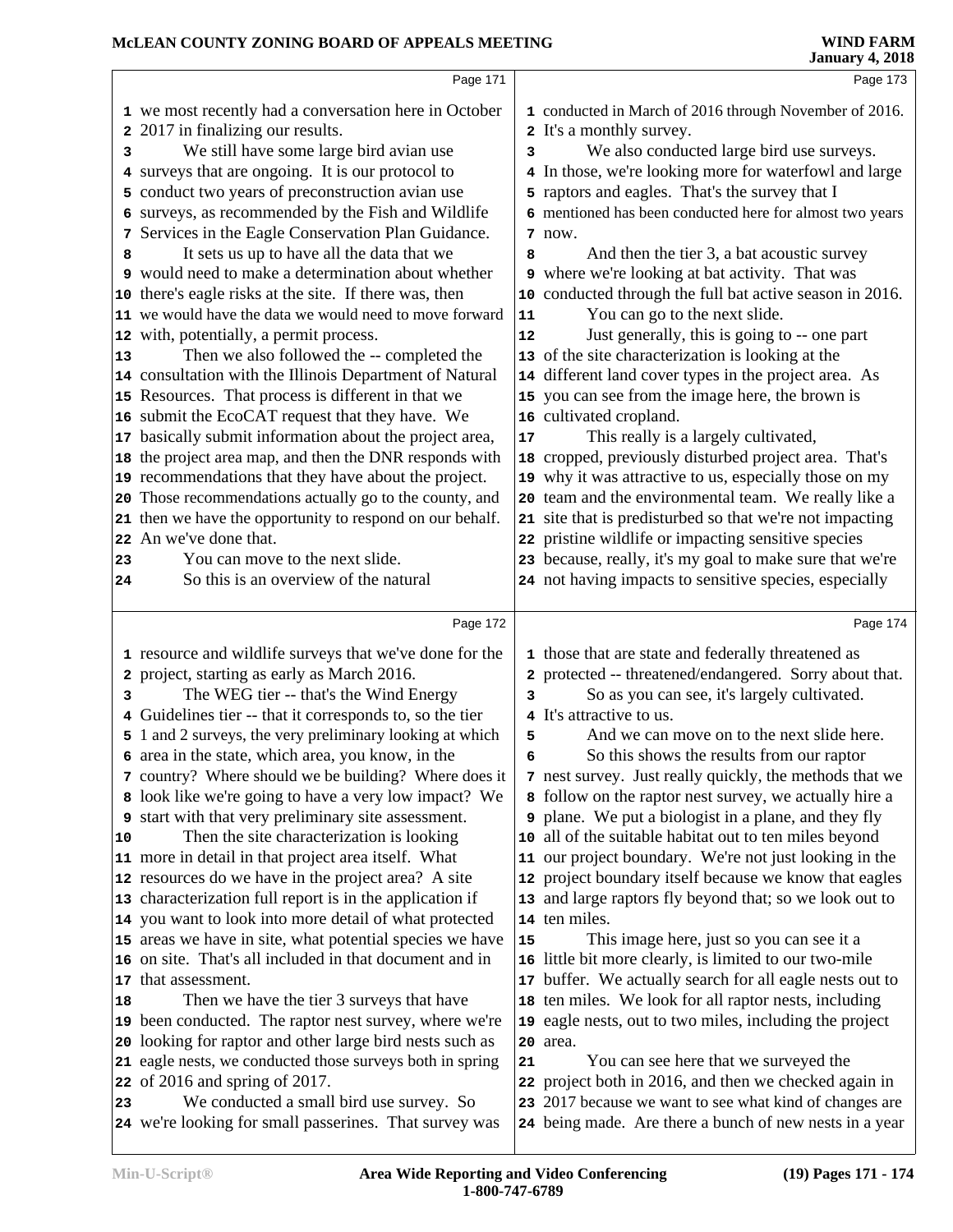|        | Page 175                                                                                                                                                                                                                                                                                                                                                                                                                                                                                                                                                                                                                                                                                                           |    | Page 177                                                                                                                                                                                                                                                                                                                                                                                                                                                                                                                                                                                                                                                                                                                                            |  |
|--------|--------------------------------------------------------------------------------------------------------------------------------------------------------------------------------------------------------------------------------------------------------------------------------------------------------------------------------------------------------------------------------------------------------------------------------------------------------------------------------------------------------------------------------------------------------------------------------------------------------------------------------------------------------------------------------------------------------------------|----|-----------------------------------------------------------------------------------------------------------------------------------------------------------------------------------------------------------------------------------------------------------------------------------------------------------------------------------------------------------------------------------------------------------------------------------------------------------------------------------------------------------------------------------------------------------------------------------------------------------------------------------------------------------------------------------------------------------------------------------------------------|--|
| 5<br>6 | 1 that we should be aware of? We don't just look once,<br>2 but we want to make sure that we're keeping an eye on<br>3 those nests and, if they're occupied or no longer<br>4 occupied, that we keep a record of that.<br>We found 24 nests total in both years.<br>There were ten raptor nests within the current project<br>7 boundary, only three of which are actually active<br>8 nests. So they actually saw that they were being<br>9 incubated by birds. This study is conducted in the<br>10 nesting season so that -- it's also before leafout so<br>11 that basically we can more easily see into the trees<br>12 if there are nests there. That's why that's conducted<br>13 in March and early April. | 5  | 1 14 times a year so that we can actually conduct more<br>2 in the migratory periods when we have more species out<br>3 to make sure that we're getting a very complete list<br>4 of what species are in the project area.<br>So for the small bird use surveys, we were<br>6 standing out in the middle of those plots for 67.2<br>7 total hours, just collecting bird data. Then for the<br>8 large bird use surveys, like I mentioned, those are<br>9 conducted monthly for an hour over the course of --<br>10 since March 2016, we've counted -- or basically been<br>11 out there observing for 903 hours; so it's a lot of<br>12 time spent in your neighborhood looking up at the<br>13 skies. So we have a pretty good idea of the species |  |
| 14     | There was one bald eagle nest found in our<br>15 surveys. It was four miles outside of the current                                                                                                                                                                                                                                                                                                                                                                                                                                                                                                                                                                                                                 |    | 14 composition of the small and large birds in the<br>15 project area.                                                                                                                                                                                                                                                                                                                                                                                                                                                                                                                                                                                                                                                                              |  |
|        | 16 project boundary. You can't see it on this map, but                                                                                                                                                                                                                                                                                                                                                                                                                                                                                                                                                                                                                                                             | 16 | We also -- we separate out -- we have -- all                                                                                                                                                                                                                                                                                                                                                                                                                                                                                                                                                                                                                                                                                                        |  |
|        | 17 it's basically directly west of the project area.                                                                                                                                                                                                                                                                                                                                                                                                                                                                                                                                                                                                                                                               |    | 17 the plots are very well distributed throughout the                                                                                                                                                                                                                                                                                                                                                                                                                                                                                                                                                                                                                                                                                               |  |
| 18     | Next slide.                                                                                                                                                                                                                                                                                                                                                                                                                                                                                                                                                                                                                                                                                                        |    | 18 project area. They actually cover 30 percent of the                                                                                                                                                                                                                                                                                                                                                                                                                                                                                                                                                                                                                                                                                              |  |
| 19     | This image just gives you an idea of how                                                                                                                                                                                                                                                                                                                                                                                                                                                                                                                                                                                                                                                                           |    | 19 total project area, which is one of the                                                                                                                                                                                                                                                                                                                                                                                                                                                                                                                                                                                                                                                                                                          |  |
|        | 20 comprehensively we cover the project area with our                                                                                                                                                                                                                                                                                                                                                                                                                                                                                                                                                                                                                                                              |    | 20 recommendations under the eagle conservation plan                                                                                                                                                                                                                                                                                                                                                                                                                                                                                                                                                                                                                                                                                                |  |
|        | 21 avian use surveys. What you're seeing there is<br>22 basically each 800-meter-radius plot in which we -- if                                                                                                                                                                                                                                                                                                                                                                                                                                                                                                                                                                                                     |    | 21 guidance, but also lets us -- really gives us a good<br>22 idea of both spatial and temporal use of birds in the                                                                                                                                                                                                                                                                                                                                                                                                                                                                                                                                                                                                                                 |  |
|        | 23 you can imagine, we put a biologist in the middle of                                                                                                                                                                                                                                                                                                                                                                                                                                                                                                                                                                                                                                                            |    | 23 project area.                                                                                                                                                                                                                                                                                                                                                                                                                                                                                                                                                                                                                                                                                                                                    |  |
|        | 24 each one of those circles; and we limit their viewshed                                                                                                                                                                                                                                                                                                                                                                                                                                                                                                                                                                                                                                                          | 24 | If we are seeing, you know, in one                                                                                                                                                                                                                                                                                                                                                                                                                                                                                                                                                                                                                                                                                                                  |  |
|        |                                                                                                                                                                                                                                                                                                                                                                                                                                                                                                                                                                                                                                                                                                                    |    |                                                                                                                                                                                                                                                                                                                                                                                                                                                                                                                                                                                                                                                                                                                                                     |  |
|        |                                                                                                                                                                                                                                                                                                                                                                                                                                                                                                                                                                                                                                                                                                                    |    |                                                                                                                                                                                                                                                                                                                                                                                                                                                                                                                                                                                                                                                                                                                                                     |  |
|        | Page 176                                                                                                                                                                                                                                                                                                                                                                                                                                                                                                                                                                                                                                                                                                           |    | Page 178                                                                                                                                                                                                                                                                                                                                                                                                                                                                                                                                                                                                                                                                                                                                            |  |
|        |                                                                                                                                                                                                                                                                                                                                                                                                                                                                                                                                                                                                                                                                                                                    |    |                                                                                                                                                                                                                                                                                                                                                                                                                                                                                                                                                                                                                                                                                                                                                     |  |
|        | 1 out to 800 meters because that's basically about as<br>2 far as they can see. They stand at the center of each                                                                                                                                                                                                                                                                                                                                                                                                                                                                                                                                                                                                   |    | 1 particular area that there's a certain species,<br>2 sensitive species, that hangs out a lot, we can think                                                                                                                                                                                                                                                                                                                                                                                                                                                                                                                                                                                                                                        |  |
|        | 3 one of those circles one time per month for 60                                                                                                                                                                                                                                                                                                                                                                                                                                                                                                                                                                                                                                                                   |    | 3 about that in siting the project, maybe site our                                                                                                                                                                                                                                                                                                                                                                                                                                                                                                                                                                                                                                                                                                  |  |
|        | 4 minutes. What they're doing during that 60 minutes is                                                                                                                                                                                                                                                                                                                                                                                                                                                                                                                                                                                                                                                            |    | 4 turbines away from that area where we're seeing a lot                                                                                                                                                                                                                                                                                                                                                                                                                                                                                                                                                                                                                                                                                             |  |
|        | 5 counting how many large birds that they're seeing fly                                                                                                                                                                                                                                                                                                                                                                                                                                                                                                                                                                                                                                                            |    | 5 of sensitive species.                                                                                                                                                                                                                                                                                                                                                                                                                                                                                                                                                                                                                                                                                                                             |  |
|        | 6 by.                                                                                                                                                                                                                                                                                                                                                                                                                                                                                                                                                                                                                                                                                                              | 6  | Move to the next slide.                                                                                                                                                                                                                                                                                                                                                                                                                                                                                                                                                                                                                                                                                                                             |  |
|        | So they're keeping track of all the species                                                                                                                                                                                                                                                                                                                                                                                                                                                                                                                                                                                                                                                                        | 7  | This is just quick survey results. These                                                                                                                                                                                                                                                                                                                                                                                                                                                                                                                                                                                                                                                                                                            |  |
|        | 8 that they're seeing and for how long they're seeing                                                                                                                                                                                                                                                                                                                                                                                                                                                                                                                                                                                                                                                              |    | 8 are again in the application. But for anyone that's                                                                                                                                                                                                                                                                                                                                                                                                                                                                                                                                                                                                                                                                                               |  |
|        | <b>9</b> them, how many different observations, how many<br>10 flocks. So they're spending a lot of time out there.                                                                                                                                                                                                                                                                                                                                                                                                                                                                                                                                                                                                |    | 9 interested, we saw 46 different species of small<br>10 birds, the most common species being the European                                                                                                                                                                                                                                                                                                                                                                                                                                                                                                                                                                                                                                          |  |
| 11     | I don't want to confuse you. I was just                                                                                                                                                                                                                                                                                                                                                                                                                                                                                                                                                                                                                                                                            |    | 11 starling. We did not see any federally protected                                                                                                                                                                                                                                                                                                                                                                                                                                                                                                                                                                                                                                                                                                 |  |
|        | 12 mentioning the large bird use surveys. Up here, we                                                                                                                                                                                                                                                                                                                                                                                                                                                                                                                                                                                                                                                              |    | 12 small bird species. We did see one state endangered                                                                                                                                                                                                                                                                                                                                                                                                                                                                                                                                                                                                                                                                                              |  |
|        | 13 have the small bird use surveys. Those are conducted                                                                                                                                                                                                                                                                                                                                                                                                                                                                                                                                                                                                                                                            |    | 13 species, but that species was actually observed now in                                                                                                                                                                                                                                                                                                                                                                                                                                                                                                                                                                                                                                                                                           |  |
|        | 14 in the same circles, but actually the viewshed is                                                                                                                                                                                                                                                                                                                                                                                                                                                                                                                                                                                                                                                               |    | 14 a location that is five miles east of the nearest                                                                                                                                                                                                                                                                                                                                                                                                                                                                                                                                                                                                                                                                                                |  |
|        | 15 smaller because the birds are smaller. So the                                                                                                                                                                                                                                                                                                                                                                                                                                                                                                                                                                                                                                                                   |    | 15 participating parcel. There was only one observation                                                                                                                                                                                                                                                                                                                                                                                                                                                                                                                                                                                                                                                                                             |  |
|        | 16 biologist stands at the center of one of those circles                                                                                                                                                                                                                                                                                                                                                                                                                                                                                                                                                                                                                                                          |    | 16 in July. So the project is being sites away from                                                                                                                                                                                                                                                                                                                                                                                                                                                                                                                                                                                                                                                                                                 |  |
|        | 17 but only looks out 100 meters. They record everything                                                                                                                                                                                                                                                                                                                                                                                                                                                                                                                                                                                                                                                           | 18 | 17 where that observation was.                                                                                                                                                                                                                                                                                                                                                                                                                                                                                                                                                                                                                                                                                                                      |  |
|        | 18 that they see and hear. It can be things that they<br>19 hear beyond 100 meters, but we limit it because the                                                                                                                                                                                                                                                                                                                                                                                                                                                                                                                                                                                                    |    | These are the results of the large bird use<br>19 surveys. We saw, in year one, 41 different large bird                                                                                                                                                                                                                                                                                                                                                                                                                                                                                                                                                                                                                                             |  |
|        | 20 small birds can't be heard as far.                                                                                                                                                                                                                                                                                                                                                                                                                                                                                                                                                                                                                                                                              |    | 20 species, in year two, 35 different species. You can                                                                                                                                                                                                                                                                                                                                                                                                                                                                                                                                                                                                                                                                                              |  |
| 21     | Then we limit those to also eight-minute                                                                                                                                                                                                                                                                                                                                                                                                                                                                                                                                                                                                                                                                           |    | 21 see the most common species listed here.                                                                                                                                                                                                                                                                                                                                                                                                                                                                                                                                                                                                                                                                                                         |  |
|        | 22 surveys because we hear so many in that time. We get                                                                                                                                                                                                                                                                                                                                                                                                                                                                                                                                                                                                                                                            | 22 | We did have 14 observations of bald eagles                                                                                                                                                                                                                                                                                                                                                                                                                                                                                                                                                                                                                                                                                                          |  |
|        | 23 a really good idea of species composition by limiting<br>24 those surveys to eight minutes. Those are conducted                                                                                                                                                                                                                                                                                                                                                                                                                                                                                                                                                                                                 |    | 23 in the project area. Like I said, that was over the<br>24 course of 900 hours, but it's been helpful to see kind                                                                                                                                                                                                                                                                                                                                                                                                                                                                                                                                                                                                                                 |  |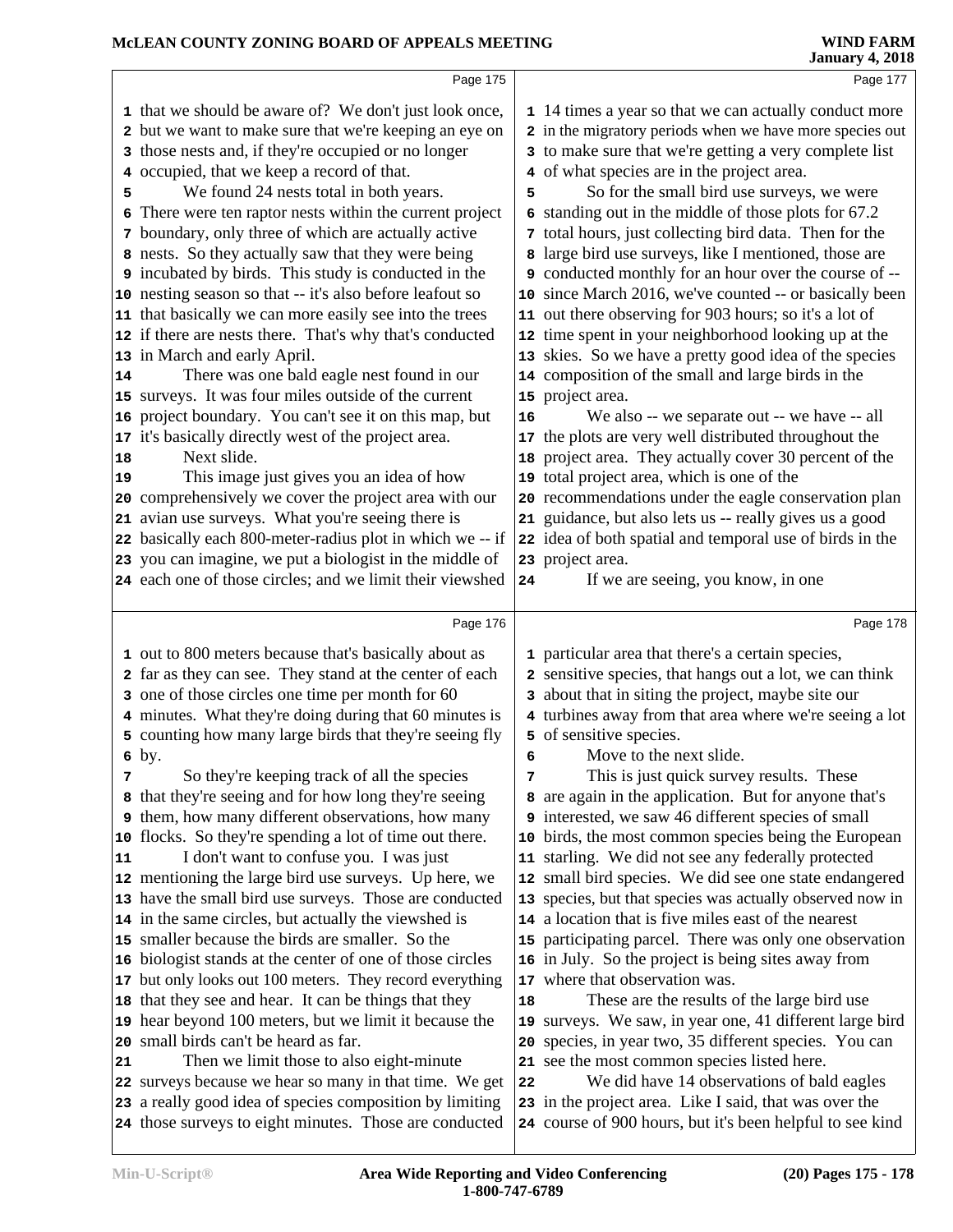### **McLEAN COUNTY ZONING BOARD OF APPEALS MEETING**

| McLEAN COUNTY ZONING BOARD OF APPEALS MEETING                                                                                                                                                                                                                                                                                                                                                                                                                                                                                                                                                                                                                                                                                                                                                                                                                                                                                                                                                                                                                                                                                                                                                                                                 | <b>WIND FARM</b><br><b>January 4, 2018</b>                                                                                                                                                                                                                                                                                                                                                                                                                                                                                                                                                                                                                                                                                                                                                                                                                                                                                                                                                                                                                                                                                                                                      |
|-----------------------------------------------------------------------------------------------------------------------------------------------------------------------------------------------------------------------------------------------------------------------------------------------------------------------------------------------------------------------------------------------------------------------------------------------------------------------------------------------------------------------------------------------------------------------------------------------------------------------------------------------------------------------------------------------------------------------------------------------------------------------------------------------------------------------------------------------------------------------------------------------------------------------------------------------------------------------------------------------------------------------------------------------------------------------------------------------------------------------------------------------------------------------------------------------------------------------------------------------|---------------------------------------------------------------------------------------------------------------------------------------------------------------------------------------------------------------------------------------------------------------------------------------------------------------------------------------------------------------------------------------------------------------------------------------------------------------------------------------------------------------------------------------------------------------------------------------------------------------------------------------------------------------------------------------------------------------------------------------------------------------------------------------------------------------------------------------------------------------------------------------------------------------------------------------------------------------------------------------------------------------------------------------------------------------------------------------------------------------------------------------------------------------------------------|
| Page 179                                                                                                                                                                                                                                                                                                                                                                                                                                                                                                                                                                                                                                                                                                                                                                                                                                                                                                                                                                                                                                                                                                                                                                                                                                      | Page 181                                                                                                                                                                                                                                                                                                                                                                                                                                                                                                                                                                                                                                                                                                                                                                                                                                                                                                                                                                                                                                                                                                                                                                        |
| 1 of where we see those bald eagles flying around. We<br>2 can think about that in the siting of the project.<br>3 Then we also saw three state-listed species, the<br>4 Upland Sandpiper, the Northern Harrier, and the<br>5 short-eared owl.<br>Move to the next slide.<br>6<br>We also conducted a bat acoustic survey.<br>7<br>8 Generally, the objective of our bat acoustic surveys<br><b>9</b> is to understand basically the seasonality of when<br>10 bats are on the landscape so that, if we do need to<br>11 employ or we decide to employ a curtailment strategy,<br>12 we have a good idea of when bats are coming onto the<br>13 landscape and what time of year they're leaving the<br>14 landscape and when they're most active and what type<br>15 of habitat they're most active.<br>So we have an acoustic detector that we put<br>16<br>17 in forested habitats, a very suitable habitat for bats<br>18 in the summer because they generally stay within<br>19 forested areas. And then we put one in a field in a<br>20 MET tower so that it's more similar to where we would<br>21 have a turbine. It's more in the middle of -- it's<br>further from a suitable habitat.<br>22                                        | 1 the 1,000-foot setback from what we've identified as<br>2 suitable foraging and roosting habitat for bats.<br>3 That's the bat summer habitat. We make sure that we<br>4 set back from that so that we're minimizing our impact<br>5 to that.<br>Then we also apply a 1,000-foot setback from<br>6<br>7 active raptor nests we identified in the project area<br>so that we're really setting back and minimizing our<br>8<br>9 impacts to both raptors and bats with those setbacks.<br>That really concludes my slides. But<br>$10$<br>11 generally speaking, we selected the project area<br>12 because it was mostly previously disturbed cropland.<br>13 We found very little in sensitive natural habitat in<br>14 the project area. So we're pleased to be and hope to<br>15 be building in this area.<br><b>CHAIRMAN FINNIGAN:</b> I think we are up to<br>16<br>17 questions from the Board.<br>MR. ZIMMERMAN: You mentioned the different<br>18<br>19 types of bats. You had 24,000 passes, and one was the<br>20 particular relatively rare species?<br>MS. GIAMPOLI: I said there were 12 within<br>21<br>22 the genus Myotis. There are actually several species |
| So we see different activity peaks in the<br>23<br>24 different types of habitat. In the fall, the activity                                                                                                                                                                                                                                                                                                                                                                                                                                                                                                                                                                                                                                                                                                                                                                                                                                                                                                                                                                                                                                                                                                                                   | 23 that are in genus Myotis, which includes bats that are<br>24 not protected. But the two bats that are protected                                                                                                                                                                                                                                                                                                                                                                                                                                                                                                                                                                                                                                                                                                                                                                                                                                                                                                                                                                                                                                                              |
| Page 180                                                                                                                                                                                                                                                                                                                                                                                                                                                                                                                                                                                                                                                                                                                                                                                                                                                                                                                                                                                                                                                                                                                                                                                                                                      | Page 182                                                                                                                                                                                                                                                                                                                                                                                                                                                                                                                                                                                                                                                                                                                                                                                                                                                                                                                                                                                                                                                                                                                                                                        |
| 1 peaks at the MET towers because that's during the bat<br>2 migration. So they're actually flying over the<br>3 landscape, and they're not staying so much in the<br>4 forested areas like they do in the summer. In the<br>5 summer, that's why you see more activity there in the<br>6 forested areas.<br>So out of the 24,000 plus passes that we<br>7<br>8 recorded, just 12 of them were identified as Myotis,<br><b>9</b> which is -- basically the state and federally<br>10 protected bat species are both Myotis species. That's<br>11 why we call out that type of species, to really<br>12 understand: Do we have protected bat species in the<br>13 project area? Should we be concerned about that? Do<br>14 we have a lot of forested area in the project area?<br>15 In some projects, we have more habitat; so we need to<br>16 really be thinking about what we should be doing for<br>bats, both in the summer and fall.<br>17<br>95 percent of the passes were recorded at<br>18<br>19 the forest detector; so we're seeing a lot of activity<br>in the forested area but not as much in the middle of<br>20<br>the fields throughout the year.<br>21<br>Next slide.<br>22<br>I just want to -- some of the habitat<br>23 | 1 are also Myotis.<br>So we look at that, but it doesn't tell us<br>$\overline{a}$<br>3 necessarily that those Myotis species that we saw in<br>4 the project area were the Northern Long-eared Bat or<br>5 the Indiana Bat, which are the two protected species.<br>6 There are species such as the little brown bat, which<br>are Myotis, that are not protected. But because they<br>7<br>8 fall under that genus, we look specifically at that.<br>MR. ZIMMERMAN: Are you distinguishing these<br>9<br>10 with the acoustics?<br>MS. GIAMPOLI: With the acoustic software,<br>11<br>12 yes.<br>MR. ZIMMERMAN: So you can tell one bat from<br>13<br>14 another by the acoustics?<br><b>MS. GIAMPOLI:</b> They can tell down to the<br>15<br>16 genus, yes.<br>MR. ZIMMERMAN: How far away from -- you<br>17<br>18 suggested 1,000-foot margin away from the habitat; is<br>19 that correct?<br>MS. GIAMPOLI: Yes.<br>20<br>MR. ZIMMERMAN: That would be essentially<br>21<br>22 avoiding a lot of the -- the habitat is largely linked<br>23 to the creek -- the Mackinaw River and the attendant                                                                           |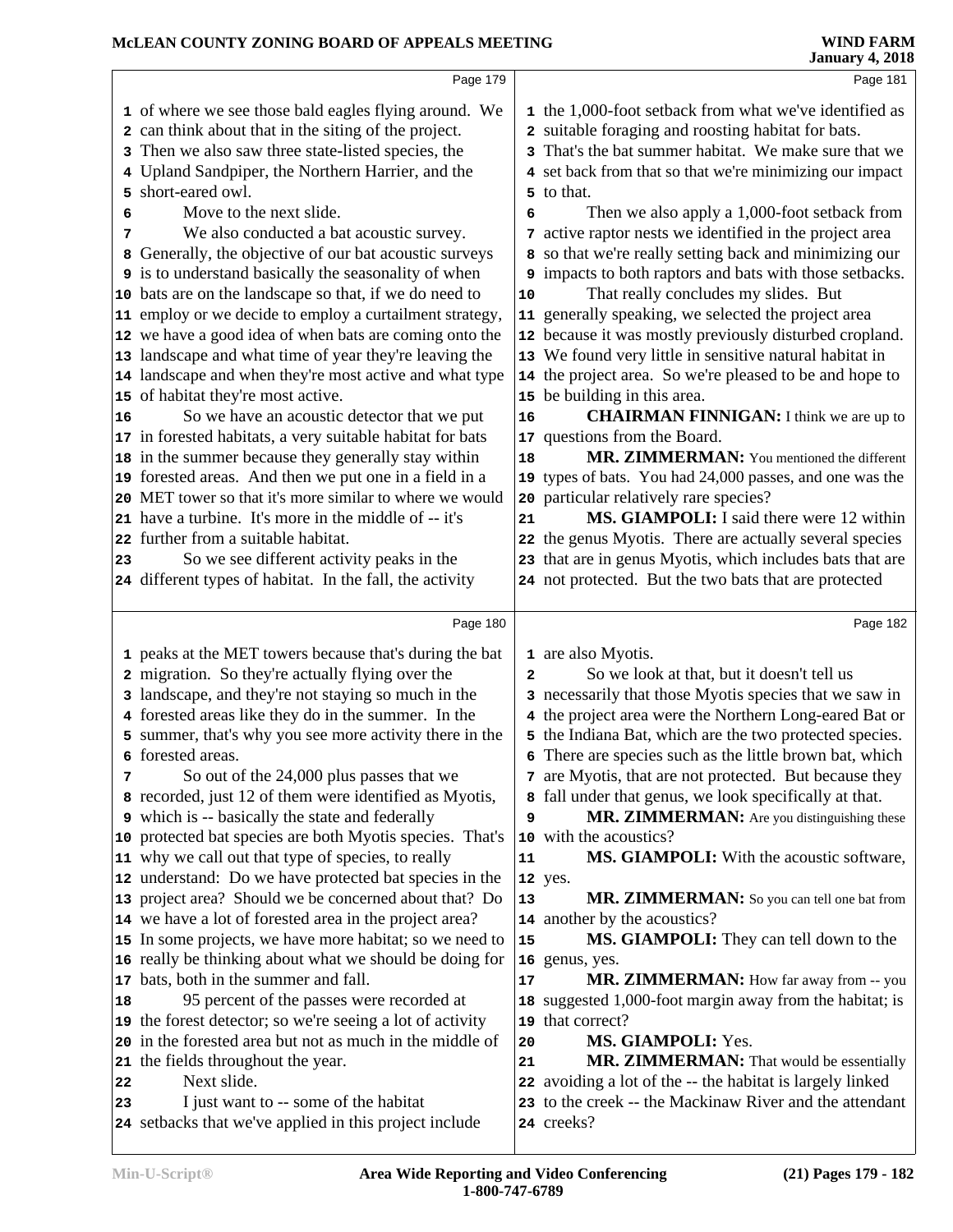|                                    | Page 183                                                                                                                                                                                                                                                                                                                                                                                                                                                                                                                                                                                                                                                                                                                                                                                                                                                                                                                                                                                                                                                                                                                                                                                            |                                     | Page 185                                                                                                                                                                                                                                                                                                                                                                                                                                                                                                                                                                                                                                                                                                                                                                                                                                                                                                                                                                                                                                                                                                                                                                                                                         |
|------------------------------------|-----------------------------------------------------------------------------------------------------------------------------------------------------------------------------------------------------------------------------------------------------------------------------------------------------------------------------------------------------------------------------------------------------------------------------------------------------------------------------------------------------------------------------------------------------------------------------------------------------------------------------------------------------------------------------------------------------------------------------------------------------------------------------------------------------------------------------------------------------------------------------------------------------------------------------------------------------------------------------------------------------------------------------------------------------------------------------------------------------------------------------------------------------------------------------------------------------|-------------------------------------|----------------------------------------------------------------------------------------------------------------------------------------------------------------------------------------------------------------------------------------------------------------------------------------------------------------------------------------------------------------------------------------------------------------------------------------------------------------------------------------------------------------------------------------------------------------------------------------------------------------------------------------------------------------------------------------------------------------------------------------------------------------------------------------------------------------------------------------------------------------------------------------------------------------------------------------------------------------------------------------------------------------------------------------------------------------------------------------------------------------------------------------------------------------------------------------------------------------------------------|
| 1<br>2<br>3<br>6<br>12<br>19<br>23 | MS. GIAMPOLI: Correct. The Fish and<br>Wildlife Service has the Indiana Bat Summer Survey<br>Guidelines in which they define suitable summer<br>4 habitat for the Indiana Bat, which is very similar to<br>5 the Northern Long-eared Bat, which are both protected<br>species; so we follow that definition. It's a<br>7 specific type of -- you know, it's treed area. It's<br>8 riparian corridors, areas where the bats can easily<br>9 find insects. There's a certain definition on -- a<br>10 certain number of trees, a certain width for the bats<br>11 to kind of crawl up under during the day.<br>We basically map throughout the project area<br>13 all the potential suitable summer habitat for bats,<br>14 and then we apply a 1,000-foot setback from that<br>15 habitat. And, yes, it includes a lot of the riparian<br>16 corridors, creeks, especially the creeks with<br>17 vegetation, because those fall under that suitable bat<br>18 habitat definition.<br>MR. ZIMMERMAN: On the raptors, did you<br>20 consult with the people who do the annual raptor<br>21 survey in McLean County to get a census of the<br>22 raptors?<br>MS. GIAMPOLI: In the site characterization | 4<br>8<br>9<br>12<br>19<br>21<br>23 | 1 mortality of birds and bats. So what my job is is to<br>2 minimize those impacts to the greatest extent<br>3 possible. That's what we're trying to do here.<br>MR. BANGERT: So even with the 1,000-foot<br>5 setbacks, what would be a head count, if you will?<br>6 What are the impacts? There has got to be statistics<br>7 out there for utilizing a 1,000-foot setback for bats<br>and other birds of prey and just any type of bird.<br>What would be -- and maybe "head count" is a<br>10 terrible word to use. But what is the impact there in<br>11 real numbers? Do you have that?<br>MS. GIAMPOLI: I don't. I don't have<br>13 statistics on impacts or the effects of that setback.<br>14 That setback has really been accepted as an industry<br>15 standard. It comes out of Fish and Wildlife Service<br>16 Guidelines definition of habitat and basically how far<br>17 out bats are willing to fly from their protected<br>18 covered foraging area.<br>So I don't -- it would be difficult to<br>20 conduct a study to really understand -- that would be<br>a difficult study to conduct, and I haven't seen it<br>22 done; so I'm not aware of the statistics.<br>What I will bring up is just some of the |
|                                    | 24 survey, we access a lot of different databases, public                                                                                                                                                                                                                                                                                                                                                                                                                                                                                                                                                                                                                                                                                                                                                                                                                                                                                                                                                                                                                                                                                                                                           |                                     | 24 additional practices that we have in making sure we're                                                                                                                                                                                                                                                                                                                                                                                                                                                                                                                                                                                                                                                                                                                                                                                                                                                                                                                                                                                                                                                                                                                                                                        |
|                                    | Page 184                                                                                                                                                                                                                                                                                                                                                                                                                                                                                                                                                                                                                                                                                                                                                                                                                                                                                                                                                                                                                                                                                                                                                                                            |                                     |                                                                                                                                                                                                                                                                                                                                                                                                                                                                                                                                                                                                                                                                                                                                                                                                                                                                                                                                                                                                                                                                                                                                                                                                                                  |
|                                    |                                                                                                                                                                                                                                                                                                                                                                                                                                                                                                                                                                                                                                                                                                                                                                                                                                                                                                                                                                                                                                                                                                                                                                                                     |                                     | Page 186                                                                                                                                                                                                                                                                                                                                                                                                                                                                                                                                                                                                                                                                                                                                                                                                                                                                                                                                                                                                                                                                                                                                                                                                                         |
|                                    | 1 databases. I can't recall if they accessed<br>2 specifically the McLean County raptor results. I'm<br>3 not sure which group you're talking about<br>4 specifically. But they do try to access as much of<br>5 the publicly available raptor data as they can<br>6 specific to local groups and Audubon groups, Christmas                                                                                                                                                                                                                                                                                                                                                                                                                                                                                                                                                                                                                                                                                                                                                                                                                                                                         |                                     | 1 minimizing impacts. Some of the best management<br>2 practices that we have include -- you know, the eagles<br>3 are most attracted to -- are typically attracted to<br>4 project areas, especially during the wintertime, to<br>5 carcasses. They feed on road kill and carcass dumps<br>6 and things like that.                                                                                                                                                                                                                                                                                                                                                                                                                                                                                                                                                                                                                                                                                                                                                                                                                                                                                                              |
|                                    | 7 counts and local bird counts and hot watches, whatever<br>8 data they can collect from the County.                                                                                                                                                                                                                                                                                                                                                                                                                                                                                                                                                                                                                                                                                                                                                                                                                                                                                                                                                                                                                                                                                                | 7                                   | So even when we're looking originally at our<br>8 project area and the location of them, we're making                                                                                                                                                                                                                                                                                                                                                                                                                                                                                                                                                                                                                                                                                                                                                                                                                                                                                                                                                                                                                                                                                                                            |
| 9<br>13                            | MR. KURITZ: With as many projects as<br>10 Invenergy has had, what type of issues have you found<br>11 as far as interaction between having the wind turbines<br>12 and the species that you just studied?<br>MS. GIAMPOLI: I guess specifically what                                                                                                                                                                                                                                                                                                                                                                                                                                                                                                                                                                                                                                                                                                                                                                                                                                                                                                                                               | 10                                  | 9 sure we're aware of where those are and we're also<br>aware of those practices. We do try to work with<br>11 landowners in improving those practices in dumping<br>12 carcasses so that we're minimizing the attraction of<br>13 eagles into the project area as well.                                                                                                                                                                                                                                                                                                                                                                                                                                                                                                                                                                                                                                                                                                                                                                                                                                                                                                                                                         |
| 16                                 | 14 kind of issues are you -- could you rephrase that<br>15 question?<br><b>MR. KURITZ:</b> Do they tend to get killed a                                                                                                                                                                                                                                                                                                                                                                                                                                                                                                                                                                                                                                                                                                                                                                                                                                                                                                                                                                                                                                                                             | 14<br>16<br>17                      | MS. TURNER: I would like to discuss your<br>15 response to the IDNR's recommendations. Are you<br>prepared to do that? Have you been involved in that?                                                                                                                                                                                                                                                                                                                                                                                                                                                                                                                                                                                                                                                                                                                                                                                                                                                                                                                                                                                                                                                                           |
| 18<br>22                           | 17 lot, or does it disrupt their nesting?<br>MS. GIAMPOLI: The species that I'm most --<br>19 that I look at most closely are bats and birds,<br>20 especially, you know, state-protected, federally<br>21 protected birds and eagles.<br>We are doing everything we can to minimize                                                                                                                                                                                                                                                                                                                                                                                                                                                                                                                                                                                                                                                                                                                                                                                                                                                                                                                | 18<br>19<br>20<br>22                | MS. GIAMPOLI: Yes.<br>MS. TURNER: Probably the best way to go<br>through would be for you to say, you know, what your<br>response is to each one of their recommendations and<br>21 why that is.<br>MS. GIAMPOLI: Sure.                                                                                                                                                                                                                                                                                                                                                                                                                                                                                                                                                                                                                                                                                                                                                                                                                                                                                                                                                                                                          |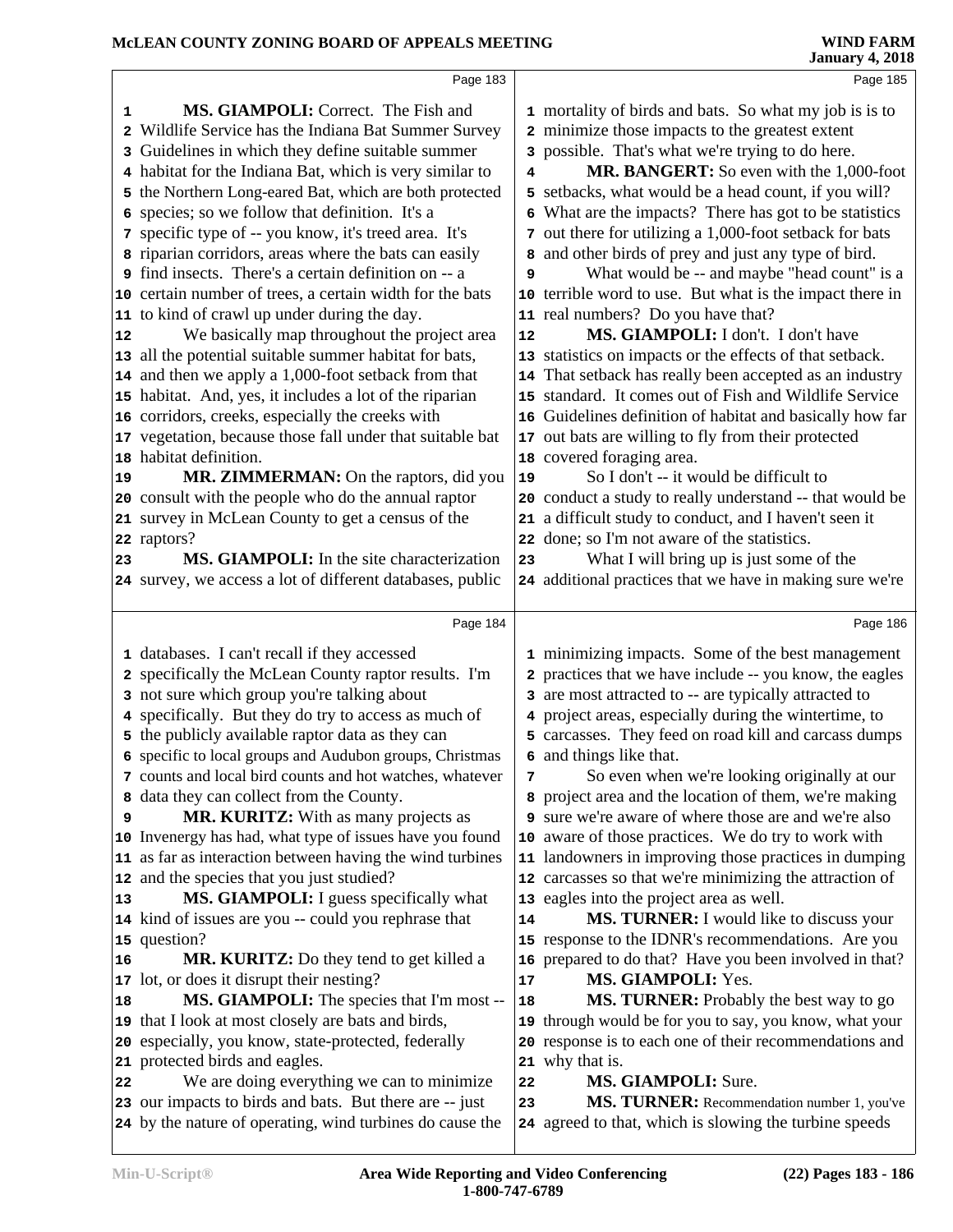|    | Page 187                                                                                                           |              | Page 189                                                    |
|----|--------------------------------------------------------------------------------------------------------------------|--------------|-------------------------------------------------------------|
|    | 1 down specifically during the bat -- the high bat                                                                 |              | 1 detection and recording. So they basically will           |
|    | 2 activity time of July 15 through October 15?                                                                     |              | 2 report to us any carcass that they see at any time so     |
| з  | MS. GIAMPOLI: Yeah. The DNR recommended                                                                            |              | 3 that it's immediately reported to us within 24 hours,     |
|    | 4 curtailing turbine operations below wind speeds of 5.0                                                           |              | 4 to us internally, to my team.                             |
|    | 5 meters per second during the period of July 15 through                                                           | 5            | Then it's my job immediately to make sure                   |
|    | 6 October 15, which is the bat migratory season. And,                                                              |              | 6 that we are ID'ing that carcass so that we're aware of    |
|    | 7 yes, we agreed to do that.                                                                                       |              | 7 whether or not it's a protected species or not.           |
| 8  | MS. TURNER: Then on the imposing a                                                                                 |              | That's all recorded. If it is a protected species,          |
|    | <b>9</b> requirement -- they're recommending that they impose a                                                    |              | then we also report that to either the Fish and             |
|    | 10 requirement to conduct three years of mortality                                                                 |              | 10 Wildlife Service or IDNR, depending on the entity it's   |
|    | 11 monitoring to quantify bird and bat mortality. And                                                              |              | 11 protected by.                                            |
|    | 12 you guys have agreed to one year because, in your                                                               | 12           | MS. TURNER: Is this also how you would --                   |
|    | 13 experience, you found it's similar to the first year.                                                           |              | 13 if migratory patterns were to change -- I assume         |
| 14 | MS. GIAMPOLI: Correct.                                                                                             |              | 14 they're not stagnant. So if migratory patterns were      |
| 15 | MS. TURNER: Can you talk about some of that                                                                        |              | 15 to change and this wind farm did impact that, how        |
|    | 16 experience and the number of experiences you have                                                               |              | 16 would we know that?                                      |
|    | 17 there and why you think it would be the same?                                                                   | 17           | MS. GIAMPOLI: Right. Exactly. So when we                    |
|    | 18 Instinctively, I think migratory -- I know birds are                                                            |              | 18 have these reports coming in, then we know -- if we're   |
|    | 19 very habitual.                                                                                                  |              | 19 seeing -- kind of just every once in a while we're       |
| 20 | MS. GIAMPOLI: Right.                                                                                               | 20           | getting a report, that's kind of the norm. If we're         |
| 21 | MS. TURNER: But I would think that some                                                                            |              | 21 starting to get more reports or we see kind of a large   |
|    | 22 years would be -- there would be more than others in a                                                          |              | 22 -- you know, we see more than one carcass at the same    |
|    | 23 given year.                                                                                                     |              | 23 turbine, then we know that there's something that's      |
| 24 | MS. GIAMPOLI: Right. It used to be that                                                                            |              | 24 different there. That's when we'll go and investigate    |
|    |                                                                                                                    |              |                                                             |
|    | Page 188                                                                                                           |              | Page 190                                                    |
|    |                                                                                                                    |              |                                                             |
|    |                                                                                                                    |              | 1 that.                                                     |
|    | 1 the standard was conducting the full three years; but<br>2 because there was such similarity in the three years  | $\mathbf{2}$ | MR. ZIMMERMAN: How many reports have you                    |
|    | 3 and also just so much -- you know, across the                                                                    |              | 3 received from the wind turbines? You've trained the       |
|    | 4 industry, so many companies conducting the data, that                                                            |              | 4 staff. They are supposed to report. How many reports      |
|    | 5 we do have a really good idea, generally speaking,                                                               |              | 5 have you actually received?                               |
|    | 6 what the impacts are going to be.                                                                                | 6            | MS. GIAMPOLI: I actually don't know that                    |
| 7  | So, you know, it didn't make sense to                                                                              |              | 7 off the top of my head. We have a large fleet. So         |
|    | 8 continue to collect the data, to spend the money                                                                 |              | 8 I'm receiving reports across the fleet. I also divide     |
|    | <b>9</b> collecting the data, just to collect it, just to kind                                                     |              | <b>9</b> -- there's division of labor between me and my     |
|    | 10 of confirm the date that we already had. Instead,                                                               |              | 10 colleagues who cover our operating fleet; so I           |
|    | 11 reallocate those funds towards other, you know,                                                                 |              | 11 couldn't give you kind of an accurate number of how      |
|    | 12 research or to conservation. That's why the industry                                                            |              | 12 many reports are coming in nation-wide or anything       |
|    | 13 has kind of moved back toward doing one year and                                                                |              | 13 like that.                                               |
|    | 14 trying to look at, you know, reallocating those funds                                                           | 14           | The number would be somewhat arbitrary,                     |
|    | 15 to other resources.                                                                                             |              | 15 probably, to you because it would just be those          |
| 16 | MS. TURNER: And this is because the wind                                                                           | 16           | projects that I'm working on. You know, they're             |
|    | 17 farms have been around a lot longer now and you feel                                                            | 17           | coming in -- I can't say exactly how regularly, but         |
|    | 18 like you have more data to compare the one-year                                                                 |              | 18 not that regularly.                                      |
|    | 19 collection that you would have as to whether that's                                                             | 19           | MS. TURNER: Then recommendation number 3 is                 |
|    | 20 high, low?                                                                                                      | 20           | that we consider imposing a requirement for you to          |
| 21 | MS. GIAMPOLI: Correct. And then we also                                                                            | 21           | perform and report fish and mussel surveys of 100           |
|    | 22 train all of our operation staff members -- those are                                                           | 22           | meters up and downstream, and you guys don't agree          |
|    | 23 actually working on the ground, the technicians that<br>24 are working on the turbines every day -- in wildlife |              | 23 with that one.<br>MS. GIAMPOLI: That one, we just found, |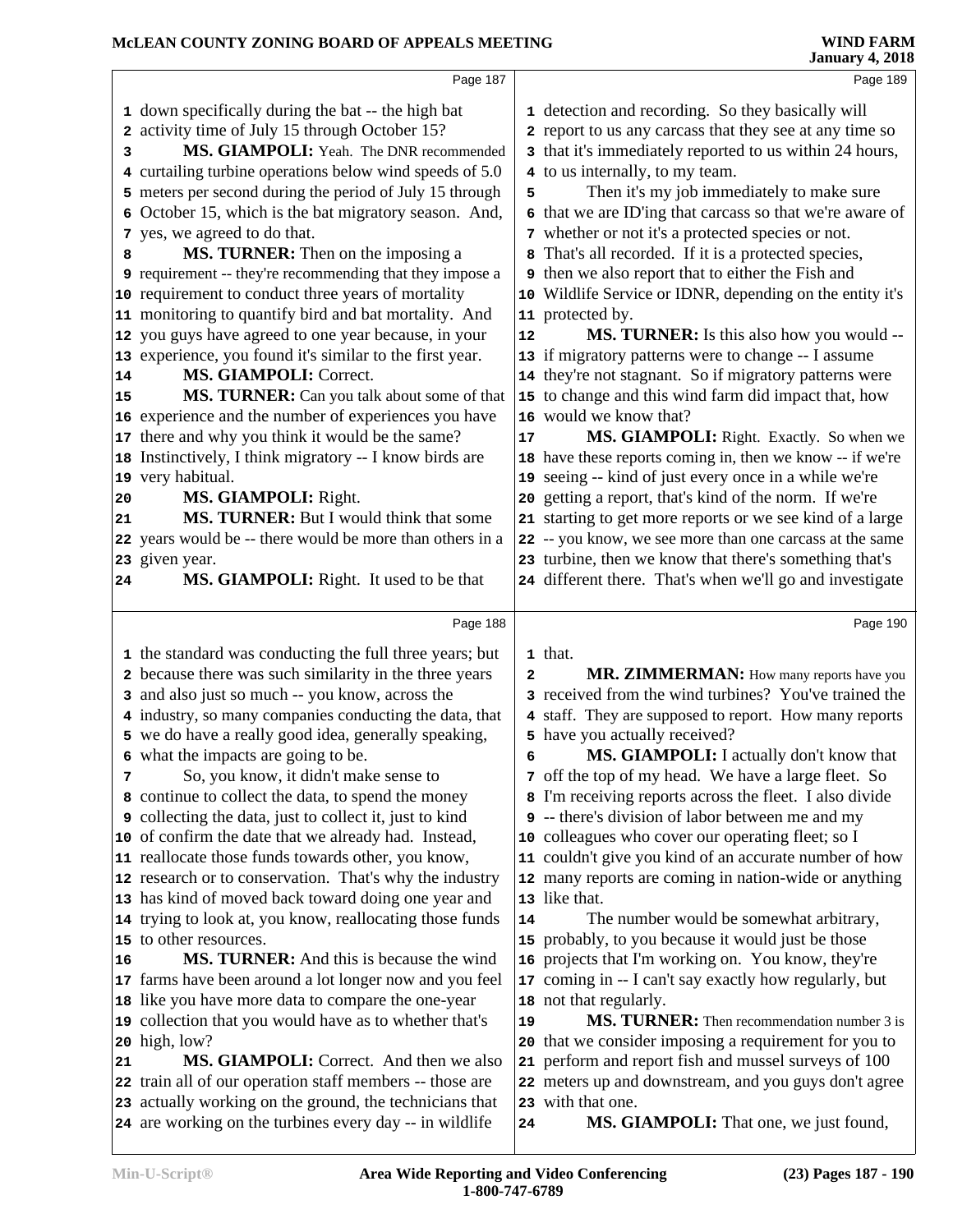|                       | Page 191                                                                                                                                                                                                                                                                                                                                                                                                                                                                                                                                                                                                                                                                                    |                        | Page 193                                                                                                                                                                                                                                                                                                                                                                                                                                                                                                                                                                                                                                                                                |
|-----------------------|---------------------------------------------------------------------------------------------------------------------------------------------------------------------------------------------------------------------------------------------------------------------------------------------------------------------------------------------------------------------------------------------------------------------------------------------------------------------------------------------------------------------------------------------------------------------------------------------------------------------------------------------------------------------------------------------|------------------------|-----------------------------------------------------------------------------------------------------------------------------------------------------------------------------------------------------------------------------------------------------------------------------------------------------------------------------------------------------------------------------------------------------------------------------------------------------------------------------------------------------------------------------------------------------------------------------------------------------------------------------------------------------------------------------------------|
| 10                    | 1 would be something that would be covered under the<br>2 jurisdiction of the Army Corp of Engineers. If we<br>3 were actually going to impact a stream, that would be<br>4 covered under conditions that we would have with any<br>5 permitting with them.<br>We also have a storm water and pollution<br>7 prevention plan, one that has erosion control measures<br>8 that we also follow. So we just didn't think that an<br><b>9</b> additional requirement was necessary.<br>This requirement has also been --<br>11 recommendation has also been made by the DNR in the<br>12 last few years on wind facilities. To our knowledge<br>13 -- I don't know how often the County further | $\mathbf{1}$<br>6<br>9 | MS. GIAMPOLI: Correct. I mean, if you<br>2 mapped all the perennial streams throughout the<br>3 project area according to the National Hydrology<br>4 Database, there's some 49 miles of perennial streams<br>5 throughout the project area.<br>I think that, if we actually put a 500-foot<br>7 setback from the streams, the question would be: What<br>8 would we be achieving from that?<br>You know, we've applied a setback from the<br>10 high-quality stream areas that have vegetation. Those<br>11 are falling under the suitable bat habitat, which is<br>12 basically riparian corridors with vegetation. So we<br>13 find that our setback from that habitat is sufficient |
|                       | 14 recommends them to the Applicant.                                                                                                                                                                                                                                                                                                                                                                                                                                                                                                                                                                                                                                                        |                        | 14 to cover the goal of what is trying to be achieved                                                                                                                                                                                                                                                                                                                                                                                                                                                                                                                                                                                                                                   |
| 15                    | MS. TURNER: Their thought behind                                                                                                                                                                                                                                                                                                                                                                                                                                                                                                                                                                                                                                                            |                        | 15 here.                                                                                                                                                                                                                                                                                                                                                                                                                                                                                                                                                                                                                                                                                |
| 22<br>24              | 16 recommending this, I would assume, would be because<br>17 you are disturbing the land. And I know you have<br>18 conservation and erosion guidelines. But would you<br>19 assume that they're recommending this so they could<br>20 make sure that those are good enough to not impact<br>21 these mussels and things?<br>MS. GIAMPOLI: I'm not going to assume, I<br>23 assume, what their reasoning is.<br>MS. TURNER: I just wanted to make sure I                                                                                                                                                                                                                                    | 16<br>22               | MR. ZIMMERMAN: To what extent do bats<br>17 follow the perennial streams? Because you have<br>18 riparian areas that have greater vegetation in them<br>19 that might attract the species, typically mosquitoes,<br>20 that bats would feed on. To what extent do bats track<br>21 the perennial streams?<br>MS. GIAMPOLI: As long as there's some sort<br>23 of vegetation cover, it will typically fall under that<br>24 definition of suitable foraging habitat. If it's                                                                                                                                                                                                             |
|                       | Page 192                                                                                                                                                                                                                                                                                                                                                                                                                                                                                                                                                                                                                                                                                    |                        | Page 194                                                                                                                                                                                                                                                                                                                                                                                                                                                                                                                                                                                                                                                                                |
|                       |                                                                                                                                                                                                                                                                                                                                                                                                                                                                                                                                                                                                                                                                                             |                        |                                                                                                                                                                                                                                                                                                                                                                                                                                                                                                                                                                                                                                                                                         |
| 2<br>5                | 1 was being logical there. All right.<br>The same thing for tracking surveys for<br>3 mudpuppy salamander. And I think that your -- oh, go<br>4 ahead and explain your reasoning there.<br>MS. GIAMPOLI: Yeah. We're just not aware                                                                                                                                                                                                                                                                                                                                                                                                                                                         | з                      | 1 completely open without any cover, then it might not<br>2 fall under that definition.<br>MR. ZIMMERMAN: So the streams that are --<br>4 what's the phrase here? A perennial stream. So a<br>5 perennial stream has a riparian habitat; so it would                                                                                                                                                                                                                                                                                                                                                                                                                                    |
|                       | 6 of any publicly available scientific data that                                                                                                                                                                                                                                                                                                                                                                                                                                                                                                                                                                                                                                            |                        | 6 be a more likely habitat for bats. And so you're                                                                                                                                                                                                                                                                                                                                                                                                                                                                                                                                                                                                                                      |
|                       | 7 supports that wind turbines themselves in their<br>8 operation have any effect on salamanders; so that's<br><b>9</b> not a species that we believe we need to look any<br>10 further into.                                                                                                                                                                                                                                                                                                                                                                                                                                                                                                |                        | 7 saying MWEC does not believe this recommendation is<br>8 necessary to keep turbines away from what is<br>9 essentially bat habitat area. I'm trying to figure<br>10 out what's going on there.                                                                                                                                                                                                                                                                                                                                                                                                                                                                                        |
|                       | <b>MS. TURNER:</b> I assume that wind turbines                                                                                                                                                                                                                                                                                                                                                                                                                                                                                                                                                                                                                                              | ${\bf 11}$             | <b>MS. GIAMPOLI:</b> No. We've applied the                                                                                                                                                                                                                                                                                                                                                                                                                                                                                                                                                                                                                                              |
|                       | 12 have been near aquatic species before. And here you<br>13 guys say that you aren't aware of any -- that it<br>14 impacts aquatic species.<br>Are you aware of how many studies have been                                                                                                                                                                                                                                                                                                                                                                                                                                                                                                 |                        | 12 1,000-foot setbacks from the riparian corridors with<br>13 the vegetation, which may encompass some of these<br>14 perennial streams, the higher-quality perennial<br>15 streams that have the vegetation cover.                                                                                                                                                                                                                                                                                                                                                                                                                                                                     |
|                       | 16 done, or what do you base this on?                                                                                                                                                                                                                                                                                                                                                                                                                                                                                                                                                                                                                                                       | 16                     | Another point that we've made here is                                                                                                                                                                                                                                                                                                                                                                                                                                                                                                                                                                                                                                                   |
| 11<br>15<br>17<br> 19 | MS. GIAMPOLI: No, we're not aware of any<br>18 studies that have been done.<br><b>MS. TURNER:</b> Then number 5 is that the<br>20 Department recommends the County consider imposing a                                                                                                                                                                                                                                                                                                                                                                                                                                                                                                      |                        | 17 basically that a lot of the perennial streams in the<br>18 project area, we believe, have been modified for<br>19 agricultural purposes. And so, like I said, what<br>20 would we be achieving from setting back from them?                                                                                                                                                                                                                                                                                                                                                                                                                                                          |
|                       | 21 requirement for the Applicant to avoid siting<br>22 turbines within 500 feet of a perennial stream. You<br>23 say that you don't believe this recommendation is<br>24 necessary. Can you elaborate on that a little bit?                                                                                                                                                                                                                                                                                                                                                                                                                                                                 | 22                     | 21 What are we looking to avoid?<br>MR. ZIMMERMAN: I want to go back to<br>23 question number 3. We can do that right now. So<br>24 you're familiar with the Mackinaw River. I believe                                                                                                                                                                                                                                                                                                                                                                                                                                                                                                  |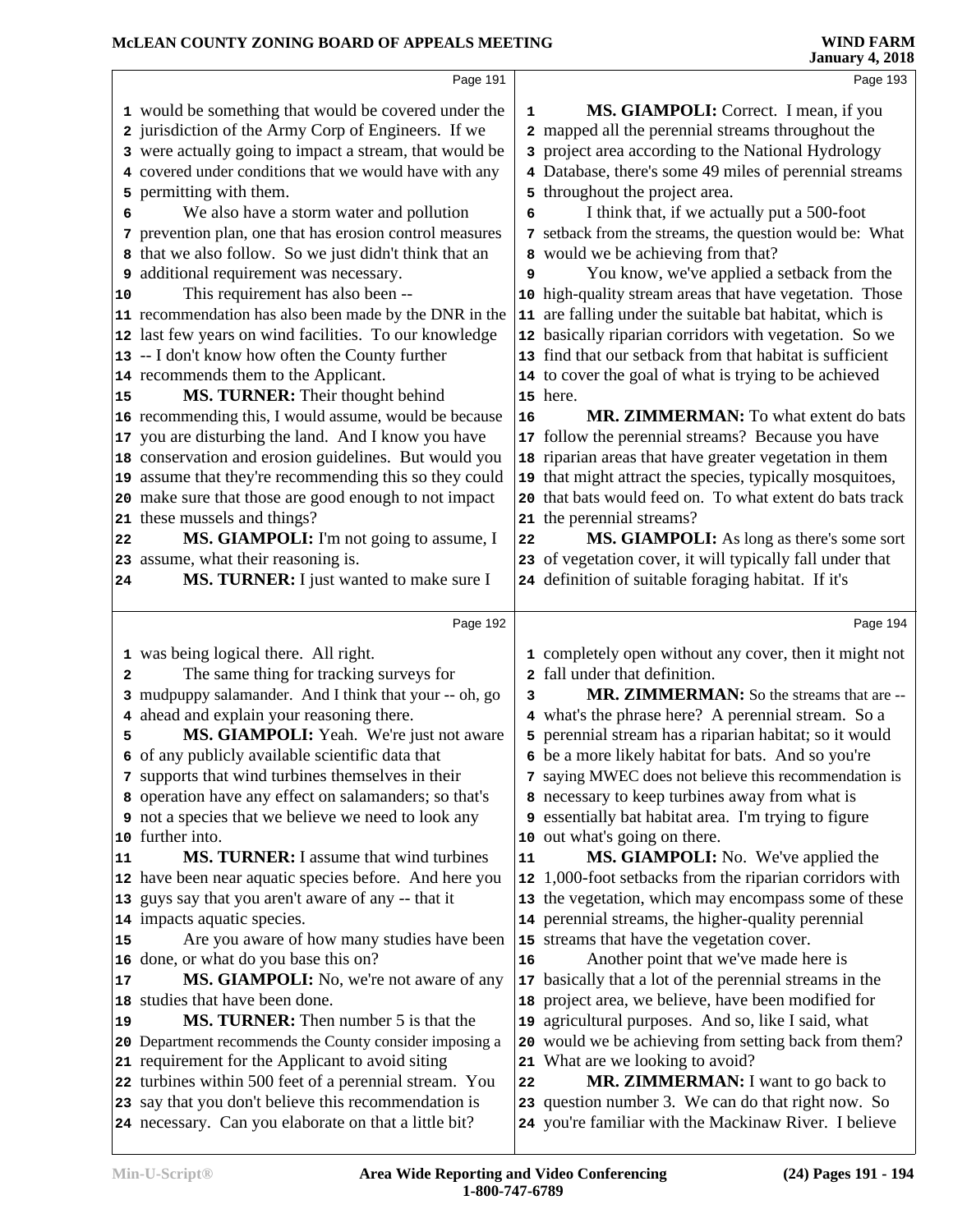|          | Page 195                                                                        |              | Page 197                                                                                                   |
|----------|---------------------------------------------------------------------------------|--------------|------------------------------------------------------------------------------------------------------------|
|          | 1 it's on the Illinois Natural Areas Inventory by having                        |              | 1 recommend that no wind turbines are sited within                                                         |
|          | 2 a rich number of species of fish and mussels and other                        |              | 2 one-half mile of the Mackinaw River Land and Water                                                       |
|          | 3 things there?                                                                 |              | 3 Reserve, which we talked about. You said here that                                                       |
| 4        | MS. GIAMPOLI: Correct.                                                          |              | 4 you're not disturbing that.                                                                              |
| 5        | MR. ZIMMERMAN: So your recommendation is                                        | 5            | And you said that 115 of 117 turbines are                                                                  |
| 6        | that they don't do fish and mussel surveys after they                           |              | 6 more than a half mile. Is this correct? So there's                                                       |
|          | 7 disturb the water. So they go muddy up the water, and                         |              | 7 two that are within a half mile?                                                                         |
|          | 8 they have a whole bunch of dirt going up and down                             | 8            | MS. GIAMPOLI: Correct. Correct. In our                                                                     |
|          | 9 changing the habitat along the river; but you're                              |              | 9 response, we said that, if the Board makes the                                                           |
|          | 10 recommending that that doesn't impact aquatic species?                       |              | 10 recommendation that we don't have any within one-half                                                   |
| 11       | <b>MS. GIAMPOLI:</b> We've applied --                                           |              | 11 mile, that we would consider that.                                                                      |
| 12       | MR. ZIMMERMAN: We would know that they're                                       | 12           | MS. TURNER: Then the final one is regarding                                                                |
|          | 13 disturbed by the number of fish and mussel species                           |              | 13 the Franklin Ground Squirrel and performing trapping                                                    |
|          | 14 that are in those particular areas.                                          |              | 14 surveys. Your response to that one?                                                                     |
| 15       | MR. PARZYCK: If I may respond? Kevin                                            | 15           | MS. GIAMPOLI: Just that, you know, the DNR                                                                 |
|          | 16 Parzyck. You were mentioning the Mackinaw River, the                         |              | 16 had noted the species not within the project area, and                                                  |
|          | 17 stream. We are not going to be building in that area.                        |              | 17 we are also just not aware of any publicly available                                                    |
|          | 18 In other words, I think it has to be clear as to where                       |              | 18 scientific data that would suggest that shadow flicker                                                  |
|          | 19 we're building and what we are disturbing or, for that                       |              | 19 would impact the species, especially given that it                                                      |
|          | 20 matter, not disturbing.                                                      |              | 20 spends more than half the year underground.                                                             |
| 21       | So would you explain that we are not                                            | 21           | MS. TURNER: So you're saying that one                                                                      |
|          | 22 building or will not disturb the Mackinaw River?                             |              | 22 spends a lot of time underground, and you don't think                                                   |
| 23       | MR. ZIMMERMAN: So you have essentially no                                       |              | 23 the shadow flicker -- and the reason they would want                                                    |
|          | 24 problem with DNR recommendation. If you're not going                         |              | 24 that study is for the shadow flicker, to see if                                                         |
|          | Page 196                                                                        |              | Page 198                                                                                                   |
|          | 1 to disturb it, then you could say, sure, we don't have                        |              | 1 there's a shadow flicker impact on that?                                                                 |
|          | 2 any problems having a requirement that you perform                            | $\mathbf{2}$ | <b>MS. GIAMPOLI: Correct.</b>                                                                              |
|          | 3 fish and mussel surveys when you disturb it.                                  | 3            | MS. TURNER: Thank you.                                                                                     |
| 4        | MR. PARZYCK: It depends on what -- this                                         | 4            | <b>CHAIRMAN FINNIGAN:</b> Is there any other                                                               |
|          | 5 would be any stream up in the middle of an                                    | 5            | questions from the Board?                                                                                  |
|          | 6 agricultural field, not necessarily the species-rich                          | 6            | (No response.)                                                                                             |
|          | 7 areas of the Mackinaw River or that --                                        | 7            | <b>CHAIRMAN FINNIGAN:</b> How about staff?                                                                 |
| 8        | MR. ZIMMERMAN: So none of the underground                                       | 8            | MR. DICK: Yes. In number 3, you indicate                                                                   |
|          | <b>9</b> tubes with all of the electrical conduits will be                      |              | <b>9</b> that there may be conditions required by the Army                                                 |
|          | 10 going across anything relating to the Mackinaw?                              |              | 10 Corps of Engineers. Have you received any conditions                                                    |
| 11       | MR. PARZYCK: That's correct. Our project                                        |              | 11 from the Army Corps of Engineers?                                                                       |
|          | 12 is north of the Mackinaw.                                                    | 12           | MR. PARZYCK: We have not received any                                                                      |
| 13       | MR. ZIMMERMAN: And sufficiently away from                                       |              | 13 recommendations. None of the turbines that we would                                                     |
|          | 14 the Mackinaw that none of the disturbances of the                            |              | 14 be installing would disturb any streams. The                                                            |
|          | 15 waterways would have a disturbance on the Mackinaw?                          |              | 15 potential that could happen is if we were to locate an                                                  |
| 16       | <b>MR. PARZYCK:</b> That's correct. One other                                   |              | 16 access road that would require, say, a culvert through                                                  |
|          | 17 point you were mentioning, the underground cables.                           |              | 17 a stream; that would be a requirement that we would                                                     |
|          | 18 Anytime we would be taking underground cables even to                        |              | 18 then go to the Army Corps and look for any approvals.                                                   |
|          | 19 streams in the middle of a project -- or creeks -- we                        | 19           | However, if there's a minimal disturbance,                                                                 |
|          | 20 will directionally bore. So we will not disturb the                          |              | 20 there is a nation-wide permit that allows a culvert to                                                  |
|          | 21 stream bed. Even a small insignificant stream, we                            |              | 21 be put into a stream.                                                                                   |
|          |                                                                                 |              |                                                                                                            |
|          | 22 will directionally bore under those.                                         | 22           | MR. DICK: Okay.                                                                                            |
| 23<br>24 | MR. ZIMMERMAN: All right.<br><b>MS. TURNER:</b> Then the sixth one is that they | 23           | <b>CHAIRMAN FINNIGAN:</b> At this time, we can<br>24 have questions from the audience, if you want to come |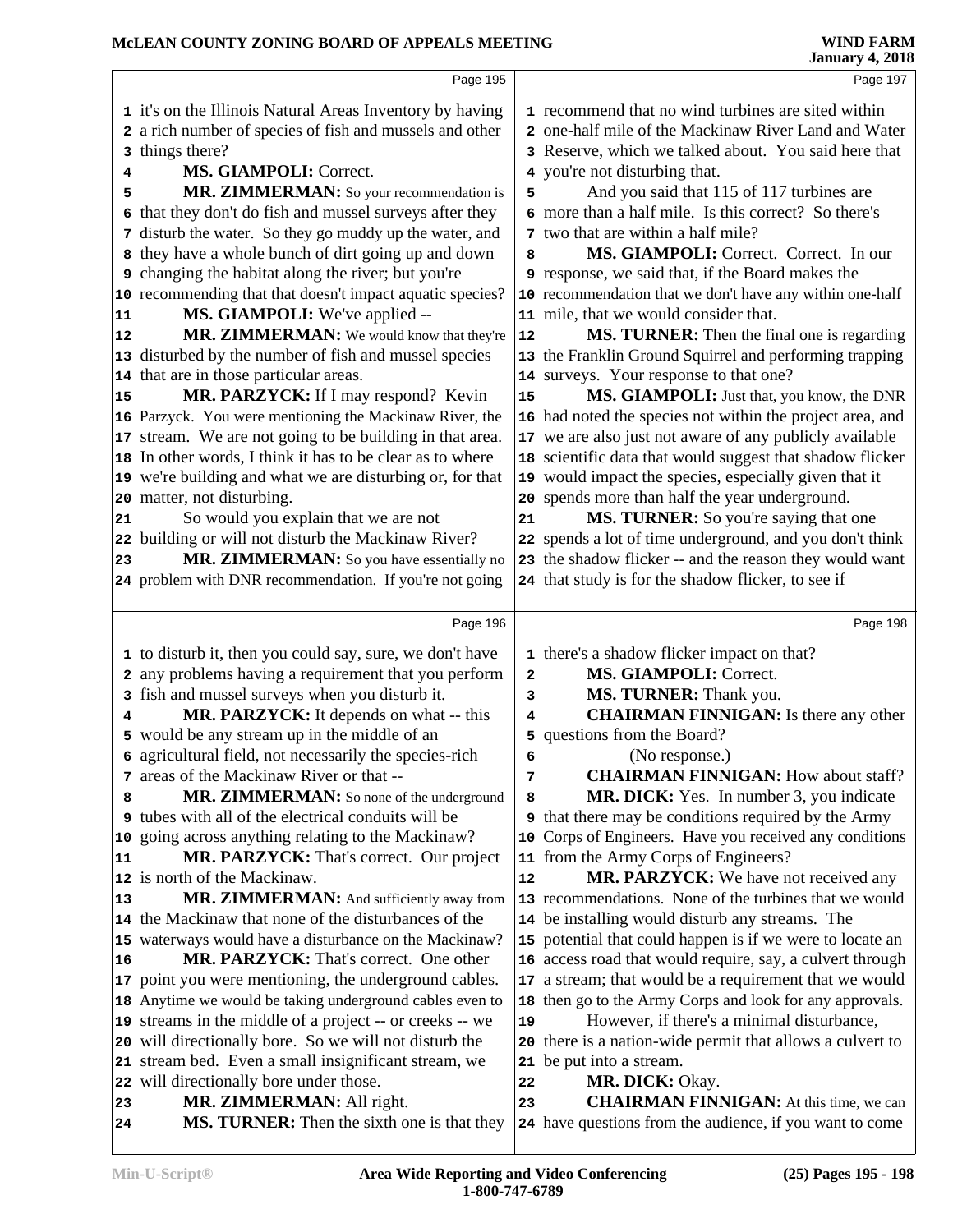|    | Page 199                                                                                          |    | Page 201                                                                                                     |  |
|----|---------------------------------------------------------------------------------------------------|----|--------------------------------------------------------------------------------------------------------------|--|
|    | 1 forward. State your name and address.                                                           |    | 1 anecdotal evidence with these tens of thousands of                                                         |  |
| 2  | MR. SCHWASS: Good evening. Glen Schwass,                                                          |    | 2 turbines that there is no impact. In other words, we                                                       |  |
| 3  | 27709 North 2550 East Road, Lexington.                                                            |    | 3 are not seeing people coming to us saying: We are                                                          |  |
| 4  | So it's been a long night. And I think you                                                        |    | 4 having problems with this species or this species. So                                                      |  |
| 5  | stated earlier in the statements -- Invenergy, would                                              |    | 5 there isn't a need to investigate further because                                                          |  |
| 6  | you consider yourself on the cutting edge of                                                      |    | 6 there's no evidence of a problem.                                                                          |  |
|    | 7 environmental studies and that you do a thorough and                                            | 7  | MR. SCHWASS: So if somebody did come to you                                                                  |  |
| 8  | complete study of the environment?                                                                |    | 8 with an issue like that, how would you address it?                                                         |  |
| 9  | MS. GIAMPOLI: We would. I would.                                                                  | 9  | MR. PARZYCK: We would investigate -- we                                                                      |  |
| 10 | MR. SCHWASS: My question then is this.                                                            |    | 10 would follow a protocol where we would investigate:                                                       |  |
|    | 11 I've heard a lot about the fish and the wildlife                                               |    | 11 Is that pervasive throughout the area? We would go                                                        |  |
|    | 12 environment. It was a question that I posed back in                                            |    | 12 down that path of studying it, yes.                                                                       |  |
|    | 13 the gentleman before you on the studies of leisure                                             | 13 | MR. SCHWASS: So you're a large company.                                                                      |  |
|    | 14 animals.                                                                                       |    | 14 I'm a small landowner. What would be my percentage                                                        |  |
| 15 | I didn't hear or see anything or no                                                               |    | 15 success if I came to you with a problem like that that                                                    |  |
|    | 16 discussion on horses, cattle, swine, poultry, and/or                                           |    | 16 we had seen in an animal? What would be my percentage                                                     |  |
|    | 17 family animals. How does it impact -- these turbines,                                          |    | 17 of success of getting some kind of resolution to that                                                     |  |
|    | 18 again, I'll ask: How does it impact all of these                                               |    | 18 in a timely manner?                                                                                       |  |
|    | 19 animals, or have you ever studied those animals'                                               | 19 | MR. PARZYCK: Well you're putting a very                                                                      |  |
|    | 20 behaviors and reactions to those towers and the                                                |    | 20 wide-open hypothetical out there. But as a large                                                          |  |
|    | 21 movement?                                                                                      |    | 21 owner and operator of wind turbines, our goal is to                                                       |  |
| 22 | MR. PARZYCK: In our discussions with the                                                          |    | 22 make sure that our turbines have minimal impact to the                                                    |  |
|    | 23 Fish and Wildlife Service and DNR, we are                                                      |    | 23 community. If there's a problem, we fix it because we                                                     |  |
|    | 24 investigating any species, any information that they                                           |    | 24 want to make sure that the community is satisfied.                                                        |  |
|    |                                                                                                   |    |                                                                                                              |  |
|    |                                                                                                   |    |                                                                                                              |  |
|    | Page 200                                                                                          |    | Page 202                                                                                                     |  |
|    | 1 provide, not just on avian species, but as well as                                              | 1  | Now, what that takes, what you would be                                                                      |  |
|    | 2 ground species.                                                                                 |    | 2 required to satisfy, it's a hypothetical. I couldn't                                                       |  |
| з  | The experience we have had through our                                                            |    | 3 even say what problems you would have. I mean, if you                                                      |  |
|    | 4 installation of projects to date, as well as our                                                |    | 4 want to give me something specific that you have seen                                                      |  |
|    | 5 competitors and others across the country, there has                                            |    | 5 happen in the past, I would be happy to investigate:                                                       |  |
|    | 6 not been impacts that we have seen to these various                                             | 6  | MR. SCHWASS: Again, I don't have turbines                                                                    |  |
|    | 7 animals; and the wind turbines are operating in a                                               |    | 7 all over my property, but horses are very finicky.                                                         |  |
|    | 8 variety of environments, both farmlands and other                                               |    | They're going to react to that somehow.                                                                      |  |
| 9  | grasslands, et cetera, is compatible with the existing                                            | 9  | MR. PARZYCK: But the history is tens of                                                                      |  |
|    | 10 species.                                                                                       | 10 | thousands of turbines across the country; there is no                                                        |  |
| 11 | In addition to that, there is no published                                                        |    | 11 problem.                                                                                                  |  |
|    | 12 data, peer-reviewed data, indicating that there's a                                            | 12 | <b>MR. SCHWASS:</b> So corrective action would be                                                            |  |
|    | 13 correlation between the tens of thousands of wind                                              |    | 13 obtainable?                                                                                               |  |
|    | 14 turbines that have been installed across the country                                           | 14 | MR. PARZYCK: That's correct.                                                                                 |  |
|    | 15 and the world and any impacts on these species.                                                | 15 | MR. SCHWASS: So another question: You've                                                                     |  |
| 16 | MR. SCHWASS: So you wouldn't be opposed to                                                        |    | 16 stated in there -- well, let me back up. Have you                                                         |  |
|    | 17 studying those species because of the impact it could                                          | 17 | done any seismic studies in this property or this land                                                       |  |
|    | 18 have on them? I mean, I look at horses and/or family                                           | 18 | that's around the turbines that are being presented?                                                         |  |
|    | 19 pets, dogs, cats. They are very conscious of their                                             | 19 | MR. PARZYCK: From a structural perspective?                                                                  |  |
|    | 20 surroundings.                                                                                  | 20 | MR. SCHWASS: Seismic studies of the ground.                                                                  |  |
| 21 | The question is: If you're that thorough,                                                         | 21 | MR. PARZYCK: We have structural engineers                                                                    |  |
|    | 22 why wouldn't you be studying those types of animals?                                           |    | 22 who design our foundations, and the turbines are                                                          |  |
| 23 | MR. PARZYCK: We are studying them with our<br>24 existing wind farms on an ongoing basis. We have | 23 | designed structurally to resist -- generally in this<br>24 kind of environment, the wind load is going to be |  |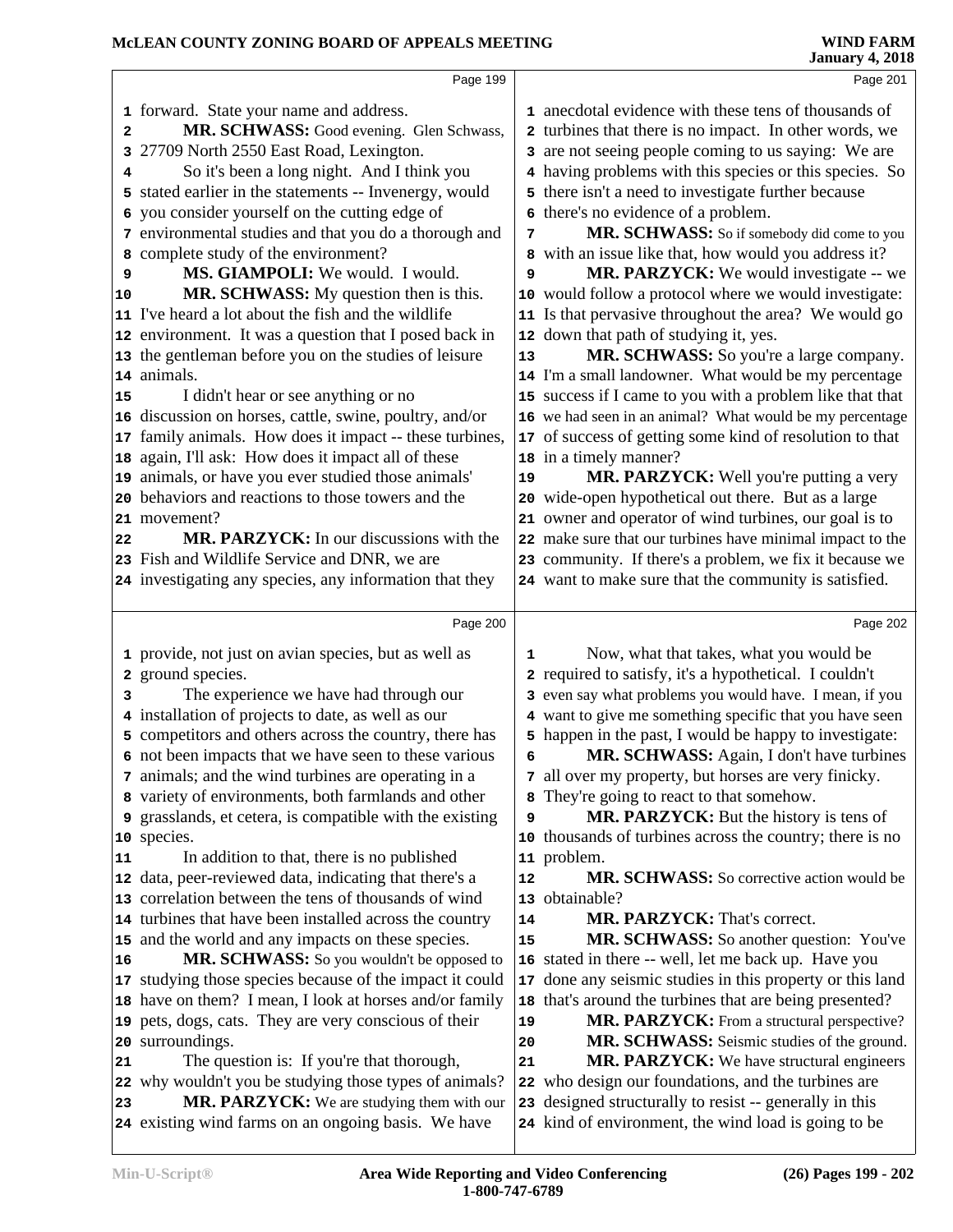|                                  | Page 203                                                                      |                | Page 205                                                                                     |
|----------------------------------|-------------------------------------------------------------------------------|----------------|----------------------------------------------------------------------------------------------|
|                                  | 1 higher than any seismic impacts.                                            |                | 1 does.                                                                                      |
| 2                                | MS. SCHWASS: I ask that question because of                                   | $\overline{a}$ | <b>MR. SCHWASS:</b> Are the turbines -- do they                                              |
|                                  | 3 a comment that you made earlier, and that is that you                       |                | 3 have oil in them?                                                                          |
|                                  | 4 directional bore under these waterways or such.                             | 4              | MR. PARZYCK: The gear boxes do have oil in                                                   |
| 5                                | How would you know that you're not impacting                                  |                | 5 them, yes.                                                                                 |
| 6                                | the ground if you don't have any type of seismic                              | 6              | MR. SCHWASS: Have you ever experienced a                                                     |
|                                  | 7 study? Because when you directional bore, you're                            |                | 7 leak of the oil?                                                                           |
| 8                                | disturbing the ground.                                                        | 8              | MR. PARZYCK: I don't have any information                                                    |
| 9                                | MR. PARZYCK: I'm sorry, I don't understand                                    |                | <b>9</b> on that. I can't say one way or the other. It's                                     |
|                                  | 10 how you relate earthquake issues with directional                          |                | 10 possible.                                                                                 |
|                                  | 11 boring.                                                                    | 11             | MR. SCHWASS: So if the oil leaks, it could                                                   |
| 12                               | MR. SCHWASS: I'm not talking earthquake                                       |                | 12 get to the ground. Gravity is going to take it to the                                     |
|                                  | 13 issues.                                                                    |                | 13 ground.                                                                                   |
| 14                               | <b>MR. PARZYCK:</b> That's what seismic is.                                   | 14             | <b>MR. PARZYCK: One would assume.</b>                                                        |
| 15                               | MR. SCHWASS: Seismic studies the ground to                                    | 15             | MR. SCHWASS: Are there wells drilled? I                                                      |
|                                  | 16 see the stability of your ground, your different                           |                | 16 didn't hear anything about any water wells or anything                                    |
|                                  | 17 levels of the soil, all that other stuff.                                  |                | 17 like that.                                                                                |
| 18                               | MR. PARZYCK: No. I'm sorry. Seismic is                                        | 18             | MR. PARZYCK: No, there's no wells drilled.                                                   |
|                                  | 19 earthquake.                                                                | 19             | MR. SCHWASS: There's no wells drilled                                                        |
| 20                               | MR. SCHWASS: Okay. Well, okay. X-ray the                                      |                | 20 within any of the turbine surroundings to use for                                         |
|                                  | 21 ground. I don't know the technical term. You're                            |                | 21 coolant or anything like that?                                                            |
|                                  | 22 looking at the ground and looking at the environment.                      | 22             | MR. PARZYCK: No. The impact at the turbine                                                   |
|                                  | 23 You said directional boring doesn't disturb it.                            |                | 23 itself, the foundation is excavated down about 10                                         |
| 24                               | The question would be: How would                                              |                | 24 feet. But there are no wells or anything like that                                        |
|                                  |                                                                               |                |                                                                                              |
|                                  |                                                                               |                |                                                                                              |
|                                  | Page 204                                                                      |                | Page 206                                                                                     |
|                                  |                                                                               |                | 1 around. Nothing is required. Water is not required                                         |
| 2                                | 1 directional boring not disturb --<br>MR. PARZYCK: No. No. I'm saying -- the |                | 2 at the turbines.                                                                           |
|                                  | 3 directional bore comment was with respect to creeks                         | 3              | MR. SCHWASS: What would happen if oil did                                                    |
|                                  | 4 that we directionally bore under so that we do not                          |                | 4 leak and get into the soils which got into the ground                                      |
|                                  | 5 trench through the creek bed.                                               |                | 5 surface and the water?                                                                     |
| 6                                | MR. SCHWASS: So in your directional boring,                                   | 6              | MR. PARZYCK: We would have an environmental                                                  |
|                                  | 7 34,000 -- your comment is 34,500. It's 34,500 volts                         |                | 7 situation that has to be rectified in accordance with                                      |
|                                  | 8 underground. Does that not emit some type of a                              |                | the EPA.                                                                                     |
|                                  | <b>9</b> harmonic that could disrupt the fish or the wildlife                 | 9              | MR. SCHWASS: Have there been any impacts on                                                  |
|                                  | 10 or the mussels in that water?                                              |                | 10 wells because of turbines?                                                                |
|                                  | MR. PARZYCK: It does not.                                                     | 11             | MR. PARZYCK: I'm not aware of any. I'm not                                                   |
|                                  | MR. SCHWASS: How does it not? I mean, it's                                    |                | 12 quite sure how it would.                                                                  |
|                                  | 13 putting out that type of a harmonic.                                       | 13             | MR. SCHWASS: Again, I don't know. We rely                                                    |
|                                  | MR. PARZYCK: It's a grounded -- three-cable                                   |                | 14 on a well; so it's a concern.                                                             |
|                                  | 15 grounded system, heavily insulated both by the                             | 15             | MR. PARZYCK: In all of our existing                                                          |
|                                  | 16 insulation around the cable itself and the surrounding                     |                | 16 projects, we have not seen any impact. Since the                                          |
|                                  | 17 soil that it's in. Any electromagnetic dissipates                          |                | 17 turbines are only -- the foundations only go down                                         |
|                                  | 18 very quickly beyond that.                                                  |                | 18 about 10 feet, you're not getting anywhere near the                                       |
|                                  | MR. SCHWASS: But it does emit out beyond                                      |                | 19 aquifer.                                                                                  |
|                                  | 20 the cable a little bit?                                                    | 20             | MR. SCHWASS: Do you do the studies? I                                                        |
|                                  | MR. PARZYCK: Yes, it would.                                                   |                | 21 heard of all the studies that were done in the areas                                      |
| 21                               | MR. SCHWASS: So it could impact the fish                                      |                | 22 that these turbines are going. Have there been any                                        |
| 11<br>12<br>14<br>19<br>22<br>24 | 23 and mussels?<br>MR. PARZYCK: There is no evidence that it                  |                | 23 studies after the turbines have been up with<br>24 everything that you just talked about? |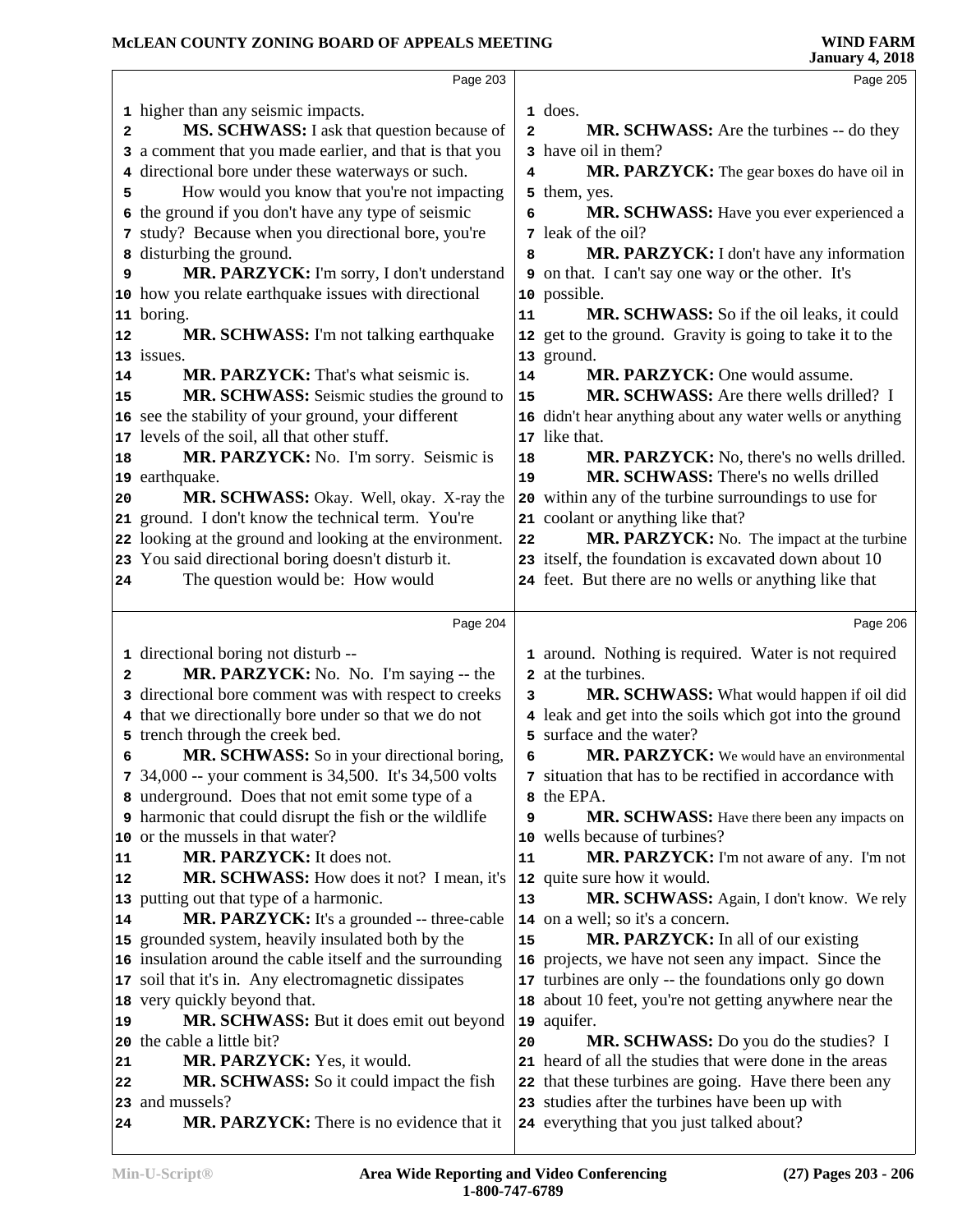|                                      | Page 207                                                                                                                                                                                                                                                                                                                                                                                                                                                                                                 |                                  | Page 209                                                                                                                                                                                                                                                                                                                                                                                                                                                                         |  |
|--------------------------------------|----------------------------------------------------------------------------------------------------------------------------------------------------------------------------------------------------------------------------------------------------------------------------------------------------------------------------------------------------------------------------------------------------------------------------------------------------------------------------------------------------------|----------------------------------|----------------------------------------------------------------------------------------------------------------------------------------------------------------------------------------------------------------------------------------------------------------------------------------------------------------------------------------------------------------------------------------------------------------------------------------------------------------------------------|--|
| 1<br>2<br>3<br>4<br>5<br>6<br>7<br>8 | MR. PARZYCK: You mean our existing<br>projects?<br>MR. SCHWASS: Yes.<br>MR. PARZYCK: Yes, we do -- those are the<br>studies that Andrea had said originally we were doing<br>three-year studies and we've scaled them back to a<br>single year of study.<br>MR. SCHWASS: My last question -- and I may                                                                                                                                                                                                   | $\mathbf{1}$<br>2<br>3<br>7<br>8 | <b>CHAIRMAN FINNIGAN:</b> I think it's asked and<br>answered. We're going to have to move on.<br>MR. SCHWASS: Okay. That's find. I just<br>4 want to make sure it's on the record that we would<br>5 like a thorough study if this is going to be moving<br>6 forward. That's what I'm trying to accomplish here.<br>Thank you. That's all the questions I have.<br><b>CHAIRMAN FINNIGAN:</b> Anyone else have                                                                   |  |
| 11                                   | <b>9</b> be a little bit off base -- but are you familiar with<br>10 Fermilab?<br>MR. PARZYCK: Yes.                                                                                                                                                                                                                                                                                                                                                                                                      | 10                               | 9 questions?<br>MR. PITZER: Jim Pitzer, 29485 East 2100<br>11 North Road, Colfax.                                                                                                                                                                                                                                                                                                                                                                                                |  |
| 12<br>14<br>16                       | MR. SCHWASS: And Fermilab is an extremely<br>13 environmental-conscious company.<br>MR. PARZYCK: I know they're a federally<br>15 controlled agency.<br>MR. SCHWASS: So the Fermilabs, they study                                                                                                                                                                                                                                                                                                        | 12                               | I don't dispute the fact that you guys do<br>13 survey after survey after survey. But Andrea, I think<br>14 I heard you say that, if there's a problem in one of<br>15 the areas, you come out and you conduct another<br>16 survey. Is that correct?                                                                                                                                                                                                                            |  |
| 19<br>23                             | 17 all of those things that I just mentioned in addition<br>18 to the habitat of butterflies and things like that.<br>If you're that thorough and cutting edge of<br>20 technology and environment, why wouldn't you be<br>21 studying those types of issues when you're impacting<br>22 the environment, such as Fermilabs does?<br>MR. PARZYCK: Fermilab is a facility in<br>24 suburban Chicago. I'm not quite sure what the context                                                                  | 17<br>19<br>24                   | MS. GIAMPOLI: I guess it depends on what<br>18 kind of problem you're talking about.<br>MR. PITZER: Well, if you have -- I don't<br>20 know. You said you do a survey for the site<br>21 selection; and then, after you do that, you come back<br>22 a year later and do a survey in terms of the impact on<br>23 the environment or on the wildlife or whatever?<br>MS. GIAMPOLI: Right.                                                                                        |  |
|                                      |                                                                                                                                                                                                                                                                                                                                                                                                                                                                                                          |                                  |                                                                                                                                                                                                                                                                                                                                                                                                                                                                                  |  |
|                                      | Page 208                                                                                                                                                                                                                                                                                                                                                                                                                                                                                                 |                                  | Page 210                                                                                                                                                                                                                                                                                                                                                                                                                                                                         |  |
| 2<br>7                               | $1$ is.<br><b>MR. SCHWASS:</b> What they do impacts the<br>3 environment, and what you do impacts the environment.<br>4 So they're taking it to the next level and studying<br>5 all these things. My question would be: Why wouldn't<br>6 you then as well?<br>MR. PARZYCK: As we are. We do study that.                                                                                                                                                                                                | 1<br>6                           | MR. PITZER: My question is then: When you<br>2 find out that you do have an impact on the wildlife in<br>3 the second survey, what do you do then? Do you have<br>4 another survey? I mean, when do the surveys end and<br>5 you do something about it?<br><b>MS. GIAMPOLI:</b> We use our surveys to help<br>7 guide us through siting and making operational                                                                                                                   |  |
| 12                                   | 8 I think Andrea had maintained early at the beginning<br><b>9</b> of her presentation the various research work that we<br>10 do and our ongoing efforts with our existing staff on<br>11 any impacts that we observe on an ongoing basis.<br>MR. SCHWASS: You don't address the horse,<br>13 the cattle, the swine, the poultry, and the family<br>14 animals as well as, like, the butterfly and the<br>15 habitat like that, which they do. My question is:<br>16 Why wouldn't you go to that level? | 9                                | a decisions.<br>When I mentioned that, what I was getting at<br>10 was, you know, if there was something that we didn't<br>11 -- we weren't aware of that was in the project area,<br>12 for example, a parcel of native prairie where there<br>13 were protected butterfly species, if we identified<br>14 that -- that was something that we hadn't been<br>15 anticipating and then we identified that that existed<br>16 in the project area, then we would follow up and do |  |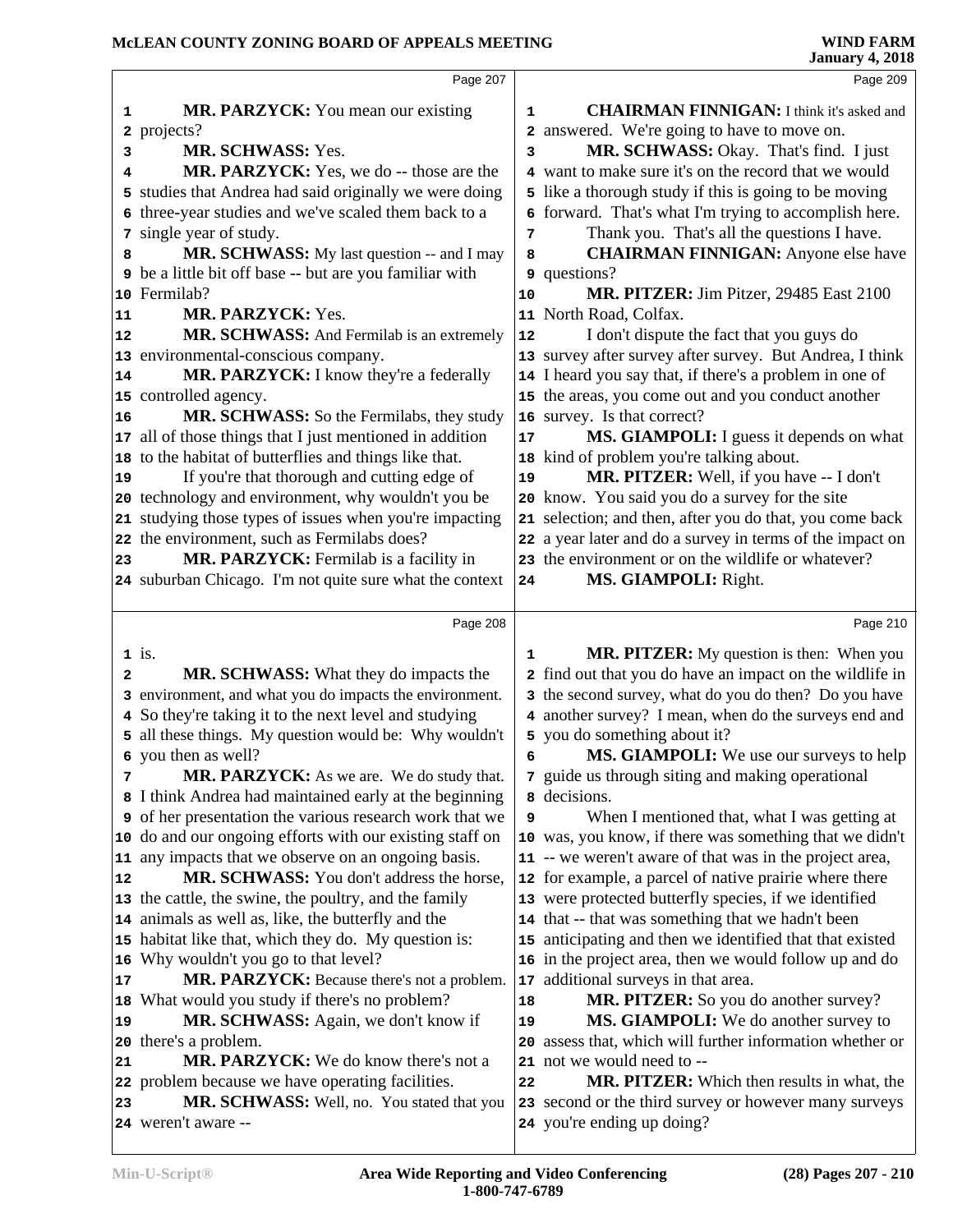|    | Page 211                                                                                                            |    | Page 213                                                               |
|----|---------------------------------------------------------------------------------------------------------------------|----|------------------------------------------------------------------------|
|    | <b>MS. GIAMPOLI:</b> It helps inform our siting<br>1                                                                |    | 1 there? Do you follow the buzzards up in the sky? No,                 |
|    | decisions and operational --<br>2                                                                                   |    | 2 You can't do that because they're all getting killed                 |
|    | MR. PITZER: But the site is already there,<br>3                                                                     |    | 3 by the wind mills. So how do you find those carcasses                |
|    | and it's already up. What do you do then? I don't<br>4                                                              |    | 4 and make that determination?                                         |
|    | mean to belabor that point.<br>5                                                                                    | 5  | MS. GIAMPOLI: We will clear a plot below                               |
|    | MR. PARZYCK: I think, if we see a problem,<br>6                                                                     |    | 6 the turbine out to a certain distance. For example,                  |
|    | there are means by which we can modify the operation<br>7                                                           |    | 7 if we had a 120-meter by 120-meter box centered on the               |
|    | 8 of the turbine. I think a very good example of that                                                               |    | 8 turbine, we would clear out all the crops around that                |
|    | <b>9</b> that both we and others in the industry have done has                                                      |    | 9 area and reimburse the landowner for those crops. So                 |
|    | 10 to do with bats.                                                                                                 |    | 10 we would take those out of commission for the year so               |
| 11 | Early on, wind turbines operated, and there                                                                         |    | 11 we can conduct carcass monitoring.                                  |
|    | 12 were concerns of the mortality of some bats. Research                                                            | 12 | The way that that is conducted is we hire a                            |
|    | 13 has been done, much of which we participated in, to go                                                           |    | 13 consultant who basically walks back and forth beneath               |
|    | 14 ahead, as was recommended by the IDNR, to do                                                                     |    | 14 each turbine at certain intervals. They're counting                 |
|    | 15 curtailments at certain times of the year to mitigate                                                            |    | 15 every single carcass that they see under the turbine.               |
|    | 16 any impacts that would have. Those are the sorts of                                                              |    | 16 And then we basically add up all the -- and they                    |
| 17 | things that would be done.                                                                                          |    | 17 survey under a select number of turbines, typically                 |
| 18 | MR. PITZER: Okay. All right. Because you                                                                            | 18 | around 30 percent of the fleet. And then we'll                         |
|    | 19 can't pick these things up and move them. I                                                                      |    | 19 basically extrapolate from those numbers the total                  |
| 20 | understand that.                                                                                                    |    | 20 impact of carcasses.                                                |
| 21 | MR. PARZYCK: Right. You would have to                                                                               | 21 | MR. PITZER: Okay. Thank you. You had a                                 |
|    | 22 modify the operation.                                                                                            |    | 22 map up there of McLean County, and all the brown area               |
| 23 | MR. PITZER: Andrea also suggested that you                                                                          |    | 23 that was there was all open farmland. There was just                |
|    | 24 don't want to impact pristine wildlife and you want to                                                           |    | 24 a little strip of river that ran through there.                     |
|    | Page 212                                                                                                            |    | Page 214                                                               |
|    | 1 minimize impact. Well, that suggests to me that there                                                             | 1  | You said that you didn't want to impact --                             |
|    | 2 is an impact.                                                                                                     |    | 2 or minimize the impact on pristine wildlife in those                 |
|    | Could you kind of give me an idea what it<br>3                                                                      | 3  | areas. Why do you even bother to put those there? I                    |
|    | 4 means to minimize impact? I mean, do you have                                                                     | 4  | mean, this is a big county. And we've got farmland as                  |
|    | parameters there? If you put one of these up 1,000<br>5                                                             |    | 5 far as the eye can see here everywhere you go. Why do                |
|    | 6 feet from a river, for example, and it has an impact,                                                             |    | 6 you even bother to put them along rivers?                            |
|    | 7 what do you mean by minimizing impact?                                                                            | 7  | MS. GIAMPOLI: Well, we've sited 115 out of                             |
|    | MS. GIAMPOLI: Minimize our disturbance to<br>8                                                                      |    | 8 our 117 turbines more than half a mile from the                      |
|    | the sensitive wildlife species that are in the area.<br>9                                                           |    | 9 Mackinaw River. We've also said that we would expect                 |
| 10 | MR. PITZER: But you do acknowledge that                                                                             |    | 10 a County recommendation to remove those two turbines                |
| 11 | there is an impact?                                                                                                 |    | 11 as well. So we've actually committed to --                          |
| 12 | <b>MS. GIAMPOLI:</b> There may be some impact,                                                                      | 12 | MR. PITZER: Those two turbines that are on                             |
|    |                                                                                                                     |    |                                                                        |
|    | 13 yes.                                                                                                             |    | 13 the Mackinaw River?                                                 |
| 14 | <b>MR. PITZER:</b> May be some impact.                                                                              | 14 | <b>MS. GIAMPOLI: Correct.</b>                                          |
| 15 | You talked about carcass pick-up. Can you                                                                           | 15 | <b>MR. PITZER:</b> You've agreed to remove those;                      |
|    | 16 do that within 24 hours, or is that another survey                                                               |    | 16 is that correct?                                                    |
|    | 17 you're doing to determine how many carcasses there are                                                           | 17 | MS. GIAMPOLI: What's that?                                             |
|    | 18 under these things?                                                                                              | 18 | <b>MR. PITZER:</b> You've agreed to remove those                       |
| 19 | <b>MS. GIAMPOLI:</b> That is actually what our                                                                      |    | 19 two turbines on the Mackinaw River from your plan?                  |
|    | 20 post-construction monitoring is.                                                                                 | 20 | MS. GIAMPOLI: We've agreed to site them                                |
| 21 | MR. PITZER: Okay. How do you do that? How                                                                           |    | 21 further than half a mile from the river.                            |
|    | 22 do you conduct -- especially if one of these things is                                                           | 22 | MR. PITZER: Okay. Okay. Then I think I'm                               |
|    | 23 built in the middle of a cornfield and the corn is 9<br>24 feet tall, how do you see where there's a carcass out |    | 23 probably going to skip the rest of this. Thank you<br>24 very much. |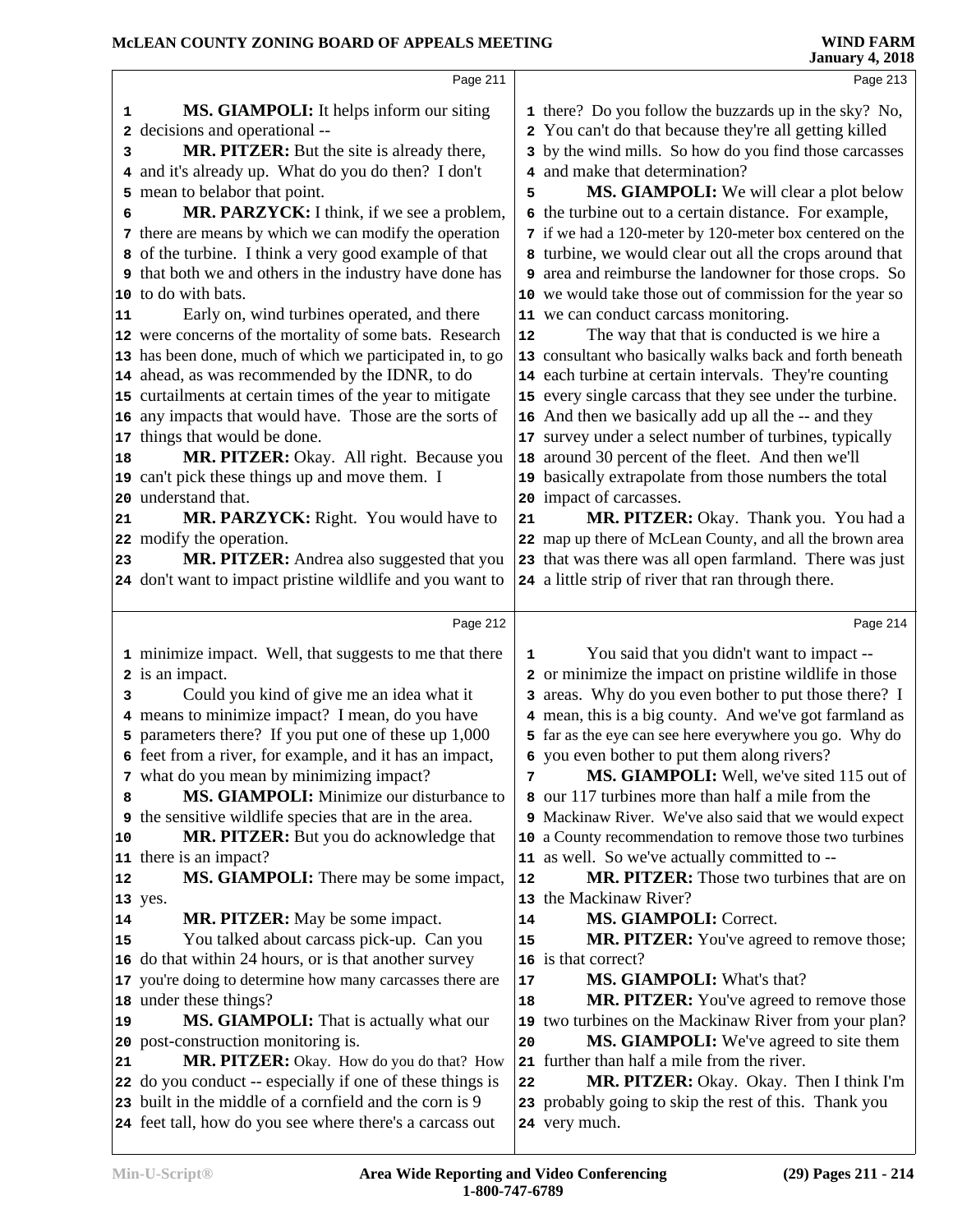|    | Page 215                                                  |                | Page 217                                                  |  |
|----|-----------------------------------------------------------|----------------|-----------------------------------------------------------|--|
|    |                                                           |                |                                                           |  |
| 1  | MR. CAPPARELLA: Angelo, A-n-g-e-l-o,                      |                | 1 setback that we applied.                                |  |
|    | 2 Capparella, C-a-p-p-a-r-e-l-l-a. I reside at 907        | $\overline{a}$ | MR. CAPPARELLA: Okay. Then I probably just                |  |
|    | 3 South Fell Avenue in Normal.                            |                | 3 got confused because it's the same number.              |  |
| 4  | I just have a couple of questions. First                  | 4              | MS. GIAMPOLI: Right. Right.                               |  |
|    | 5 off, you said that, of the seven IDNR recommendations,  | 5              | MR. CAPPARELLA: Okay. Sorry about that.                   |  |
|    | 6 you are willing to follow 1 in 6. But as I read         | 6              | In terms of how you measure 1,000 feet, do                |  |
|    | 7 exhibit 7, that's only if the County makes the          |                | 7 you measure it from the tip of the killing part of the  |  |
|    | 8 recommendation, which is only if the ZBA makes the      |                | 8 blade, or do you measure it from the center point of    |  |
|    | <b>9</b> recommendation. That is, if they don't, the      |                | <b>9</b> the turbine? So do you measure it from where the |  |
|    | 10 implication is that you would not be relocating those  |                | 10 blade attaches to the turbine, or do you start the     |  |
|    | 11 two turbines that you mentioned or doing the bat work. |                | 11 measurement from the actual tip of the turning blade?  |  |
| 12 | So I guess I'm questioning the "if" in the                | 12             | MS. GIAMPOLI: We measure that from the                    |  |
|    | 13 clause. It sounds like it's contingent on the ZBA and  |                | 13 center of the turbine.                                 |  |
|    | 14 the County requiring those two recommendations. Is     | 14             | MR. CAPPARELLA: So it's not really a                      |  |
|    | 15 that what the "if" means in the clause?                |                | 15 thousand feet from the killing part of the turbine?    |  |
| 16 | MS. GIAMPOLI: Correct.                                    | 16             | MS. GIAMPOLI: I will say that you did ask                 |  |
| 17 | MR. CAPPARELLA: Okay. Thank you. I had a                  |                | 17 me this question earlier this week.                    |  |
|    | 18 couple of questions about how you determine setback    | 18             | MR. CAPPARELLA: Right. You didn't have a                  |  |
|    | 19 distance, the 1,000 feet.                              |                | 19 chance to get back to me.                              |  |
| 20 | I guess my first question: Is the                         | 20             | MS. GIAMPOLI: I looked at our setbacks that               |  |
|    | 21 1,000-foot setback derived solely from the Indiana bat |                | 21 we have applied, and all but one turbine is actually   |  |
|    | 22 study that you mentioned?                              |                | 22 set back more than 1,000 feet. So the additional 200   |  |
| 23 | MS. GIAMPOLI: It's the Indiana Bat Summer                 |                | 23 feet that accounts for the turbine blade, that goes    |  |
|    | 24 Survey Guidelines, which is guidelines set forth by    |                | 24 beyond the center, is therefore accounted for.         |  |
|    |                                                           |                |                                                           |  |
|    | Page 216                                                  |                | Page 218                                                  |  |
|    | 1 the Fish and Wildlife Service for conducting summer     | 1              | MR. CAPPARELLA: Right. But the 1,000-foot                 |  |
|    | 2 surveys for that species.                               |                | 2 number that's in the document is actually 1,000 feet    |  |
| 3  | MR. CAPPARELLA: Right. So all other                       |                | 3 minus the blade length in terms -- it's the blade that  |  |
|    | 4 species, all the scores and scores of other species,    |                | 4 kills, not the center. So you're really saying that     |  |
|    | 5 are sort of subsumed under that 1,000 foot that's been  |                | 5 -- so I guess I'm wondering -- and I'll have to check   |  |
|    | 6 recommended for the sole species, the Indiana Bat. Is   |                | 6 the document -- when they talked about 1,000 feet for   |  |
|    | 7 that my understanding of how the 1,000 foot comes into  |                | 7 the Indiana Bat, did they measure it from the base of   |  |
|    | 8 the picture?                                            |                | 8 the blade or the tip of the blade?                      |  |
| 9  | <b>MS. GIAMPOLI:</b> Yes. So the Fish and                 | 9              | MS. GIAMPOLI: So that number is actually --               |  |
|    | 10 Wildlife Service has also said that the habitat for    |                | 10 it's not a recommended setback by the Fish and         |  |
|    | 11 the Indiana Bat is similar to the Northern Long-eared  |                | 11 Wildlife Service. It's being pulled from the           |  |
|    | 12 Bat as well.                                           |                | 12 definition of habitat.                                 |  |
| 13 | MR. CAPPARELLA: Right. But in terms of                    | 13             | So basically the Fish and Wildlife Service                |  |
|    | 14 raptor nests and other things that you mentioned -- so |                | 14 is saying that the Indiana Bat doesn't fly more than   |  |
|    | 15 the 1,000 foot is linked to Indiana Bats and the       | 15             | 1,000 feet from its origin habitat.                       |  |
|    | 16 raptor nests; but everything is ultimately linked to   | 16             | So the wind industry kind of grabbed onto                 |  |
|    | 17 just one species, the Indiana Bat, for the 1,000-foot  |                | 17 that and we said: Okay, well that makes sense. If      |  |
|    | 18 calculation as being the standard to use?              |                | 18 they're not going to fly more than a thousand feet,    |  |
| 19 | <b>MS. GIAMPOLI:</b> The 1,000 feet is what we            |                | 19 then it's safe to put them beyond a thousand feet.     |  |
|    | 20 use, yes, for the bat species. Setbacks comes from     | 20             | So that's where that -- it wasn't actually a              |  |
|    | 21 the Fish and Wildlife Service Guidelines.              |                | 21 direct recommendation for a setback by the Fish and    |  |
| 22 | The 1,000 foot from raptor nests was really               |                | 22 Wildlife Service. It was that we were saying: Okay,    |  |
|    | 23 just our voluntary setback that we chose. It's not     |                | 23 this is a definition of habitat; and beyond that,      |  |
|    |                                                           |                |                                                           |  |
|    | 24 based on any recommendations. It was just a voluntary  |                | 24 that's not habitat.                                    |  |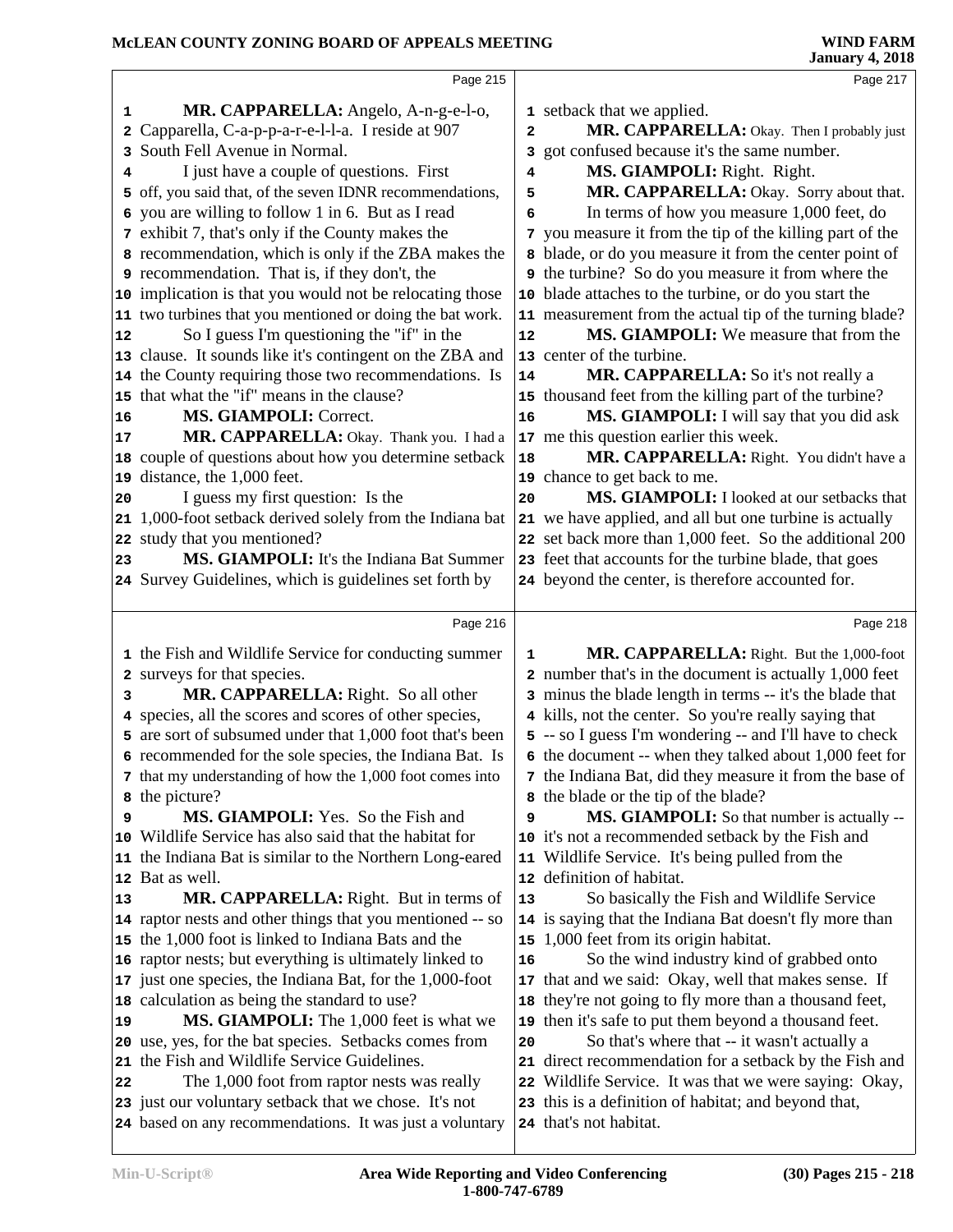#### **McLEAN COUNTY ZONING BOARD OF APPEALS MEETING**

|    |                                                                                                                   |              | January 4, 2010                                                                                        |
|----|-------------------------------------------------------------------------------------------------------------------|--------------|--------------------------------------------------------------------------------------------------------|
|    | Page 219                                                                                                          |              | Page 221                                                                                               |
| 1  | MR. CAPPARELLA: I see. So what they're                                                                            | 1            | MR. CAPPARELLA: Exactly. That's what I                                                                 |
|    | 2 really saying is that the 1,000 feet should be                                                                  |              | 2 wanted to get at. Okay. Thank you.                                                                   |
|    | 3 measured from the edge of the habitat to the tip of                                                             | 3            | MR. ZIMMERMAN: I would like a point of                                                                 |
|    | 4 the blade, which I know varies based on blade lengths.                                                          |              | 4 clarification. It's been suggested that the killing                                                  |
|    | 5 It just sounds like the number isn't clear in the                                                               |              | 5 part of the blade -- that birds or raptors or others                                                 |
|    | 6 document. Am I correct?                                                                                         |              | 6 just get hit by the end of the blade.                                                                |
| 7  | In other words, they're concerned -- 1,000                                                                        | 7            | What evidence is there for -- because I                                                                |
|    | 8 feet is the zone which is a safe zone. The killing                                                              |              | 8 assume that the birds fly through the circle and get                                                 |
|    | 9 part is the tip. So I guess I still don't understand                                                            |              | <b>9</b> hit, not just by the tip, but by the whole blade.                                             |
|    | 10 how that's calculated in terms of blade length. I'm                                                            | 10           | MR. PARZYCK: The point is that the bat                                                                 |
| 12 | 11 just confused on that.<br><b>MS. GIAMPOLI:</b> That thousand foot is the                                       |              | 11 forages a thousand feet from the riparian corridor.                                                 |
|    | 13 definition of habitat. There's no actual description                                                           | 12           | Our turbines are set -- and if you look at<br>13 the rotor -- our blades stick out or the rotor sticks |
|    | 14 of its relation to turbines in that document. It's                                                             |              | 14 out -- the radius is a little over 200 feet. None of                                                |
|    | 15 describing how to conduct summer surveys; so it's not                                                          |              | 15 the radius of the blades enters into that space. In                                                 |
|    | 16 -- it's not a document that discusses the setbacks                                                             |              | 16 other words, we are set back on the order of 1,200,                                                 |
|    | 17 themselves.                                                                                                    |              | 17 1,300, 1,500 feet from that corridor; so it's never                                                 |
| 18 | MR. CAPPARELLA: Right. So a setback isn't                                                                         |              | 18 going to interact with the species.                                                                 |
|    | 19 really related to the killing part of the turbines.                                                            | 19           | MR. ZIMMERMAN: So while the chart up here                                                              |
|    | 20 That's what I'm getting at.                                                                                    |              | 20 was 1,000 feet, your actual setbacks are at least                                                   |
| 21 | MR. PARZYCK: There's a thousand-foot                                                                              |              | 21 1,200 feet from whatever habitat you've identified?                                                 |
|    | 22 setback criteria that we establish when we begin our                                                           | 22           | MR. PARZYCK: Exactly. Based on other                                                                   |
|    | 23 layouts. On this project, no turbine tips enter into                                                           |              | 23 criteria.                                                                                           |
|    | 24 that thousand-foot setback.                                                                                    | 24           | MR. DENEEN: My name is Daniel Deneen, 2219                                                             |
|    |                                                                                                                   |              |                                                                                                        |
|    | Page 220                                                                                                          |              | Page 222                                                                                               |
| 1  | MR. CAPPARELLA: Oh, no turbine tips, okay.                                                                        |              | 1 West Oakland Avenue, Bloomington.                                                                    |
|    | 2 Thank you. Sorry for not being clear on my questions.                                                           | $\mathbf{2}$ | MR. DICK: Could you spell your name,                                                                   |
| 3  | And then, finally, you mentioned, in                                                                              |              | 3 please?                                                                                              |
|    | 4 rejecting IDNR recommendation number 3, that instead                                                            | 4            | MR. DENEEN: D-e-n-e-e-n.                                                                               |
|    | 5 you would have to be doing things anyway under the                                                              | 5            | First, Mr. Parzyck, why did you wait until                                                             |
|    | 6 Army Corps of Engineers nation-wide permit.                                                                     |              | 6 this afternoon to send your response to the IDNR                                                     |
| 7  | Am I correct that that nation-wide permit                                                                         |              | 7 recommendations to this Board and to the public?                                                     |
|    | a application does not allow for public comment?                                                                  | 8            | MR. PARZYCK: Because we received the letter                                                            |
| 9  | MS. GIAMPOLI: I'm not entirely sure of the                                                                        |              | 9 from the IDNR on Tuesday evening. We worked on the                                                   |
|    | 10 answer to that.                                                                                                |              | 10 response; and as soon as we prepared the response, we                                               |
| 11 | MR. CAPPARELLA: I know, in the past, the                                                                          |              | 11 sent it in.                                                                                         |
|    | 12 nation-wide permit -- I think number 6 is the one --                                                           | 12           | <b>MR. DENEEN:</b> What is the applicable County                                                       |
|    | 13 if I understand correctly, that doesn't allow for<br>14 public comment.                                        |              | 13 rule dealing with IDNR standards?<br>MR. PARZYCK: If I'm not mistaken, the                          |
| 15 | I don't know if it allows for county or                                                                           | 14           | 15 Zoning Ordinance requires that we are in consultation                                               |
|    |                                                                                                                   |              |                                                                                                        |
|    |                                                                                                                   |              |                                                                                                        |
|    | 16 other comment. Because the Corps has those two                                                                 |              | 16 with the IDNR.                                                                                      |
|    | 17 categories, ones that allow it and ones that don't.                                                            | 17           | MR. DENEEN: Could it be that you have to                                                               |
|    | 18 And I didn't know if your rationale was because you                                                            |              | 18 provide credible evidence to overcome their                                                         |
|    | 19 thought the public could still comment on number 3 if                                                          |              | 19 recommendations?                                                                                    |
| 21 | 20 there were any concerns for a particular activity.                                                             | 20           | MR. PARZYCK: I don't have it at my                                                                     |
|    | MS. GIAMPOLI: The public has the ability to                                                                       | 22           | 21 fingertips.                                                                                         |
|    | 22 comment on the development of the nation-wide permits<br>23 themselves but not the issuance of each individual |              | MR. DENEEN: Mr. Dick, could you please<br>23 recite the rule into the record?                          |
|    | 24 permit.                                                                                                        | 24           | MR. DICK: This is under Article 6, dealing                                                             |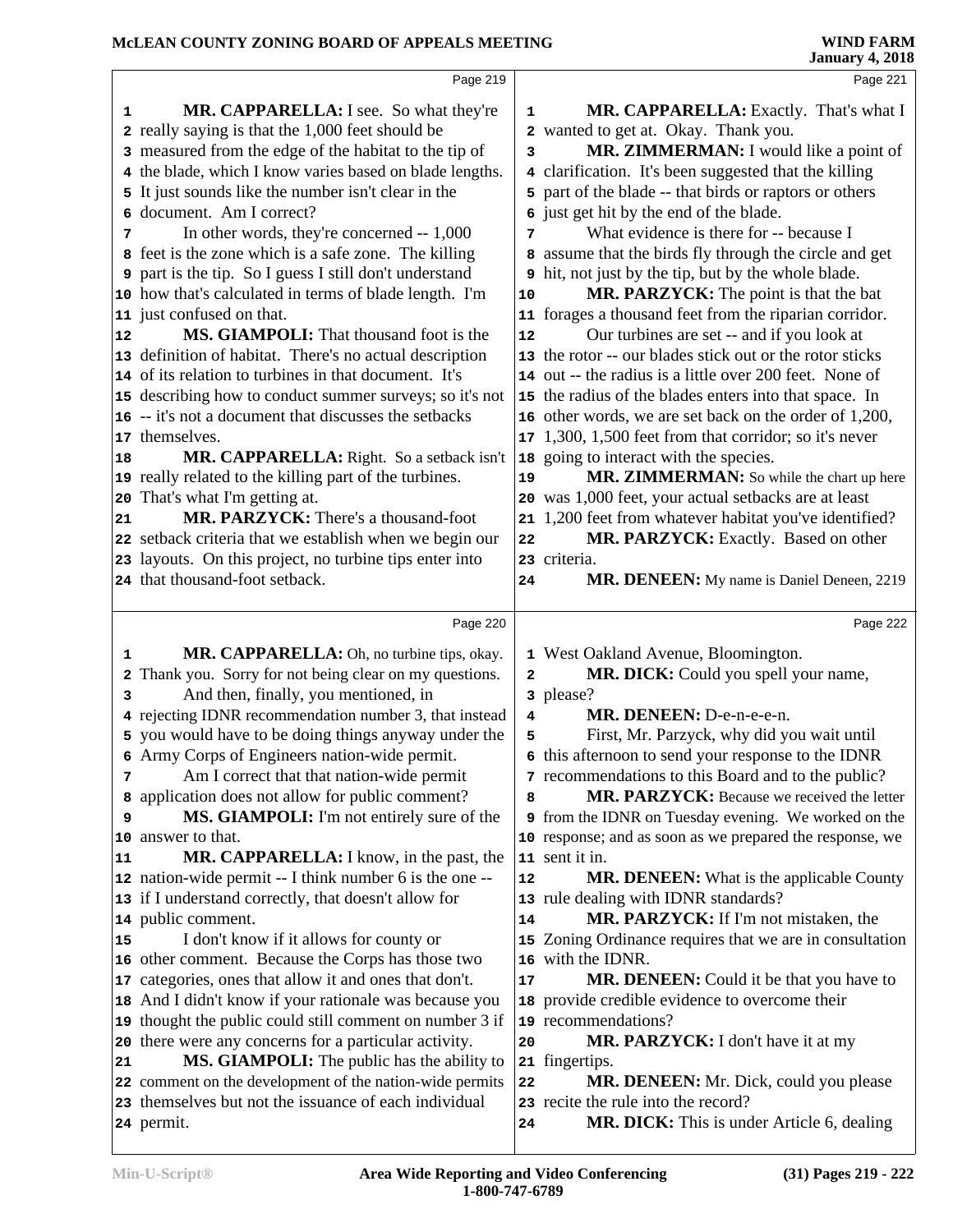|    | Page 223                                                                                                    |    | Page 225                                                                                                           |
|----|-------------------------------------------------------------------------------------------------------------|----|--------------------------------------------------------------------------------------------------------------------|
|    | 1 with wildlife and WECS, wind farms.                                                                       |    | 1 steep-sloped straight ditches a proper agricultural                                                              |
|    | "Required implementation of IDNR                                                                            |    | 2 practice in McLean County or prime farmland?                                                                     |
| 2  |                                                                                                             |    |                                                                                                                    |
|    | 3 recommendations based on presiting results unless                                                         | 3  | MR. PARZYCK: I'm sorry, I don't understand                                                                         |
|    | 4 credible evidence is presented against the                                                                |    | 4 the question.                                                                                                    |
|    | 5 recommendation."                                                                                          | 5  | MR. DENEEN: Would you please look at number                                                                        |
| 6  | MR. DENEEN: As to number 2, why should                                                                      | 6  | 5 in your letter where you describe steep-sloped                                                                   |
|    | 7 Invenergy be allowed to follow industry standards                                                         |    | 7 straight ditches?                                                                                                |
|    | 8 instead of IDNR recommendations?                                                                          | 8  | MR. PARZYCK: Okay.                                                                                                 |
| 9  | MR. PARZYCK: The recommendations of the                                                                     | 9  | MR. DENEEN: What did you mean by that, or                                                                          |
|    | 10 IDNR -- I mean, based on our history with these                                                          |    | 10 was it written by a lawyer or somebody else?                                                                    |
|    | 11 projects, we have found, as Andrea had explained                                                         | 11 | MR. PARZYCK: What I'm saying here is that                                                                          |
|    | 12 earlier, that based on what we have found thus far,                                                      |    | 12 many of the ditches, many of the various streams in                                                             |
|    | 13 one year is sufficient to give us indication of any                                                      |    | 13 the area have been modified to accommodate                                                                      |
|    | 14 impacts.                                                                                                 |    | 14 agriculture, and they're no longer in their natural                                                             |
| 15 | MR. DENEEN: Why should your findings be                                                                     |    | 15 condition.                                                                                                      |
|    | 16 given greater weight than the IDNR?                                                                      | 16 | MR. DENEEN: Are you describing though --                                                                           |
| 17 | MR. PARZYCK: We're responding to the                                                                        |    | 17 didn't you describe a lot of them as being                                                                      |
|    | 18 recommendations made and saying why we feel that,                                                        |    | 18 steep-sloped?                                                                                                   |
|    | 19 based on -- why we come up with a means by which to                                                      | 19 | MR. PARZYCK: The steep slope -- my point                                                                           |
|    | 20 satisfy that requirements based on history. So we                                                        |    | 20 there is that it says to "steep ditches flowing in                                                              |
|    | 21 have a history of working to investigate these                                                           |    | 21 straight lines," in other words, that they've been                                                              |
|    | 22 problems with operating farms.                                                                           |    | 22 modified to accommodate agriculture.                                                                            |
| 23 | MR. DENEEN: But my question is: Why should                                                                  | 23 | MR. DENEEN: Did you ever personally go out                                                                         |
|    | 24 you be allowed to determine that and not IDNR?                                                           |    | 24 and look at anything beyond a waterway that might be                                                            |
|    |                                                                                                             |    |                                                                                                                    |
|    | Page 224                                                                                                    |    | Page 226                                                                                                           |
| 1  | MR. PARZYCK: We've responded accordingly                                                                    |    | 1 that way? Have you looked at the natural streams, the                                                            |
| 2  | based on our history in this area.                                                                          |    | 2 ones that do have perennial water, or is that just                                                               |
| 3  | MR. ZIMMERMAN: Excuse me. A point of                                                                        |    | 3 something you put down to satisfy number 5?                                                                      |
|    | 4 order. Mr. Dick, are we as the Board required to                                                          | 4  | MR. PARZYCK: That was -- it says here that                                                                         |
|    | 5 follow either -- are we required to follow anybody's                                                      | 5  | "many." I didn't say that all of them are.                                                                         |
|    | 6 standards other than our own in this respect?                                                             | 6  | MR. DENEEN: Okay. Does the United States                                                                           |
| 7  | We have recommendations from IDNR. We can                                                                   |    | 7 Department of Agriculture pay farmers to keep from                                                               |
|    | 8 follow them. We have comments and recommendations                                                         |    | 8 having steep slopes on their creeks and even                                                                     |
|    | <b>9</b> from the Applicant. And we'll probably possibly get                                                |    | 9 waterways?                                                                                                       |
|    | 10 comment from the public. To what extent are we                                                           | 10 | MR. PARZYCK: I don't know.                                                                                         |
|    | 11 required to follow any of these other than what is                                                       | 11 | MR. DENEEN: Okay. We'll give you one last                                                                          |
|    | 12 stated in our guidelines?                                                                                |    | 12 chance. What credible evidence do you have to oppose                                                            |
| 13 | MR. DICK: My opinion is that you are                                                                        |    | 13 standard 5?                                                                                                     |
|    | 14 required to determine whether the Applicant is giving                                                    | 14 | <b>MR. PARZYCK:</b> The question is: What does it                                                                  |
|    | 15 you credible evidence that they're complying with                                                        |    | 15 achieve?                                                                                                        |
|    | 16 those recommendations.                                                                                   | 16 | <b>MR. DENEEN:</b> No. The question is to you.                                                                     |
| 17 | MR. ZIMMERMAN: We've had a whole litany of                                                                  |    | 17 You are not to question the people on the stand. The                                                            |
|    | 18 stipulations that we've done. So we may actually set                                                     |    | 18 question is to you as the representative.                                                                       |
|    | 19 a higher standard should we want to. And that's                                                          | 19 | MR. PARZYCK: Right.                                                                                                |
|    | 20 totally within our prerogative, isn't it?                                                                | 20 | MR. DENEEN: The County Board and the Zoning                                                                        |
|    |                                                                                                             |    |                                                                                                                    |
|    |                                                                                                             |    |                                                                                                                    |
| 21 | MR. DICK: Yes.                                                                                              |    | 21 Board of Appeals is supposed to ascertain if there is                                                           |
| 22 | MR. ZIMMERMAN: Thank you.                                                                                   |    | 22 credible evidence for your refusal to follow IDNR                                                               |
| 23 | <b>MR. DENEEN:</b> There's a lot of landowners and<br>24 people in the ag industry here. Your number 5, are |    | 23 recommendation number 5. The question is not why am I<br>24 asking the question. So please answer the question. |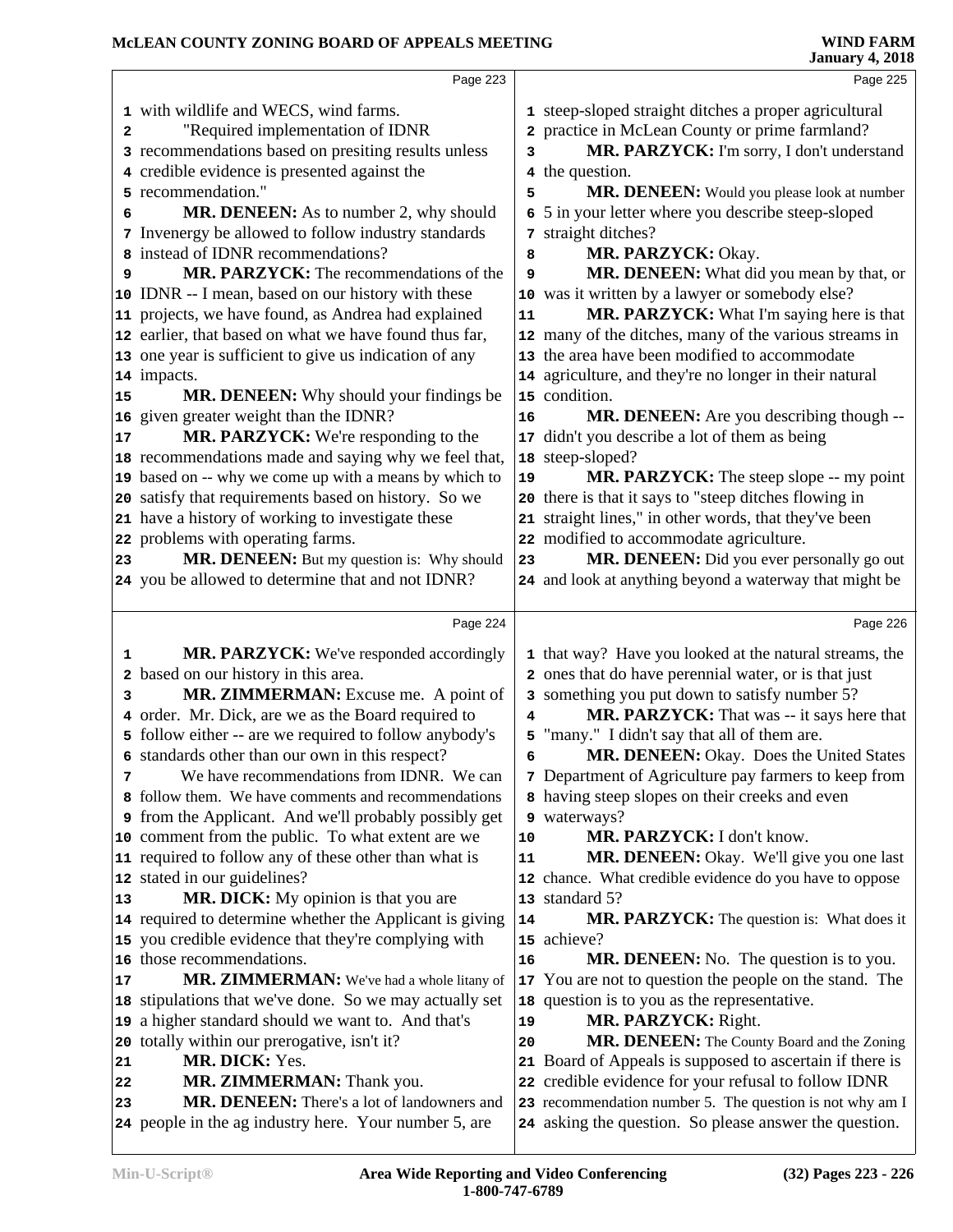|              | Page 227                                                                                                |            | Page 229                                                                                                       |  |
|--------------|---------------------------------------------------------------------------------------------------------|------------|----------------------------------------------------------------------------------------------------------------|--|
| 1            | <b>MR. PARZYCK:</b> The answer to the question is                                                       |            | 1 for all turbines or just certain turbines that have                                                          |  |
| $\mathbf{2}$ | the basis that the letter -- it's not all laid out                                                      |            | 2 been specified?                                                                                              |  |
|              | 3 here. The letter --                                                                                   | 3          | MR. PARZYCK: It's for all turbines.                                                                            |  |
| 4            | <b>MR. DENEEN:</b> Where is the evidence then?                                                          | 4          | MS. WINTERLAND: Second question is: Are                                                                        |  |
| 5            | MR. PARZYCK: Can you let me finish, please?                                                             |            | 5 you guys responsible for the floodplain thing too? Is                                                        |  |
| 6            | MR. DENEEN: Uh-huh.                                                                                     |            | that all under your environmental manager role, the                                                            |  |
| 7            | MR. PARZYCK: So the letter that we received                                                             |            | 7 floodplain maps?                                                                                             |  |
| 8            | from IDNR indicates that there's a desire to stay 500                                                   | 8          | MR. PARZYCK: With respect to -- I'm sorry,                                                                     |  |
|              | <b>9</b> feet back from all perennial streams based on the                                              |            | 9 with respect to what?                                                                                        |  |
|              | 10 possibility that vibrations would impact the aquatic                                                 | 10         | MS. WINTERLAND: So when I was looking at                                                                       |  |
|              | 11 life in those streams.                                                                               |            | 11 the floodplain maps that are in the application, it                                                         |  |
| 12           | Our comment is that there is no basis for                                                               |            | 12 looks like there are two -- and I didn't look at all                                                        |  |
|              | 13 that 500 feet based on existing information in the                                                   |            | 13 of them, just the ones in my area -- two of them that                                                       |  |
|              | 14 public purview that turbines have vibrations and                                                     |            | 14 are, like, right on the edge of the floodplain. So I                                                        |  |
|              | 15 impact aquatic life in streams.                                                                      |            | 15 didn't know if there was a rule in the environmental                                                        |  |
| 16           | MR. DENEEN: Okay. Did you review the                                                                    |            | 16 studies that say you're supposed to stay off                                                                |  |
|              | 17 procedural rules that they handed out to the general                                                 |            | 17 floodplains?                                                                                                |  |
|              | 18 public?                                                                                              | 18         | MR. PARZYCK: There's no requirement that we                                                                    |  |
| 19           | MR. PARZYCK: I'm sorry. What's your point?                                                              |            | 19 have to stay outside of the floodplain. We do it even                                                       |  |
| 20           | MR. DENEEN: Once again, you are not to ask                                                              |            | 20 if it's right on the edge because that is the limit of                                                      |  |
|              | 21 me questions. My question is: Did you read them and                                                  |            | 21 the 100-year floodplain. We do it to maintain the                                                           |  |
|              | 22 review them?                                                                                         |            | 22 integrity of our facilities. We don't want them in a                                                        |  |
| 23           | MR. PARZYCK: What you have in your hands?                                                               |            | 23 floodplain.                                                                                                 |  |
|              | 24 I do not have what you have in your hands.                                                           | 24         | MS. WINTERLAND: So there's no requirement                                                                      |  |
|              |                                                                                                         |            |                                                                                                                |  |
|              | Page 228                                                                                                |            | Page 230                                                                                                       |  |
| 1            | MR. DENEEN: Does this state that you are                                                                |            | 1 to stay out of a floodplain?                                                                                 |  |
|              | 2 not to make vague and unsupported testimony?                                                          | 2          | MR. PARZYCK: That's correct.                                                                                   |  |
| з            | MR. PARZYCK: What's your point?                                                                         | 3          | MS. WINTERLAND: This is just informational.                                                                    |  |
| 4            | MR. DENEEN: What credible evidence do you                                                               | 4          | MR. PARZYCK: Yes.                                                                                              |  |
|              | 5 have to support number 5 instead of spouting out that                                                 | 5          | MR. HILL: David Hill, H-i-l-l, 29725 East                                                                      |  |
|              | 6 there is evidence out there somewhere?                                                                | 6          | 2100 North Road. That's a Colfax address.                                                                      |  |
| 7            | MR. PARZYCK: No. My comment was that there                                                              | 7          | If I understood the testimony correctly,                                                                       |  |
|              | 8 is no evidence that indicates that there is a need to                                                 |            | 8 there's 117 sites. Only two of them are within half a                                                        |  |
|              | <b>9</b> stay 500 feet from a stream because of any impacts                                             | 9          | mile of the river, the Mackinaw; is that correct?                                                              |  |
|              | 10 that turbines would have on aquatic life.                                                            | 10         | MR. PARZYCK: That's correct.                                                                                   |  |
| 11           | MR. DENEEN: Let's get back to the question                                                              | 11         | <b>MR. HILL:</b> I guess I'm considering the                                                                   |  |
|              | 12 framed in the rules of the County Board.                                                             |            | 12 recommendation to be at least a half a mile out.                                                            |  |
| 13           | What credible evidence --                                                                               | 13         | What would cause you to feel that those two                                                                    |  |
| 14           | <b>CHAIRMAN FINNIGAN:</b> I think he's answered to                                                      |            | 14 sites were absolutely essential for you to choose as                                                        |  |
|              | 15 the best of his ability.                                                                             |            | 15 sites to erect turbines?                                                                                    |  |
| 16           | MR. PARZYCK: I think I've answered.                                                                     | 16         | MR. PARZYCK: Well, there is no requirement                                                                     |  |
| 17           | MR. DENEEN: I think you have your answer.                                                               | 17         | for a half mile that we would use in our evaluation of                                                         |  |
| 18           | Thank you.                                                                                              |            | 18 laying the project out.                                                                                     |  |
| 19           | <b>MR. DICK:</b> Would anyone else want to ask                                                          | 19         | MR. HILL: I understand that. What would                                                                        |  |
|              | 20 questions?                                                                                           |            | 20 cause you to consider that the recommendation                                                               |  |
| 21           | MS. WINTERLAND: I'll make it quick. Amy<br>Winterland.                                                  |            | 21 shouldn't need to apply, that that's such a crucial<br>22 site that you're going to pick it in spite of the |  |
| 22           |                                                                                                         |            |                                                                                                                |  |
|              |                                                                                                         |            |                                                                                                                |  |
| 23           | So in number 1, where you're going to slow<br>24 the turbine speed during the migratory season, is that | ${\bf 24}$ | 23 recommendation?<br>MR. PARZYCK: The recommendation by the IDNR                                              |  |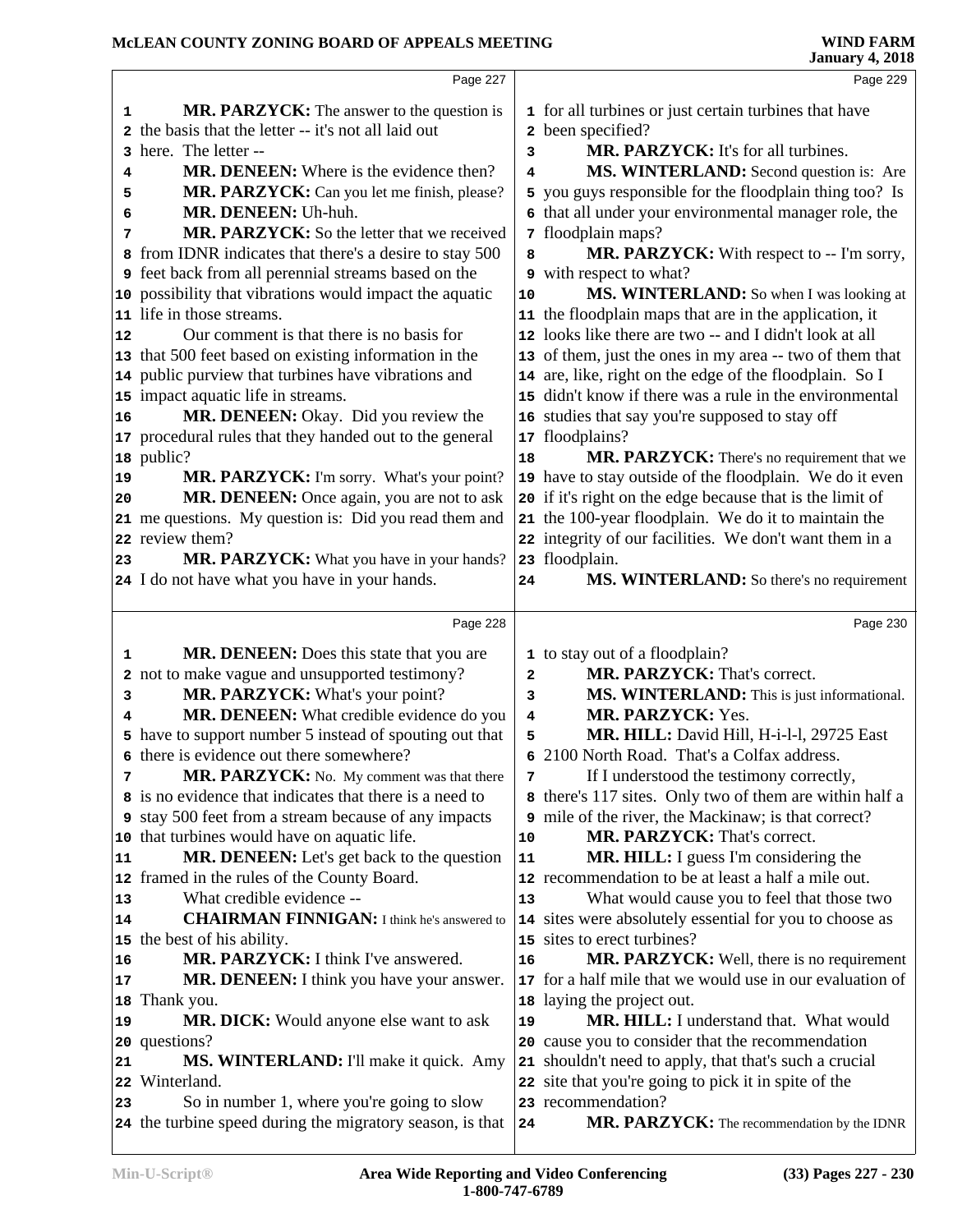|        | Page 231                                                                                                         |             | Page 233                                                                                                           |
|--------|------------------------------------------------------------------------------------------------------------------|-------------|--------------------------------------------------------------------------------------------------------------------|
|        | 1 is made to the County. It's not made to us. We're                                                              | $\mathbf 1$ | MS. GIAMPOLI: Is that a term we used in our                                                                        |
|        | 2 responding to what is possible -- what we can do with                                                          |             | 2 response?                                                                                                        |
|        | 3 respect to those recommendations.                                                                              | 3           | MR. YOUNG: You did. Mr. Kevin -- I'm going                                                                         |
| 4      | <b>MR. HILL:</b> You're aware that this is a                                                                     |             | 4 to butcher his last name -- said about nothing                                                                   |
|        | 5 recommendation that's coming. My question to you is:                                                           |             | 5 building in high quality streams and rivers. And you                                                             |
|        | 6 Knowing this -- and it's only two sites -- what would                                                          |             | 6 also said we recommend a thousand feet from the                                                                  |
|        | 7 make you think that those two sites were essential                                                             |             | 7 Mackinaw River and creeks because of the habitat. And                                                            |
|        | 8 that you had to choose those over other sites?                                                                 |             | 8 you said that that was a high-quality perennial                                                                  |
|        | 9 Because you're not picking all 117. You're only                                                                |             | 9 stream. So I would like a definition of a                                                                        |
|        | 10 picking 100.                                                                                                  |             | 10 high-quality perennial stream.                                                                                  |
| 11     | MR. PARZYCK: And I'm not saying that we                                                                          | 11          | MS. TURNER: I think this is when you were                                                                          |
|        | 12 are. Right?                                                                                                   |             | 12 talking about boring under and not disturbing any of                                                            |
| 13     | MR. HILL: Thank you.                                                                                             |             | 13 the streams. That's what he was talking about when he                                                           |
| 14     | <b>CHAIRMAN FINNIGAN:</b> I think Mr. Dick has a                                                                 |             | 14 brought that up.                                                                                                |
|        | 15 clarification.                                                                                                | 15          | MR. YOUNG: I just want a definition of it.                                                                         |
| 16     | MR. DICK: I wanted to ask: Where did you                                                                         | 16          | MR. PARZYCK: I apologize if I was unclear                                                                          |
|        | 17 notify us that all turbines would be a half mile from                                                         |             | 17 there. We bore under all streams, not necessarily a                                                             |
|        | 18 the Mackinaw River?                                                                                           |             | 18 high-quality stream.                                                                                            |
| 19     | MS. GIAMPOLI: In our response to number 6,                                                                       | 19          | MR. YOUNG: My point being, getting into                                                                            |
|        | 20 we said that if the County makes that recommendation,                                                         |             | 20 this number 5 on these setbacks, you know, I heard                                                              |
|        | 21 we would be willing to adopt that.                                                                            |             | 21 that about the ditches and then number 5; but what's a                                                          |
| 22     | The second sentence of our response says                                                                         |             | 22 definition? Because in your writing, you say they're                                                            |
|        | 23 that " willing to site all turbines more than                                                                 |             | 23 straight and steep, correct?                                                                                    |
|        | 24 half mile from the Mackinaw River if the County makes                                                         | 24          | MR. PARZYCK: Right.                                                                                                |
|        |                                                                                                                  |             |                                                                                                                    |
|        |                                                                                                                  |             |                                                                                                                    |
|        | Page 232                                                                                                         |             | Page 234                                                                                                           |
|        |                                                                                                                  |             |                                                                                                                    |
|        | 1 this recommendation."                                                                                          | 1           | MR. YOUNG: I own a half mile of Patton                                                                             |
| 2<br>3 | MR. DICK: Thank you.                                                                                             |             | Creek. You guys are welcome to come walk it. There's                                                               |
|        | <b>CHAIRMAN FINNIGAN:</b> is there any more                                                                      |             | 3 nothing straight about that. And right across the                                                                |
|        | 4 questions? One more. Come on up.                                                                               |             | 4 road, in the drainage ditches, it does get straight.                                                             |
| 5      | MR. DICK: I'd like to make one other                                                                             |             | 5 So where do we define that at, from a habitat to a                                                               |
|        | 6 clarification. Under our ordinance, the WECS located                                                           |             | 6 drainage ditch?                                                                                                  |
|        | 7 in a special flood hazard area or wetland shall comply                                                         | 7           | MR. PARZYCK: The term "high quality" was                                                                           |
|        | 8 with the requirements of the floodplain overlay                                                                |             | 8 actually used in the letter from the IDNR in                                                                     |
|        | <b>9</b> district. So it's very unlikely that you'd be able to                                                   |             | 9 describing the Mackinaw River and the confluence with                                                            |
| 11     | 10 put a turbine in a floodplain.                                                                                | 11          | 10 the creek. So that's where "high quality" came from.                                                            |
|        | MR. YOUNG: Good evening. My name is Yale                                                                         |             | We make the comment that many of the rivers<br>12 or the creeks in the project area are straight, but              |
|        | 12 Young, just like the college, forklift, or lock.                                                              |             |                                                                                                                    |
|        | 13 Yale, Y-a-l-e. I reside at 27297 East 2250 North Road<br>14 in Lexington.                                     |             | 13 it's just part of our discussion about the fact that<br>14 we do not see a need for a 500-foot setback based on |
| 15     |                                                                                                                  |             |                                                                                                                    |
|        | My wife and I purchased a short 40 acres<br>16 approximately in 2012, and we have -- within that, we             |             | 15 the IDNR's concerns with regard to vibrations from                                                              |
|        |                                                                                                                  | 17          | 16 turbines impacting aquatic life.                                                                                |
|        | 17 reside in about 55 acres of mine and the neighbors to                                                         |             | MR. YOUNG: My concern is number 65. The                                                                            |
| 19     | 18 the south of continuous timber ground.                                                                        |             | 18 turbine number 65 is roughly 100 to 200 feet from                                                               |
|        | <b>CHAIRMAN FINNIGAN:</b> This is just for                                                                       |             | 19 Patton Creek. There's also CRP ground on both sides                                                             |
| 21     | 20 questions.                                                                                                    |             | 20 of that, and that acts as habitat as well. So that's                                                            |
|        | <b>MR. YOUNG:</b> I'm getting there. So with that                                                                | 22          | 21 why I was just trying to qualify what that is.                                                                  |
|        | 22 being said, I heard a couple of quotes up here. I<br>23 want to have a definition of a high quality perennial |             | MR. PARZYCK: I can't speak to where that<br>23 turbine is located. We could investigate where it is.               |
|        | 24 stream.                                                                                                       | 24          | MR. YOUNG: It's 800 feet from my property                                                                          |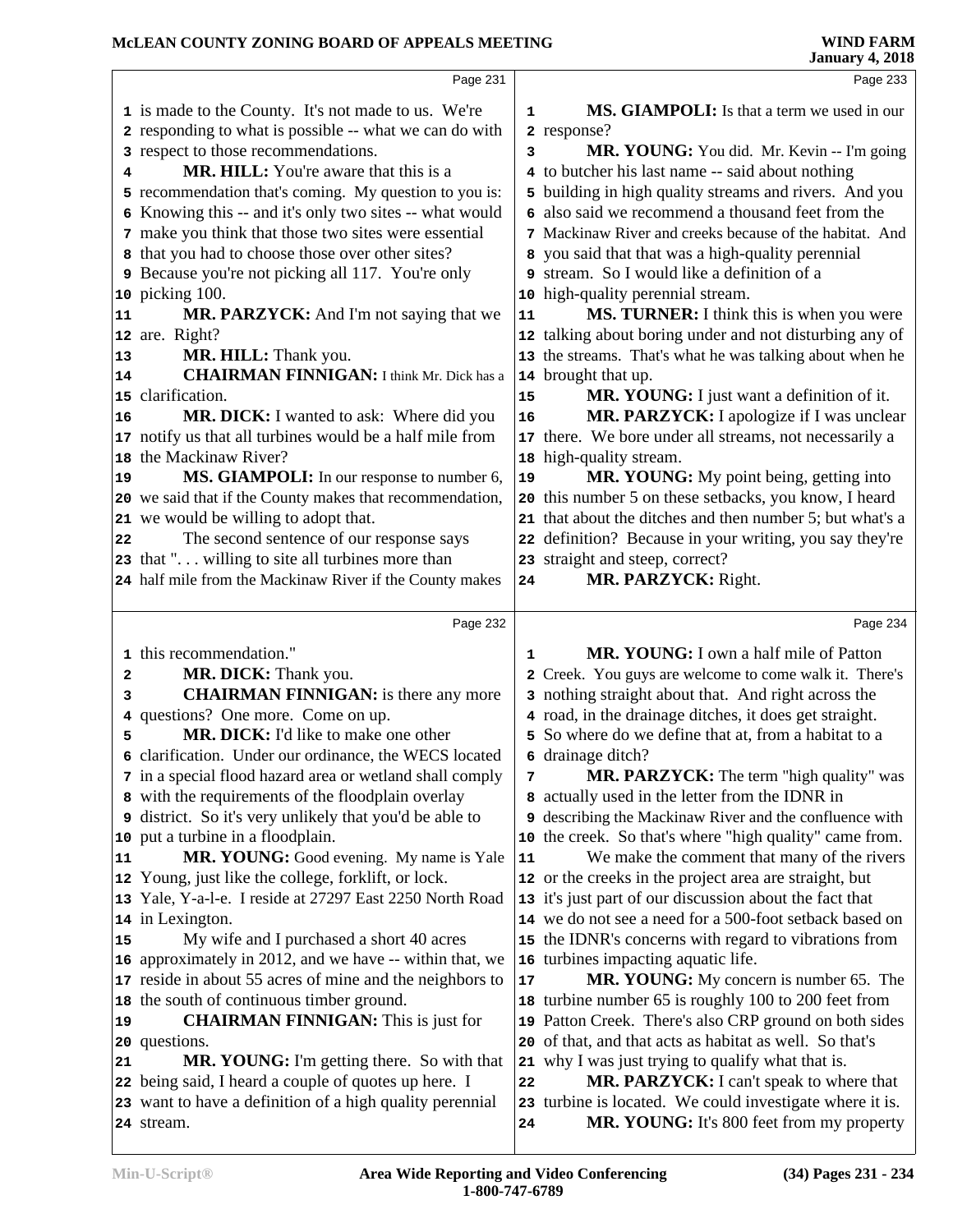|        | Page 235                                                                             |                 | Page 237                                                                                              |
|--------|--------------------------------------------------------------------------------------|-----------------|-------------------------------------------------------------------------------------------------------|
|        | 1 line. It's a thousand feet from my forest, and it's                                |                 | 1 economics from Temple University, and I'm Professor of                                              |
| 2      | 1,500 feet from my house.                                                            |                 | 2 Economics at Illinois State University. I've been at                                                |
| з      | MR. PARZYCK: Okay. But I would have to                                               |                 | 3 the university since 1996 and achieved full professor                                               |
|        | 4 look at what the creek impact is.                                                  |                 | 4 in 2010. I'm also Director of The Center for                                                        |
| 5      | MR. YOUNG: So I guess one last thing is I                                            |                 | 5 Renewable Energy and was cofounder of that center as                                                |
|        | 6 would like to recommend number 5 setback for the                                   |                 | 6 well as organizing the Illinois Wind Working Group                                                  |
|        | 7 perennial streams as the IDNR recommendations to you                               |                 | 7 since 2006. I've been doing research on wind energy                                                 |
| 8      | the County Board. Thank you.                                                         |                 | since 2003. I'm also cofounder of our renewable                                                       |
| 9      | MR. ZIMMERMAN: I think, for the record,                                              |                 | 9 energy major. We have a Bachelor of Science in                                                      |
|        | 10 isn't a perennial stream one that runs all year                                   |                 | 10 renewable energy at the university that I, along with                                              |
|        | 11 around? There's some technical definition somewhere,                              |                 | 11 two other of my colleagues, helped to create at the                                                |
|        | 12 I think in the other notes, that gives the definition                             |                 | 12 university. I have over 25 peer-reviewed                                                           |
|        | 13 of a perennial stream versus an intermittent stream.                              |                 | 13 publications, and I've given expert testimony before                                               |
|        | 14 I think there's another scale done on that.                                       |                 | 14 county boards, Senate committees, and regulatory                                                   |
| 15     | MR. DICK: How about the high quality part?                                           |                 | 15 bodies such as the Illinois Commerce Commission. My                                                |
| 16     | MR. ZIMMERMAN: High quality wasn't part of                                           |                 | 16 full CV is contained in an appendix to the report.                                                 |
|        | 17 recommendation number 5. "Department recommends this                              | 17              | The purpose of my testimony here is to                                                                |
|        | 18 County consider imposing a requirement for the                                    |                 | 18 quantify the economic impacts of the project and also                                              |
|        | 19 Applicant to avoid siting turbines within 500 feet of                             | 19              | to highlight the local tax benefits that will come                                                    |
|        | 20 a perennial stream."                                                              |                 | 20 from the project.                                                                                  |
| 21     | I don't see anything concerning vibrations                                           | 21              | To look at the economic impact studies, I                                                             |
|        | 22 there either. I think it might have been the habitat                              |                 | 22 used a model called the Jobs and Economic Developments                                             |
|        | 23 or something else. Vibrations were something that                                 |                 | 23 Impact model. It's the JEDI model. Somebody liked                                                  |
|        | 24 came in from testimony. And it might be from one of                               |                 | 24 Star Wars when they dreamed up the acronym. It was                                                 |
|        |                                                                                      |                 |                                                                                                       |
|        |                                                                                      |                 |                                                                                                       |
|        | Page 236                                                                             |                 | Page 238                                                                                              |
|        |                                                                                      |                 |                                                                                                       |
| 2      | 1 the others.                                                                        |                 | 1 developed by National Renewable Energy Laboratories in                                              |
|        | MR. DICK: You may need to clarify which of                                           | 2               | Golden, Colorado, and they continuously update it. So                                                 |
| 3<br>4 | the perennial streams and how far they go up.                                        |                 | 3 the version of the model that I used was that listed                                                |
|        | MR. ZIMMERMAN: I was just reading the cliff<br>5 notes.                              |                 | 4 there, but it goes by the date; so it was posted                                                    |
| 6      |                                                                                      |                 | 5 12/23/2016. So this is a model that's continuously<br>6 updated.                                    |
|        | <b>CHAIRMAN FINNIGAN:</b> Anyone else have<br>7 questions?                           | 7               | It's based on the IMPLAN model. The IMPLAN                                                            |
| 8      | (No response.)                                                                       |                 | 8 model is an industry standard model used to look at                                                 |
| 9      | <b>CHAIRMAN FINNIGAN:</b> We are ready for your                                      |                 | 9 economic impacts. I used the IMPLAN multiplier                                                      |
|        | 10 next witness if that's the case.                                                  |                 | 10 specific to McLean County in using this model.                                                     |
| 11     | MR. GRIFFIN: Thank you, Mr. Chairman. The                                            | 11              | So the model really looks at wind energy and                                                          |
|        | 12 next witness is Mr. David Loomis, and he's going to                               | 12 <sub>1</sub> | all the different components and costs that would go                                                  |
|        | 13 testify concerning the economic impacts of the                                    |                 | 13 into developing a wind farm, and then the multipliers                                              |
|        | 14 project. And, again, he has a PowerPoint to go along                              |                 | 14 are specific to McLean County. They're generic that                                                |
|        | 15 with his testimony. And he needs to be sworn in.                                  |                 | 15 would be used by any economic impact study in McLean                                               |
| 16     | (David Loomis sworn.)                                                                |                 | 16 County.                                                                                            |
| 17     | <b>CHAIRMAN FINNIGAN:</b> State your name and                                        | 17              | So the method that we used when looking at                                                            |
| 18     | address for the record.                                                              |                 | 18 an economic impact analysis is, if you look at the far                                             |
| 19     | MR. LOOMIS: My name is David Loomis. My                                              |                 | 19 left box, we look at the initial capital expenditures                                              |
| 20     | address is 2705 Kolby Court, Bloomington.                                            |                 | 20 as well as the ongoing operations and maintenance                                                  |
| 21     | Good evening. I know it's been a long                                                |                 | 21 expenditures that the Company is going to be using                                                 |
|        | 22 evening so far. It does look like we have copies of                               |                 | 22 over the life of the project.                                                                      |
|        | 23 my PowerPoint presentation available.<br>My name is David Loomis. I have a PhD in | 23              | Of particular interest, we want to look at<br>24 those middle boxes. We want to say: How much of that |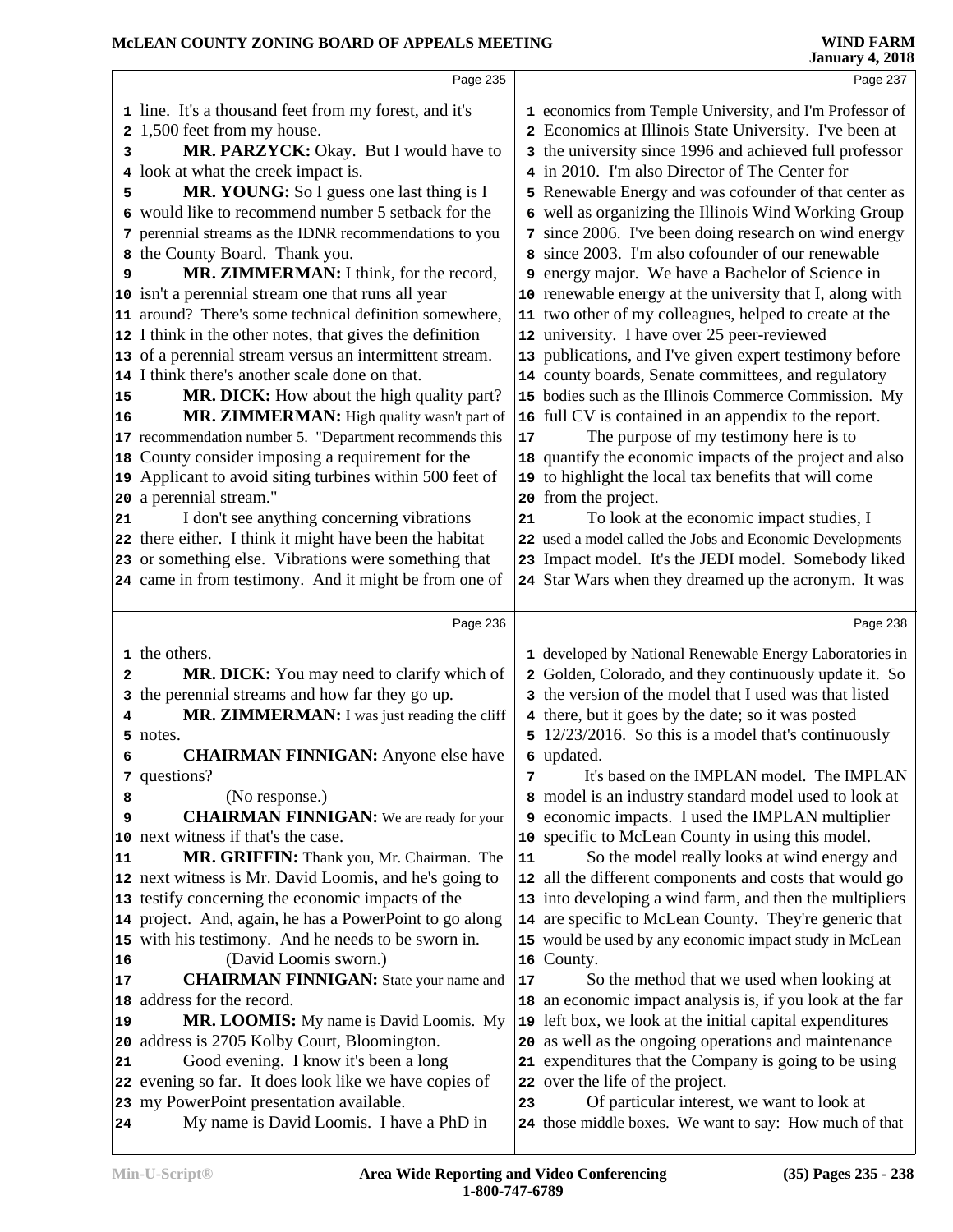|                | Page 239                                                                                              |    | Page 241                                                                                                       |  |
|----------------|-------------------------------------------------------------------------------------------------------|----|----------------------------------------------------------------------------------------------------------------|--|
|                | 1 expenditure is going to go into local expenditures                                                  |    | 1 that are used. I'll highlight some of the ways that                                                          |  |
|                | 2 that are going to, for our purposes, stay here within                                               |    | 2 we tried to be conservative in that.                                                                         |  |
|                | 3 McLean County.                                                                                      | 3  | The results really are not a measure of the                                                                    |  |
| 4              | We also wanted to look at what's the impact                                                           |    | 4 project viability. So we're assuming that it gets                                                            |  |
|                | 5 for the state of Illinois as a whole. And then,                                                     |    | 5 built and that Invenergy does well; but we're not                                                            |  |
|                | 6 finally, we're looking at those expenditures that are                                               |    | 6 looking at: Is this profitable? Is it a good use of                                                          |  |
|                | 7 what we call "leakage." It's expenditures that are                                                  |    | 7 opinion money. It's just saying, when it gets built,                                                         |  |
|                | 8 going to go outside of either the local or the state;                                               |    | 8 what is that going to do to the local economy?                                                               |  |
|                | <b>9</b> so it's going to go to another state and be purchased                                        | 9  | We look at gross jobs rather than net jobs.                                                                    |  |
|                | 10 there. The reason that's important is we want to look                                              |    | 10 So we're really looking at: What are the jobs that                                                          |  |
|                | 11 at how much of that gets recirculated within the local                                             |    | 11 are created from this project? And I didn't take into                                                       |  |
|                | 12 economy, because a dollar injected into local economy                                              |    | 12 account those things that might happen, say, in the                                                         |  |
|                | 13 and spent here will then get multiplied throughout.                                                |    | 13 electricity market. If you build a wind farm here,                                                          |  |
| 14             | The right-hand side is what we're looking                                                             |    | 14 will that cause a coal plant to close elsewhere? I                                                          |  |
|                | 15 at. We're looking at that initial investment plus                                                  |    | 15 didn't take into account that effect.                                                                       |  |
|                | 16 this region -- in our case, I'll highlight McLean                                                  | 16 | But also, in my opinion, a wind farm of this                                                                   |  |
|                | 17 County, but the report also has the state of Illinois                                              | 17 | size is not going to cause that to happen. I think it                                                          |  |
|                | 18 results.                                                                                           |    | 18 will have minimal impact on the electricity market as                                                       |  |
| 19             | And then, finally, the economic leakage is                                                            |    | 19 a whole. So I don't think that that's a terrible                                                            |  |
|                | 20 that that's going elsewhere. It might be other                                                     |    | 20 assumption just to look at our gross jobs.                                                                  |  |
|                | 21 states. It might be international expenditures.                                                    | 21 | We looked at the assumptions around local                                                                      |  |
| 22             | In particular, when we're looking at an                                                               |    | 22 sourcing and procurement because that is important to                                                       |  |
|                | 23 economic impact study, we're looking at three main                                                 |    | 23 saying how much of that is going to stay within the                                                         |  |
|                | 24 parts. The first is number 1, the on-site labor and                                                |    | 24 county and the state.                                                                                       |  |
|                |                                                                                                       |    |                                                                                                                |  |
|                |                                                                                                       |    |                                                                                                                |  |
|                | Page 240                                                                                              |    | Page 242                                                                                                       |  |
|                |                                                                                                       | 1  |                                                                                                                |  |
|                | 1 professional services. That's those construction jobs                                               |    | I also reported all these results in terms                                                                     |  |
|                | 2 that will be constructing the wind farm during that                                                 |    | 2 of full-time equivalent jobs. Oftentimes you'll see                                                          |  |
|                | 3 period. It's also the on-site technicians that will                                                 |    | 3 jobs that are somewhat inflated because they count                                                           |  |
|                | 4 be doing the operations and maintenance over the long                                               |    | 4 part-time jobs. And I've taken each of those                                                                 |  |
| 6              | 5 haul. That's pretty visible and easy to see.                                                        |    | 5 part-time jobs and put it on a full-time equivalent                                                          |  |
|                | Number 2, we want to look at the equipment<br>7 production and supply chain effect; whereas, number 1 |    | 6 basis, which would be 2,080 hours worked in a year.<br>7 So what oftentimes can happen -- Oh, and so this is |  |
|                | 8 is really called "direct effects." Number 2 is                                                      |    | 8 also annual in terms of full-time equivalence. So                                                            |  |
|                | 9 typically called an "indirect effect," where we're                                                  |    | <b>9</b> this is saying a job year in that way, especially in                                                  |  |
|                | 10 looking at what are those things that are going to be                                              |    | 10 the construction aspect. So the construction might                                                          |  |
|                | 11 purchased here in the local economy, and what are the                                              |    | 11 only last six months to nine months, but I've done it                                                       |  |
|                | 12 jobs and earnings that those create within the local                                               |    | 12 for a whole year. So these numbers are full-time                                                            |  |
|                | 13 economy.                                                                                           |    | 13 equivalents.                                                                                                |  |
|                | Then finally number 3, what's called the                                                              | 14 | As we look then at table 3 in the report and                                                                   |  |
|                | 15 "induced economic impact." So as those households                                                  |    | 15 project it overhead, we're looking at, during the                                                           |  |
|                | 16 from both the direct and the indirect have more income                                             |    | 16 construction phase for McLean County, at 147 jobs in                                                        |  |
|                | 17 to spend, they'll typically spend it on meals out,                                                 |    | 17 that direct or project development and on-site labor                                                        |  |
|                | 18 clothing, movie entertainment; and we capture that in                                              |    | 18 impacts.                                                                                                    |  |
|                | 19 that third category of induced impacts.                                                            | 19 | The second category is really that indirect.                                                                   |  |
|                | So whenever you do an economic impact study,                                                          |    | 20 The turbine and supply chain impacts for McLean County                                                      |  |
|                | 21 it's always good to step back and say: What are the                                                |    | 21 during construction would be 290 jobs. Induced                                                              |  |
|                | 22 cautions as we look at an economic impact analysis.                                                |    | 22 impacts is 82 jobs, for a total of 519 jobs created or                                                      |  |
| 14<br>20<br>23 | It's important to know that the results are<br>24 an estimate and highly dependent on the assumptions | 24 | 23 supported within McLean County.<br>If we look at the operations impact, the                                 |  |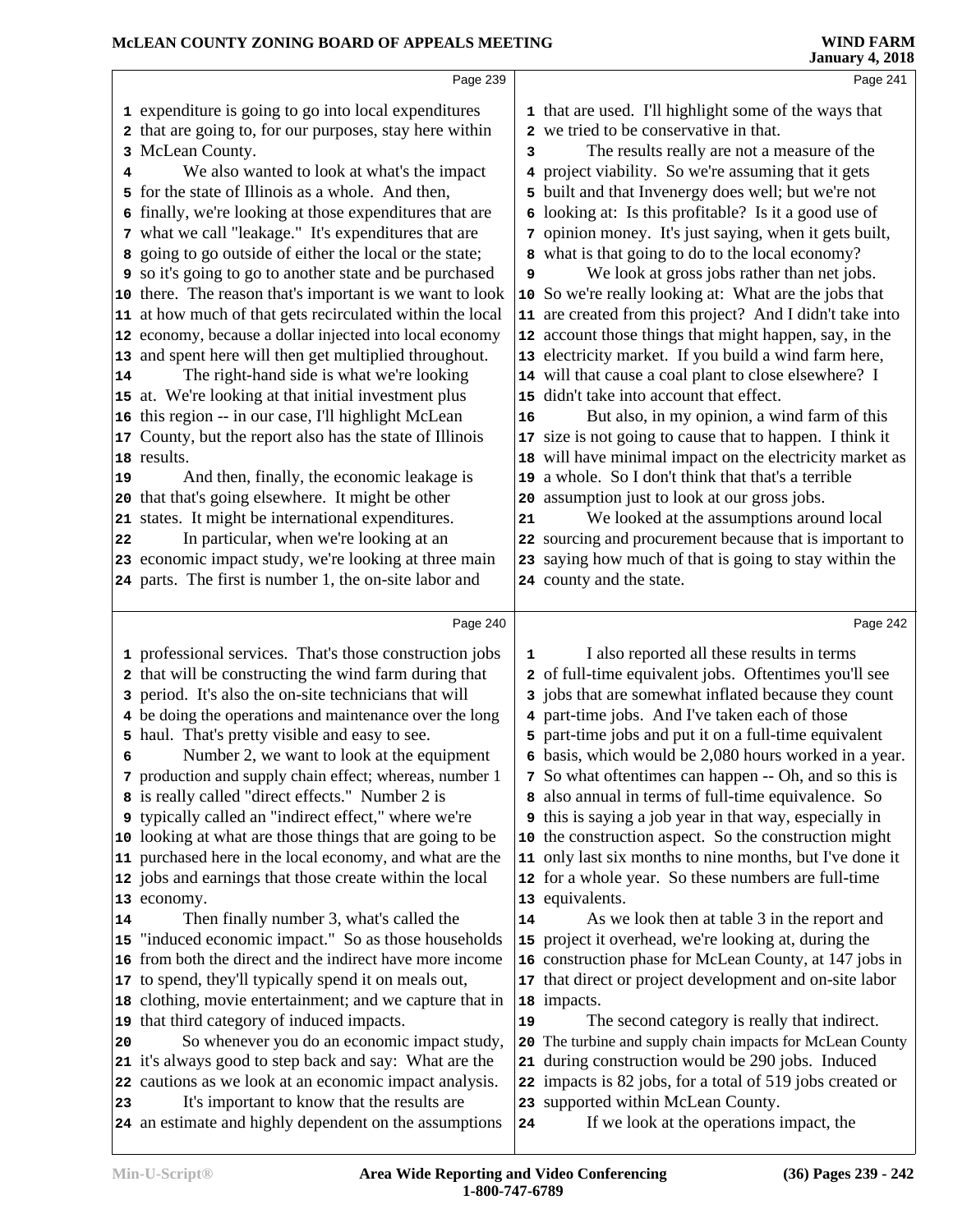|    | Page 243                                                                                             |                | Page 245                                                                               |
|----|------------------------------------------------------------------------------------------------------|----------------|----------------------------------------------------------------------------------------|
|    | 1 on-site labor impacts, those would be wind turbine                                                 |                | 1 mislead you in choosing the highest number there.                                    |
|    | 2 technicians, administrative staff, supervisors                                                     | $\overline{a}$ | If we look at, then on table 5, a total                                                |
|    | 3 associated with the wind farm. Those would be 10.                                                  |                | 3 output -- now total output is a measure like gross                                   |
|    | 4 Local revenue and supply chain impacts would be an                                                 |                | 4 domestic product. It's looking at the value of goods                                 |
|    | 5 additional 11. And those induced impacts would be                                                  |                | 5 and services as a whole. So this is going to include                                 |
| 6  | another 14, for a total of 35.                                                                       |                | 6 those earnings that we have in the previous table, but                               |
| 7  | So when we're looking at those supply chain                                                          |                | 7 it's going to be more comprehensive in looking at the                                |
|    | 8 impacts here both on construction and operations,                                                  |                | 8 impact on the project.                                                               |
|    | <b>9</b> you're really thinking during construction of those                                         | 9              | It looks, in addition, at landowner                                                    |
|    | 10 materials that are purchased locally, the concrete.                                               |                | 10 payments. So landowner payments are not included in                                 |
|    | 11 We talked about -- Mr. Parzyck said that they're going                                            |                | 11 the previous section because it's not earnings. They                                |
|    | 12 to go down, you know, 10 feet. So it's concrete and                                               |                | 12 didn't earn that. They received it as a payment, a                                  |
|    | 13 rebar that's going to get sourced locally almost                                                  |                | 13 rental payment, if you will, for that site selection.                               |
|    | 14 inevitably because, you know, you don't transport                                                 |                | 14 So if we look at this, this is going to include                                     |
|    | 15 concrete long distances.                                                                          |                | 15 landowner payments. It's also going to include tax                                  |
| 16 | The rebar, gravel, all of those roads that                                                           |                | 16 revenues that are paid within the county.                                           |
|    | 17 have to be created for the maintenance workers to get                                             | 17             | Let me turn now to tax revenues. I had to                                              |
|    | 18 to the turbine, those are all going to be typically                                               |                | 18 make certain assumptions when doing the tax analysis.                               |
|    | 19 sourced locally.                                                                                  |                | 19 I assumed the valuation of the wind farm is the same                                |
| 20 | I think there's the intent to use local                                                              |                | 20 that's set forth in the Public Act that's referenced                                |
|    | 21 union labor for this project during construction.                                                 |                | 21 here.                                                                               |
|    | 22 Certainly there's going to be -- GE has a crew that                                               | 22             | In 2007, there was a law passed by State of                                            |
|    | 23 are going to have engineers and so forth that will                                                |                | 23 Illinois -- after much angst, I might add -- to value                               |
|    | 24 probably be out of state or out of county, but they                                               |                | 24 wind farms on a state-wide basis. What had been done                                |
|    |                                                                                                      |                |                                                                                        |
|    | Page 244                                                                                             |                | Page 246                                                                               |
|    | 1 employ lots of local union labor during construction.                                              |                | 1 before was each county assessor would have to                                        |
| 2  | If we look at those supply chain impacts                                                             |                | 2 determine the value of the wind farm, and it varied                                  |
| 3  | during operations, things that a normal business is                                                  |                | 3 quite widely from county to county. So that was not                                  |
| 4  | going to use, like vehicles, the fees and permits,                                                   |                | 4 good for the developers who were trying to plan and                                  |
|    | 5 fuel, utilities, consumables, all of those would go                                                |                | 5 know what their tax bill is going to be. It was not                                  |
|    | 6 into the supply chain impacts that would be during                                                 |                | 6 good for the County because the county assessor might                                |
|    | 7 operations.                                                                                        |                | 7 only have one wind farm and look for guidance.                                       |
| 8  | So if we look at earnings, we care about                                                             | 8              | So there was an agreement put into law and                                             |
| 9  | earnings because we like jobs, but we'd like                                                         |                | <b>9</b> codified here as to the exact valuation of a wind farm                        |
|    | 10 good-paying jobs to come into the county. So these                                                |                | 10 for tax purposes, and it was done on a megawatt basis                               |
|    | 11 are the total earnings that will come from those jobs                                             |                | 11 of capacity so that there's no disagreement. Here's                                 |
|    | 12 that we reported in the previous tables.                                                          |                | 12 the law. Here's what it's going to be.                                              |
| 13 |                                                                                                      |                |                                                                                        |
|    | I'll just highlight one figure here because                                                          | 13             | That law has a sunset clause in it. It was                                             |
|    | 14 it's easy to do. If you look at those on-site labor                                               |                | 14 originally -- in 2007, it was set to expire in 2011,                                |
|    | 15 impacts, you see the 445,783. And you saw on the                                                  |                | 15 and then it was renewed until 2016. I believe it's                                  |
|    | 16 previous slide that it was 10 jobs. So we can take                                                |                | 16 been renewed now to the year 2020. If this were at                                  |
|    | 17 that and say the average wage under those on-site                                                 |                | 17 any point in time set to expire, what would happen                                  |
|    | 18 labor impacts is going to be approximately \$44,500 for                                           |                | 18 would be that then the wind farm would be the purview                               |
|    | 19 the worker.                                                                                       |                | 19 of the county assessor to then make a determination of                              |
| 20 | I will add that, if we did that same                                                                 |                | 20 what that value of that wind farm is.                                               |
|    | 21 exercise and looked at those impacts, especially in                                               | 21             | So it's not that that would be exempt from                                             |
|    | 22 those induced impacts, those will typically be                                                    |                | 22 taxes. It just means that there's no statewide                                      |
|    | 23 lower-wage jobs. Those are retail, you know,<br>24 restaurant jobs, and so forth. I don't want to |                | 23 assessment that's in effect, and the county assessor<br>24 would then have to do it |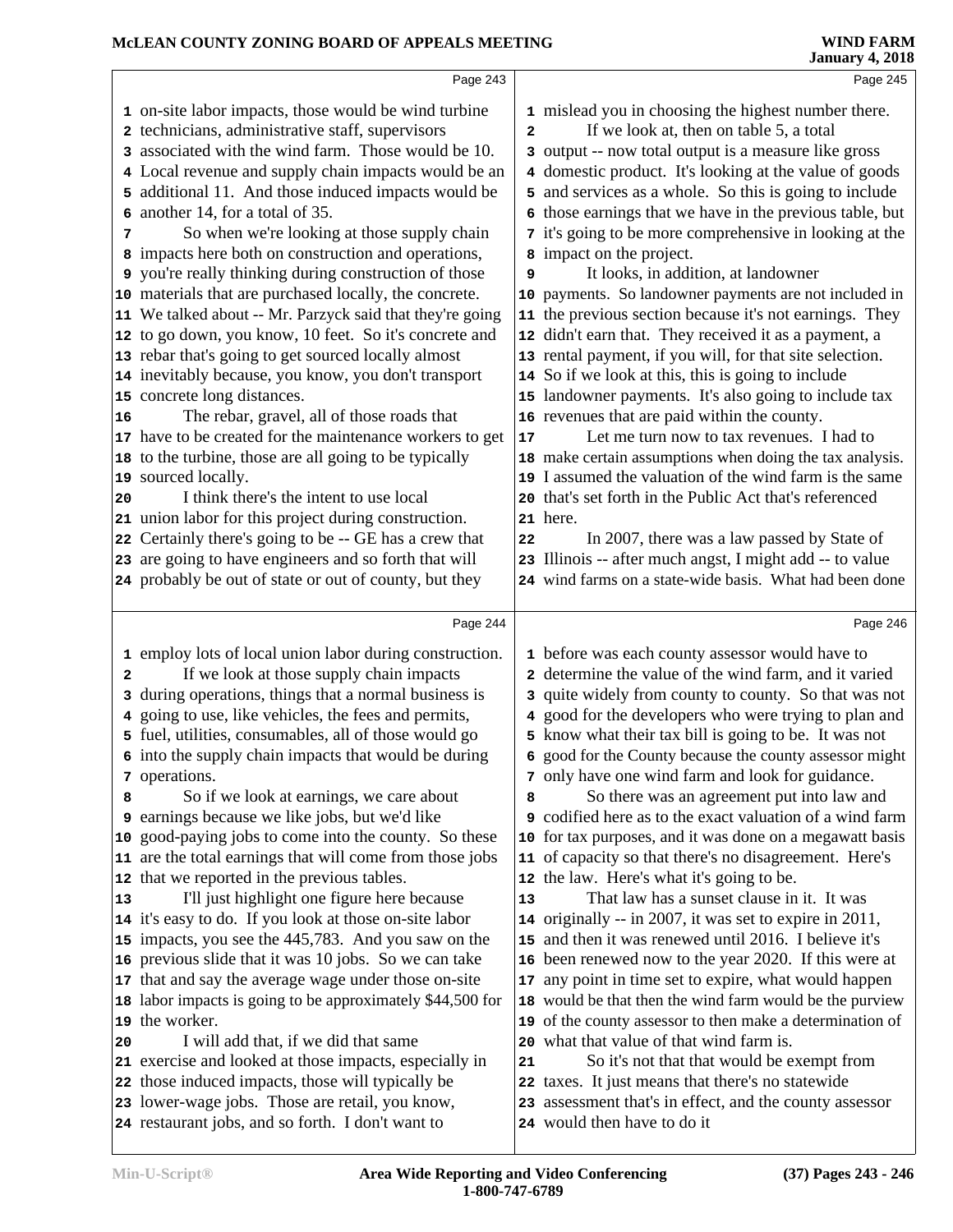|          | Page 247                                                                                                       |              | Page 249                                                                                                        |  |
|----------|----------------------------------------------------------------------------------------------------------------|--------------|-----------------------------------------------------------------------------------------------------------------|--|
| 1        | Having a wind farm that's already in service                                                                   | 1            | That bottoms out in the year 2038, which                                                                        |  |
|          | 2 or having a statute like this, I would think that most                                                       |              | 2 unfortunately -- because I didn't want to put all of                                                          |  |
| 3        | county assessors are going to come in somewhat close                                                           |              | 3 those numbers on the slide -- is not listed; but it's                                                         |  |
|          | 4 to what the statewide statute has been previously. So                                                        |              | 4 2038, is the year that depreciation bottoms out and                                                           |  |
|          | 5 I think, even in that case, the numbers and the                                                              |              | 5 they're at their maximum depreciation. Then that                                                              |  |
|          | 6 estimates I've put forward here are valid.                                                                   |              | 6 trending factor takes over. Based on inflation, that                                                          |  |
| 7        | In the law, they had the foresight not to                                                                      |              | 7 will increase it.                                                                                             |  |
|          | 8 just have it at a fixed rate, but they had a trending                                                        | 8            | So over the course of that total 30 years,                                                                      |  |
|          | <b>9</b> factor that's in there. It says that that trending                                                    |              | <b>9</b> the expected total taxes that the wind farm would pay                                                  |  |
|          | 10 factor is according to the consumer price index. So                                                         |              | 10 to the County would be on the order of \$6.9 million.                                                        |  |
|          | 11 they take the consumer price index, and that's what                                                         | 11           | If we then turn to the townships -- now,                                                                        |  |
|          | 12 they call a trending factor.                                                                                |              | 12 we've talked about the fact that there's only 100                                                            |  |
| 13       | So I've included the consumer price index up                                                                   |              | 13 turbines that are actually going to be placed in                                                             |  |
|          | 14 until the very last consumer price index that we had                                                        |              | 14 service, but there's a number of different locations                                                         |  |
|          | 15 available when I did the report. But then I had to                                                          |              | 15 that are possible for those to go in. And maybe based                                                        |  |
|          | 16 say: Well, what's future inflation going to be? And                                                         |              | 16 on that, there's two less here. I don't know.                                                                |  |
|          | 17 even though I'm an economist, that's not my field of                                                        | 17           | But if we look at that, we had to make some                                                                     |  |
|          | 18 expertise.                                                                                                  |              | 18 assumptions. So what we did was we, for the purposes                                                         |  |
| 19       | But 2.2 inflation, you might argue that it                                                                     |              | 19 of how many turbines are going to be in each township,                                                       |  |
|          | 20 might be higher or lower, but that seemed about                                                             |              | 20 we did it proportionally, knowing that you can't have                                                        |  |
|          | 21 reasonable. And it's been what inflation has been                                                           |              | 21 part of a turbine in a township. So we rounded to the                                                        |  |
|          | 22 over the last -- I think I did three years, five                                                            |              | 22 nearest one. So these are not exact. They are based                                                          |  |
|          | 23 years, and looked at that. That seemed reasonable.                                                          |              | 23 on 100 turbines, not the total location, but we've                                                           |  |
| 24       | Then in the law, it has a depreciation of 4                                                                    |              | 24 prorated them according to the difference townships                                                          |  |
|          |                                                                                                                |              |                                                                                                                 |  |
|          |                                                                                                                |              |                                                                                                                 |  |
|          | Page 248                                                                                                       |              | Page 250                                                                                                        |  |
|          |                                                                                                                |              | 1 and rounded to the nearest turbine.                                                                           |  |
|          | 1 percent. So each year the wind farm, for these tax<br>2 purposes, can depreciate the wind farm by 4 percent. | $\mathbf{2}$ | So you could see the values range from Money                                                                    |  |
|          |                                                                                                                | 3            | Creek Township at the low end of \$2,338 in the first                                                           |  |
|          | 3 But in the statute, it says that it cannot depreciate                                                        |              |                                                                                                                 |  |
|          | 4 it more than a maximum of 70 percent of its original<br>5 value.                                             |              | 4 year all the way up to Lawndale Township with 42,378.                                                         |  |
| 6        |                                                                                                                |              | 5 And of course those are going to decline along with<br>6 depreciation, and it will still be that same year of |  |
|          | I also assumed a constant tax rate. If you<br>7 could tell me what the county and all the different            |              | 7 2038 in which it will bottom out and then come up.                                                            |  |
|          | 8 school tax rates were, I could put that in. But I                                                            | 8            | Then you can see the totals down at the bottom.                                                                 |  |
|          | <b>9</b> used -- just saying that it's going to be constant at                                                 | 9            | The other taxing body that I looked at was                                                                      |  |
|          | 10 what it is currently. And I assumed that it's placed                                                        |              | 10 the school district. So this is not, obviously, all                                                          |  |
|          | 11 in service exactly on January 1, 2020, and has that                                                         |              | 11 of the taxing districts. Again, it would get more                                                            |  |
|          | 12 fair cash value that's listed there, based on the                                                           |              | 12 sticky the exact locations, prorating those, if we                                                           |  |
|          | 13 statute.                                                                                                    |              | 13 went down to the fire districts and park districts and                                                       |  |
|          | I assumed that the wind farm was going to be                                                                   |              | 14 other things like that.                                                                                      |  |
|          | 15 in existence for 30 years and then would be                                                                 | 15           | But we could look at the school districts.                                                                      |  |
|          | 16 decommissioned at the end of that 30 years and then                                                         |              | 16 And again, we prorated these according to the                                                                |  |
|          | 17 would be paying no more taxes after it goes away.                                                           |              | 17 100-turbine estimate. You can see that Lexington                                                             |  |
|          | So if we looked at the effect then for                                                                         |              | 18 School District is the highest with almost \$1.3                                                             |  |
|          | 19 McLean County, the county tax, it would start out                                                           |              | 19 million in annual tax revenue coming in from this                                                            |  |
|          | 20 receiving annually 344,126 in tax year 2020. That                                                           |              | 20 project. The low end would be El Paso/Gridley School                                                         |  |
|          | 21 would go down because of that 4 percent depreciation.                                                       | 21           | District with 192,640 coming in in year 2020. And                                                               |  |
| 14<br>18 | 22 The 4 percent depreciation is larger than the 2.2                                                           |              | 22 those decrease.                                                                                              |  |
|          | 23 inflation factor; so you get a slight decrease each                                                         | 23           | Now, two things happen with school districts                                                                    |  |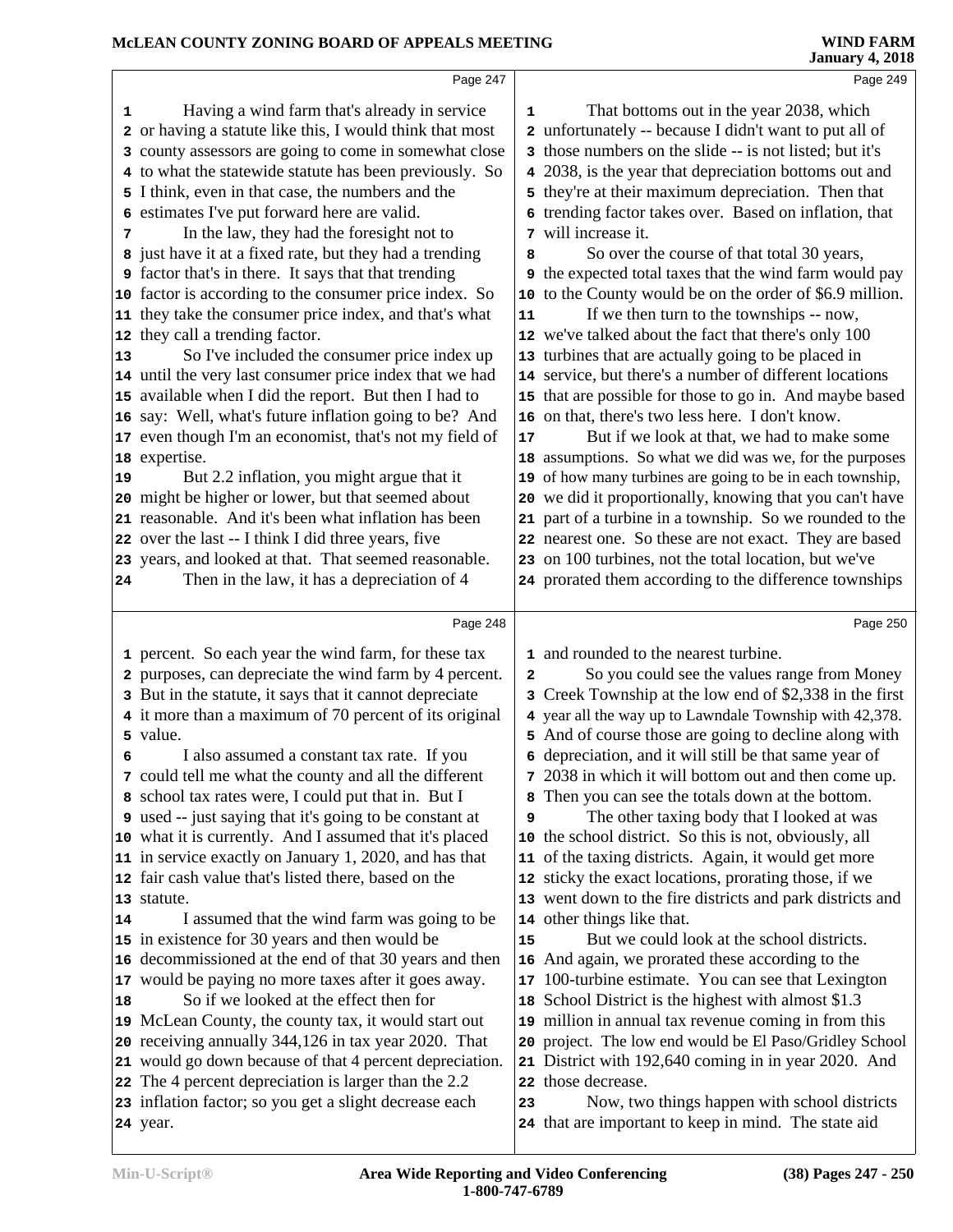|                                                                                                                      |                                                                                                                                                                                                                                                                                                                                                                                                                                                                                                                                                                                                                                                                                                                                                                                                                                                                                                                                                                                                                                                                                                                                                                                                                                                                                                                                                                                                                                                                                                                                                                                            | <b>January 4, 2018</b>                                                                                         |
|----------------------------------------------------------------------------------------------------------------------|--------------------------------------------------------------------------------------------------------------------------------------------------------------------------------------------------------------------------------------------------------------------------------------------------------------------------------------------------------------------------------------------------------------------------------------------------------------------------------------------------------------------------------------------------------------------------------------------------------------------------------------------------------------------------------------------------------------------------------------------------------------------------------------------------------------------------------------------------------------------------------------------------------------------------------------------------------------------------------------------------------------------------------------------------------------------------------------------------------------------------------------------------------------------------------------------------------------------------------------------------------------------------------------------------------------------------------------------------------------------------------------------------------------------------------------------------------------------------------------------------------------------------------------------------------------------------------------------|----------------------------------------------------------------------------------------------------------------|
| Page 251                                                                                                             |                                                                                                                                                                                                                                                                                                                                                                                                                                                                                                                                                                                                                                                                                                                                                                                                                                                                                                                                                                                                                                                                                                                                                                                                                                                                                                                                                                                                                                                                                                                                                                                            | Page 253                                                                                                       |
|                                                                                                                      |                                                                                                                                                                                                                                                                                                                                                                                                                                                                                                                                                                                                                                                                                                                                                                                                                                                                                                                                                                                                                                                                                                                                                                                                                                                                                                                                                                                                                                                                                                                                                                                            | 1 is it starts with what you got last time. Then it                                                            |
|                                                                                                                      |                                                                                                                                                                                                                                                                                                                                                                                                                                                                                                                                                                                                                                                                                                                                                                                                                                                                                                                                                                                                                                                                                                                                                                                                                                                                                                                                                                                                                                                                                                                                                                                            | says that any new moneys that they're going to put                                                             |
|                                                                                                                      | 3                                                                                                                                                                                                                                                                                                                                                                                                                                                                                                                                                                                                                                                                                                                                                                                                                                                                                                                                                                                                                                                                                                                                                                                                                                                                                                                                                                                                                                                                                                                                                                                          | through for K through 12 education will be allocated                                                           |
|                                                                                                                      |                                                                                                                                                                                                                                                                                                                                                                                                                                                                                                                                                                                                                                                                                                                                                                                                                                                                                                                                                                                                                                                                                                                                                                                                                                                                                                                                                                                                                                                                                                                                                                                            | 4 according to a new formula. So looking at the                                                                |
| gets less money from Springfield than a poorer school                                                                |                                                                                                                                                                                                                                                                                                                                                                                                                                                                                                                                                                                                                                                                                                                                                                                                                                                                                                                                                                                                                                                                                                                                                                                                                                                                                                                                                                                                                                                                                                                                                                                            | 5 relative numbers, that's not going to really affect                                                          |
| district.                                                                                                            |                                                                                                                                                                                                                                                                                                                                                                                                                                                                                                                                                                                                                                                                                                                                                                                                                                                                                                                                                                                                                                                                                                                                                                                                                                                                                                                                                                                                                                                                                                                                                                                            | 6 the decrease in state aid substantially from what we                                                         |
| A coauthor and I looked at this problem and                                                                          |                                                                                                                                                                                                                                                                                                                                                                                                                                                                                                                                                                                                                                                                                                                                                                                                                                                                                                                                                                                                                                                                                                                                                                                                                                                                                                                                                                                                                                                                                                                                                                                            | 7 had in the previous report.                                                                                  |
| looked at what is the net effect of having a wind farm                                                               | 8                                                                                                                                                                                                                                                                                                                                                                                                                                                                                                                                                                                                                                                                                                                                                                                                                                                                                                                                                                                                                                                                                                                                                                                                                                                                                                                                                                                                                                                                                                                                                                                          | In conclusion, we're looking at 519 new                                                                        |
|                                                                                                                      |                                                                                                                                                                                                                                                                                                                                                                                                                                                                                                                                                                                                                                                                                                                                                                                                                                                                                                                                                                                                                                                                                                                                                                                                                                                                                                                                                                                                                                                                                                                                                                                            | 9 local jobs in McLean County during construction caused                                                       |
|                                                                                                                      |                                                                                                                                                                                                                                                                                                                                                                                                                                                                                                                                                                                                                                                                                                                                                                                                                                                                                                                                                                                                                                                                                                                                                                                                                                                                                                                                                                                                                                                                                                                                                                                            | 10 by this project, another 35 long-term jobs in McLean                                                        |
|                                                                                                                      |                                                                                                                                                                                                                                                                                                                                                                                                                                                                                                                                                                                                                                                                                                                                                                                                                                                                                                                                                                                                                                                                                                                                                                                                                                                                                                                                                                                                                                                                                                                                                                                            | 11 County during the life of the project, projected to be                                                      |
|                                                                                                                      |                                                                                                                                                                                                                                                                                                                                                                                                                                                                                                                                                                                                                                                                                                                                                                                                                                                                                                                                                                                                                                                                                                                                                                                                                                                                                                                                                                                                                                                                                                                                                                                            | 12 30 years, \$56.9 million in economic output during                                                          |
|                                                                                                                      |                                                                                                                                                                                                                                                                                                                                                                                                                                                                                                                                                                                                                                                                                                                                                                                                                                                                                                                                                                                                                                                                                                                                                                                                                                                                                                                                                                                                                                                                                                                                                                                            | 13 construction, 7.9 million in output annually during                                                         |
|                                                                                                                      |                                                                                                                                                                                                                                                                                                                                                                                                                                                                                                                                                                                                                                                                                                                                                                                                                                                                                                                                                                                                                                                                                                                                                                                                                                                                                                                                                                                                                                                                                                                                                                                            | 14 the life of the project. And I won't try and                                                                |
|                                                                                                                      |                                                                                                                                                                                                                                                                                                                                                                                                                                                                                                                                                                                                                                                                                                                                                                                                                                                                                                                                                                                                                                                                                                                                                                                                                                                                                                                                                                                                                                                                                                                                                                                            | 15 summarize all the tax numbers for you that we just                                                          |
|                                                                                                                      |                                                                                                                                                                                                                                                                                                                                                                                                                                                                                                                                                                                                                                                                                                                                                                                                                                                                                                                                                                                                                                                                                                                                                                                                                                                                                                                                                                                                                                                                                                                                                                                            | 16 went through.                                                                                               |
|                                                                                                                      |                                                                                                                                                                                                                                                                                                                                                                                                                                                                                                                                                                                                                                                                                                                                                                                                                                                                                                                                                                                                                                                                                                                                                                                                                                                                                                                                                                                                                                                                                                                                                                                            | With that, I look forward to answering any                                                                     |
|                                                                                                                      |                                                                                                                                                                                                                                                                                                                                                                                                                                                                                                                                                                                                                                                                                                                                                                                                                                                                                                                                                                                                                                                                                                                                                                                                                                                                                                                                                                                                                                                                                                                                                                                            | 18 questions you may have.                                                                                     |
|                                                                                                                      |                                                                                                                                                                                                                                                                                                                                                                                                                                                                                                                                                                                                                                                                                                                                                                                                                                                                                                                                                                                                                                                                                                                                                                                                                                                                                                                                                                                                                                                                                                                                                                                            | MR. GRIFFIN: A few follow-up questions,                                                                        |
|                                                                                                                      |                                                                                                                                                                                                                                                                                                                                                                                                                                                                                                                                                                                                                                                                                                                                                                                                                                                                                                                                                                                                                                                                                                                                                                                                                                                                                                                                                                                                                                                                                                                                                                                            | 20 Dr. Loomis. If you could go back one slide? I know                                                          |
|                                                                                                                      |                                                                                                                                                                                                                                                                                                                                                                                                                                                                                                                                                                                                                                                                                                                                                                                                                                                                                                                                                                                                                                                                                                                                                                                                                                                                                                                                                                                                                                                                                                                                                                                            | 21 you testified about this, but I want to make it clear                                                       |
|                                                                                                                      |                                                                                                                                                                                                                                                                                                                                                                                                                                                                                                                                                                                                                                                                                                                                                                                                                                                                                                                                                                                                                                                                                                                                                                                                                                                                                                                                                                                                                                                                                                                                                                                            | 22 to everyone in the audience.<br>For year 2050 here, you've got a zero                                       |
|                                                                                                                      |                                                                                                                                                                                                                                                                                                                                                                                                                                                                                                                                                                                                                                                                                                                                                                                                                                                                                                                                                                                                                                                                                                                                                                                                                                                                                                                                                                                                                                                                                                                                                                                            | 24 because you assumed, in order to come up with a grand                                                       |
|                                                                                                                      |                                                                                                                                                                                                                                                                                                                                                                                                                                                                                                                                                                                                                                                                                                                                                                                                                                                                                                                                                                                                                                                                                                                                                                                                                                                                                                                                                                                                                                                                                                                                                                                            |                                                                                                                |
| Page 252                                                                                                             |                                                                                                                                                                                                                                                                                                                                                                                                                                                                                                                                                                                                                                                                                                                                                                                                                                                                                                                                                                                                                                                                                                                                                                                                                                                                                                                                                                                                                                                                                                                                                                                            | Page 254                                                                                                       |
|                                                                                                                      |                                                                                                                                                                                                                                                                                                                                                                                                                                                                                                                                                                                                                                                                                                                                                                                                                                                                                                                                                                                                                                                                                                                                                                                                                                                                                                                                                                                                                                                                                                                                                                                            | 1 total, that the wind farm was no longer in existence                                                         |
|                                                                                                                      |                                                                                                                                                                                                                                                                                                                                                                                                                                                                                                                                                                                                                                                                                                                                                                                                                                                                                                                                                                                                                                                                                                                                                                                                                                                                                                                                                                                                                                                                                                                                                                                            | 2 as of that year, correct?                                                                                    |
|                                                                                                                      | 3                                                                                                                                                                                                                                                                                                                                                                                                                                                                                                                                                                                                                                                                                                                                                                                                                                                                                                                                                                                                                                                                                                                                                                                                                                                                                                                                                                                                                                                                                                                                                                                          | DR. LOOMIS: That's correct.                                                                                    |
|                                                                                                                      | 4                                                                                                                                                                                                                                                                                                                                                                                                                                                                                                                                                                                                                                                                                                                                                                                                                                                                                                                                                                                                                                                                                                                                                                                                                                                                                                                                                                                                                                                                                                                                                                                          | MR. GRIFFIN: So let's assume that the wind                                                                     |
|                                                                                                                      |                                                                                                                                                                                                                                                                                                                                                                                                                                                                                                                                                                                                                                                                                                                                                                                                                                                                                                                                                                                                                                                                                                                                                                                                                                                                                                                                                                                                                                                                                                                                                                                            | 5 farm is still going strong in the year 2050 and it's                                                         |
|                                                                                                                      |                                                                                                                                                                                                                                                                                                                                                                                                                                                                                                                                                                                                                                                                                                                                                                                                                                                                                                                                                                                                                                                                                                                                                                                                                                                                                                                                                                                                                                                                                                                                                                                            | 6 not been decommissioned. Would the taxable value in                                                          |
|                                                                                                                      | 7                                                                                                                                                                                                                                                                                                                                                                                                                                                                                                                                                                                                                                                                                                                                                                                                                                                                                                                                                                                                                                                                                                                                                                                                                                                                                                                                                                                                                                                                                                                                                                                          | those tax dollars be zero or something else?                                                                   |
|                                                                                                                      |                                                                                                                                                                                                                                                                                                                                                                                                                                                                                                                                                                                                                                                                                                                                                                                                                                                                                                                                                                                                                                                                                                                                                                                                                                                                                                                                                                                                                                                                                                                                                                                            | <b>DR. LOOMIS:</b> They would be essentially what                                                              |
|                                                                                                                      |                                                                                                                                                                                                                                                                                                                                                                                                                                                                                                                                                                                                                                                                                                                                                                                                                                                                                                                                                                                                                                                                                                                                                                                                                                                                                                                                                                                                                                                                                                                                                                                            |                                                                                                                |
| 9 But Springfield still thinks you have a wind farm and                                                              |                                                                                                                                                                                                                                                                                                                                                                                                                                                                                                                                                                                                                                                                                                                                                                                                                                                                                                                                                                                                                                                                                                                                                                                                                                                                                                                                                                                                                                                                                                                                                                                            | <b>9</b> they are in 2049 with that inflation trending factor                                                  |
| 10 will not give you state aid because it's two years in                                                             |                                                                                                                                                                                                                                                                                                                                                                                                                                                                                                                                                                                                                                                                                                                                                                                                                                                                                                                                                                                                                                                                                                                                                                                                                                                                                                                                                                                                                                                                                                                                                                                            | 10 in there. So it would be 2.2 percent higher.                                                                |
| 11 arrears.                                                                                                          | 11                                                                                                                                                                                                                                                                                                                                                                                                                                                                                                                                                                                                                                                                                                                                                                                                                                                                                                                                                                                                                                                                                                                                                                                                                                                                                                                                                                                                                                                                                                                                                                                         | MR. GRIFFIN: So as long as that wind farm                                                                      |
| So it's just a caution that I like to make.                                                                          |                                                                                                                                                                                                                                                                                                                                                                                                                                                                                                                                                                                                                                                                                                                                                                                                                                                                                                                                                                                                                                                                                                                                                                                                                                                                                                                                                                                                                                                                                                                                                                                            | 12 is still operating and in existence, it's going to be                                                       |
| 13 Maybe I should be making that to the Lexington School                                                             |                                                                                                                                                                                                                                                                                                                                                                                                                                                                                                                                                                                                                                                                                                                                                                                                                                                                                                                                                                                                                                                                                                                                                                                                                                                                                                                                                                                                                                                                                                                                                                                            | 13 contributing to the tax revenues for the County and                                                         |
| 14 District, that they need to have a rainy-day fund.                                                                |                                                                                                                                                                                                                                                                                                                                                                                                                                                                                                                                                                                                                                                                                                                                                                                                                                                                                                                                                                                                                                                                                                                                                                                                                                                                                                                                                                                                                                                                                                                                                                                            | 14 the taxing districts, correct?                                                                              |
| 15 I'm doubtful that that's going to last 30 years, but                                                              | 15                                                                                                                                                                                                                                                                                                                                                                                                                                                                                                                                                                                                                                                                                                                                                                                                                                                                                                                                                                                                                                                                                                                                                                                                                                                                                                                                                                                                                                                                                                                                                                                         | DR. LOOMIS: That's correct.                                                                                    |
| 16 the point should be made.                                                                                         | 16                                                                                                                                                                                                                                                                                                                                                                                                                                                                                                                                                                                                                                                                                                                                                                                                                                                                                                                                                                                                                                                                                                                                                                                                                                                                                                                                                                                                                                                                                                                                                                                         | MR. GRIFFIN: I would then ask that Mr.                                                                         |
| And it is notable that the wind farm is not                                                                          |                                                                                                                                                                                                                                                                                                                                                                                                                                                                                                                                                                                                                                                                                                                                                                                                                                                                                                                                                                                                                                                                                                                                                                                                                                                                                                                                                                                                                                                                                                                                                                                            | 17 Loomis's PowerPoint be entered as Applicant's Exhibit                                                       |
| 18 the only taxing entity that they're going to get money                                                            | 18                                                                                                                                                                                                                                                                                                                                                                                                                                                                                                                                                                                                                                                                                                                                                                                                                                                                                                                                                                                                                                                                                                                                                                                                                                                                                                                                                                                                                                                                                                                                                                                         | 11, Mr. Chairman.                                                                                              |
| 19 from; so that will get rolled up into all of their                                                                | 19                                                                                                                                                                                                                                                                                                                                                                                                                                                                                                                                                                                                                                                                                                                                                                                                                                                                                                                                                                                                                                                                                                                                                                                                                                                                                                                                                                                                                                                                                                                                                                                         | <b>CHAIRMAN FINNIGAN:</b> That will be done.                                                                   |
| 20 revenues.                                                                                                         | 20<br>21                                                                                                                                                                                                                                                                                                                                                                                                                                                                                                                                                                                                                                                                                                                                                                                                                                                                                                                                                                                                                                                                                                                                                                                                                                                                                                                                                                                                                                                                                                                                                                                   | Questions from the Board?                                                                                      |
| I will say that we've changed this -- August                                                                         |                                                                                                                                                                                                                                                                                                                                                                                                                                                                                                                                                                                                                                                                                                                                                                                                                                                                                                                                                                                                                                                                                                                                                                                                                                                                                                                                                                                                                                                                                                                                                                                            | MR. ZIMMERMAN: We've noticed that the power                                                                    |
| 22 31, Governor Rauner signed into law a new formula for<br>23 funding of school districts. It fundamentally changes |                                                                                                                                                                                                                                                                                                                                                                                                                                                                                                                                                                                                                                                                                                                                                                                                                                                                                                                                                                                                                                                                                                                                                                                                                                                                                                                                                                                                                                                                                                                                                                                            | 22 of the nacelles, of the generators, has gone up<br>23 significantly. One of the last ones we heard was 1.5, |
| 2<br>15<br>5                                                                                                         | 1 that school districts get from Springfield are based<br>upon the equalized assessed value within that school<br>district's footprint. So a richer school district is<br>3<br>4 deemed to have more resources locally and therefore<br>5<br>6<br>8<br>9 in a school district. That report is available on the<br>10 Center for Renewable Energy's website. Found<br>11 overwhelmingly that the net effect is largely<br>12 positive. There is a reduction from your state aid<br>13 from Springfield, but it's small in comparison to the<br>14 money that you're getting directly from the wind farm.<br>I might add, one of the unintended effects<br>16 as we were doing that report was that the school<br>17 district actually receives a bonus at the beginning of<br>18 the start of the project. Because when a school<br>19 district -- when the wind farm comes into being, they<br>20 are based then on that tax year, and they'll collect<br>21 that at the end of that year. But when Springfield<br>22 looks at how much aid they give to a school district,<br>23 they're two years behind. So they will not have<br>24 caught up with the fact that you're a richer school<br>1 district and, therefore, you needless aid. So you're<br>getting the full tax benefit from the wind farm, and<br>2<br>3 Springfield hasn't reduced your state aid yet. Okay?<br>4 So you get both in hand the first year.<br>That comes back to bite you 30 years from<br>6 now. So when the wind farm goes away, in year 2050<br>7 according to my assumptions, you've got no tax revenue | 2<br>17<br>19<br>23<br>8 coming from the wind farm because it doesn't exist.<br>8                              |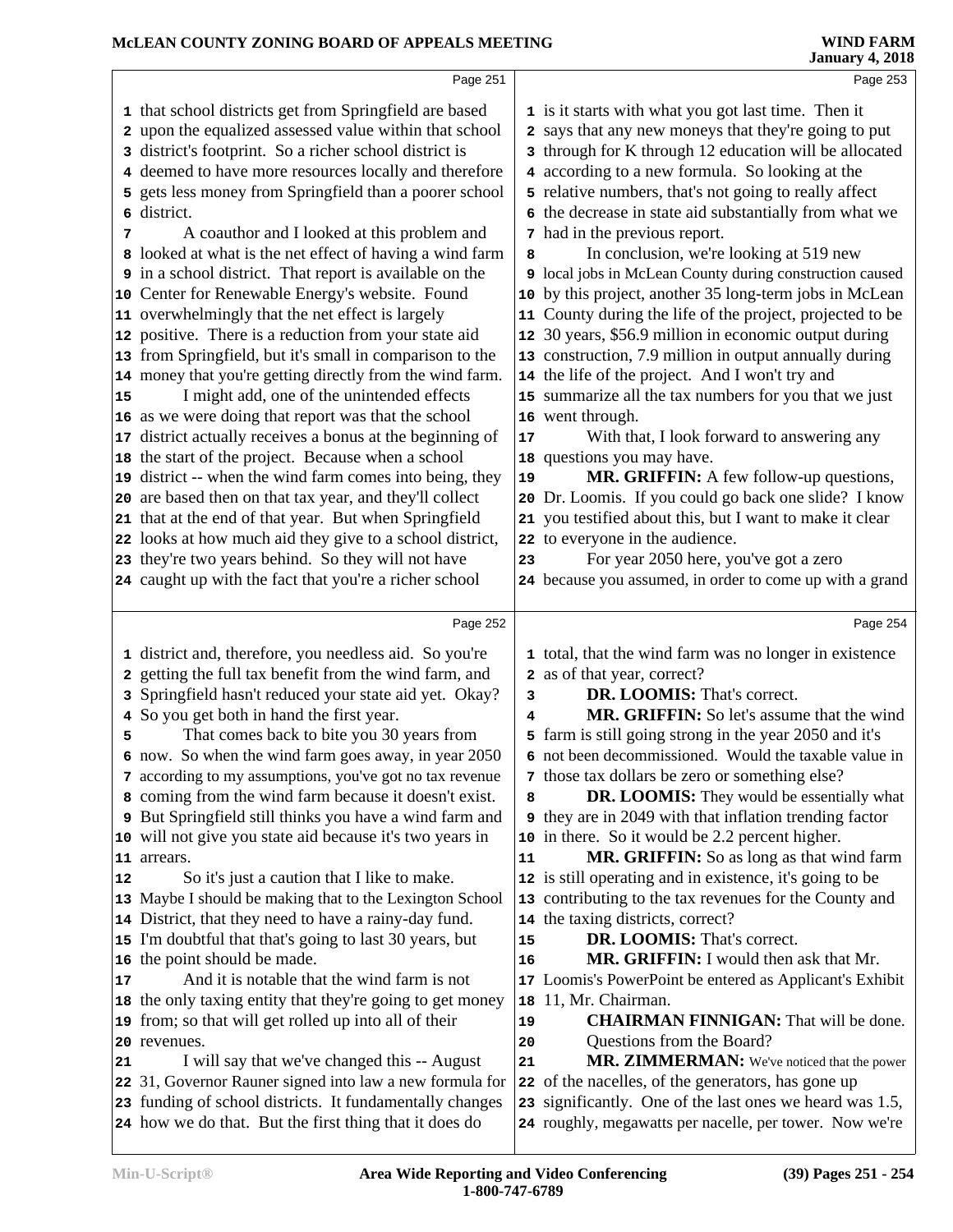|    | Page 255                                                                                                |    | Page 257                                                                                                              |
|----|---------------------------------------------------------------------------------------------------------|----|-----------------------------------------------------------------------------------------------------------------------|
|    |                                                                                                         |    |                                                                                                                       |
|    | $\frac{1}{2}$ looking at 2.5.                                                                           |    | 1 Groves Wind Farm and looked at properties in and                                                                    |
| 2  | Should these turbines be replaced in, say,                                                              |    | 2 around Twin Groves. We did a three-mile radius around                                                               |
|    | 3 15 or 20 years or even at 30 years with something that                                                |    | 3 each of the turbines to look at any of the homes,                                                                   |
|    | 4 upgrades it, then this also would continue on; and                                                    |    | 4 residential homes, that would be affected.                                                                          |
|    | 5 there might be a revaluation according to the added                                                   | 5  | What we found was -- which was interesting                                                                            |
|    | 6 inputs?                                                                                               |    | 6 from Tuesday night -- there is this clear effect that                                                               |
| 7  | <b>DR. LOOMIS:</b> That would be correct. It's                                                          |    | 7 -- we looked at a three-stage model. And we said,                                                                   |
|    | 8 based on the megawatts of capacity for the wind farm.                                                 |    | 8 when a wind farm is first announced, so public                                                                      |
|    | 9 So in -- I believe it's the Paw Paw wind farm that is                                                 |    | 9 announcement like this, you will see a short-term                                                                   |
|    | 10 looking at repowering now.                                                                           |    | 10 decrease in properties that are sold.                                                                              |
| 11 | MR. ZIMMERMAN: Where is that?                                                                           | 11 | Then during the time after the wind farm                                                                              |
| 12 | DR. LOOMIS: Paw Paw. And they have                                                                      |    | 12 gets built, we actually saw an increase in property                                                                |
|    | 13 installed, you know, older turbines. Even actually                                                   |    | 13 values, not only based on the decrease that had                                                                    |
|    | 14 when they were installed, they were not the latest                                                   |    | 14 happened in the intervening years, but to the original                                                             |
|    | 15 technology. So they're looking at repowering, and                                                    |    | 15 value to those homes.                                                                                              |
|    | 16 they would be subject to this higher assessed value                                                  | 16 | So we conjectured -- or my student                                                                                    |
|    | 17 based on the higher megawatt of capacity for that wind                                               |    | 17 conjectured -- that it could be due to the fact that                                                               |
|    | 18 farm. So this would follow the same here.                                                            |    | 18 you have the school district intact. If you have a                                                                 |
| 19 | MR. DICK: When they put new turbines in, do                                                             |    | 19 school district that gets \$1.2, \$1.3 million more, the                                                           |
|    | 20 they set the new rating in and start at year zero?                                                   |    | 20 property values around there go up.                                                                                |
| 21 | DR. LOOMIS: Yes, I believe so. But I don't                                                              | 21 | You know, if you have a new residential                                                                               |
|    | 22 think we've had a case yet. The Paw Paw case will be                                                 |    | 22 subdivision that comes in off of farmland, you got a                                                               |
|    | 23 the first one to do that. But I think the way I would                                                |    | 23 whole bunch more kids to educate. So, yeah, it's nice                                                              |
|    | 24 interpret that would be that it would start at the                                                   |    | 24 to have more tax revenue, but you have more kids                                                                   |
|    | Page 256                                                                                                |    | Page 258                                                                                                              |
|    | 1 valuation at the beginning of that -- when that new                                                   |    | 1 coming in.                                                                                                          |
|    | 2 wind farm, if you will, goes into service.                                                            | 2  | Wind farms have no children to educate.                                                                               |
| 3  | MR. GRIFFIN: Phil, that would be my                                                                     |    | 3 It's kind of, you know, dollar signs to a school                                                                    |
|    | 4 understanding also. It would be new equipment;                                                        |    | 4 superintendent to see those kinds of dollars. I've                                                                  |
|    | 5 therefore, it would be taxed as a new turbine, and the                                                |    | 5 sat through a lot of hearings where school                                                                          |
|    | 6 depreciation would then start again.                                                                  |    | 6 superintendents testified and put it in real terms,                                                                 |
| 7  |                                                                                                         |    |                                                                                                                       |
|    |                                                                                                         |    |                                                                                                                       |
|    | MR. DICK: Thank you.                                                                                    |    | 7 like: I can hire four more teachers. We can get back                                                                |
| 8  | MR. BANGERT: How is that reported? If they                                                              |    | 8 our football program -- those kinds of things with the                                                              |
|    | <b>9</b> take one down and put one up, how is that reported or                                          |    | 9 wind farm coming into the community.                                                                                |
|    | 10 what record exists of that?                                                                          | 10 | So yes, I think that that's a very real                                                                               |
| 11 | <b>DR. LOOMIS:</b> I think they have to go through                                                      |    | 11 possibility.                                                                                                       |
|    | 12 a permitting hearing similar to this in order to do                                                  | 12 | A second student did a study looking in Lee                                                                           |
|    | 13 the repowering because it's going to be, you know, new                                               |    | 13 County, and there weren't as many properties that were                                                             |
|    | 14 turbines. They've got to get new building permits.<br>15 So that will all be recorded.               |    | 14 sold during that time period. But, again, we found no<br>15 statistically significant decrease in property values. |
| 16 |                                                                                                         | 16 | So I don't think there's any decline that                                                                             |
|    | MS. TURNER: In your studies, have you                                                                   |    |                                                                                                                       |
|    | 17 noticed any negative impact to valuations of the                                                     |    | 17 would be caused by the wind farm that would decrease                                                               |
|    | 18 properties surrounding the turbines? Have you had to                                                 | 19 | 18 the overall tax base.                                                                                              |
|    | 19 take that into consideration at all as you go through                                                |    | MS. TURNER: Thank you. I suspected as                                                                                 |
| 21 | 20 this, decreases in tax income?                                                                       |    | 20 much, that with the increase in school district funds,                                                             |
|    | <b>DR. LOOMIS:</b> I've had two graduate students                                                       | 22 | 21 that that may help improve property values.                                                                        |
|    | 22 in the Economics Department who have done studies<br>23 looking at this question of property values. |    | Just out of curiosity, in the time that it<br>23 did go down, was that during construction? Before                    |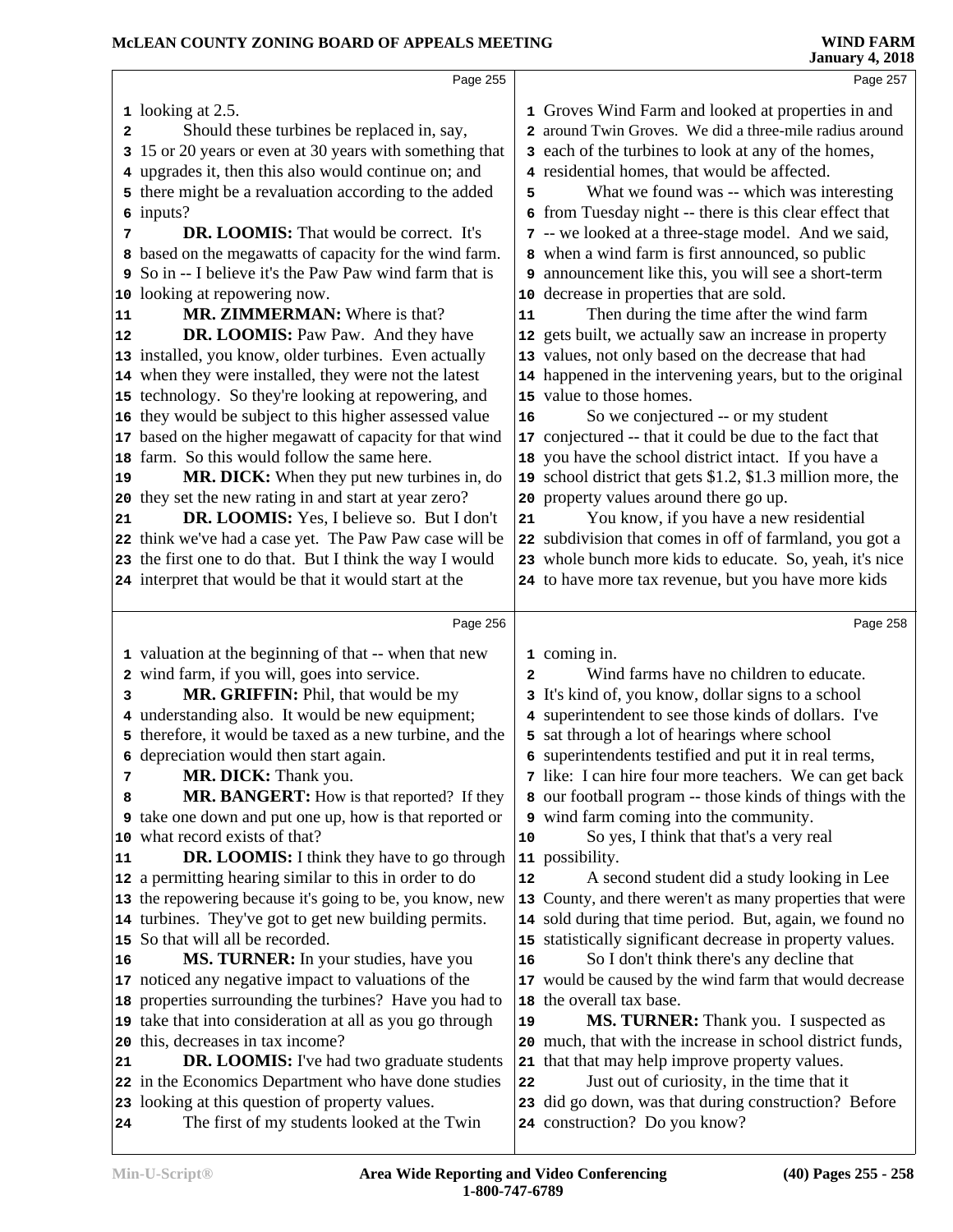### **McLEAN COUNTY ZONING BOARD OF APPEALS MEETING**

|                         | MCLEAN COUNTY ZONING BOARD OF APPEALS MEETING                                                             |    | <b>WIND FARM</b><br><b>January 4, 2018</b>               |
|-------------------------|-----------------------------------------------------------------------------------------------------------|----|----------------------------------------------------------|
|                         | Page 259                                                                                                  |    | Page 261                                                 |
| 1                       | <b>DR. LOOMIS:</b> It's been a while since we did                                                         |    | 1 in the paper, we would be now in that kind of middle   |
| 2                       | the study, but it is available out in the Center for                                                      |    | 2 time period.                                           |
| 3                       | Renewable Energy's website.                                                                               | 3  | It is a statistical model; so you're looking             |
| 4                       | We did kind of a -- two different models.                                                                 |    | 4 at statistical average home prices. It doesn't mean    |
| 5                       | We looked at -- before the wind farm was operational                                                      |    | 5 that that's going to affect every single property.     |
|                         | 6 was period one and then afterwards, so before and                                                       |    | 6 But based on that Twin Groves period -- and I would    |
|                         | 7 after. There you see that positive impact.                                                              |    | 7 also caution that that was the very first wind farm in |
|                         |                                                                                                           |    |                                                          |
| 8                       | We did a three-period model, where we said                                                                |    | 8 the county.                                            |
|                         | <b>9</b> before the public announcement. So some people know                                              | 9  | So I think, if you look historically at                  |
| 10                      | about it, but the general public doesn't know about                                                       |    | 10 that, you'd say people didn't have much experience.   |
|                         | 11 it. Then period two is between that announcement and                                                   |    | 11 And it was one of the first in Illinois at all.       |
| 12                      | operations. And then period three is there. And                                                           |    | 12 Whereas, now, even as you heard tonight, people said, |
| 13                      | that's where you saw that period two seeing property                                                      |    | 13 with noise: "Have you been by the other two wind      |
|                         | 14 value declines. People who sold during that time had                                                   |    | 14 farms? It's not that far of a drive."                 |
|                         | 15 a decline in value. If they held off until it was                                                      | 15 | I think people know what it's going to look              |
| 16                      | operational, you saw an increase.                                                                         |    | 16 like a lot more. We drive past them every day. So     |
| 17                      | MS. TURNER: So it's during that                                                                           |    | 17 it's not as much of a surprise. But Twin Groves, I    |
| 18                      | indiscernible time as to: Where are these things                                                          | 18 | think that was -- it created more uncertainty than I     |
| 19                      | going to be, and is it going to happen?                                                                   | 19 | think this one will.                                     |
| 20                      | <b>DR. LOOMIS:</b> Yeah. It's the question of                                                             | 20 | MR. SCHWASS: So stage 2, am I to expect no               |
| 21                      | what is this going to do? What is it going to look                                                        |    | 21 decrease or no increase?                              |
| 22                      | like? -- a period of uncertainty.                                                                         | 22 | DR. LOOMIS: I don't think my model can                   |
| 23                      | MS. TURNER: Thank you.                                                                                    |    | 23 speak anything to your particular experience.         |
| 24                      | <b>CHAIRMAN FINNIGAN:</b> Any other questions?                                                            | 24 | MR. SCHWASS: Again, you caught my attention              |
|                         |                                                                                                           |    |                                                          |
|                         |                                                                                                           |    |                                                          |
|                         | Page 260                                                                                                  |    | Page 262                                                 |
| 1                       | (No response.)                                                                                            |    | 1 because it was quite different from what we heard      |
| $\overline{\mathbf{2}}$ | <b>CHAIRMAN FINNIGAN:</b> Does anyone in the                                                              |    | 2 Tuesday night, that there was no negative impact. Yet  |
| 3                       | audience have questions of this witness? Come                                                             |    | 3 we're seeing a negative impact in stage 1. Now stage   |
|                         | 4 forward.                                                                                                |    | 4 2 we're concerned with where it's at.                  |
| 5                       | MR. SCHWASS: Glen Schwass. 27709 North                                                                    | 5  | <b>MR. GRIFFIN:</b> I want to clarify. Mr. MaRous        |
|                         | 6 2550 East Road, Lexington, Illinois.                                                                    |    |                                                          |
| 7                       |                                                                                                           |    | 6 was comparing properties that sold that were located   |
|                         | I know everybody wants to get out of here.                                                                |    | 7 near wind energy projects versus those not located     |
|                         | 8 I really do appreciate your study. I think it was                                                       |    | 8 near.                                                  |
|                         | <b>9</b> probably, along with one other, one of the most                                                  | 9  | By the nature of the study, he had to -- he              |
| 10                      | thorough things we've seen and probably the most                                                          |    | 10 was only determining -- comparing ones where the      |
| 11                      | credible.                                                                                                 |    | 11 turbines were already built versus properties where   |
| 12                      | So my concern is this: Were you here                                                                      |    | 12 there were no turbines. It's a different study than   |
|                         | 13 Tuesday night?                                                                                         |    | 13 what Dr. Loomis referred to. He wasn't trying to      |
| 14                      | DR. LOOMIS: Yeah.                                                                                         |    | 14 study what happened during construction or during the |
| 15                      | MR. SCHWASS: I think the question was asked                                                               |    | 15 permitting phase, but just the impact of the actual   |
| 16                      | Tuesday night that we were concerned about the                                                            |    | 16 turbines being in existence versus turbines not being |
| 17                      | property value and that there was no negative impact                                                      |    | 17 in existence.                                         |
| 18                      | on the property value, but yet stage 1 is where we're                                                     | 18 | MR. SCHWASS: What's the duration of this                 |
| 19                      | at in the process.                                                                                        |    | 19 project when it starts being built? You talked about  |
| 20                      | Are you saying we should expect decrease in                                                               |    | 20 all of these jobs. And I don't want to be sounding    |
| 21                      | property value since we're in stage 1 of listing a                                                        |    | 21 negative because I'm very proactive for employment as |
| 22                      | property?                                                                                                 |    | 22 well.                                                 |
| 23                      | <b>DR. LOOMIS:</b> We're actually in stage 2.<br>24 It's already become public. As soon as it's published | 23 | You talk about 519 new jobs. Over what<br>24 duration?   |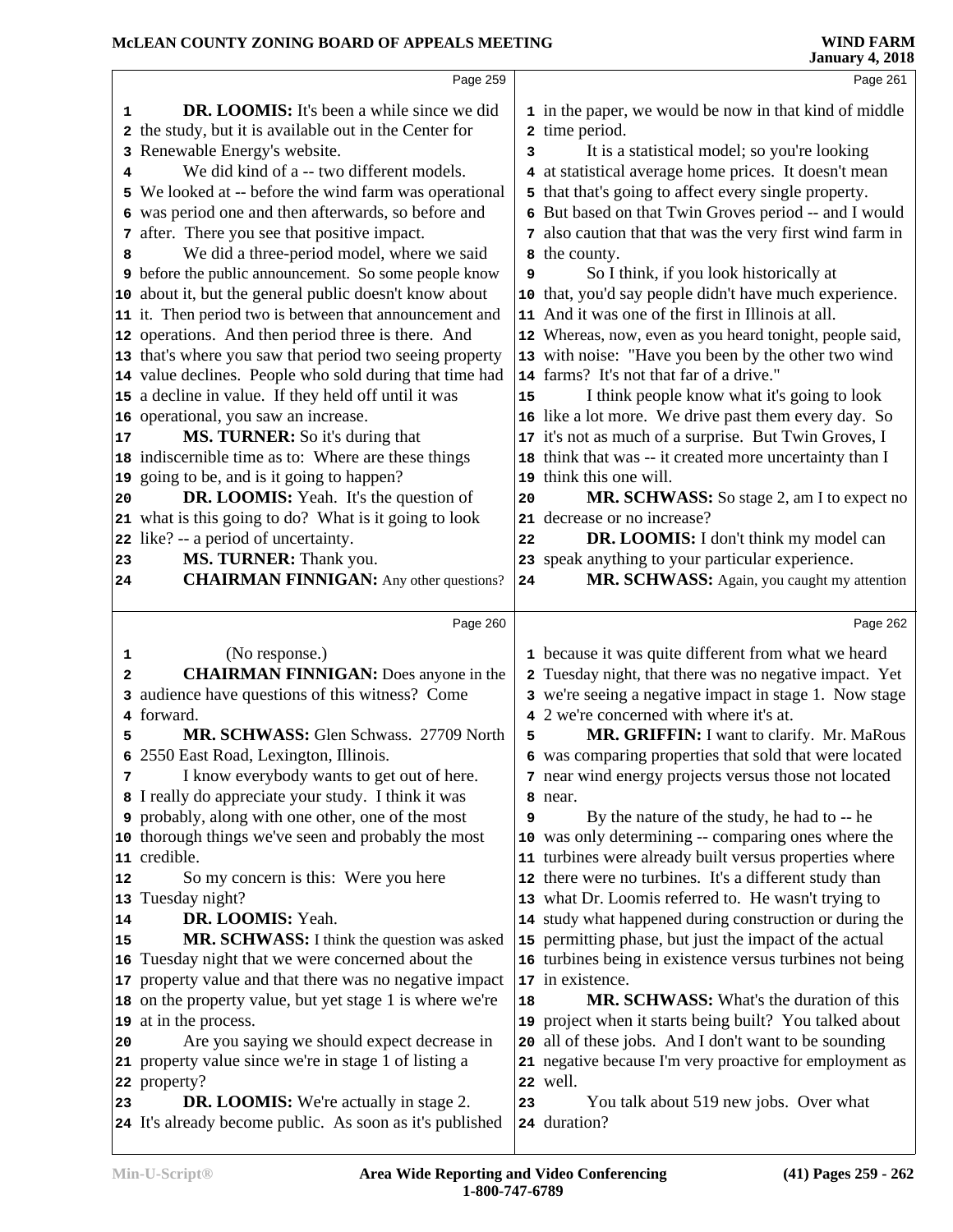|                                                                                                                 |              | <b>January 4, 2018</b>                                                                                      |
|-----------------------------------------------------------------------------------------------------------------|--------------|-------------------------------------------------------------------------------------------------------------|
|                                                                                                                 | Page 263     | Page 265                                                                                                    |
| DR. LOOMIS: That's a full-time equivalent<br>1                                                                  | 1            | What we did assume was sourced in Illinois                                                                  |
| of a job year. For example, if you -- the wind farm<br>2                                                        | $\mathbf{2}$ | is some of, like, the non-GE, non-engineering labor,                                                        |
| could be built in as little as six months. I don't<br>3                                                         | 3            | some of that supply chain, like the concrete, rebar,                                                        |
| know what Invenergy's plans are, but I've seen them as                                                          |              | gravel, all of those things that you say. It's just                                                         |
| soon as that.<br>5.                                                                                             | 5            | good business sense to source that local. Who wants                                                         |
| If you took six months to build it, you<br>6                                                                    |              | 6 to transport that too far? It's going to be                                                               |
| 7 would actually see that effect of being 1,038 actual                                                          | 7            | expensive.                                                                                                  |
| workers on site for that nine months, and that would                                                            | 8            | So those are the kinds of things. So I                                                                      |
| 9 be full-time people. If you had part-time people in                                                           | 9            | think these numbers are really, really conservative.                                                        |
| there, it would be more than that. And that's not<br>10                                                         | 10           | MR. SCHWASS: You took one of my questions.                                                                  |
| 11 just on site, but it's looking at those supply chain                                                         |              | 11 That was one of them. The structural tower plant in                                                      |
| and induced impacts; so you're not going to noses<br>12                                                         | 12           | Clinton, Illinois, I'm sure there's a lot of people                                                         |
| quite in that way.<br>13                                                                                        |              | 13 that are full time that live in McLean County.                                                           |
| MR. SCHWASS: Again, your numbers were -- it<br>14                                                               | 14           | You said it could be sourced there. I guess                                                                 |
| was very quick, and it was difficult to add them up.<br>15                                                      |              | 15 I would like to be able to say that it should be                                                         |
| But in just a quick calculation, less than 20 percent<br>16                                                     |              | 16 sourced there, because that is impacting not only                                                        |
| of the money that you're talking about stays here in<br>17                                                      |              | 17 McLean County. It's impacting DeWitt. Again, I'm                                                         |
| McLean County because we've got about 54 million as<br>18                                                       |              | 18 sure there are people from McLean County that work                                                       |
| 19 opposed to 250 million going outside of McLean County.                                                       |              | 19 there; so why wouldn't we make the commitment to                                                         |
| So of all of those jobs that we're talking<br>20                                                                |              | 20 source that from Clinton, Illinois?                                                                      |
| about, how many of them are from Chicago? How many<br>21                                                        | 21           | DR. LOOMIS: I think that's an Invenergy                                                                     |
| really are going to be here? How many people can we<br>22                                                       |              | 22 business decision. But in my experience, they have                                                       |
| 23 count on for the IBEW and the laborer's union? What's                                                        |              | 23 done a lot of projects here. They like to post, the                                                      |
| 24 that number going to be in percentage?                                                                       |              | 24 next project, about how they did that.                                                                   |
|                                                                                                                 |              |                                                                                                             |
|                                                                                                                 |              |                                                                                                             |
|                                                                                                                 | Page 264     | Page 266                                                                                                    |
| <b>DR. LOOMIS:</b> I'd have to say that it's going<br>1                                                         | 1            | I would think that, if it makes good                                                                        |
| 2 to be a lot. If you look out into the audience, I                                                             |              | business sense -- I don't think they want to tie their                                                      |
| 3 think there's an expectation that there's going to be                                                         |              | hands in a public meeting saying we're going to source                                                      |
| 4 lots of jobs for union labor here out of this project;                                                        |              | from this one. Then Trinity Towers could charge them                                                        |
| 5 so I think there's going to be lots of those jobs.                                                            |              | 5 whatever they wanted because they have it on the                                                          |
| I will say -- and I failed to mention this<br>6                                                                 |              | 6 record that they're going to source from them. So                                                         |
| 7 earlier -- when I did the report and we looked at                                                             | 7            | until they have a contract --                                                                               |
| those supply chain impacts, we were very, very<br>8                                                             | 8            | MR. SCHWASS: My guess is they already have                                                                  |
| conservative; so these are not inflated numbers.                                                                |              | <b>9</b> those prices set because they've given numbers for                                                 |
| If you look at, like, the turbine impacts,<br>10                                                                |              | 10 that.                                                                                                    |
| we have -- the towers can be made in Clinton,<br>11                                                             | 11           | Then the full-time employment for the                                                                       |
| Illinois. Trinity Structural Towers is located there.<br>12                                                     |              | 12 duration of six months, how does that impact the                                                         |
| 13 I think it's very likely that they will be sourced                                                           |              | 13 economy then when, after the six months, these                                                           |
| 14 from Trinity Towers. We assumed zero impact of towers                                                        |              | 14 employees get laid off? Is there an impact from an                                                       |
| coming from that because we weren't sure.<br>15                                                                 |              | 15 unemployment standpoint and stuff like that on McLean                                                    |
| In the nacelles are gear boxes. Many of<br>16                                                                   |              | 16 County?                                                                                                  |
| those GE gear boxes are built in Elgin, Illinois, by<br>17                                                      | 17           | <b>DR. LOOMIS:</b> When we look at construction                                                             |
| Winergy, who is a GE supplier. So if you buy GE<br>18                                                           |              | 18 jobs, it is true that these are temporary construction                                                   |
| turbines, it's going to create manufacturing jobs for<br>19                                                     |              | 19 jobs and, when this wind farm goes away, that there's                                                    |
| those gear boxes.<br>20                                                                                         |              | 20 got to be another construction project for those                                                         |
| We assumed zero content coming from either<br>21                                                                |              | 21 construction workers to go to.                                                                           |
| McLean County or Illinois for all of those turbines.<br>22                                                      | 22           | I tried to make it clear these are the                                                                      |
| So you think about the cost of the turbine itself. We<br>23<br>24 assumed none of that was sourced in Illinois. |              | 23 one-time impacts during construction. So that's<br>24 temporary. But they are full-time equivalent for a |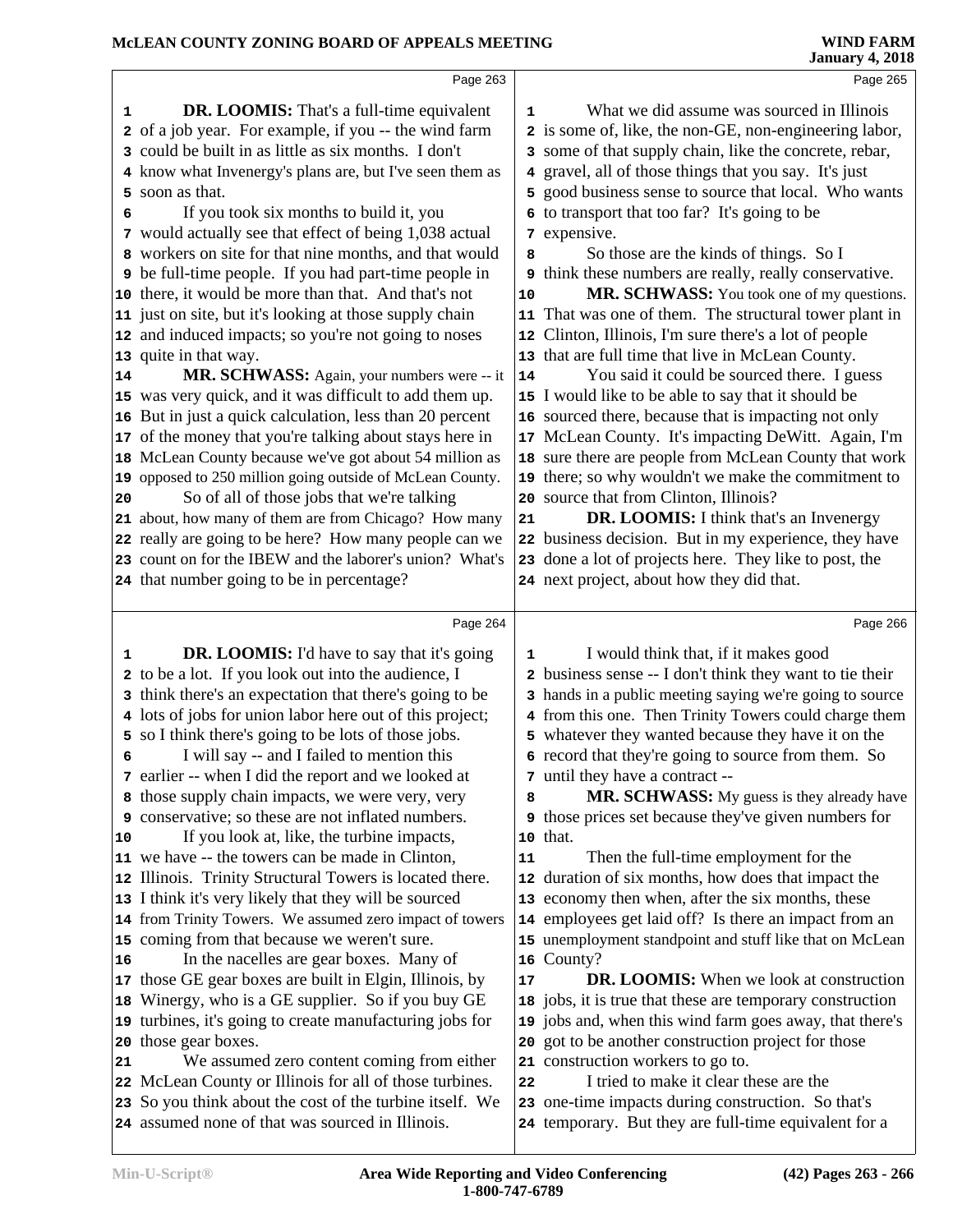|    | Page 267                                                       |              | Page 269                                                               |  |
|----|----------------------------------------------------------------|--------------|------------------------------------------------------------------------|--|
|    | 1 year; so those are real jobs.                                |              | 1 County and not from Chicago or someplace else. McLean                |  |
| 2  | And construction workers have to deal with                     | $\mathbf{2}$ | County is the one dealing with it. McLean County has                   |  |
|    | 3 the fact that they've got to move from project to            |              | 3 to live with it. McLean County should benefit from                   |  |
| 4  | project. It's just the nature of construction.                 |              | 4 it, not just from a school district standpoint.                      |  |
| 5  | But then, on the operations and maintenance,                   | 5            | <b>DR. LOOMIS:</b> And I think you do see that --                      |  |
| 6  | those are permanent, long-term, annual, recurring              |              | 6 I tried to make it clear. Here's the McLean County                   |  |
|    | 7 jobs.                                                        |              | 7 numbers. You look at the state numbers -- I didn't                   |  |
| 8  | MR. SCHWASS: You said 35 permanent jobs                        |              | 8 highlight those, but those are much bigger.                          |  |
|    | <b>9</b> over the duration of 30 years. That, to me, comes out | 9            | MR. SCHWASS: 80 percent. 80 percent goes                               |  |
|    | 10 to one full-time job per year.                              |              | 10 to the state. The only number I calculated -- and I                 |  |
| 11 | <b>DR. LOOMIS:</b> No, no, no. That's 35 people                |              | 11 was just too quick -- less than 20 percent was local.               |  |
|    | 12 employed during the duration of the wind farm. So           | 12           | DR. LOOMIS: Yeah. But I will say, in                                   |  |
|    | 13 it's 35 people employed for the next 30 years. Might        |              | 13 defense, Invenergy at least is headquartered in                     |  |
|    | 14 not be the same people. We hope not. Those ten              |              | 14 Chicago; so we keep some of that going into coffers in              |  |
|    | 15 turbine technicians are going to want promotions. I'm       |              | 15 Springfield. As a university employee, I like to see                |  |
|    | 16 sure.                                                       |              | 16 money going to Springfield.                                         |  |
| 17 | MR. SCHWASS: I don't know if I got the                         | 17           | MR. SCHWASS: I'm sure a lot stays in                                   |  |
|    | 18 answer. I was probably looking at my next question.         |              | 18 Chicago too. Thank you very much appreciate your                    |  |
|    | 19 But I'll go back to it.                                     |              | 19 time.                                                               |  |
| 20 | Again, I estimated \$54 million stays in                       | 20           | <b>CHAIRMAN FINNIGAN:</b> We're past our time to                       |  |
|    | 21 McLean County for labor and -- direct and indirect          |              | 21 quit. I guess we can poll to see how many questions                 |  |
|    | 22 services and injected services, you said; but yet over      |              | 22 we have. You just have one question?                                |  |
|    | 23 250 million comes from outside of McLean County.            | 23           | MS. WINTERLAND: I just have one question.                              |  |
| 24 | Why couldn't there be more of a commitment                     |              | 24 I promise. Amy Winterland.                                          |  |
|    | Page 268                                                       |              | Page 270                                                               |  |
|    |                                                                |              |                                                                        |  |
|    | 1 to getting some of that money coming into McLean             | 1            | You mentioned the net effect on the school                             |  |
|    | 2 County? How many travel jobs come in in that                 |              | districts, and you said it was published someplace.<br>Where was that? |  |
| 4  | 3 percentage?<br>DR. LOOMIS: I don't know how many travel      | 3<br>4       | <b>DR. LOOMIS:</b> We did a study at the Center                        |  |
|    | 5 jobs come in, but there are things that just can't be        |              | 5 for Renewable Energy. So if you go to                                |  |
|    | 6 sourced in McLean County. We don't have a turbine            |              | 6 renewables energy.ilstu.edu, go on the left-hand side to             |  |
|    | 7 manufacturer here. You can't buy blades in McLean            |              | 7 "publications." I think it's called "Wind Farms and                  |  |
|    | 8 County. You can't buy blades anywhere in Illinois.           |              | 8 School Districts."                                                   |  |
|    | 9 So it's impossible to source some of those things in         | 9            | <b>MS. WINTERLAND:</b> Is there any way we could                       |  |
|    | 10 McLean County.                                              |              | 10 make that part of this document, what the net effect                |  |
| 11 | I'll say this. McLean County actually fairs                    |              | 11 of the school district tax impact is? It's already                  |  |
|    | 12 very well compared to some other, more rural counties.      |              | 12 done. Can we just make it part of this? Because I                   |  |
|    | 13 We have a well-developed economy here. So if you look       |              | 13 know people are already quoting what Lexington School               |  |
|    | 14 at the multipliers for McLean County by section,            |              | 14 District is going to make; and that's not on a net                  |  |
|    | 15 there's a lot of this that stays and reverberates           |              | 15 basis. I think it would really help people to                       |  |
|    | 16 within the county compared to some other counties.          |              | 16 understand what the net effect is. Is there any way                 |  |
|    | 17 But there's just some things we don't have that you         |              | 17 we can make that part of our documents?                             |  |
|    | 18 can't source from McLean County.                            | 18           | <b>DR. LOOMIS:</b> I will clarify that that report                     |  |
| 19 | MR. SCHWASS: I appreciate your answer. I                       |              | 19 was done previous to the new school funding formula.                |  |
|    | 20 understand that you can't give me a definitive number.      | 20           | MS. WINTERLAND: Even so, I think it would                              |  |
| 21 | But I think it would be in the best                            |              | 21 be informative. Is that something you guys could --                 |  |
|    | 22 interests, if the Board is going to look at something       | 22           | <b>DR. LOOMIS:</b> We could make the report                            |  |
|    | 23 like this, that you really look at the source of the        |              | 23 available.                                                          |  |
|    | 24 employment and more of the jobs come from McLean            | 24           | MR. ZIMMERMAN: I think officially that                                 |  |
|    |                                                                |              |                                                                        |  |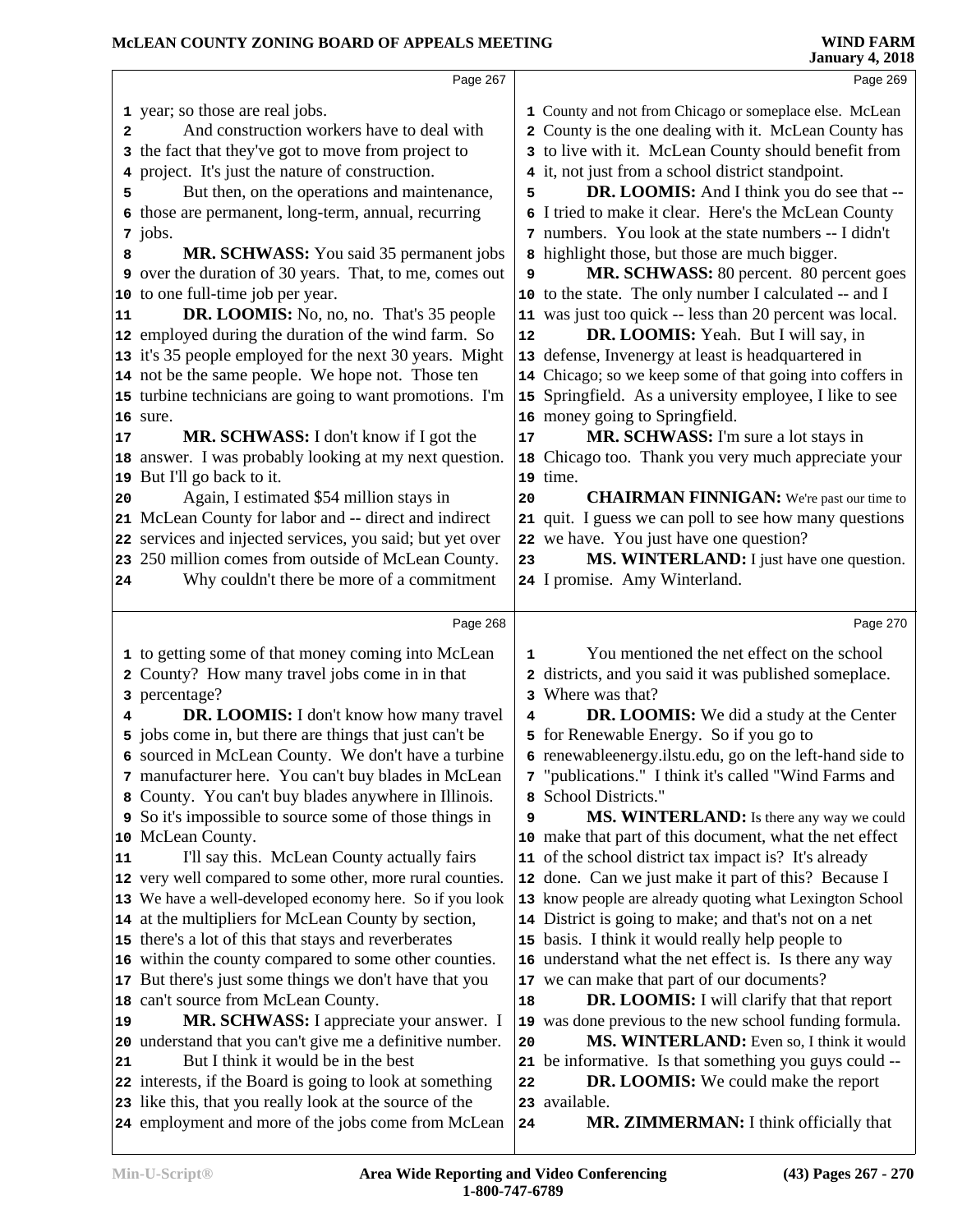$\sqrt{2}$ 

|              | Page 271                                                                                                         |  |
|--------------|------------------------------------------------------------------------------------------------------------------|--|
|              |                                                                                                                  |  |
|              | 1 reference now is in evidence.                                                                                  |  |
| $\mathbf{2}$ | MS. WINTERLAND: Because people are looking                                                                       |  |
|              | 3 at that, the big number, and I think they'd like to                                                            |  |
|              | 4 also look at the equalized value involved. Just                                                                |  |
|              | 5 consider. Thank you.                                                                                           |  |
| 6            | <b>CHAIRMAN FINNIGAN:</b> We're going to call a                                                                  |  |
|              | 7 recess tonight, and we're going to readjourn --                                                                |  |
|              | 8 continue, I guess is what we call it. No more                                                                  |  |
|              | <b>9</b> questions tonight. We're going to hold them off. We                                                     |  |
|              | 10 got to stop somewhere. You can come back on January 9                                                         |  |
|              | 11 at the Government Center at 7:00. And that's where                                                            |  |
|              | 12 we're going to reconvene.                                                                                     |  |
| 13           |                                                                                                                  |  |
| 14           | (Proceedings concluded 10:10 p.m.)                                                                               |  |
| 15           |                                                                                                                  |  |
| 16           |                                                                                                                  |  |
| 17           |                                                                                                                  |  |
| 18           |                                                                                                                  |  |
| 19           |                                                                                                                  |  |
| 20<br>21     |                                                                                                                  |  |
| 22           |                                                                                                                  |  |
| 23           |                                                                                                                  |  |
| 24           |                                                                                                                  |  |
|              |                                                                                                                  |  |
|              |                                                                                                                  |  |
|              |                                                                                                                  |  |
|              | Page 272                                                                                                         |  |
| 1            | STATE OF ILLINOIS<br>)<br>SS                                                                                     |  |
| 2            | ∖<br>COUNTY OF DeWITT                                                                                            |  |
| з            |                                                                                                                  |  |
| 4            | I, BRENDA ZEITLER, CRR, RPR, and CSR,<br>License No. 084-004062, in and for the state of                         |  |
| 5            | Illinois, do hereby certify that the foregoing meeting<br>was taken on the 4th day of January, 2018, before the  |  |
| 6            | McLean County Zoning Board of Appeals and that said<br>meeting was taken down in stenograph notes, afterwards    |  |
| 7            | reduced to typewriting by me, and that this transcript<br>is a true and accurate transcription of the testimony. |  |
| 8            | I do hereby certify that I am a                                                                                  |  |
| 9            | disinterested person in this cause of action, that I<br>am not a relative of any party or any attorney of        |  |
| 10           | record in this cause or an attorney for any party<br>herein or otherwise interested in the event of this         |  |
| 11           | action, and that I am not in the employ of the<br>attorneys for either party.                                    |  |
| 12           | IN WITNESS WHEREOF, I have hereunto set my hand                                                                  |  |
| 13           | this 26th day of January, 2018.                                                                                  |  |
| 14           |                                                                                                                  |  |
| 15           |                                                                                                                  |  |
| 16           | Brenda Zeitler, RPR, CRR, CSR                                                                                    |  |
| 17           |                                                                                                                  |  |
| 18           |                                                                                                                  |  |
| 19           |                                                                                                                  |  |
| 20           |                                                                                                                  |  |
| 21           |                                                                                                                  |  |
| 22           |                                                                                                                  |  |
| 23<br>24     |                                                                                                                  |  |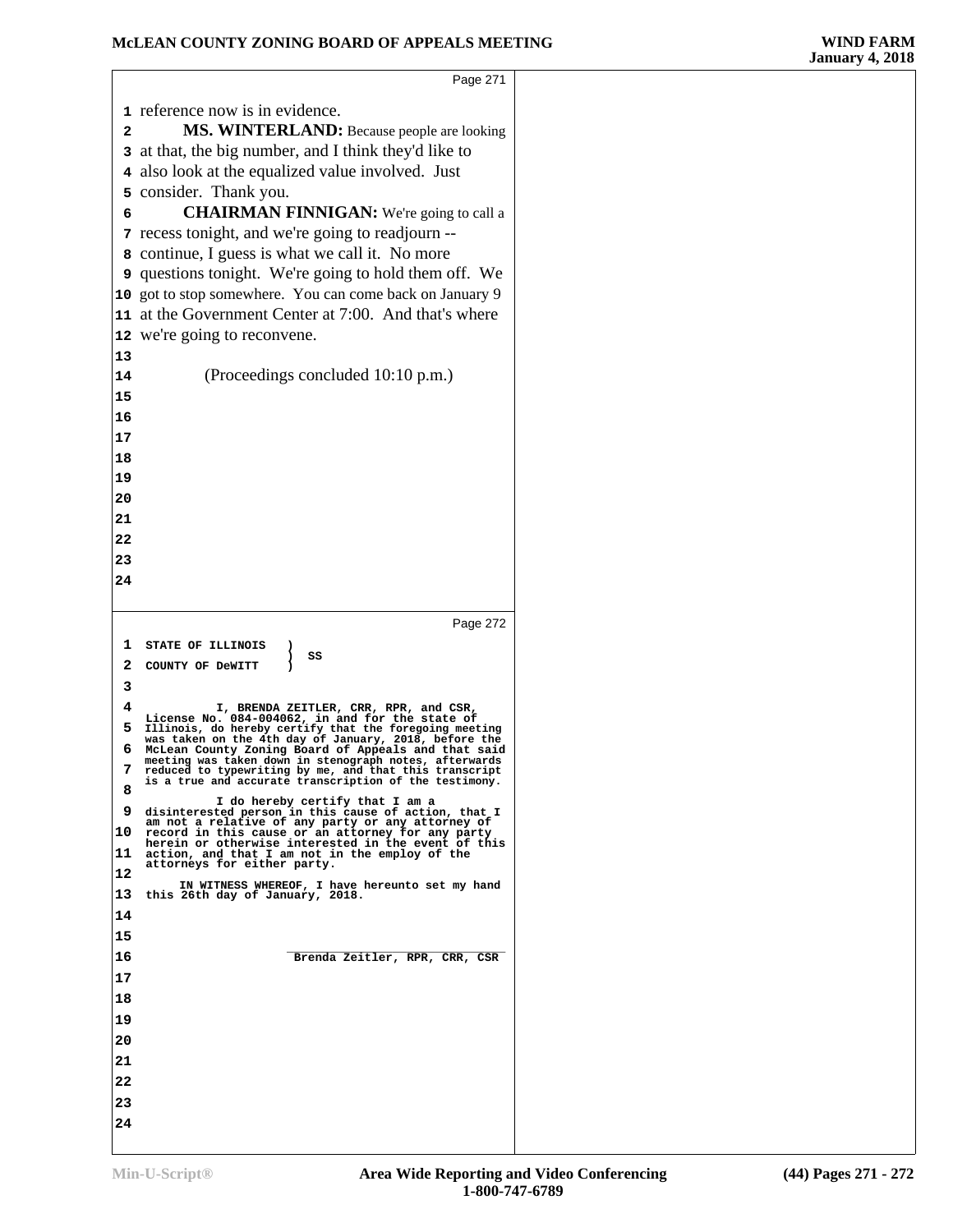|                       | 241:12,15                        | 255:13;257:12;260:23;       | 162:21;163:24;164:22;     | 156:24                   |
|-----------------------|----------------------------------|-----------------------------|---------------------------|--------------------------|
| \$                    | accounted (2)                    | 263:7;268:11                | 169:14;170:13;174:22;     | ambulance (1)            |
|                       | 157:1;217:24                     | acute(1)                    | 178:8;199:18;202:6;       | 152:1                    |
| \$1.2(1)              | accounts(1)                      | 132:19                      | 206:13;208:19;227:20;     | amount(9)                |
| 257:19                | 217:23                           | add(7)                      | 236:14;250:11,16;         | 105:19;127:11,15;        |
| \$1.3(2)              | accurate(3)                      | 124:10;141:2;               | 256:6;258:14;261:24;      | 129:11,22;130:7,20;      |
| 250:18;257:19         | 152:24;154:2;190:11              | 213:16;244:20;245:23;       | 263:14;265:17;267:20      | 138:5;140:4              |
| \$2,338(1)            | achieve (4)                      | 251:15;263:15               | against $(4)$             | amounts $(2)$            |
| 250:3                 | 115:18;142:17,23;                | added $(2)$                 | 119:4;141:4,13;           | 113:11;160:20            |
|                       | 226:15                           | 109:5;255:5                 | 223:4                     | Amy $(3)$                |
| \$44,500(1)<br>244:18 | achieved (3)                     | adding(1)                   | agency $(4)$              | 133:23;228:21;           |
|                       | 136:21;193:14;237:3              | 135:16                      | 147:12;165:23;            | 269:24                   |
| \$52,809(1)           | achieving (2)                    | addition $(3)$              | 169:9;207:15              | analysis (7)             |
| 105:17                | 193:8;194:20                     | 200:11;207:17;245:9         | ago(1)                    | 118:17;130:22;           |
| \$54(1)               | acknowledge (1)                  | additional (7)              | 124:8                     | 136:19;160:21;238:18;    |
| 267:20                | 212:10                           | 170:18,22;185:24;           | agree (1)                 | 240:22;245:18            |
| \$56.9(1)             | acoustic(8)                      | 191:9;210:17;217:22;        | 190:22                    | analyze $(2)$            |
| 253:12                | 140:7;151:5,18;                  | 243:5                       | agreed $(8)$              | 107:16;123:18            |
| \$6.9(1)              | 173:8;179:7,8,16;                | address (18)                | 138:19,21;186:24;         | and/or $(4)$             |
| 249:10                | 182:11                           | 106:21,23,23;132:7;         | 187:7,12;214:15,18,20     | 138:8;150:16;            |
|                       | acoustical (2)                   | 137:9,14;139:13,14;         | <b>Agreement</b> (4)      | 199:16;200:18            |
| $\mathbf{A}$          | 112:15;116:13                    | 156:16;158:3;161:12;        | 105:9;138:18,24;          | Andrea (9)               |
|                       | acoustician (1)                  | 164:10;199:1;201:8;         | 246:8                     | 164:4,8,11,23;207:5;     |
| ability $(2)$         | 107:15                           | 208:12;230:6;236:18,        | Agricultural (5)          | 208:8;209:13;211:23;     |
| 220:21;228:15         | acoustics(6)                     | 20                          | 105:8;108:22;             | 223:11                   |
| able $(14)$           | 110:20;150:18,20;                | addressed (1)               | 194:19;196:6;225:1        | anecdotal $(1)$          |
| 123:22;128:14;        | 152:5;182:10,14                  | 144:24                      | <b>Agriculture (4)</b>    | 201:1                    |
| 143:2,21;154:20;      | acres(3)                         | adjust $(1)$                | 105:9;225:14,22;          | Angelo (1)               |
| 156:6;157:9,16,21;    |                                  | 140:11                      |                           | 215:1                    |
| 158:14,18;162:8;      | 139:5;232:15,17                  |                             | 226:7                     |                          |
| 232:9;265:15          | acronym(1)<br>237:24             | administrative (1)<br>243:2 | aha $(1)$<br>123:22       | $A-n-g-e-l-0$ (1)        |
| above $(2)$           |                                  |                             | ahead $(3)$               | 215:1                    |
| 111:14;128:2          | across(10)                       | $\text{adopt}(1)$           |                           | angst $(1)$              |
| absolutely (1)        | 110:21;138:5,7;                  | 231:21                      | 107:9;192:4;211:14        | 245:23                   |
| 230:14                | 188:3;190:8;196:10;              | advent $(1)$                | aid $(7)$                 | animal $(2)$             |
| absorb $(1)$          | 200:5,14;202:10;234:3            | 151:22                      | 250:24;251:12,22;         | 145:3;201:16             |
| 113:20                | Act(1)                           | affect $(7)$                | 252:1,3,10;253:6          | animals $(6)$            |
| absorbed (2)          | 245:20                           | 150:15;151:6,20;            | air(7)                    | 199:14,17,19;200:7,      |
| 111:14;113:14         | action(1)<br>202:12              | 157:5;168:7;253:5;<br>261:5 | 113:10;114:20;            | 22;208:14                |
| absorption (2)        |                                  | affected (6)                | 123:12;125:13,16;         | animals' $(1)$<br>199:19 |
| 113:9,12              | active(6)<br>111:4;173:10;175:7; | 143:3;151:24;160:2,         | 127:6;143:14              |                          |
| acceptable(6)         |                                  |                             | allocated (1)             | announce (1)<br>103:17   |
| 139:20,22,24;141:7,   | 179:14,15;181:7                  | 8,11;257:4                  | 253:3                     |                          |
| 8;142:19              | activity <sub>7</sub>            | affects $(1)$               | allow $(3)$               | announced (1)            |
| accepted(1)           | 173:9;179:23,24;                 | 132:18                      | 220:8,13,17               | 257:8                    |
| 185:14                | 180:5,19;187:2;220:20            | affirmed $(1)$<br>103:10    | allowed $(2)$<br>223:7,24 | announcement $(3)$       |
| access(4)             | acts (1)                         |                             |                           | 257:9;259:9,11           |
| 156:11;183:24;        | 234:20                           | afraid $(3)$                | allows $(2)$              | annual $(4)$             |
| 184:4;198:16          | actual(6)                        | 155:22;156:2,5              | 198:20;220:15             | 183:20;242:8;            |
| accessed(1)           | 167:22;217:11;                   | afternoon (1)               | almost $(4)$              | 250:19;267:6             |
| 184:1                 | 219:13;221:20;262:15;            | 222:6                       | 136:5;173:6;243:13;       | annually $(2)$           |
| accommodate (2)       | 263:7                            | afterwards (1)              | 250:18                    | 248:20;253:13            |
| 225:13,22             | actually(41)                     | 259:6                       | aloft $(2)$               | answered $(3)$           |
| accomplish (1)        | 113:10;114:3;124:8,              | ag(1)                       | 122:10,12                 | 209:2:228:14,16          |
| 209:6                 | 9;125:22;143:1;                  | 224:24                      | along $(10)$              | anticipating $(5)$       |
| accordance (1)        | 146:10;157:21;164:22;            | again $(45)$                | 106:17;113:14;            | 168:9,10;170:17,19;      |
| 206:7                 | 167:16;171:20;174:8,             | 103:17,20;104:18;           | 136:5;164:6;195:9;        | 210:15                   |
| according(8)          | 17;175:7,8;176:14;               | 110:14;112:18;114:11;       | 214:6;236:14;237:10;      | apologize $(2)$          |
| 160:10;193:3;         | 177:1,18;178:13;                 | 116:1;118:8;119:8;          | 250:5;260:9               | 164:17;233:16            |
| 247:10;249:24;250:16; | 180:2;181:22;188:23;             | 120:13;122:4,20;            | always $(7)$              | Appeals $(1)$            |
| 252:7;253:4;255:5     | 190:5,6;191:3;193:6;             | 123:18;125:5;130:6;         | 103:15;115:20;            | 226:21                   |
| accordingly(1)        | 212:19;214:11;217:21;            | 131:15,20;133:14;           | 125:4;128:6;152:21;       | appears $(1)$            |
| 224:1                 | 218:2,9,20;224:18;               | 137:9;141:2;146:16;         | 153:20;240:21             | 160:1                    |
| account(2)            | 234:8;249:13;251:17;             | 150:18;152:4;161:12;        | ambient $(1)$             | appendix $(1)$           |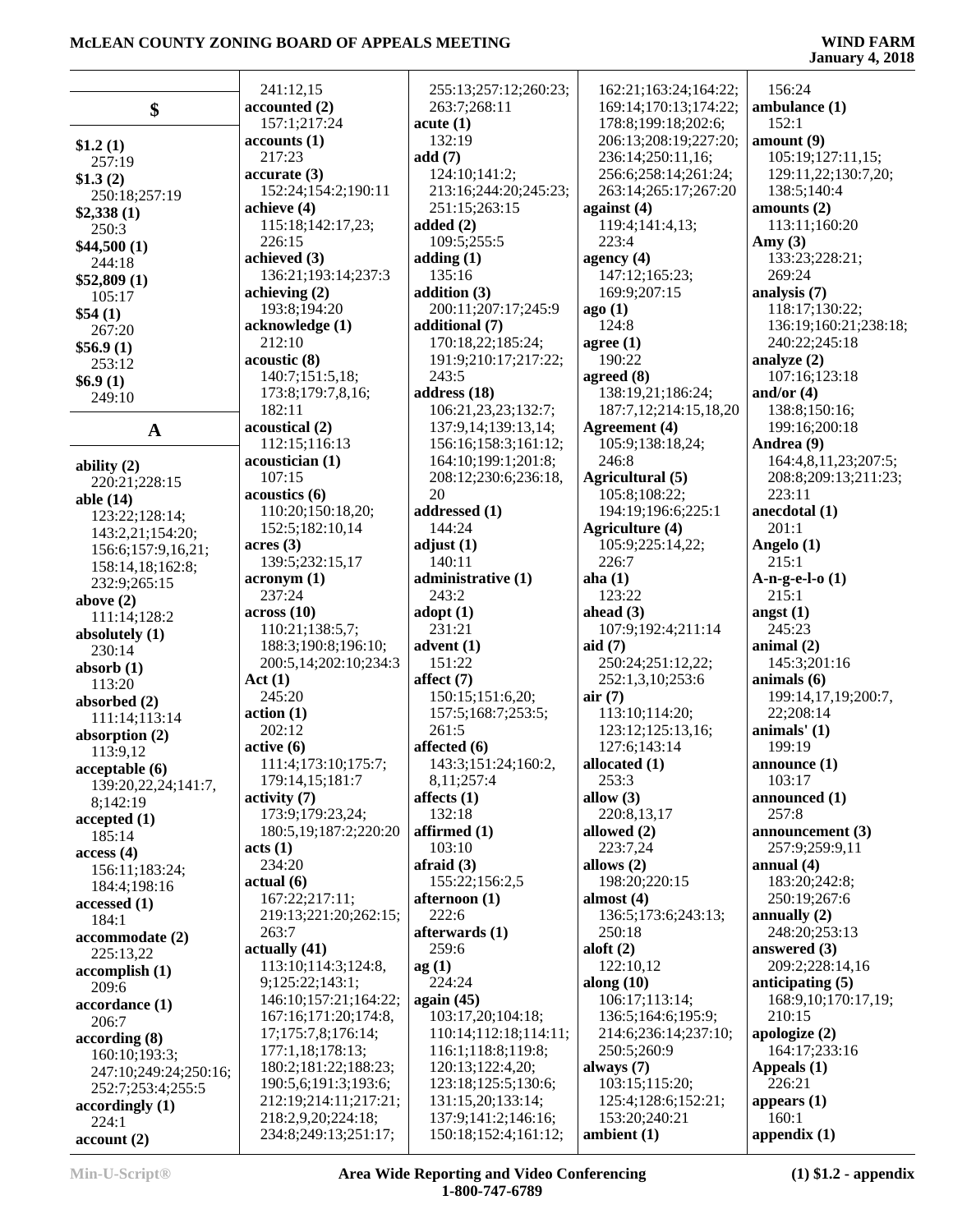| 237:16                      | 210:11,16,17;212:9;     | 134:3;156:19;         | aware $(17)$             | based $(31)$                |
|-----------------------------|-------------------------|-----------------------|--------------------------|-----------------------------|
| applicable (2)              | 213:9,22;224:2;         | 240:24;241:21;245:18; | 142:5;145:17;            | 105:6;123:3;126:13;         |
| 113:18;222:12               | 225:13;229:13;232:7;    | 249:18;252:7          | 149:14;175:1;185:22;     | 136:24;145:11;150:14;       |
|                             |                         |                       |                          |                             |
| <b>Applicant (17)</b>       | 234:12                  | assure $(2)$          | 186:9, 10; 189:6; 192:5, | 152:18;167:18;216:24;       |
| 102:8;104:21,23;            | areas(16)               | 157:11,21             | 13, 15, 17; 197: 17;     | 219:4;221:22;223:3,         |
| 106:1;138:19;139:1;         | 133:15;139:22;          | assuredly (1)         | 206:11;208:24;210:11;    | 10,12,19,20;224:2;          |
| 147:15;148:6,10;            | 172:15;179:19;180:4,    | 136:5                 | 231:4                    | 227:9,13;234:14;            |
| 161:23;163:1,15;            | 6;183:8;186:4;193:10,   | astute $(1)$          | away (13)                | 238:7;248:12;249:6,         |
| 191:14;192:21;224:9,        | 18;195:1,14;196:7;      | 128:19                | 122:14;152:16;           | 15,22;251:1,20;255:8,       |
|                             |                         |                       |                          |                             |
| 14;235:19                   | 206:21;209:15;214:3     | atmosphere (10)       | 158:10;166:15;178:4,     | 17:257:13:261:6             |
| Applicant's (7)             | argue(1)                | 111:15;113:23;        | 16;182:17,18;194:8;      | basically (26)              |
| 104:4,9,11;105:15,          | 247:19                  | 114:19;115:2,23;      | 196:13;248:17;252:6;     | 157:1;165:22;               |
| 21;120:4;254:17             | Army $(5)$              | 116:6;117:24;119:8;   | 266:19                   | 167:19;168:8,14,18;         |
| application (9)             | 191:2;198:9,11,18;      | 122:4;151:12          |                          | 169:16,22;170:11;           |
| 104:17;105:6;               | 220:6                   | Atmospheric (2)       | B                        | 171:17;175:11,17,22;        |
|                             |                         |                       |                          |                             |
| 148:13;165:8,11;            | around $(20)$           | 113:9,12              |                          | 176:1;177:10;179:9;         |
| 172:13;178:8;220:8;         | 114:21;134:19,22;       | attaches (1)          | <b>Bachelor</b> (1)      | 180:9;183:12;185:16;        |
| 229:11                      | 135:4,9;136:7,9;        | 217:10                | 237:9                    | 189:1;193:12;194:17;        |
| applied (6)                 | 164:19;179:1;188:17;    | attendant (1)         | back (48)                | 213:13,16,19;218:13         |
| 180:24;193:9;               | 202:18;204:16;206:1;    | 182:23                | 102:11;108:12;           | basing $(2)$                |
| 194:11;195:11;217:1,        | 213:8,18;235:11;        | attention (3)         | 110:4;111:21;112:3,5;    | 132:14,15                   |
|                             |                         |                       |                          |                             |
| 21                          | 241:21;257:2,2,20       | 141:20;148:22;        | 113:24;116:9;118:7;      | basis $(11)$                |
| applies $(1)$               | $\arrears(1)$           | 261:24                | 122:13;127:3,11,14,15,   | 152:7;157:3;165:24;         |
| 162:15                      | 252:11                  | attract $(2)$         | 18;128:1;130:19;         | 200:24;208:11;227:2,        |
| apply $(3)$                 | Article (1)             | 148:22;193:19         | 144:16;145:14;149:8;     | 12;242:6;245:24;            |
| 181:6;183:14;230:21         | 222:24                  | attracted (2)         | 150:9,12;153:3,14;       | 246:10;270:15               |
| applying $(1)$              | artificially (1)        | 186:3,3               | 160:14;163:11;168:9;     | bat(36)                     |
|                             |                         |                       |                          |                             |
| 136:20                      | 128:5                   | attraction (1)        | 181:4,8;188:13;          | 166:4,8;173:8,9,10;         |
| appreciate (7)              | ascertain(1)            | 186:12                | 194:20,22;199:12;        | 179:7,8;180:1,10,12;        |
| 134:2;140:19,20;            | 226:21                  | attractive (2)        | 202:16;207:6;209:21;     | 181:3;182:4,5,6,13;         |
| 147:23;260:8;268:19;        | aspect $(2)$            | 173:19;174:4          | 213:13;217:19,22;        | 183:2,4,5,17;187:1,1,6,     |
| 269:18                      | 150:5;242:10            | audible (2)           | 221:16;227:9;228:11;     | 11;193:11;194:9;            |
|                             | assess $(1)$            | 111:11;143:8          |                          |                             |
| approach $(6)$              |                         |                       | 240:21;252:5;253:20;     | 215:11,21,23;216:6,11,      |
| 167:14,14,17,19;            | 210:20                  | audience (8)          | 258:7;267:19;271:10      | 12, 17, 20; 218: 7, 14;     |
| 168:11;169:5                | assessed $(2)$          | 108:11;110:5;132:5;   | background (1)           | 221:10                      |
| approvals $(1)$             | 251:2;255:16            | 161:4;198:24;253:22;  | 157:2                    | bats $(26)$                 |
| 198:18                      | assessing $(2)$         | 260:3;264:2           | backs $(1)$              | 166:18,20;179:10,           |
| approved (3)                | 167:20:168:11           | audio $(1)$           | 164:20                   | 12,17;180:17;181:2,9,       |
| 126:10;159:11;160:3         | assessment $(3)$        | 140:5                 | balance (1)              | 19, 23, 24; 183: 8, 10, 13; |
|                             |                         |                       |                          |                             |
| approximately (2)           | 172:9,17;246:23         | auditorium (2)        | 125:4                    | 184:19,23;185:1,7,17;       |
| 232:16;244:18               | assessments $(1)$       | 140:13:155:1          | bald(4)                  | 193:16,20,20;194:6;         |
| April $(1)$                 | 168:2                   | Audubon (1)           | 166:22;175:14;           | 211:10,12;216:15            |
| 175:13                      | assessor (4)            | 184:6                 | 178:22;179:1             | beast $(1)$                 |
| aquatic $(7)$               | 246:1,6,19,23           | August $(1)$          | ball(1)                  | 131:22                      |
| 192:12,14;195:10;           | assessors $(1)$         | 252:21                | 166:13                   | beautifully (1)             |
| 227:10,15;228:10;           | 247:3                   | available (15)        | band $(6)$               | 140:7                       |
|                             |                         |                       |                          |                             |
| 234:16                      | associated $(2)$        | 136:18;158:13,14;     | 109:10,15,18,23;         | become $(3)$                |
| aquifer $(1)$               | 133:6;243:3             | 164:14;165:8,10,12;   | 110:6;117:17             | 109:17;133:11;              |
| 206:19                      | assume $(15)$           | 184:5;192:6;197:17;   | bands $(4)$              | 260:24                      |
| arbitrary $(1)$             | 115:18,22,23;116:7;     | 236:23;247:15;251:9;  | 108:20;109:16;           | becomes $(1)$               |
| 190:14                      | 129:17;189:13;191:16,   | 259:2;270:23          | 110:15;118:16            | 117:16                      |
| area (55)                   | 19, 22, 23; 192: 11;    | Avenue $(3)$          | <b>Bangert</b> (7)       | bed(2)                      |
| 148:14;163:18;              | 205:14;221:8;254:4;     | 106:24;215:3;222:1    | 102:17,18;120:6,19;      | 196:21;204:5                |
|                             |                         |                       |                          |                             |
| 167:22;169:21;171:17,       | 265:1                   | average $(3)$         | 121:11;185:4;256:8       | beforehand (2)              |
| 18;172:6,6,11,12;           | assumed (9)             | 115:13;244:17;261:4   | bar(1)                   | 164:14,15                   |
| 173:14,18;174:20;           | 120:10;245:19;          | avian $(4)$           | 109:14                   | befuddle $(1)$              |
| 175:17,20;177:4,15,18,      | 248:6, 10, 14; 253: 24; | 171:3,5;175:21;       | bargain(1)               | 108:4                       |
| 19,23;178:1,4,23;           | 264:14,21,24            | 200:1                 | 138:23                   | began $(1)$                 |
| 180:13,14,14,20;181:7,      | assuming $(3)$          | avoid $(4)$           | barriers (1)             | 165:2                       |
|                             | 120:17;132:13;241:4     | 121:7;192:21;         |                          |                             |
| 11, 14, 15; 182: 4; 183: 7, |                         |                       | 113:17                   | begin $(2)$                 |
| 12, 185: 18, 186: 8, 13;    | assumption $(2)$        | 194:21;235:19         | base $(4)$               | 146:2;219:22                |
| 193:3,5;194:9,18;           | 135:22;241:20           | avoiding $(1)$        | 192:16;207:9;218:7;      | beginning $(5)$             |
| 195:17;197:16;201:11;       | assumptions (7)         | 182:22                | 258:18                   | 165:2;169:19;208:8;         |
|                             |                         |                       |                          |                             |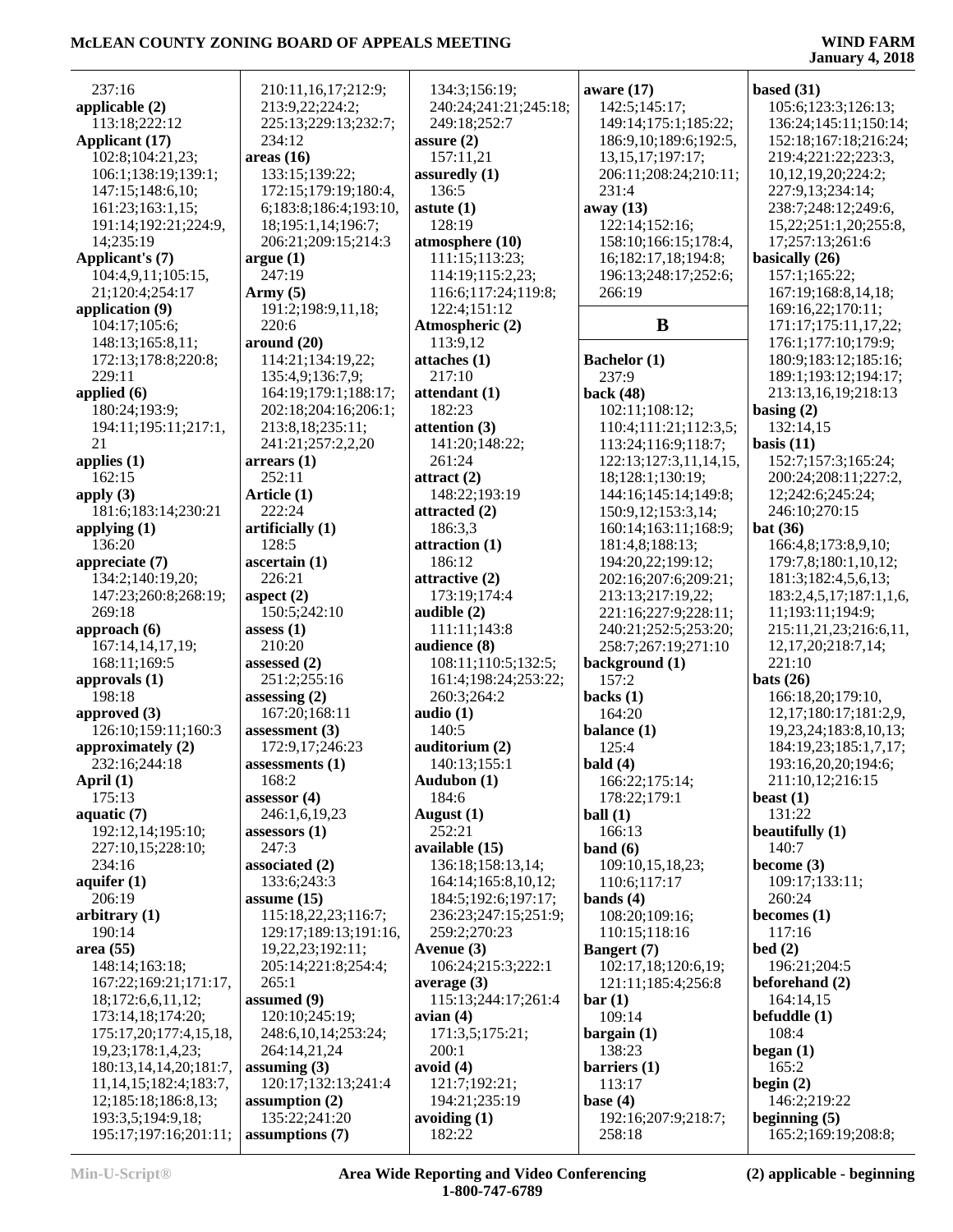| 251:17;256:1                          | 107:13;108:17;                              | bother $(3)$                          |                                              | capacity (4)                      |
|---------------------------------------|---------------------------------------------|---------------------------------------|----------------------------------------------|-----------------------------------|
| behalf $(1)$                          | 109:8;110:17;122:5;                         | 141:15;214:3,6                        | $\mathbf C$                                  | 115:20;246:11;                    |
| 171:21                                | 145:1;174:16;192:24;                        | bottom $(3)$                          |                                              | 255:8,17                          |
| behavior $(1)$                        | 204:20;207:9                                | 109:13;250:7,8                        | cable(3)                                     | capital $(1)$                     |
| 133:13                                | bite $(1)$                                  | bottoms $(2)$                         | 150:15;204:16,20                             | 238:19                            |
| behaviors (1)                         | 252:5                                       | 249:1,4                               | cables $(2)$                                 | <b>CAPPARELLA (15)</b>            |
| 199:20                                | <b>Blackball</b> (1)                        | bound $(1)$                           | 196:17,18                                    | 215:1,2,17;216:3,13;              |
| behind (3)                            | 166:4                                       | 142:23                                | calculated (2)                               | 217:2,5,14,18;218:1;              |
| 156:13;191:15;                        | blade $(27)$                                | boundary (4)                          | 219:10;269:10                                | 219:1,18;220:1,11;                |
| 251:23                                | 126:22;127:4,5,14,                          | 174:11,12;175:7,16                    | calculation (2)                              | 221:1                             |
| beings $(1)$<br>132:20                | 16;129:23,24;130:20,                        | box (3)                               | 216:18;263:16                                | $C-a-p-p-a-r-e-l-l-a(1)$<br>215:2 |
| belabor $(1)$                         | 21;131:7,8;134:13;<br>136:7;217:8,10,11,23; | 125:13;213:7;238:19<br>boxes $(5)$    | call $(13)$                                  | capture $(1)$                     |
| 211:5                                 | 218:3,3,8,8;219:4,4,10;                     | 205:4;238:24;                         | 102:1,14;103:24;                             | 240:18                            |
| belaboring (1)                        | 221:5,6,9                                   | 264:16,17,20                          | 106:9;143:22;146:3;                          | carcass (8)                       |
| 117:6                                 | blades $(21)$                               | break $(2)$                           | 152:3;153:8;180:11;<br>239:7;247:12;271:6,8  | 186:5;189:2,6,22;                 |
| below $(8)$                           | 125:12,15;127:1;                            | 163:10,11                             | called $(9)$                                 | 212:15,24;213:11,15               |
| 117:20;118:15,21,                     | 128:16;130:3,4,23;                          | Brian $(1)$                           | 115:4;126:24;                                | carcasses $(5)$                   |
| 24;119:20;135:17;                     | 134:8, 10; 135:4, 9, 10,                    | 102:17                                | 128:13;167:18;237:22;                        | 186:5,12;212:17;                  |
| 187:4;213:5                           | 12, 13, 24; 136: 9;                         | briefly $(2)$                         | 240:8,9,14;270:7                             | 213:3,20                          |
| bend $(1)$                            | 148:22;221:13,15;                           | 104:3:118:8                           | calm(4)                                      | care $(2)$                        |
| 122:12                                | 268:7,8                                     | bring(7)                              | 115:6,23;122:8;                              | 139:10;244:8                      |
| beneath $(1)$<br>213:13               | <b>Bloomington</b> (2)<br>222:1;236:20      | 106:12;135:17;<br>139:18;149:8;150:5; | 146:11                                       | career $(1)$<br>110:20            |
| benefit $(5)$                         | blowing $(1)$                               | 168:9;185:23                          | calms $(1)$                                  | Carlton (2)                       |
| 108:11;110:4;111:2;                   | 116:4                                       | brought $(2)$                         | 115:3                                        | 103:5,6                           |
| 252:2;269:3                           | blustery $(1)$                              | 141:20;233:14                         | came $(4)$                                   | case $(22)$                       |
| benefits $(1)$                        | 122:22                                      | brown (3)                             | 128:1;201:15;<br>234:10;235:24               | 102:3;103:17;                     |
| 237:19                                | <b>Board</b> (30)                           | 173:15;182:6;213:22                   | can (131)                                    | 112:21;113:17;115:1;              |
| Besides $(1)$                         | 104:2;107:23;                               | buffer $(1)$                          | 102:9;103:10;                                | 117:23;118:23;120:13,             |
| 148:18                                | 108:15;114:18;115:16;                       | 174:17                                | 106:12;111:10;113:20;                        | 14;134:11,14;135:8,20,            |
| best $(8)$                            | 117:10;120:1;129:4;                         | build $(6)$                           | 115:3,4,20,20;116:1,6,                       | 21;152:1;156:19;                  |
| 108:3;115:7;136:3;                    | 137:23;138:4;141:5;                         | 117:1;167:13,21;                      | 8,9;117:14;118:14;                           | 163:21;236:10;239:16;             |
| 157:10;186:1,18;                      | 144:1;145:18;147:13;                        | 170:9;241:13;263:6                    | 121:17,23;122:1,6,11;                        | 247:5;255:22,22                   |
| 228:15;268:21                         | 148:8;155:6;159:11,<br>19;164:21;181:17;    | building $(7)$<br>172:7;181:15;       | 123:13;124:12;125:19;                        | $\cosh(1)$<br>248:12              |
| Beth $(1)$<br>103:7                   | 197:9;198:5;222:7;                          | 195:17,19,22;233:5;                   | 126:5;128:5,7,9,9;                           | categories (1)                    |
| better $(6)$                          | 224:4;226:20,21;                            | 256:14                                | 130:4;134:24;136:3;                          | 220:17                            |
| 112:2;116:22;121:3;                   | 228:12;235:8;254:20;                        | built $(12)$                          | 137:21;140:10,12,16;<br>141:16;144:15;146:2, | category (2)                      |
| 154:5;162:9;167:3                     | 268:22                                      | 166:1;167:23;168:3,                   | 5,6,10,10,11,13,15;                          | 240:19;242:19                     |
| beyond (9)                            | boards $(2)$                                | 4;212:23;241:5,7;                     | 148:6;149:21,23;                             | $\text{cats}(1)$                  |
| 174:10,13;176:19;                     | 111:6;237:14                                | 257:12;262:11,19;                     | 151:16,17,18;152:5;                          | 200:19                            |
| 204:18,19;217:24;                     | bodies $(1)$                                | 263:3;264:17                          | 155:3,4,5;156:9,10,14,                       | cattle(2)                         |
| 218:19,23;225:24                      | 237:15                                      | bunch $(4)$                           | 16; 157: 10, 11, 14;                         | 199:16;208:13                     |
| big(3)                                | body(1)                                     | 110:11;174:24;                        | 158:12,15,17;159:13;                         | caught $(2)$                      |
| 148:2;214:4;271:3<br>bigger $(1)$     | 250:9<br>bonus $(1)$                        | 195:8;257:23<br><b>Bureau</b> (1)     | 160:15;162:7,10,13;                          | 251:24;261:24<br>cause $(5)$      |
| 269:8                                 | 251:17                                      | 105:4                                 | 163:3, 18, 21; 164: 7, 21;                   | 184:24;230:13,20;                 |
| bill $(1)$                            | book $(1)$                                  | business $(6)$                        | 166:5, 13, 16; 167: 1, 3, 4,                 | 241:14,17                         |
| 246:5                                 | 107:5                                       | 103:10;106:23;                        | 11;168:7,9;170:9;<br>171:23;173:11,15;       | caused $(3)$                      |
| biologist $(3)$                       | bore $(7)$                                  | 244:3;265:5,22;266:2                  | 174:3,5,15,21;175:11,                        | 138:22;253:9;258:17               |
| 174:9;175:23;176:16                   | 196:20,22;203:4,7;                          | butcher $(1)$                         | 23;176:2,18;177:1;                           | causes $(1)$                      |
| bird(15)                              | 204:3,4;233:17                              | 233:4                                 | 178:2,20;179:2;                              | 122:12                            |
| 171:3;172:20,23;                      | boring $(5)$                                | butterflies $(1)$                     | 182:13,15;183:8;                             | causing $(2)$                     |
| 173:3;176:12,13;                      | 203:11,23;204:1,6;                          | 207:18                                | 184:5,8,22;187:15;                           | 127:6;138:15                      |
| 177:5,7,8;178:12,18,                  | 233:12                                      | butterfly $(2)$                       | 192:24;194:23;198:23;                        | caution $(2)$                     |
| 19;184:7;185:8;187:11<br>birds $(15)$ | both $(17)$<br>104:18;128:20;               | 208:14;210:13<br>buy $(3)$            | 211:7;212:15;213:11;                         | 252:12;261:7<br>cautions $(1)$    |
| 175:9;176:5,15,20;                    | 172:21;174:22;175:5;                        | 264:18;268:7,8                        | 214:5;224:7;227:5;                           | 240:22                            |
| 177:14,22;178:10;                     | 177:22;180:10,17;                           | buzzards $(1)$                        | 231:2;242:7;244:16;                          | cell(4)                           |
| 184:19,21,23;185:1,8;                 | 181:9;183:5;200:8;                          | 213:1                                 | 248:2;250:8,17;258:7,<br>7;261:22;263:22;    | 150:15;151:4,22;                  |
| 187:18;221:5,8                        | 204:15;211:9;234:19;                        |                                       | 264:11;269:21;270:12,                        | 152:1                             |
| bit $(10)$                            | 240:16;243:8;252:4                          |                                       | 17;271:10                                    | census $(1)$                      |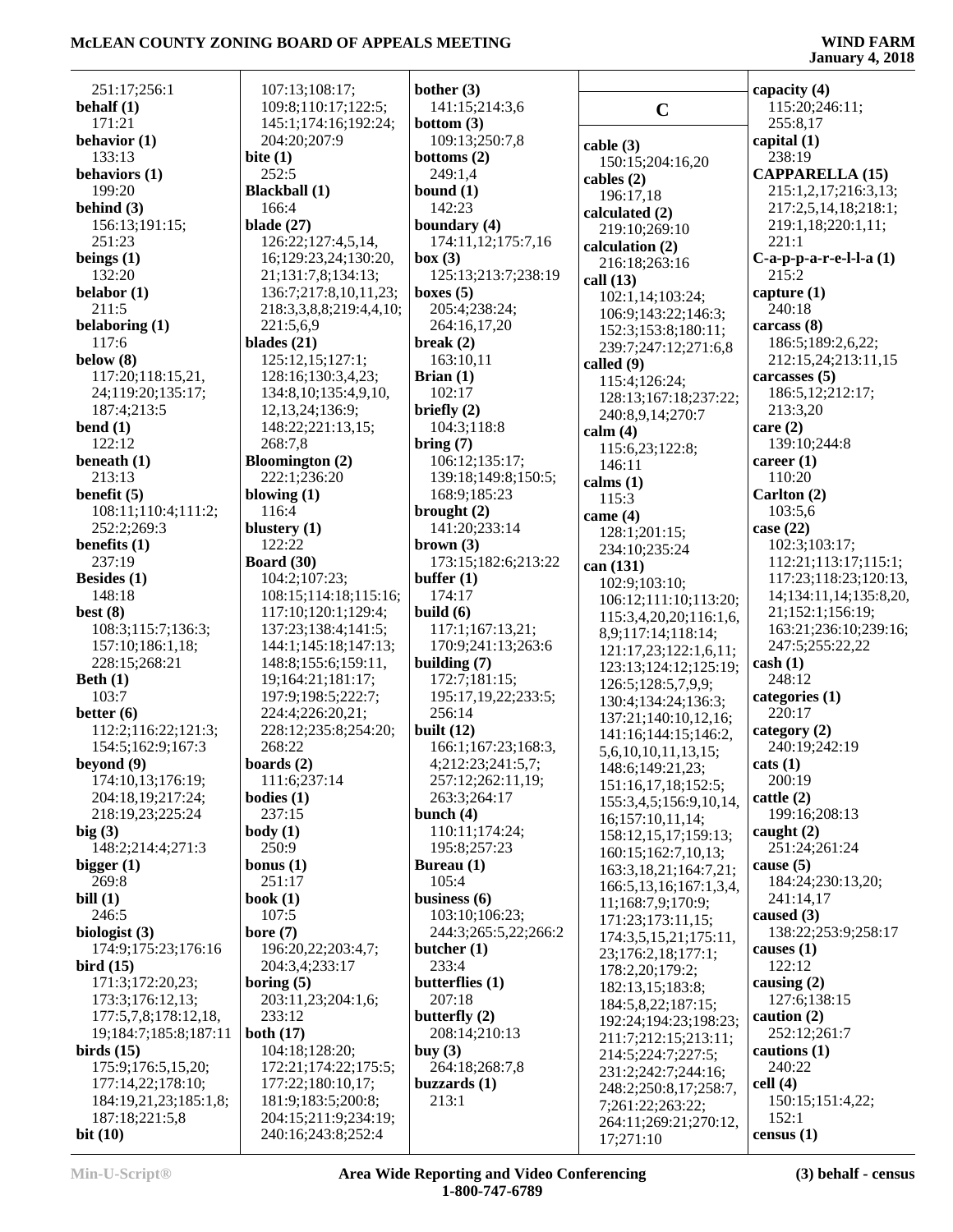| 183:21                                 | 218:5                                  | 169:7;184:19                  | commitment (3)                | comply $(1)$             |
|----------------------------------------|----------------------------------------|-------------------------------|-------------------------------|--------------------------|
| Center $(15)$                          | checked (2)                            | closest $(2)$                 | 148:12;265:19;                | 232:7                    |
| 103:14,14;107:21;                      | 153:15;174:22                          | 117:19;152:23                 | 267:24                        | complying $(1)$          |
| 176:2,16;217:8,13,24;                  | checking $(1)$                         | clothing $(1)$                | committed (1)                 | 224:15                   |
| 218:4;237:4,5;251:10;                  | 153:4                                  | 240:18                        | 214:11                        | component (1)            |
| 259:2;270:4;271:11                     | Chicago (6)                            | clue(1)                       | committees (1)                | 129:20                   |
| centered (1)                           | 164:12;207:24;                         | 140:18                        | 237:14                        | components $(1)$         |
| 213:7                                  | 263:21;269:1,14,18                     | clusters $(1)$                | common $(3)$                  | 238:12                   |
| certain (14)                           | children $(1)$                         | 160:11                        | 133:10;178:10,21              | composition (2)          |
| 110:6;115:5;122:11;                    | 258:2                                  | $\text{coal}(1)$              | communicated (1)              | 176:23;177:14            |
| 143:21;155:4;178:1;                    | choose (3)                             | 241:14                        | 165:15                        | comprehensive (1)        |
| 183:9,10,10;211:15;                    | 120:23;230:14;231:8                    | coauthor $(1)$                | communication (2)             | 245:7                    |
| 213:6,14;229:1;245:18                  | choosing $(1)$                         | 251:7                         | 151:3,4                       | comprehensively (1)      |
| certainly (4)                          | 245:1                                  | codified (1)                  | communications (1)            | 175:20                   |
| 106:7;146:21;                          | chose $(1)$                            | 246:9                         | 151:7                         | concept $(2)$            |
| 148:10;243:22                          | 216:23                                 | coffers(1)                    | community (4)                 | 109:8;114:16             |
| cetera(1)                              | Chris $(1)$                            | 269:14                        | 148:11;201:23,24;             | concern $(5)$            |
| 200:9                                  | 103:5                                  | cofounder(2)                  | 258:9                         | 111:16,16;206:14;        |
| chain $(9)$                            | Christmas (1)                          | 237:5,8                       | companies (1)                 | 234:17;260:12            |
| 240:7;242:20;243:4,                    | 184:6                                  | cold(1)                       | 188:4                         | concerned (5)            |
| 7;244:2,6;263:11;                      | circle(1)                              | 121:19                        | company $(6)$                 | 141:17;180:13;           |
| 264:8;265:3                            | 221:8                                  | $\text{colder} (1)$           | 140:4;161:19;162:5;           | 219:7;260:16;262:4       |
| <b>CHAIRMAN</b> (55)                   | circles(4)                             | 122:10                        | 201:13;207:13;238:21          | concerning $(4)$         |
| 103:4,9,21,23;                         | 175:24;176:3,14,16                     | Colfax $(6)$                  | compare $(4)$                 | 106:1;164:5;235:21;      |
| 106:11,20;119:24;                      | claims $(2)$                           | 132:10;133:24;                | 117:2;129:21;                 | 236:13                   |
| 120:2,5;127:18,24;                     | 138:22;142:6                           | 137:11;159:6;209:11;          | 153:19;188:18                 | concerns $(3)$           |
| 128:14;129:3,6;132:4;                  | clarification (5)                      | 230:6                         | compared (4)                  | 211:12;220:20;           |
| 144:14;149:7;150:10;                   | 136:14;145:4;221:4;                    | colleagues (2)                | 119:4;153:16;                 | 234:15                   |
| 153:2, 14, 22; 154: 3, 7;              | 231:15;232:6                           | 190:10;237:11                 | 268:12,16                     | concluded (1)            |
| 155:7,10;160:4,13,15;                  | clarifies $(1)$                        | collect (4)                   | comparing $(3)$               | 271:14                   |
| 161:3;162:23;163:6,9;                  | 148:16                                 | 184:8;188:8,9;                | 167:24;262:6,10               | concludes (1)            |
| 164:1,3,9;181:16;                      | clarify $(5)$                          | 251:20                        | comparison (1)                | 181:10                   |
| 198:4,7,23;209:1,8;                    | 131:12;137:16;                         | collecting $(2)$              | 251:13                        | conclusion (2)           |
| 228:14;231:14;232:3,                   | 236:2;262:5;270:18<br>clarifying $(1)$ | 177:7;188:9<br>collection (1) | compatible (2)<br>167:7;200:9 | 150:9;253:8              |
| 19;236:6,9,11,17;<br>254:18,19;259:24; | 139:16                                 | 188:19                        | competitors (1)               | conclusive (1)<br>133:11 |
| 260:2;269:20;271:6                     | Class $(2)$                            | college $(1)$                 | 200:5                         | concrete $(4)$           |
| challenge $(1)$                        | 108:22,23                              | 232:12                        | compile $(1)$                 | 243:10,12,15;265:3       |
| 142:8                                  | classification (2)                     | Colorado (1)                  | 160:14                        | condition (1)            |
| chance $(4)$                           | 138:8;141:6                            | 238:2                         | complaining (1)               | 225:15                   |
| 102:11;140:6;                          | classifications (1)                    | combined (1)                  | 147:16                        | conditioning (1)         |
| 217:19;226:12                          | 138:11                                 | 119:12                        | complaint $(6)$               | 143:15                   |
| change $(6)$                           | clause $(3)$                           | comfortable (1)               | 144:2;145:19,24;              | conditions (7)           |
| 128:9;129:15;168:7;                    | 215:13,15;246:13                       | 119:3                         | 146:3;148:5;153:13            | 115:5,14;122:11;         |
| 170:1;189:13,15                        | clean $(1)$                            | coming $(18)$                 | complaints $(2)$              | 157:23;191:4;198:9,10    |
| changed $(1)$                          | 167:6                                  | 108:12;124:20;                | 148:7,14                      | conducive (1)            |
| 252:21                                 | clear $(10)$                           | 127:15;153:3;179:12;          | complete $(2)$                | 118:1                    |
| changes $(3)$                          | 108:6;195:18;213:5,                    | 189:18;190:12,17;             | 177:3;199:8                   | conduct $(12)$           |
| 133:13;174:23;                         | 8;219:5;220:2;253:21;                  | 201:3;231:5;250:19,           | completed (1)                 | 103:10;111:4;            |
| 252:23                                 | 257:6;266:22;269:6                     | 21;252:8;258:1,9;             | 171:13                        | 170:12;171:5;177:1;      |
| changing $(1)$                         | clearly $(2)$                          | 264:15,21;268:1               | completely (5)                | 185:20,21;187:10;        |
| 195:9                                  | 137:3;174:16                           | comment (12)                  | 108:13;129:18;                | 209:15;212:22;213:11;    |
| characteristics (1)                    | cliff(1)                               | 203:3;204:3,7;220:8,          | 156:3;166:10;194:1            | 219:15                   |
| 161:2                                  | 236:4                                  | 14, 16, 19, 22; 224: 10;      | complex $(1)$                 | conducted (17)           |
| characterization (4)                   | Clinton $(3)$                          | 227:12;228:7;234:11           | 108:17                        | 107:20;118:18;           |
| 172:10,13;173:13;                      | 264:11;265:12,20                       | comments $(1)$                | compliance (7)                | 169:10;172:19,21,23;     |
| 183:23                                 | close $(8)$                            | 224:8                         | 107:22;112:7;                 | 173:1,3,6,10;175:9,12;   |
| charge $(1)$                           | 118:22;155:23;                         | Commerce (1)                  | 114:17;144:3;145:21;          | 176:13,24;177:9;         |
| 266:4                                  | 156:6, 10; 157:4; 168:5;               | 237:15                        | 160:19,24                     | 179:7;213:12             |
| chart $(3)$                            | 241:14;247:3                           | commercial (2)                | compliant $(1)$               | conducting $(4)$         |
| 108:14;118:12;                         | closed $(1)$                           | 141:15,16                     | 117:18                        | 169:18;188:1,4;          |
| 221:19                                 | 121:20                                 | commission (2)                | complicated (2)               | 216:1                    |
| check $(1)$                            | closely $(2)$                          | 213:10;237:15                 | 130:11;138:9                  | conduits (1)             |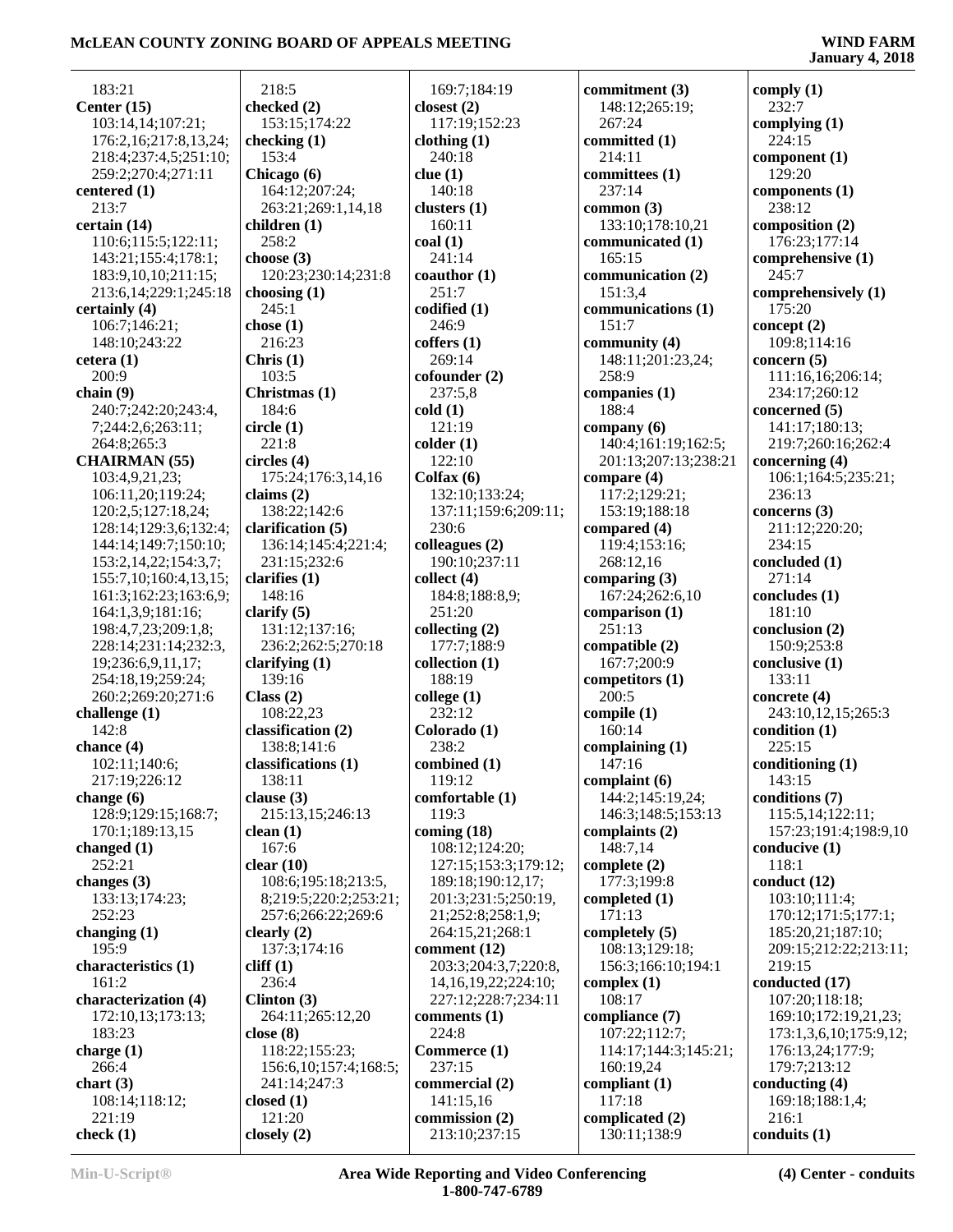**January 4, 2018**

| 196:9                                  | contained (2)               |                 |
|----------------------------------------|-----------------------------|-----------------|
| confident (1)                          | 109:1;237:16                |                 |
| 153:24                                 | content $(1)$               | CO <sub>1</sub> |
| confirm (1)                            | 264:21                      |                 |
| 188:10                                 | context (1)                 | CO <sub>1</sub> |
| confluence (1)<br>234:9                | 207:24                      |                 |
| confuse $(1)$                          | contingent (1)<br>215:13    | CO <sub>1</sub> |
| 176:11                                 | continuation (1)            | <b>COI</b>      |
| confused (2)                           | 102:2                       |                 |
| 217:3;219:11                           | continue (9)                |                 |
| conjectured (2)                        | 102:14;103:13;              | CO <sub>1</sub> |
| 257:16,17                              | 106:4;136:4;153:20;         |                 |
| conscious (1)                          | 170:23;188:8;255:4;         | CO <sub>1</sub> |
| 200:19                                 | 271:8                       |                 |
| conservation (7)                       | continued (1)               | CO <sub>1</sub> |
| 165:20;166:2;                          | 102:4                       |                 |
| 168:24;171:7;177:20;                   | continues (2)               | CO <sub>1</sub> |
| 188:12;191:18                          | 168:12;170:24               |                 |
| conservative (8)                       | continuing $(1)$            | CO <sub>1</sub> |
| 117:22;124:12;                         | 168:15                      |                 |
| 134:2,4;160:21;241:2;                  | continuous (1)              |                 |
| 264:9;265:9                            | 232:18                      | Co              |
| consider (8)                           | continuously (2)            |                 |
| 120:20;190:20;<br>192:20;197:11;199:6; | 238:2,5                     |                 |
| 230:20;235:18;271:5                    | contract (1)<br>266:7       | COS             |
| consideration (1)                      | contribute (1)              | C(              |
| 256:19                                 | 146:9                       |                 |
| considering (2)                        | contributing $(1)$          |                 |
| 124:21;230:11                          | 254:13                      |                 |
| constant $(3)$                         | control (17)                |                 |
| 155:20;248:6,9                         | 107:15,23;108:15;           |                 |
| constantly (1)                         | 114:18;115:16;116:10;       | $C -$           |
| 166:12                                 | 117:10;137:23;138:4;        |                 |
| constructed (1)                        | 141:5;144:1;145:18;         | <b>CO</b>       |
| 112:8                                  | 146:12;147:13,15;           |                 |
| constructing (1)                       | 148:8;191:7                 |                 |
| 240:2                                  | controlled (1)              | <b>CO</b>       |
| construction (21)                      | 207:15                      |                 |
| 240:1;242:10,10,16,                    | controlling (3)             | COI             |
| 21;243:8,9,21;244:1;                   | 110:9;121:5,9               |                 |
| 253:9,13;258:23,24;                    | conversation (2)            | <b>CO</b>       |
| 262:14;266:17,18,20,                   | 170:23;171:1                |                 |
| 21,23;267:2,4<br>consult $(1)$         | conversations (1)<br>170:21 | <b>CO</b>       |
| 183:20                                 | converted (3)               |                 |
| consultant (7)                         | 113:10;151:9,13             |                 |
| 105:14;112:16;                         | $\text{codant}(1)$          | <b>CO</b>       |
| 142:5;161:23;162:3,5;                  | 205:21                      |                 |
| 213:13                                 | coordination (1)            | Co              |
| consultants (3)                        | 165:18                      |                 |
| 116:14;142:10;                         | copies $(2)$                |                 |
| 165:10                                 | 104:2;236:22                |                 |
| consultation (6)                       | copy(1)                     |                 |
| 104:7;106:4;169:10,                    | 158:14                      |                 |
| 12;171:14;222:15                       | corr(1)                     |                 |
| consulted (1)                          | 212:23                      |                 |
| 142:4                                  | cornfield (1)               |                 |
| consumables $(1)$                      | 212:23                      |                 |
| 244:5                                  | Corp(1)                     |                 |
| consumer $(4)$                         | 191:2                       |                 |
| 247:10,11,13,14                        | Corps $(5)$                 |                 |

 198:10,11,18;220:6, 16 **correcting (1)** 104:12 **correction (2)** 104:21;120:16 **corrective (1)** 202:12 **correctly (4)** 104:19;145:15; 220:13;230:7 **correlation (1)** 200:13 **correspondence (2)** 105:22;106:1 **corresponds (1)** 172:4 **corridor (2)** 221:11,17 **corridors (4)** 183:8,16;193:12; 194:12 **Cost (5)** 105:2,17;128:20,20; 264:23 **costs (2)** 128:18;238:12 **COTTER (21)** 137:13,13,20;139:4, 9,16;140:17,24; 141:19;142:11,13,15, 18,21;143:1,14,18,22; 144:4,10,17 **C-o-t-t-e-r (1)** 137:14 **count (4)** 185:5,9;242:3; 263:23 **counted (1)** 177:10 **counties (2)** 268:12,16 **counting (2)** 176:5;213:14 **country (8)** 112:16;139:23; 154:16;162:17;172:7; 200:5,14;202:10 **counts (2)** 184:7,7 **County (88)** 104:6;105:7;107:24; 116:2;119:14;141:21; 147:15;155:11,23; 159:24;166:7,7,7,21; 167:1;171:20;183:21; 184:2,8;191:13; 192:20;213:22;214:4, 10;215:7,14;220:15; 222:12;225:2;226:20; 228:12;231:1,20,24; 235:8,18;237:14; 238:10,14,16;239:3,17;

 241:24;242:16,20,23; 243:24;244:10;245:16; 246:1,3,3,6,6,19,23; 247:3;248:7,19,19; 249:10;253:9,11; 254:13;258:13;261:8; 263:18,19;264:22; 265:13,17,18;266:16; 267:21,23;268:2,6,8, 10,11,14,16,18;269:1, 2,2,3,6 **couple (11)** 108:12;112:1;116:9; 118:14;119:11;129:7; 134:5;142:4;215:4,18; 232:22 **course (7)** 119:11;151:3; 155:20;177:9;178:24; 249:8;250:5 **Court (1)** 236:20 **cover (10)** 108:2;156:21; 173:14;175:20;177:18; 190:10;193:14,23; 194:1,15 **covered (3)** 185:18;191:1,4 **covers (1)** 113:5 **crawl (1)** 183:11 **crazy (2)** 111:8;132:14 **create (3)** 237:11;240:12; 264:19 **created (4)** 241:11;242:22; 243:17;261:18 **creating (1)** 153:18 **credentials (1)** 107:12 **credible (8)** 222:18;223:4; 224:15;226:12,22; 228:4,13;260:11 **creek (7)** 182:23;204:5;234:2, 10,19;235:4;250:3 **creeks (8)** 182:24;183:16,16; 196:19;204:3;226:8; 233:7;234:12 **crew (1)** 243:22 **criteria (2)** 219:22;221:23 **critical (1)** 133:15 **critically (1)**

 114:19 **cropland (2)** 173:16;181:12 **cropped (1)** 173:18 **crops (2)** 213:8,9 **crossing (2)** 138:12,15 **CRP (1)** 234:19 **crucial (1)** 230:21 **cultivated (3)** 173:16,17;174:3 **culvert (2)** 198:16,20 **curiosity (1)** 258:22 **curious (3)** 154:24;155:19;156:1 **current (2)** 175:6,15 **currently (1)** 248:10 **curtailing (1)** 187:4 **curtailment (1)** 179:11 **curtailments (1)** 211:15 **cut (1)** 125:13 **cutting (3)** 125:16;199:6;207:19 **CV (1)** 237:16

#### **D**

**Daniel (1)** 221:24 **data (20)** 113:1;123:13,18,20; 126:11;133:10;146:14; 171:8,11;177:7;184:5, 8;188:4,8,9,18;192:6; 197:18;200:12,12 **Database (1)** 193:4 **databases (2)** 183:24;184:1 **date (4)** 160:16;188:10; 200:4;238:4 **dated (2)** 104:7;106:2 **David (5)** 230:5;236:12,16,19, 24 **day (6)** 114:23;122:3; 148:20;183:11;188:24;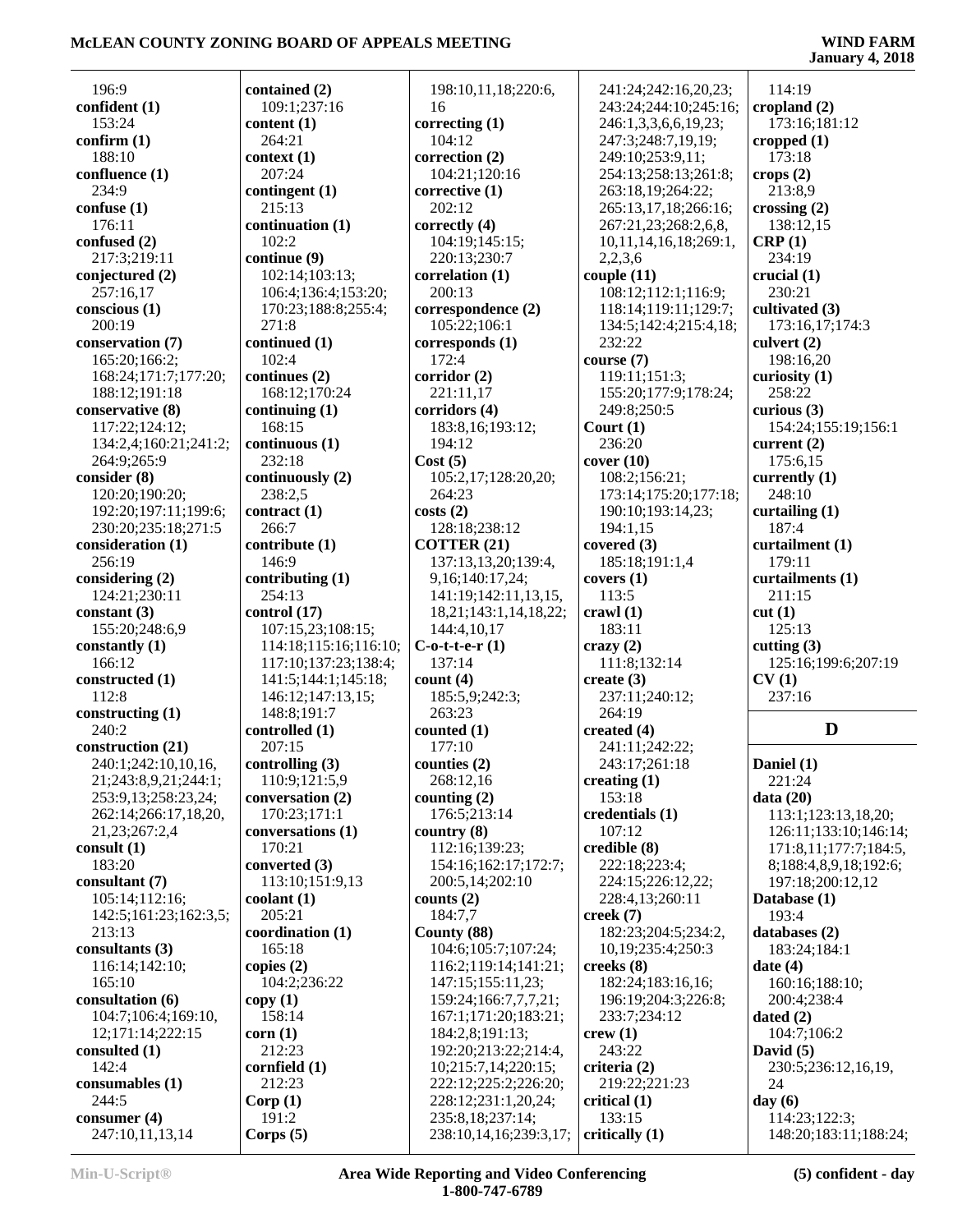261:16 **days (5)** 116:16;146:6,11,22, 24 **daytime (5)** 109:3;114:20;115:9; 118:4;154:21 **dB (2)** 110:8;118:5 **dBA (1)** 108:19 **deal (2)** 138:4;267:2 **dealing (3)** 222:13,24;269:2 **dealt (2)** 145:7;162:12 **Dean (4)** 102:21,22;121:12,16 **December (1)** 106:2 **decibel (3)** 131:3;132:12;157:11 **decibels (9)** 118:15;124:20; 127:16;130:14;131:16; 150:14;158:24;159:2,3 **decide (1)** 179:11 **decimal (1)** 136:1 **decision (1)** 265:22 **decisions (2)** 210:8;211:2 **decline (3)** 250:5;258:16;259:15 **declines (1)** 259:14 **decommissioned (2)** 248:16;254:6 **Decommissioning (8)** 105:1,1,5,10,14,17, 19;168:14 **decrease (9)** 248:23;250:22; 253:6;257:10,13; 258:15,17;260:20; 261:21 **decreases (4)** 127:11,15,16;256:20 **dedicated (1)** 110:20 **deemed (1)** 251:4 **deer (2)** 133:9,12 **defense (1)** 269:13 **define (2)** 183:3;234:5 **definition (15)** 183:6,9,18;185:16;

 193:24;194:2;218:12, 23;219:13;232:23; 233:9,15,22;235:11,12 **definitive (1)** 268:20 **demonstrate (3)** 112:7;145:21;157:9 **demonstrates (1)** 118:18 **demonstration (3)** 140:5,15;155:3 **DENEEN (26)** 221:24,24;222:4,12, 17,22;223:6,15,23; 224:23;225:5,9,16,23; 226:6,11,16,20;227:4, 6,16,20;228:1,4,11,17 **D-e-n-e-e-n (1)**  $222.4$ **Department (12)** 105:9,23;106:3; 152:2;162:13,14; 165:16;171:14;192:20; 226:7;235:17;256:22 **dependent (1)** 240:24 **depending (2)** 141:10;189:10 **depends (2)** 196:4;209:17 **depreciate (2)** 248:2,3 **depreciation (7)** 247:24;248:21,22; 249:4,5;250:6;256:6 **depth (2)** 105:12,13 **derived (1)** 215:21 **describe (4)** 107:19;121:23; 225:6,17 **describing (3)** 219:15;225:16;234:9 **description (1)** 219:13 **descriptions (1)** 104:19 **design (2)** 136:12;202:22 **designation (1)** 137:17 **designed (2)** 109:3;202:23 **designing (1)** 118:5 **desire (1)** 227:8 **desk (2)** 116:14,14 **detail (2)** 172:11,14 **detailed (1)**

 127:2 **details (1)** 165:11 **detection (1)** 189:1 **detector (2)** 179:16;180:19 **deter (1)** 166:18 **determination (4)** 146:15;171:9;213:4; 246:19 **determine (6)** 144:3;212:17; 215:18;223:24;224:14; 246:2 **determining (1)** 262:10 **deterrence (1)** 166:18 **deterrent (1)** 166:8 **developed (4)** 165:14;167:16; 170:24;238:1 **developers (1)** 246:4 **developing (1)** 238:13 **development (2)** 220:22;242:17 **Developments (1)** 237:22 **devices (1)** 150:16 **DeWitt (1)** 265:17 **dial (1)** 154:4 **dialed (1)** 153:23 **diameter (1)** 126:6 **diameters (1)** 125:24 **DICK (39)** 102:15,17,19,21,23; 103:1,3,5,7;104:6; 107:1;129:8,21;130:7, 18;131:11;144:20; 154:10;159:7;161:9, 12;163:14;198:8,22; 222:2,22,24;224:4,13, 21;228:19;231:14,16; 232:2,5;235:15;236:2; 255:19;256:7 **dictates (1)** 140:23 **difference (7)** 116:7;124:19; 126:22;129:14;143:13; 161:1;249:24 **different (42)**

 105:10;108:20; 110:5;111:1;116:6; 121:6;127:20,21; 130:22,23;134:18; 138:10;140:13;141:9; 142:10,10;155:14; 156:20,21,22;157:3; 159:10;160:6;169:12; 171:15;173:14;176:9; 178:9,19,20;179:23,24; 181:18;183:24;189:24; 203:16;238:12;248:7; 249:14;259:4;262:1,12 **differentiated (1)** 121:13 **different-sized (1)** 124:17 **difficult (4)** 133:9;185:19,21; 263:15 **difficulty (1)** 156:17 **diminishing (1)** 132:2 **direct (7)** 124:2;125:21; 218:21;240:8,16; 242:17;267:21 **directed (1)** 113:3 **direction (5)** 113:4;120:7,16; 121:7;156:20 **directional (7)** 203:4,7,10,23;204:1, 3,6 **directionally (3)** 196:20,22;204:4 **directions (2)** 113:7;121:6 **directly (6)** 126:13;133:17,21; 156:8;175:17;251:14 **Director (1)** 237:4 **dirt (1)** 195:8 **disagreement (1)** 246:11 **discuss (3)** 149:24;162:18; 186:14 **discussed (1)** 169:16 **discusses (1)** 219:16 **discussion (3)** 160:17;199:16; 234:13 **discussions (1)** 199:22 **disparaging (1)** 116:13

**disrupt (2)** 184:17;204:9 **disruption (2)** 152:3,8 **disrupts (1)** 151:15 **dissipates (1)** 204:17 **distance (9)** 116:5;129:20,21; 130:9,10;131:2,16; 213:6;215:19 **distances (2)** 152:21;243:15 **distant (3)** 114:23,24,24 **distinguished (1)** 104:20 **distinguishing (1)** 182:9 **distributed (1)** 177:17 **district (18)** 232:9;250:10,18,21; 251:3,6,9,17,19,22; 252:1,14;257:18,19; 258:20;269:4;270:11, 14 **districts (10)** 250:11,13,13,15,23; 251:1;252:23;254:14; 270:2,8 **district's (1)** 251:3 **disturb (8)** 195:7,22;196:1,3,20; 198:14;203:23;204:1 **disturbance (3)** 196:15;198:19;212:8 **disturbances (1)** 196:14 **disturbed (3)** 173:18;181:12; 195:13 **disturbing (6)** 191:17;195:19,20; 197:4;203:8;233:12 **ditch (1)** 234:6 **ditches (6)** 225:1,7,12,20; 233:21;234:4 **divergence (1)** 113:5 **divide (1)** 190:8 **division (1)** 190:9 **DNR (6)** 171:18;187:3;

191:11;195:24;197:15;

**dispute (2)** 145:18;209:12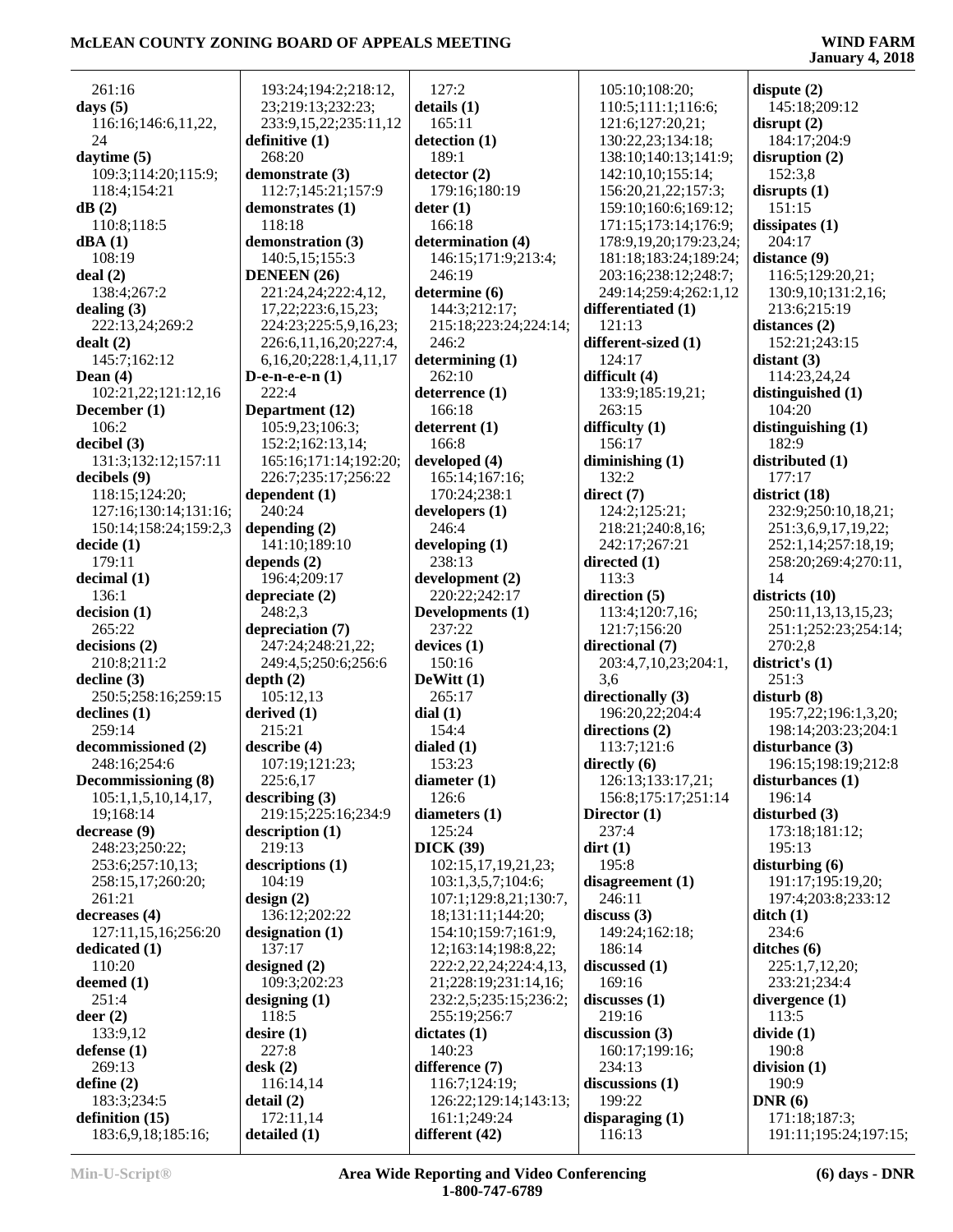| 199:23                               | 267:11;268:4;269:5,      | earnings (6)                               | 176:24                           | 268:24                                |
|--------------------------------------|--------------------------|--------------------------------------------|----------------------------------|---------------------------------------|
| document (12)                        | 12;270:4,18,22           | 240:12;244:8,9,11;                         | eight-minute $(1)$               | encompass(1)                          |
| 104:10,12;167:17;                    | drainage $(2)$           | 245:6,11                                   | 176:21                           | 194:13                                |
| 169:1;170:5;172:16;                  | 234:4,6                  | earth $(1)$                                | either $(9)$                     | end $(13)$                            |
| 218:2,6;219:6,14,16;                 | Drake $(1)$              | 122:13                                     | 115:23;123:15;                   | 103:17;109:11,21;                     |
| 270:10                               | 103:1                    | earthquake (3)                             | 126:12;147:15;189:9;             | 116:23;127:3;153:18;                  |
| documents (4)                        | dreamed (1)              | 203:10,12,19                               | 224:5;235:22;239:8;              | 170:13;210:4;221:6;                   |
| 106:8;158:13;                        | 237:24                   | easily $(2)$                               | 264:21                           | 248:16;250:3,20;                      |
| 160:20;270:17                        | drier $(1)$              | 175:11;183:8                               | El(1)                            | 251:21                                |
| $\text{dogs} (1)$                    | 114:24                   | East $(18)$                                | 250:20                           | endangered (1)                        |
| 200:19                               | drilled $(3)$            | 106:23;132:10;                             | elaborate (2)                    | 178:12                                |
| dollar $(2)$                         | 205:15,18,19             | 133:24;137:10,14;                          | 149:21;192:24                    | ending $(1)$                          |
| 239:12:258:3                         | drive(2)                 | 144:19,21;154:9;                           | Electric $(1)$                   | 210:24                                |
| dollars $(2)$                        | 261:14,16                | 158:6;159:6;161:7,13;                      | 112:22                           | Energy (20)                           |
| 254:7;258:4                          | drop(4)                  | 178:14;199:3;209:10;                       | electrical (2)                   | 107:21;113:7,12;                      |
| domestic (1)                         | 130:15;131:3,13,18       | 230:5;232:13;260:6                         | 151:17;196:9                     | 122:13;128:7;151:5,5,                 |
| 245:4                                | dubious (1)              | easy $(2)$                                 | electricity (2)                  | 10;167:6,18;170:5;                    |
| done (47)                            | 123:14                   | 240:5;244:14                               | 241:13,18                        | 172:3;237:5,7,9,10;                   |
| 103:16;120:5;123:2,                  | due $(5)$                | EcoCAT(1)<br>171:16                        | electromagnetic (3)              | 238:1,11;262:7;270:5                  |
| 4,6;127:19;132:17;                   | 113:12,18;117:14;        |                                            | 151:4,14;204:17                  | Energy's $(2)$                        |
| 140:12,16;143:23;                    | 119:8;257:17             | economic (13)                              | element (1)<br>128:21            | 251:10;259:3                          |
| 147:9;153:12,15;<br>155:3,4,5;156:3; | dug(1)<br>133:4          | 236:13;237:18,21,                          | Elgin $(1)$                      | engineer $(1)$<br>107:15              |
| 157:10;163:15;165:5,                 | dumping $(1)$            | 22;238:9,15,18;239:19,<br>23;240:15,20,22; | 264:17                           | <b>Engineers</b> (6)                  |
| 20;166:3,5,6,8;168:1;                | 186:11                   | 253:12                                     | eliminating $(1)$                | 191:2;198:10,11;                      |
| 170:22;171:22;172:1;                 | dumps $(1)$              | economics (3)                              | 136:11                           | 202:21;220:6;243:23                   |
| 185:22;192:16,18;                    | 186:5                    | 237:1,2;256:22                             | else $(13)$                      | enough $(4)$                          |
| 202:17;206:21;211:9,                 | duration $(5)$           | economist (1)                              | 117:12,17,23;161:3;              | 143:16;146:14;                        |
| 13, 17; 224: 18; 235: 14;            | 262:18,24;266:12;        | 247:17                                     | 162:8;163:7;209:8;               | 156:6;191:20                          |
| 242:11;245:24;246:10;                | 267:9,12                 | economy $(7)$                              | 225:10;228:19;235:23;            | enter $(4)$                           |
| 254:19;256:22;265:23;                | during $(37)$            | 239:12,12;240:11,                          | 236:6;254:7;269:1                | 120:9;129:12;                         |
| 270:12,19                            | 109:3;114:20,23;         | 13;241:8;266:13;                           | else's $(1)$                     | 138:23;219:23                         |
| double(1)                            | 115:8,9;120:7;136:11;    | 268:13                                     | 153:5                            | entered $(10)$                        |
| 131:19                               | 155:1;168:22;176:4;      | edge (14)                                  | elsewhere (3)                    | 104:1,8,11,21,24;                     |
| doubling $(1)$                       | 180:1;183:11;186:4;      | 127:1,14;129:23;                           | 162:16;239:20;                   | 105:8,22;106:6;120:3;                 |
| 131:16                               | 187:1,5;228:24;240:2;    | 134:8;135:10,12;                           | 241:14                           | 254:17                                |
| doubtful (1)                         | 242:15,21;243:9,21;      | 136:6,18,20;199:6;                         | <b>EMBERTON</b> (8)              | enters $(1)$                          |
| 252:15                               | 244:1,3,6;253:9,11,12,   | 207:19;219:3;229:14,                       | 161:6,6,11,13;162:2,             | 221:15                                |
| down $(29)$                          | 13;257:11;258:14,23;     | 20                                         | 7,21;163:5                       | entertainment (1)                     |
| 109:20;115:3,3,24;                   | 259:14,17;262:14,14;     | edges $(2)$                                | $E-m-b-e-r-t-o-n(1)$             | 240:18                                |
| 120:11,17;121:9;                     | 266:23;267:12            | 127:10;134:9                               | 161:7                            | entire $(1)$                          |
| 122:13,15;125:10;                    |                          | educate $(2)$                              | embraced $(1)$                   | 168:13                                |
| 128:5, 12; 133:9;                    | E                        | 257:23:258:2                               | 128:24                           | entirely $(1)$                        |
| 135:17;136:1;146:5;                  |                          | education (1)                              | <b>Emission</b> (3)              | 220:9                                 |
| 182:15;187:1;195:8;                  | Eagle $(8)$              | 253:3                                      | 112:20,20;136:17                 | entity $(2)$                          |
| 201:12;205:23;206:17;                | 168:24;171:7,10;         | effect $(17)$                              | emit $(2)$                       | 189:10;252:18                         |
| 226:3;243:12;248:21;                 | 172:21;174:17,19;        | 132:20;133:20;                             | 204:8,19                         | environment (10)                      |
| 250:8,13;256:9;258:23                | 175:14:177:20            | 150:19;151:14;192:8;                       | emitted (1)                      | 112:23;199:8,12;                      |
| downstream (1)                       | eagles $(11)$            | 240:7,9;241:15;                            | 108:22                           | 202:24;203:22;207:20,                 |
| 190:22                               | 166:21,22;167:2;         | 246:23;248:18;251:8,                       | emitter $(1)$                    | 22;208:3,3;209:23                     |
| downstroke (1)                       | 169:4;173:5;174:12;      | 11;257:6;263:7;270:1,                      | 114:10                           | environmental (9)                     |
| 127:5                                | 178:22;179:1;184:21;     | 10,16                                      | employ $(4)$                     | 164:5,23;165:3,5;                     |
| down-wind $(1)$                      | 186:2,13                 | effects $(5)$                              | 166:16;179:11,11;                | 173:20;199:7;206:6;                   |
| 121:2                                | earlier $(5)$            | 145:4;151:2;185:13;                        | 244:1                            | 229:6,15                              |
| dozens $(2)$                         | 199:5;203:3;217:17;      | 240:8;251:15                               | employed (3)                     | environmental-conscious (1)<br>207:13 |
| 119:4;133:4<br>Dr(28)                | 223:12;264:7             | efficiency $(1)$<br>128:23                 | 126:16;267:12,13<br>employee (4) | environments (1)                      |
| 141:21;142:3;                        | earliest $(1)$<br>169:12 | efficient $(1)$                            | 141:22:142:3:                    | 200:8                                 |
| 253:20;254:3,8,15;                   | early $(5)$              | 128:18                                     | 161:23;269:15                    | EPA(1)                                |
| 255:7,12,21;256:11,21;               | 167:20;172:2;            | efforts $(1)$                              | employees (1)                    | 206:8                                 |
| 259:1,20;260:14,23;                  | 175:13;208:8;211:11      | 208:10                                     | 266:14                           | equalized $(2)$                       |
| 261:22;262:13;263:1;                 | earn $(1)$               | eight $(3)$                                | employment (3)                   | 251:2;271:4                           |
| 264:1;265:21;266:17;                 | 245:12                   | 109:16;123:10;                             | 262:21;266:11;                   | equation $(2)$                        |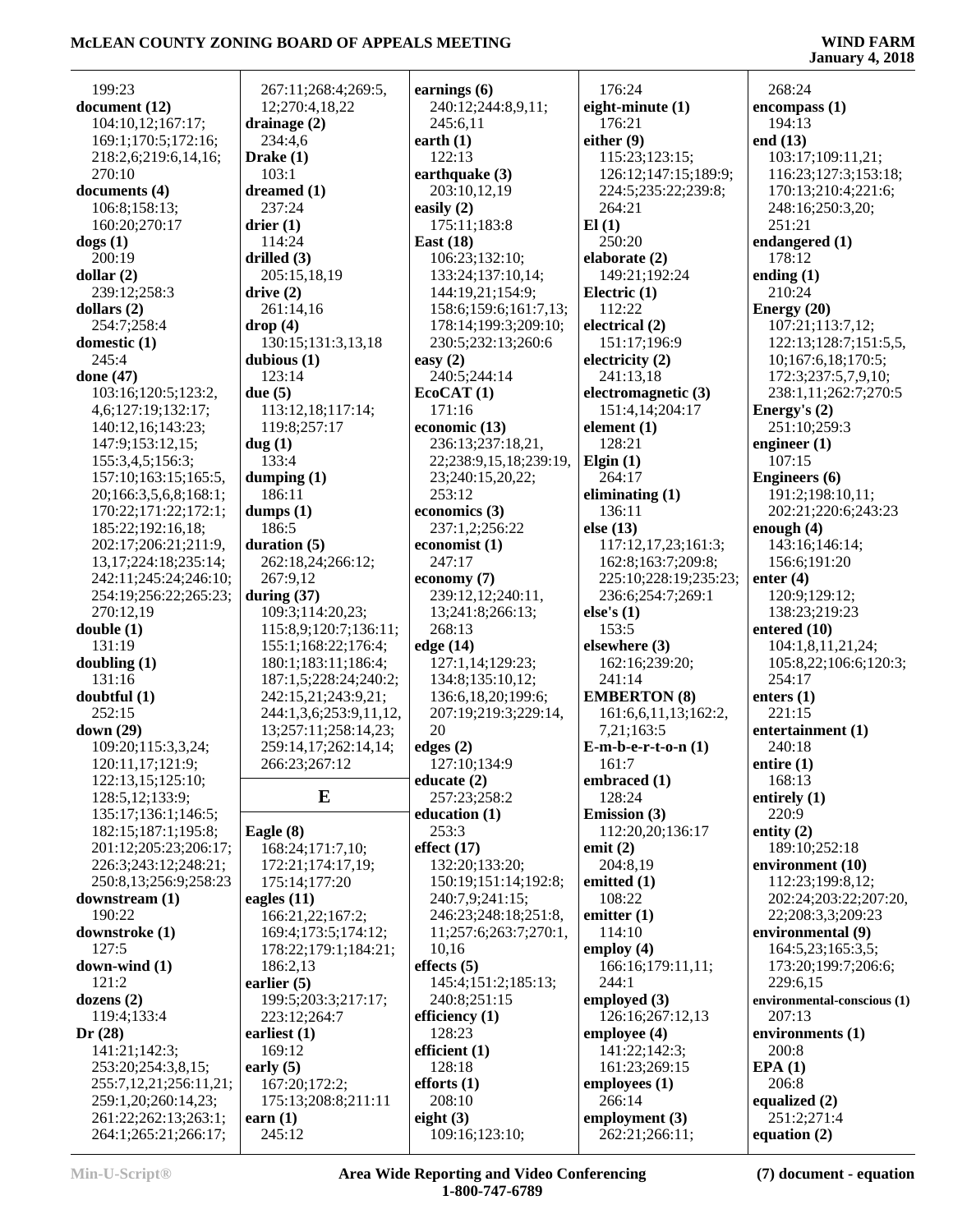| 129:13,19             | 164:21;199:2;222:9;   | 206:15;207:1;208:10; | 114:3;166:24;                 | 155:11;160:22;            |
|-----------------------|-----------------------|----------------------|-------------------------------|---------------------------|
| equipment $(5)$       | 232:11;236:21,22      | 227:13               | 191:12;208:22;229:22          | 188:17;200:24;223:1,      |
| 123:17,21;146:7;      | evenings $(1)$        | exists $(2)$         | facility $(2)$                | 22;245:24;258:2;          |
| 240:6;256:4           | 122:7                 | 122:20;256:10        | 167:13;207:23                 | 261:14;270:7              |
| equivalence (1)       | event $(1)$           | expect (4)           | fact $(10)$                   | fast $(3)$                |
| 242:8                 | 112:5                 | 117:11;214:9;        | 135:19;140:6;                 | 126:6;128:10;147:14       |
| equivalent (4)        | everybody (4)         | 260:20;261:20        | 149:17;154:15;209:12;         | faster $(2)$              |
| 242:2,5;263:1;        | 109:6;151:23;         | expectation (2)      | 234:13;249:12;251:24;         | 126:3,8                   |
| 266:24                | 164:20;260:7          | 146:19;264:3         | 257:17;267:3                  | feathers $(1)$            |
| equivalents (1)       | everyday (1)          | expected $(2)$       | factor $(9)$                  | 127:10                    |
| 242:13                | 157:2                 | 148:2;249:9          | 112:20,20;121:9;              | February (1)              |
| erect (1)             | everyone $(2)$        | expenditure $(1)$    | 247:9,10,12;248:23;           | 169:14                    |
| 230:15                | 111:9;253:22          | 239:1                | 249:6;254:9                   | federally $(5)$           |
| erected $(1)$         | everywhere (1)        | expenditures (6)     | factors $(2)$                 | 174:1;178:11;180:9;       |
| 148:22                | 214:5                 | 238:19,21;239:1,6,7, | 125:18;146:17                 | 184:20;207:14             |
| erosion(2)            | evidence (15)         | 21                   | failed $(1)$                  | feed $(2)$                |
| 191:7,18              | 201:1,6;204:24;       | expensive (1)        | 264:6                         | 186:5;193:20              |
| especially (9)        | 221:7;222:18;223:4;   | 265:7                | fair $(3)$                    | feedback (1)              |
| 173:19,24;183:16;     | 224:15;226:12,22;     | experience (12)      | 140:3;143:16;248:12           | 169:24                    |
| 184:20;186:4;197:19;  | 227:4;228:4,6,8,13;   | 112:4;116:12;117:5;  | fairly $(2)$                  | feel $(5)$                |
| 212:22;242:9;244:21   | 271:1                 | 124:2;126:13;143:9;  | 126:18;129:2                  | 108:7;133:12;             |
| espoused $(1)$        | evident $(1)$         | 187:13,16;200:3;     | fairs $(1)$                   | 188:17;223:18;230:13      |
| 142:9                 | 109:17                | 261:10,23;265:22     | 268:11                        | fees $(1)$                |
| espousing $(1)$       | exact $(3)$           | experienced (1)      | fall $(10)$                   | 244:4                     |
| 142:16                | 246:9;249:22;250:12   | 205:6                | 122:2,6,24;131:24;            | feet $(56)$               |
| essential(2)          | exactly $(9)$         | experiences (1)      | 179:24;180:17;182:8;          | 129:8,15;130:8,8,13,      |
| 230:14;231:7          | 114:4,5;141:9;170:8;  | 187:16               | 183:17;193:23;194:2           | 15;131:4,5,6,8,14,17,     |
| essentially (7)       | 189:17;190:17;221:1,  | expert $(4)$         | falling $(1)$                 | 20;141:23,24;142:13;      |
| 112:12;128:12;        | 22;248:11             | 111:5;149:23;        | 193:11                        | 143:2;144:11,11,11,12;    |
| 142:17;182:21;194:9;  | example $(10)$        | 152:10;237:13        | familiar $(6)$                | 152:22,22;192:22;         |
| 195:23;254:8          | 109:2;121:17;         | expertise (1)        | 108:16;142:2;144:7;           | 205:24;206:18;212:6,      |
| establish $(1)$       | 134:21;135:19;154:24; | 247:18               | 149:19;194:24;207:9           | 24;215:19;216:19;         |
| 219:22                | 210:12;211:8;212:6;   | expire $(2)$         | family $(4)$                  | 217:6,15,22,23;218:2,     |
| established (1)       | 213:6;263:2           | 246:14,17            | 145:5;199:17;                 | 6, 15, 18, 19; 219: 2, 8; |
| 157:13                | examples $(1)$        | explain $(3)$        | 200:18;208:13                 | 221:11,14,17,20,21;       |
| estate $(1)$          | 154:14                | 109:22;192:4;195:21  | far $(16)$                    | 227:9,13;228:9;233:6;     |
| 124:23                | excavated (1)         | explained (1)        | 118:24;152:16;                | 234:18,24;235:1,2,19;     |
| estimate $(5)$        | 205:23                | 223:11               | 158:9;168:21;176:2,           | 243:12                    |
| 130:19;131:2;         | exceed (2)            | explanation (1)      | 20;182:17;184:11;             | Fell $(1)$                |
| 136:24;240:24;250:17  | 115:15;157:12         | 108:7                | 185:16;214:5;223:12;          | 215:3                     |
| estimated $(1)$       | exclusively (1)       | explosions (1)       | 236:3,22;238:18;              | Fermilab (3)              |
| 267:20                | 147:14                | 133:7                | 261:14;265:6                  | 207:10,12,23              |
| estimates (2)         | Excuse $(1)$          | express(1)           | <b>Farm (44)</b>              | Fermilabs (2)             |
| 153:16;247:6          | 224:3                 | 151:16               | 105:4;160:3;189:15;           | 207:16,22                 |
| estimating $(1)$      | exempt (1)            | expressed $(1)$      | 238:13;240:2;241:13,          | few $(4)$                 |
| 136:19                | 246:21                | 151:19               | 16;243:3;245:19;              | 125:18;166:3;             |
| et(1)                 | exercise $(1)$        | extent $(5)$         | 246:2,7,9,18,20;247:1;        | 191:12;253:19             |
| 200:9                 | 244:21                | 138:20;185:2;        | 248:1,2,14;249:9;             | field $(13)$              |
| European (1)          | Exhibit (11)          | 193:16,20;224:10     | 251:8,14,19;252:2,6,8,        | 116:16,18;119:12;         |
| 178:10                | 104:4,9,11,21,23;     | $ext{react}(1)$      | 9, 17; 254: 1, 5, 11; 255: 8, | 123:3,6,7,16;148:6;       |
| Evaluation (3)        | 105:15,21;107:4;      | 128:6                | 9,18;256:2;257:1,8,11;        | 152:11;169:7;179:19;      |
| 105:2;168:19;230:17   | 120:4;215:7;254:17    | extrapolate (1)      | 258:9,17;259:5;261:7;         | 196:6;247:17              |
| even $(25)$           | exhibits $(2)$        | 213:19               | 263:2;266:19;267:12           | fields $(3)$              |
| 110:22;114:23;        | 104:1;106:12          | extremely $(1)$      | farmed $(1)$                  | 152:6,6;180:21            |
| 116:17;121:3;122:17;  | exist(3)              | 207:12               | 138:10                        | figure $(6)$              |
| 139:24;141:15;157:16; | 119:5;120:12;252:8    | eye(2)               | farmers $(2)$                 | 167:12,21;168:3;          |
| 162:18;166:13;185:4;  | existed $(1)$         | 175:2;214:5          | 150:16;226:7                  | 170:21;194:9;244:13       |
| 186:7;196:18,21;      | 210:15                |                      | farmland $(4)$                | figures $(1)$             |
| 202:3;214:3,6;226:8;  | existence (5)         | $\mathbf{F}$         | 213:23;214:4;225:2;           | 160:20                    |
| 229:19;247:5,17;      | 248:15;254:1,12;      |                      | 257:22                        | file $(1)$                |
| 255:3,13;261:12;      | 262:16,17             | face $(1)$           | farmlands $(1)$               | 148:7                     |
| 270:20                | existing $(7)$        | 149:22               | 200:8                         | filed $(1)$               |
| evening $(6)$         | 160:22;200:9,24;      | facilities (5)       | farms $(10)$                  | 105:7                     |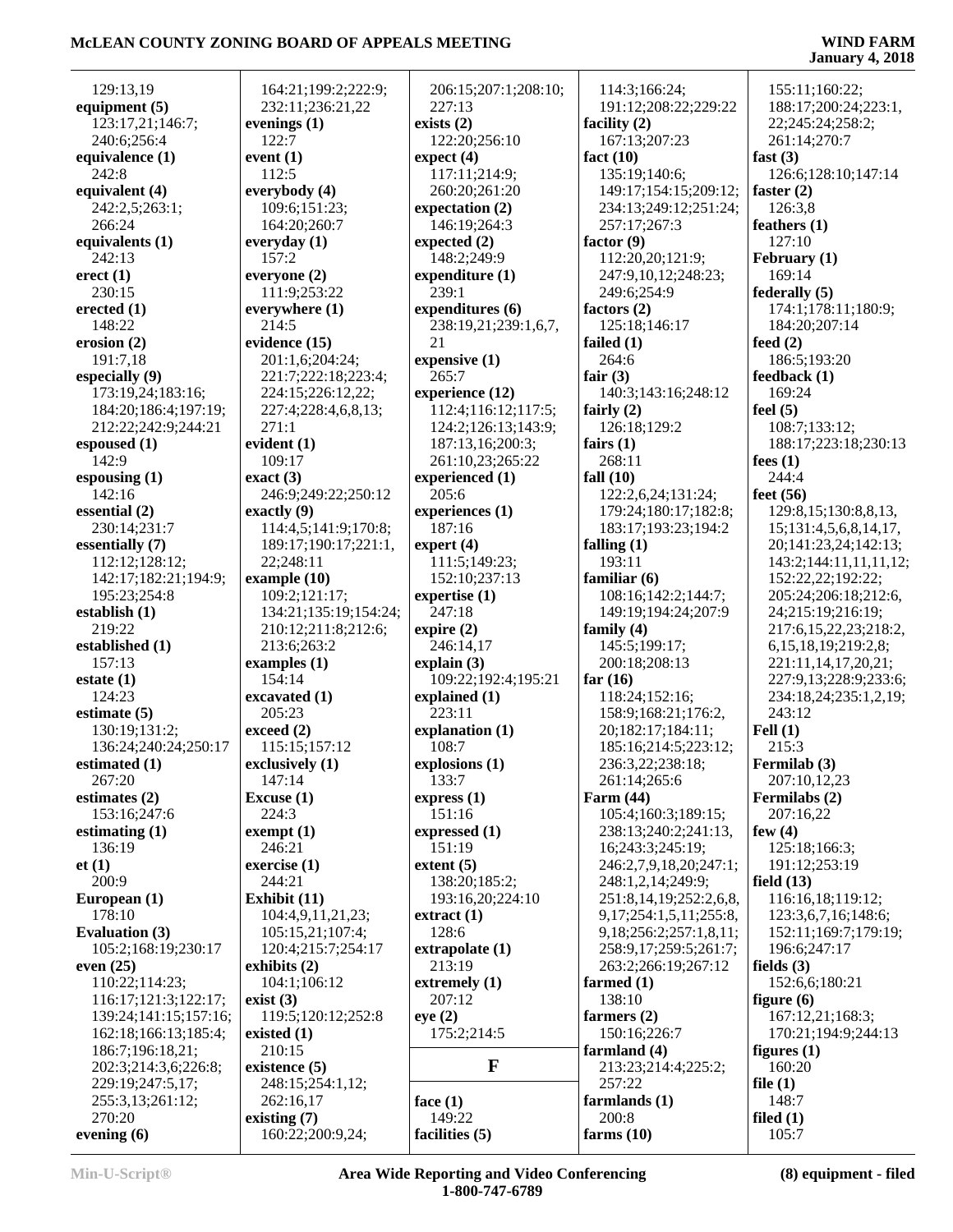| filtered $(1)$                              | 218:10,13,21           | 221:11                                   | 108:9;110:18                    | 111:14,15;122:10,               |
|---------------------------------------------|------------------------|------------------------------------------|---------------------------------|---------------------------------|
| 145:20                                      | five $(4)$             | foraging $(3)$                           | frozen $(1)$                    | 11;131:16;133:8;                |
| final $(2)$                                 | 105:12;156:12;         | 181:2;185:18;193:24                      | 156:21                          | 151:13;153:8;163:15;            |
| 136:12;197:12                               | 178:14;247:22          | forefront $(1)$                          | fuel $(1)$                      | 239:11;241:4,7;251:5;           |
| finalizing $(1)$                            | fix(1)                 | 166:12                                   | 244:5                           | 257:12,19                       |
| 171:2                                       | 201:23                 | foresight $(1)$                          | full $(9)$                      | Giampoli (64)                   |
| Finally (7)                                 | fixed $(1)$            | 247:7                                    | 115:19;165:9;                   | 164:4,8,11,11,17,21;            |
| 105:21;117:8;                               | 247:8                  | forest $(2)$                             | 172:13;173:10;188:1;            | 181:21;182:11,15,20;            |
| 119:18;220:3;239:6,                         | flashing $(1)$         | 180:19:235:1                             | 237:3,16;252:2;265:13           | 183:1,23;184:13,18;             |
| 19;240:14                                   | 148:20                 | forested (6)                             | full-time $(9)$                 | 185:12;186:17,22;               |
| find $(10)$                                 | fleet $(4)$            | 179:17,19;180:4,6,                       | 242:2,5,8,12;263:1,             | 187:3,14,20,24;188:21;          |
| 119:9;124:4;133:6;                          | 190:7,8,10;213:18      | 14,20                                    | 9;266:11,24;267:10              | 189:17;190:6,24;                |
| 135:13;154:2;183:9;                         | flicker (4)            | forklift $(1)$                           | function $(1)$                  | 191:22;192:5,17;                |
| 193:13;209:3;210:2;                         | 197:18,23,24;198:1     | 232:12                                   | 125:17                          | 193:1,22;194:11;                |
| 213:3                                       | flocks $(1)$           | formality $(1)$                          | fund $(1)$                      | 195:4,11;197:8,15;              |
| finding $(1)$                               | 176:10                 | 148:1                                    | 252:14                          | 198:2;199:9;209:17,             |
| 120:8                                       | flood $(1)$            | formula $(3)$                            | fundamentally (1)               | 24;210:6,19;211:1;              |
| findings $(1)$                              | 232:7                  | 252:22;253:4;270:19                      | 252:23                          | 212:8,12,19;213:5;              |
| 223:15                                      | floodplain (10)        | forth $(7)$                              | funding $(2)$                   | 214:7,14,17,20;215:16,          |
| fine $(3)$                                  | 229:5,7,11,14,19,21,   | 141:4;170:6;213:13;                      | 252:23;270:19                   | 23;216:9,19;217:4,12,           |
| 106:11;135:2;149:10                         | 23;230:1;232:8,10      | 215:24;243:23;244:24;                    | funds $(3)$                     | 16,20;218:9;219:12;             |
| fingertips $(1)$                            | floodplains $(1)$      | 245:20                                   | 188:11,14;258:20                | 220:9,21;231:19;233:1           |
| 222:21                                      | 229:17                 | fortune $(1)$                            | further $(12)$                  | given $(10)$                    |
| finicky $(1)$                               | flow $(2)$             | 110:22                                   | 118:2;129:10;                   | 125:6;127:17;129:9;             |
| 202:7                                       | 107:12;112:2           | forward (8)                              | 130:19;165:11;166:14;           | 140:5;152:3;187:23;             |
| finish $(1)$                                | flowing $(1)$          | 132:6;170:12;                            | 170:20;179:22;191:13;           | 197:19;223:16;237:13;           |
| 227:5                                       | 225:20                 |                                          | 192:10;201:5;210:20;            | 266:9                           |
|                                             |                        | 171:11;199:1;209:6;                      |                                 |                                 |
| <b>FINNIGAN (51)</b>                        | fly $(8)$              | 247:6;253:17;260:4                       | 214:21                          | gives $(5)$                     |
| 102:1;103:3,4,9,21;                         | 167:2;174:9,13;        | found $(17)$                             | Furthermore (1)                 | 111:2;124:10;                   |
| 106:11,20;119:24;                           | 176:5;185:17;218:14,   | 117:3;124:8;127:2,9;                     | 108:24                          | 175:19;177:21;235:12            |
| 120:5;127:18,24;                            | 18;221:8               | 128:1;170:14;175:5,<br>14;181:13;184:10; | future $(4)$<br>160:16;167:5,7; | giving $(1)$<br>224:14          |
| 128:14;129:3,6;132:4;                       | flying $(2)$           |                                          |                                 |                                 |
|                                             |                        |                                          |                                 |                                 |
| 144:14;149:7;150:10;                        | 179:1;180:2            | 187:13;190:24;223:11,                    | 247:16                          | Glen(3)                         |
| 153:2, 14, 22; 154: 3, 7;                   | focus $(1)$            | 12;251:10;257:5;                         |                                 | 144:18;199:2;260:5              |
| 155:7,10;160:4,13;                          | 152:21                 | 258:14                                   | G                               | goal(4)                         |
| 161:3;162:23;163:6,9;                       | focused $(1)$          | foundation (2)                           |                                 | 147:20;173:23;                  |
| 164:1,9;181:16;198:4,                       | 133:14                 | 105:11;205:23                            | GE(10)                          | 193:14;201:21                   |
| 7,23;209:1,8;228:14;                        | follow $(23)$          | foundations (2)                          | 123:24;126:24;                  | goes(13)                        |
| 231:14;232:3,19;                            | 102:7;145:10;          | 202:22;206:17                            | 136:17,18,21,22;                | 103:12;106:17;                  |
| 236:6,9,17;254:19;                          | 147:17;149:11;151:21;  | four $(4)$                               | 243:22;264:17,18,18             | 115:3;145:12;155:13;            |
| 259:24;260:2;269:20;                        | 167:14;168:17;169:3;   | 144:12;166:22;                           | $\text{ gear}(5)$               | 164:6;217:23;238:4;             |
| 271:6                                       | 174:8;183:6;191:8;     | 175:15;258:7                             | 125:13;205:4;                   | 248:17;252:6;256:2;             |
| fire $(2)$                                  | 193:17;201:10;210:16;  | frame $(3)$                              | 264:16.17.20                    | 266:19;269:9                    |
| 152:2;250:13                                | 213:1;215:6;223:7;     | 145:23;147:8;148:2                       | General (7)                     | Golden (1)                      |
| first $(29)$                                | 224:5,5,8,11;226:22;   | framed $(1)$                             | 112:22;130:10;                  | 238:2                           |
| 102:8;104:4;107:10;                         | 255:18                 | 228:12                                   | 131:10;138:18;140:17;           | good (25)                       |
| 108:10;109:14;115:19;                       | followed (7)           | framework (1)                            | 227:17;259:10                   | 106:14;111:2;                   |
| 129:1;131:2,2;134:1;                        | 148:16;165:6;          | 108:4                                    | generally (9)                   | 116:15,19;123:8;                |
| 137:16;161:9;165:14,                        | 168:20,21,23;169:5;    | Franklin (1)                             | 121:18;132:19;                  | 140:4;143:12;164:21;            |
| 15;169:15;170:13;                           | 171:13                 | 197:13                                   | 170:2;173:12;179:8,             | 169:9;176:23;177:13,            |
| 187:13;215:4,20;                            | following $(3)$        | free $(1)$                               | 18;181:11;188:5;                | 21;179:12;188:5;                |
| 222:5;239:24;250:3;                         | 169:17,24;170:4        | 108:7                                    | 202:23                          | 191:20;199:2;211:8;             |
| 252:4,24;255:23;                            | follow-up $(3)$        | frequencies $(3)$                        | generates $(1)$                 | 232:11;236:21;240:21;           |
| 256:24;257:8;261:7,11                       | 127:24;153:2;253:19    | 109:15;110:7;150:24                      | 148:20                          | 241:6;246:4,6;265:5;            |
| firsthand $(1)$                             | foot $(8)$             | frequency $(11)$                         | generators $(1)$                | 266:1                           |
|                                             |                        |                                          |                                 |                                 |
| 116:20                                      | 105:12;129:15;         | 108:20;109:9;111:8,                      | 254:22                          | good-paying (1)<br>244:10       |
| Fish $(26)$                                 | 134:8;216:5,7,15,22;   | 12, 19, 22; 118: 8, 13, 15;              | generic $(1)$                   |                                 |
| 165:17;167:15;                              | 219:12                 | 119:19;151:24                            | 238:14                          | goods(1)                        |
| 168:23;169:2,5,11,22;                       | football $(1)$         | frequent $(1)$                           | gentleman (2)                   | 245:4                           |
| 171:6;183:1;185:15;                         | 258:8                  | 122:23                                   | 105:4;199:13                    | $\cosh(1)$                      |
| 189:9;190:21;195:2,6,                       | footprint $(1)$        | frigid $(1)$                             | genus(4)                        | 155:16                          |
| 13;196:3;199:11,23;<br>204:9,22;216:1,9,21; | 251:3<br>forages $(1)$ | 121:19<br>front $(2)$                    | 181:22,23;182:8,16<br>gets (15) | Government (2)<br>103:14;271:11 |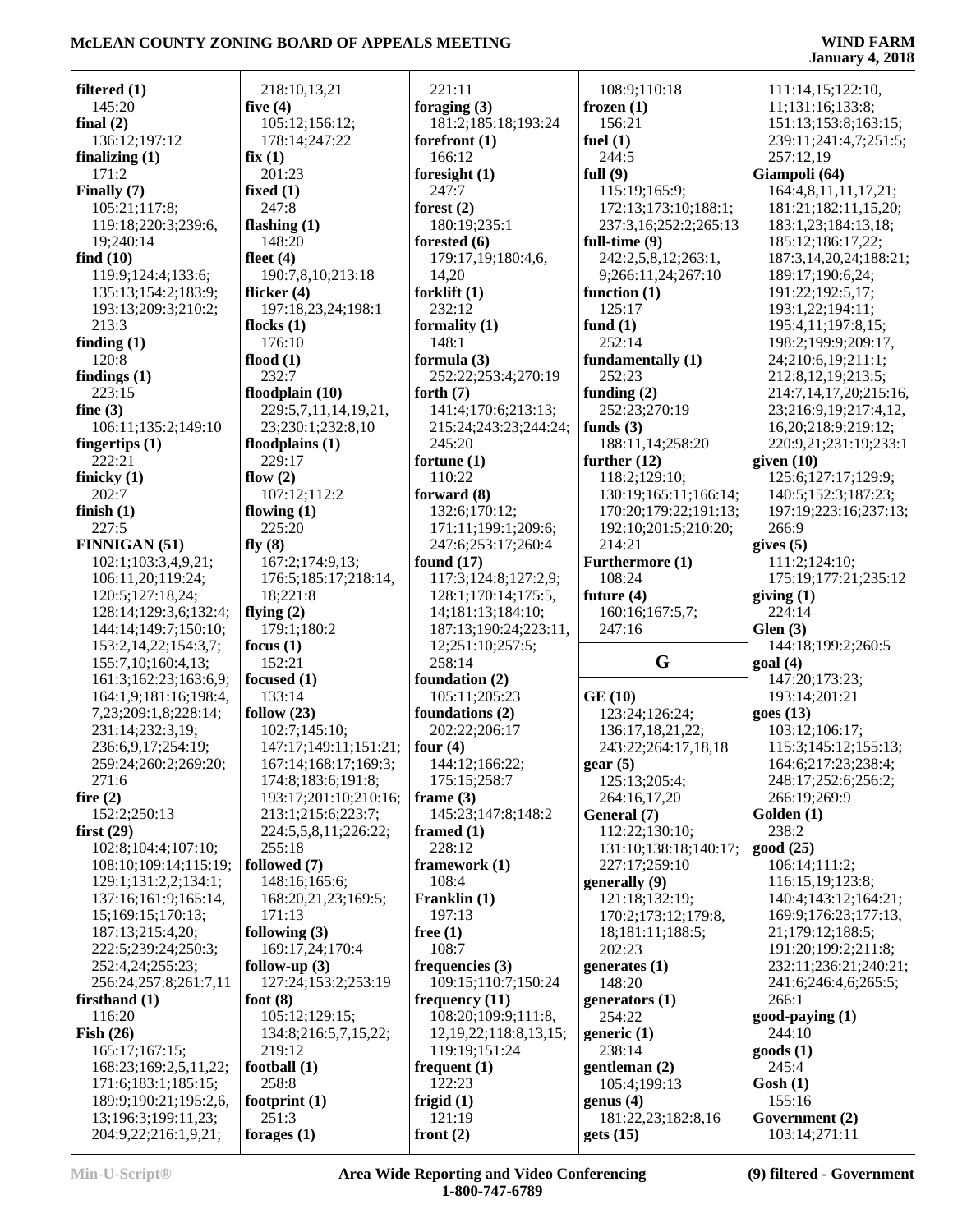| Governor (1)          | Guidance (4)                 | 150:4,18,23;151:3,11,       | heating $(2)$          | 230:5                  |
|-----------------------|------------------------------|-----------------------------|------------------------|------------------------|
| 252:22                | 168:24;171:7;                | 16;152:4,10,15,20;          | 114:20;122:3           | hire $(3)$             |
| graphed(1)            | 177:21;246:7                 | 153:7,17,23;154:6;          | heavily $(1)$          | 174:8;213:12;258:7     |
| 218:16                | guide(1)                     | 155:2;156:17;159:16,        | 204:15                 | <b>Historic</b> $(1)$  |
|                       |                              |                             |                        |                        |
| graduate(1)           | 210:7                        | 20;160:18;161:22            | height $(5)$           | 105:23                 |
| 256:21                | Guidelines (10)              | $H-a-n-k-a-r-d(1)$          | 113:19;114:12;         | historically (1)       |
| grain(1)              | 167:18;170:5;172:4;          | 107:3                       | 129:12,15,20           | 261:9                  |
| 114:24                | 183:3;185:16;191:18;         | Hankard's (1)               | held $(3)$             | history $(6)$          |
| grand(2)              | 215:24,24;216:21;            | 120:3                       | 169:13,16;259:15       | 165:18;202:9;          |
| 128:21;253:24         | 224:12                       | happen $(12)$               | help $(3)$             | 223:10,20,21;224:2     |
| graph(3)              | guy(1)                       | 119:15;153:6;               | 210:6;258:21;270:15    | hit $(3)$              |
| 111:9;117:8;118:7     | 153:7                        | 154:19;198:15;202:5;        | helped $(1)$           | 128:19;221:6,9         |
|                       |                              |                             | 237:11                 | hold(3)                |
| graphical(2)          | guys(8)                      | 206:3;241:12,17;            |                        |                        |
| 114:2,8               | 161:19;187:12;               | 242:7;246:17;250:23;        | helpful (2)            | 131:9;162:7;271:9      |
| grasslands(1)         | 190:22;192:13;209:12;        | 259:19                      | 164:15;178:24          | home $(3)$             |
| 200:9                 | 229:5;234:2;270:21           | happened (2)                | helps $(2)$            | 157:24,24;261:4        |
| gravel(3)             |                              | 257:14;262:14               | 130:16;211:1           | homes $(7)$            |
| 112:18;243:16;265:4   | H                            | happens $(1)$               | Henry $(1)$            | 141:23;143:9;          |
| Gravity (1)           |                              | 136:8                       | 166:7                  | 159:13;160:7;257:3,4,  |
| 205:12                | habitat (38)                 | happy $(3)$                 | Here's $(4)$           | 15                     |
| $gr(2)$               | 174:10;179:15,17,            | 119:22;140:23;202:5         | 170:14;246:11,12;      | honest $(1)$           |
| 154:14;165:20         | 22, 24; 180: 15, 23; 181: 2, | harmonic (2)                | 269:6                  | 129:13                 |
|                       |                              | 204:9,13                    | hertz $(19)$           | honestly $(2)$         |
| greater(4)            | 3, 13; 182: 18, 22; 183: 4,  |                             |                        |                        |
| 105:12;142:16;        | 13,15,18;185:16;             | Harrier $(1)$               | 109:10,18,23;110:8;    | 127:7;155:12           |
| 193:18;223:16         | 193:11, 13, 24; 194: 5, 6,   | 179:4                       | 111:10,17;117:16;      | hope $(2)$             |
| greatest (1)          | 9;195:9;207:18;              | Hartke $(2)$                | 124:9,11;150:14,21,21, | 181:14;267:14          |
| 185:2                 | 208:15;216:10;218:12,        | 144:7,9                     | 22;151:1,15,17,17,18,  | Hopefully $(1)$        |
| <b>GRIFFIN</b> (21)   | 15,23,24;219:3,13;           | Hartke's $(1)$              | 24                     | 164:6                  |
| 103:23;106:14;        | 221:21;233:7;234:5,          | 144:6                       | Hey(1)                 | horse $(1)$            |
| 107:7;120:2;137:21;   | 20;235:22                    | haul $(1)$                  | 128:10                 | 208:12                 |
| 141:1;147:12;148:4;   | habitats $(1)$               | 240:5                       | high $(10)$            | horses $(3)$           |
|                       | 179:17                       | hazard $(1)$                | 111:13;133:16;         | 199:16;200:18;202:7    |
| 156:16;157:19;161:22; |                              |                             |                        |                        |
| 162:4;164:3,16;       | habitual (1)                 | 232:7                       | 187:1;188:20;232:23;   | hot $(1)$              |
| 236:11;253:19;254:4,  | 187:19                       | hazards $(1)$               | 233:5;234:7,10;        | 184:7                  |
| 11,16;256:3;262:5     | half $(14)$                  | 149:17                      | 235:15,16              | hour $(1)$             |
| $\text{gross} (3)$    | 140:6;159:14,21;             | head $(4)$                  | higher $(10)$          | 177:9                  |
| 241:9,20;245:3        | 197:6,7,20;214:8,21;         | 159:17;185:5,9;             | 109:2;118:5;124:20;    | hours $(7)$            |
| ground(25)            | 230:8, 12, 17; 231: 17, 24;  | 190:7                       | 142:11;203:1;224:19;   | 146:22;177:7,11;       |
| 108:13;113:13,14,     | 234:1                        | headquartered (1)           | 247:20;254:10;255:16,  | 178:24;189:3;212:16;   |
| 15;114:13;129:16,17,  | hand $(2)$                   | 269:13                      | 17                     | 242:6                  |
| 18;146:11;156:21;     | 112:24;252:4                 | health $(4)$                | higher-quality (1)     | house $(9)$            |
| 188:23;197:13;200:2;  | handed $(2)$                 | 149:16,24;150:2,7           | 194:14                 | 116:4;121:10;144:6;    |
|                       |                              |                             |                        |                        |
| 202:20;203:6,8,15,16, | 164:15;227:17                | hear $(29)$                 | highest $(3)$          | 155:13,24;156:2,8;     |
| 21,22;205:12,13;      | hands $(3)$                  | 108:18;109:12;              | 135:5;245:1;250:18     | 158:9;235:2            |
| 206:4;232:18;234:19   | 227:23,24;266:3              | 110:13;111:10,18;           | highlight $(7)$        | households (1)         |
| grounded(2)           | hangs $(1)$                  | 114:23;116:3,8;118:9;       | 165:21;167:10;         | 240:15                 |
| 204:14,15             | 178:2                        | 122:18;139:20;143:3,        | 237:19;239:16;241:1;   | houses $(1)$           |
| group(2)              | Hankard (87)                 | 6, 6, 21; 145: 15; 154: 15; | 244:13;269:8           | 118:2                  |
| 184:3;237:6           | 106:15,19,22,22;             | 156:4;157:2,5,5,8,16,       | highlighted (3)        | hub(1)                 |
| groups (2)            | 107:3,11,14;120:10;          | 22;176:18,19,22;            | 111:20;118:11,13       | 125:14                 |
| 184:6,6               | 121:4,15,24;123:1,9;         | 199:15;205:16               | highly $(1)$           | huge $(1)$             |
| Groves (4)            | 124:6, 16, 22; 125: 9;       | heard $(11)$                | 240:24                 | 128:21                 |
| 257:1,2;261:6,17      | 126:1,4,11,24;127:20;        | 111:10;142:7;               | high-quality $(4)$     | huge-moving $(1)$      |
|                       |                              |                             |                        |                        |
| guess $(24)$          | 128:4,19;129:12;             | 176:20;199:11;206:21;       | 193:10;233:8,10,18     | 148:19                 |
| 116:10;121:24;        | 130:1,9;131:1,15,21;         | 209:14;232:22;233:20;       | highway $(5)$          | human $(2)$            |
| 131:3;132:2;133:2;    | 132:1,16,23;133:3,21;        | 254:23;261:12;262:1         | 111:1;114:24;116:4,    | 132:15,19              |
| 135:20;136:23;137:6;  | 134:14,23;135:11;            | hearing $(6)$               | 5:157:4                | humans $(1)$           |
| 143:5;145:8;153:3;    | 136:4;137:2,19;139:2,        | 105:3;132:15,19;            | highways $(1)$         | 111:10                 |
| 161:18;184:13;209:17; | 7, 12, 140: 3, 22, 141: 12;  | 154:16;155:15;256:12        | 116:2                  | hundreds $(1)$         |
| 215:12,20;218:5;      | 142:2, 12, 14, 16, 20, 22;   | hearings $(1)$              | Hill(6)                | 133:4                  |
| 219:9;230:11;235:5;   | 143:5, 16, 19, 24; 144: 7;   | 258:5                       | 230:5,5,11,19;231:4,   | hurdle $(1)$           |
| 265:14;266:8;269:21;  | 145:6, 16; 146:2,21;         | heat $(3)$                  | 13                     | 153:6                  |
|                       |                              |                             |                        |                        |
| 271:8                 | 147:2, 10; 149:4, 19, 22;    | 113:11;151:9,13             | $H-i-l(1)$             | <b>Hydrology</b> $(1)$ |

**Min-U-Script® Area Wide Reporting and Video Conferencing 1-800-747-6789**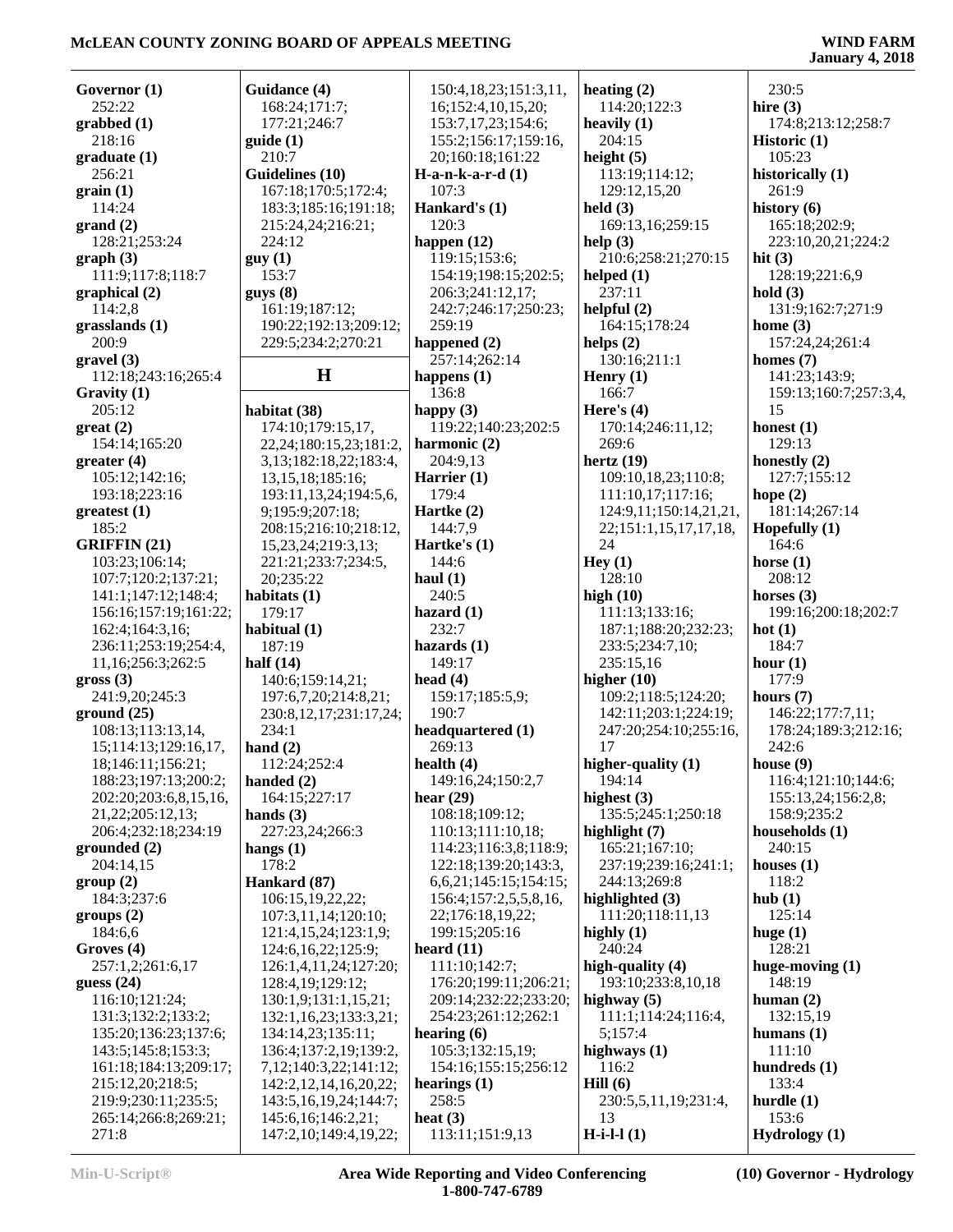| 193:3                       | 199:17,18;200:17;             | 105:11;114:12;            | 104:13,15,17;114:7;  | 239:21                 |
|-----------------------------|-------------------------------|---------------------------|----------------------|------------------------|
| hypothetical (2)            | 201:2,22;204:22;              | 157:6;174:18,19           | 118:12;130:5;162:12; | interpret $(1)$        |
|                             |                               |                           |                      |                        |
| 201:20;202:2                | 205:22;206:16;209:22;         | income $(2)$              | 171:17;199:24;205:8; | 255:24                 |
|                             | 210:2;211:24;212:1,2,         | 240:16;256:20             | 210:20;227:13        | interrupt $(1)$        |
| 1                           | 4, 6, 7, 11, 12, 14; 213: 20; | incorrect $(2)$           | informational (1)    | 141:1                  |
|                             | 214:1,2;227:10,15;            | 104:16;135:23             | 230:3                | intervals (1)          |
| IBEW $(1)$                  | 235:4;237:21,23;              | increase (6)              | informative (1)      | 213:14                 |
|                             |                               |                           | 270:21               |                        |
| 263:23                      | 238:15,18;239:4,23;           | 148:21;249:7;             |                      | intervening $(1)$      |
| idea $(11)$                 | 240:15,20,22;241:18;          | 257:12;258:20;259:16;     | initial $(2)$        | 257:14                 |
| 111:9;130:21;               | 242:24;245:8;256:17;          | 261:21                    | 238:19;239:15        | into $(49)$            |
| 140:17;144:4;175:19;        | 259:7;260:17;262:2,3,         | increased $(2)$           | injected $(2)$       | 104:1,8,11;105:8;      |
| 176:23;177:13,22;           | 15;264:14;266:12,14;          | 105:17,20                 | 239:12;267:22        | 106:6;107:12;111:15;   |
| 179:12;188:5;212:3          | 270:11                        | incubated (1)             | innovative (1)       | 113:2,11;114:7;120:3,  |
|                             |                               |                           | 166:17               |                        |
| identification (1)          | impacting $(7)$               | 175:9                     |                      | 9;129:13;132:7;133:4;  |
| 104:13                      | 173:21,22;203:5;              | indeed $(1)$              | inputs $(1)$         | 138:24;141:15;151:13;  |
| identified (7)              | 207:21;234:16;265:16,         | 124:6                     | 255:6                | 169:9;170:20;172:14;   |
| 104:18;180:8;181:1,         | 17                            | independent (1)           | insects $(1)$        | 175:11;186:13;192:10;  |
| 7;210:13,15;221:21          | impacts (48)                  | 142:5                     | 183:9                | 198:21;206:4,4;216:7;  |
| identify $(1)$              | 113:15;138:22;                | index $(4)$               | inside $(2)$         | 219:23;221:15;222:23;  |
|                             |                               |                           |                      |                        |
| 107:10                      | 166:10;167:24;168:4,          | 247:10,11,13,14           | 125:14;143:9         | 233:19;238:13;239:1,   |
| ID'ing $(1)$                | 5;169:4,4;173:24;             | Indiana (12)              | insignificant (1)    | 12;241:11,15;244:6,    |
| 189:6                       | 181:9;184:23;185:2,6,         | 166:4;182:5;183:2,4;      | 196:21               | 10;246:8;251:19;       |
| IDNR $(20)$                 | 13;186:1;188:6;               | 215:21,23;216:6,11,15,    | installation (1)     | 252:19,22;256:2,19;    |
| 104:6;189:10;               | 192:14;200:6,15;              | 17;218:7,14               | 200:4                | 258:9;264:2;268:1;     |
| 211:14;215:5;220:4;         | 203:1;206:9;208:2,3,          | indicate (1)              | installed (3)        | 269:14                 |
|                             |                               |                           |                      |                        |
| 222:6,9,13,16;223:2,8,      | 11;211:16;223:14;             | 198:8                     | 200:14;255:13,14     | introduce (1)          |
| 10,16,24;224:7;             | 228:9;236:13;237:18;          | indicates (2)             | installing $(1)$     | 107:9                  |
| 226:22;227:8;230:24;        | 238:9;240:19;242:18,          | 227:8;228:8               | 198:14               | introduction (1)       |
| 234:8;235:7                 | 20, 22; 243: 1, 4, 5, 8;      | indicating $(1)$          | Instead (4)          | 108:10                 |
| IDNR's $(2)$                | 244:2,6,15,18,21,22;          | 200:12                    | 188:10;220:4;223:8;  | intrusive (2)          |
| 186:15;234:15               | 263:12;264:8,10;              | indication (1)            | 228:5                | 149:2,5                |
|                             |                               |                           |                      |                        |
|                             |                               |                           |                      |                        |
| ignorance (1)               | 266:23                        | 223:13                    | Instinctively (1)    | <b>Invenergy</b> (14)  |
| 132:11                      | <b>IMPLAN</b> $(3)$           | indirect (4)              | 187:18               | 114:4;123:24;          |
| ignore $(1)$                | 238:7,7,9                     | 240:9,16;242:19;          | insulated $(1)$      | 141:22;142:3,4;        |
|                             |                               | 267:21                    | 204:15               |                        |
| 113:21                      | implementation (1)            |                           |                      | 145:20;164:24;165:1;   |
| Illinois (47)               | 223:2                         | indiscernible (1)         | insulation (1)       | 184:10;199:5;223:7;    |
| 105:23;107:22;              | implication $(1)$             | 259:18                    | 204:16               | 241:5;265:21;269:13    |
| 108:15,16,19;109:2,14;      | 215:10                        | individual (1)            | intact(1)            | Invenergy's (2)        |
| 110:5,15;114:17;            | important $(11)$              | 220:23                    | 257:18               | 102:3;263:4            |
| 115:15;117:9;118:13,        | 112:4;113:23;                 | induced (6)               | integrity $(1)$      | <b>Inventory</b> $(1)$ |
| 21;119:20;120:6;            | 114:16,19;116:12;             | 240:15,19;242:21;         | 229:22               | 195:1                  |
|                             |                               |                           |                      |                        |
| 124:7;137:22;139:22;        | 117:7;159:19;239:10;          | 243:5;244:22;263:12       | intend $(1)$         | inversion (4)          |
| 141:4;145:17;146:5;         | 240:23;241:22;250:24          | industrial $(3)$          | 114:4                | 115:4,24;122:9,19      |
| 147:13;148:8;164:12;        | impose(1)                     | 107:17;139:21;141:8       | intent $(1)$         | investigate (7)        |
| 165:14,16,19,21;            | 187:9                         | industries (1)            | 243:20               | 189:24;201:5,9,10;     |
| 171:14;195:1;237:2,6,       | imposing $(4)$                | 110:24                    | interact $(1)$       | 202:5;223:21;234:23    |
| 15;239:5,17;245:23;         | 187:8;190:20;                 | industry $(11)$           | 221:18               | investigating $(1)$    |
| 260:6;261:11;264:12,        | 192:20;235:18                 | 126:16;128:24;            | interaction $(2)$    | 199:24                 |
|                             |                               |                           |                      |                        |
| 17, 22, 24; 265: 1, 12, 20; | impossible $(3)$              | 166:13;185:14;188:4,      | 167:2;184:11         | investment (1)         |
| 268:8                       | 157:7,9;268:9                 | 12;211:9;218:16;          | interest (1)         | 239:15                 |
| image $(3)$                 | improve $(2)$                 | 223:7;224:24;238:8        | 238:23               | involved (10)          |
| 173:15;174:15;              | 166:14;258:21                 | inevitably (1)            | interested (1)       | 110:20;123:10;         |
| 175:19                      | improving $(1)$               | 243:14                    | 178:9                | 125:18;127:8;146:7;    |
| imagine $(2)$               | 186:11                        | inflated (2)              | interesting $(2)$    | 147:21;161:19;166:20;  |
| 162:13;175:23               | include $(5)$                 | 242:3;264:9               | 154:17;257:5         | 186:16;271:4           |
|                             | 180:24;186:2;245:5,           | inflation $(6)$           | interests $(1)$      | involves $(1)$         |
| immediately $(2)$           |                               |                           |                      |                        |
| 189:3,5                     | 14,15                         | 247:16,19,21;             | 268:22               | 168:14                 |
| Impact $(62)$               | included (4)                  | 248:23;249:6;254:9        | intermittent (1)     | issuance $(1)$         |
| 105:8;132:13;               | 134:3;172:16;                 | influence $(1)$           | 235:13               | 220:23                 |
| 133:18;151:1,7;168:8;       | 245:10;247:13                 | 134:16                    | internally $(1)$     | issue $(3)$            |
| 172:8;181:4;185:10;         | includes $(2)$                | inform $(1)$              | 189:4                | 145:19;159:24;201:8    |
| 189:15;191:3,20;            | 181:23;183:15                 | 211:1<br>information (12) | international (3)    | issued $(2)$           |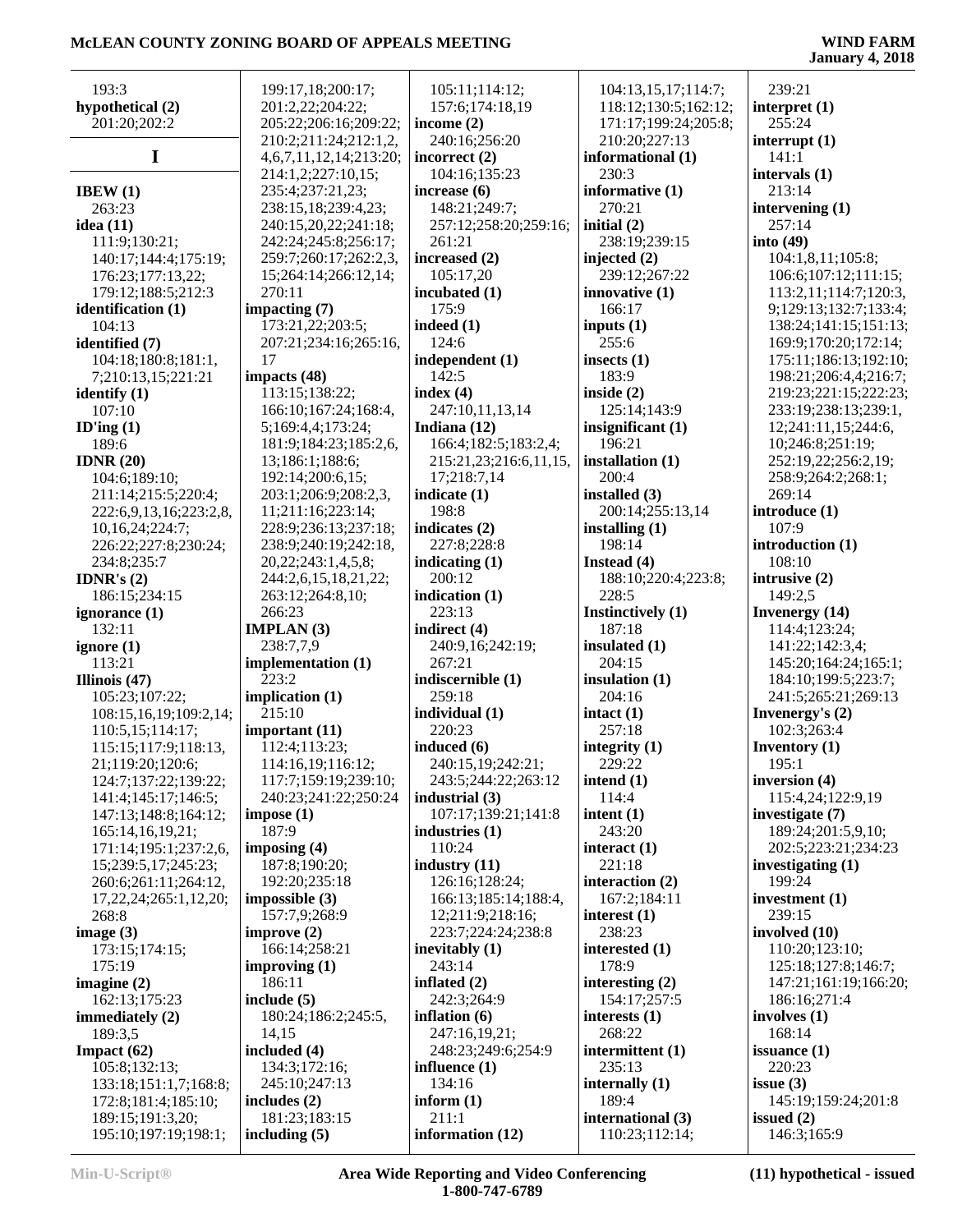| issues $(14)$                                 | 111:21                                   | 10,15                      | 205:7;206:4                        | 159:23;227:11,15;             |
|-----------------------------------------------|------------------------------------------|----------------------------|------------------------------------|-------------------------------|
| 147:21;148:11;                                | keys(2)                                  | landowners (2)             | leakage (2)                        | 228:10;234:16;238:22;         |
| 149:18,19;150:1,2,3;                          | 109:13;110:11                            | 186:11;224:23              | 239:7,19                           | 253:11,14                     |
| 162:12;164:5;184:10,                          | kicked $(1)$                             | landscape (4)              | leaks $(1)$                        | lights $(1)$                  |
| 14;203:10,13;207:21                           | 168:15                                   | 179:10,13,14;180:3         | 205:11                             | 148:20                        |
|                                               | kids(2)                                  | large $(16)$               | leaping $(1)$                      | liked $(1)$                   |
| ${\bf J}$                                     | 257:23,24                                | 138:9;171:3;172:20;        | 135:22                             | 237:23                        |
|                                               | kill(1)                                  | 173:3,4;174:13;176:5,      | lease $(2)$                        | likely $(3)$                  |
| January $(3)$                                 | 186:5                                    | 12;177:8,14;178:18,        | 138:18,24                          | 135:11;194:6;264:13           |
| 104:7;248:11;271:10                           | killed $(2)$                             | 19;189:21;190:7;           | least $(3)$                        | limit(18)                     |
| jargon (1)                                    | 184:16;213:2                             | 201:13,20                  | 221:20;230:12;                     | 108:19;109:15,19;             |
| 108:1                                         | killing $(5)$                            | largely $(5)$              | 269:13                             | 110:8,14;117:16,17,19,        |
| Jaws $(1)$                                    | 217:7,15;219:8,19;                       | 113:20;173:17;             | leave $(2)$                        | 20;118:22;135:15,17;          |
| 109:12                                        | 221:4                                    | 174:3;182:22;251:11        | 123:16,20                          | 136:10;139:2;175:24;          |
| JEDI(1)                                       | kills(1)                                 | larger $(12)$              | leaving $(1)$                      | 176:19,21;229:20              |
| 237:23                                        | 218:4                                    | 125:7, 10, 19, 23, 24,     | 179:13                             | limited $(1)$                 |
| jet $(1)$                                     | $\operatorname{kind}(33)$                | 24;126:1,5,15,17;          | Lee $(1)$                          | 174:16                        |
| 133:8                                         | 109:6;110:7;112:1;                       | 155:22;248:22              | 258:12                             | limiting $(1)$                |
| $\text{Jim} (4)$                              | 114:21;115:6;122:14,                     | LaSalle $(3)$              | $left(1\right)$                    | 176:23                        |
| 103:3;132:9;147:11;                           | 22;126:22;134:6;                         | 166:7,21;167:1             | 238:19                             | limits(19)                    |
| 209:10                                        | 146:18;154:1;161:16;                     | last $(18)$                | $left$ -hand $(1)$                 | 108:15,21,24;109:1,           |
| job $(6)$                                     | 165:22,24;170:23;                        | 107:1;141:21;              | 270:6                              | 1,4;110:6,15;115:16;          |
| 153:4;185:1;189:5;                            | 174:23;178:24;183:11;                    | 150:13;151:21;160:3;       | legal(3)                           | 117:15;118:4,14,15,21,        |
| 242:9;263:2;267:10                            | 184:14;188:9,13;                         | 164:14;166:3;191:12;       | 104:19;162:13,14                   | 22,24;119:20;142:9,11         |
| $\textbf{Jobs}$ (37)                          | 189:19,20,21;190:11;                     | 207:8;226:11;233:4;        | leisure $(1)$                      | line $(6)$                    |
| 237:22;240:1,12;                              | 201:17;202:24;209:18;                    | 235:5;242:11;247:14,       | 199:13                             | 126:9;138:6,7,16;             |
| 241:9,9,10,20;242:2,3,                        | 212:3;218:16;258:3;                      | 22;252:15;253:1;<br>254:23 | length $(2)$                       | 170:7;235:1                   |
| 4,5,16,21,22,22;244:9,                        | 259:4;261:1                              |                            | 218:3;219:10                       | lines $(2)$                   |
| 10,11,16,23,24;253:9,<br>10;262:20,23;263:20; | $\text{kinds}(4)$<br>111:1;258:4,8;265:8 | late $(1)$<br>103:18       | lengths $(1)$<br>219:4             | 138:13;225:21<br>linked $(3)$ |
|                                               | Knowing (2)                              | later $(8)$                | less(9)                            | 182:22;216:15,16              |
| 264:4,5,19;266:18,19;<br>267:1,7,8;268:2,5,24 | 231:6;249:20                             | 102:11;109:18;             | 117:12,24;119:16;                  | list $(3)$                    |
| jockey $(1)$                                  | knowledge (4)                            | 112:4;144:16;162:8;        | 133:11;149:2;249:16;               | 135:5;166:2;177:3             |
| 116:14                                        | 162:1,3,5;191:12                         | 163:2;167:23;209:22        | 251:5;263:16;269:11                | listed $(4)$                  |
| jockeys $(1)$                                 | knows $(1)$                              | latest $(1)$               | less-understood (1)                | 178:21;238:3;                 |
| 116:14                                        | 114:12                                   | 255:14                     | 129:1                              | 248:12;249:3                  |
| Judd(1)                                       | Kolby $(1)$                              | Laurie $(1)$               | lets $(1)$                         | listening (1)                 |
| 102:15                                        | 236:20                                   | 154:8                      | 177:21                             | 116:19                        |
| Julia $(1)$                                   | Kuritz $(6)$                             | $L-a-u-r-i-e(1)$           | letter $(9)$                       | listing $(1)$                 |
| 102:23                                        | 102:19,20;126:20;                        | 154:12                     | 104:5,7,7;222:8;                   | 260:21                        |
| Julie $(2)$                                   | 164:13;184:9,16                          | Law(9)                     | 225:6;227:2,3,7;234:8              | litany $(1)$                  |
| 137:13;154:15                                 |                                          | 103:13;132:1;              | level $(14)$                       | 224:17                        |
| July $(3)$                                    | L                                        | 245:22;246:8,12,13;        | 117:10,13;121:5,10;                | little $(27)$                 |
| 178:16;187:2,5                                |                                          | 247:7,24;252:22            | 123:12;127:19;130:2;               | 107:13;108:6,17;              |
| jurisdiction $(1)$                            | labeled $(2)$                            | Lawndale $(1)$             | 134:16;139:19;140:12;              | 109:8;110:15,17;              |
| 191:2                                         | 109:10;149:16                            | 250:4                      | 142:17;150:5;208:4,16              | 122:12,15;124:9;              |
| Justice $(1)$                                 | labor(11)                                | lawsuit $(2)$              | levels $(28)$                      | 126:8;127:10;130:11;          |
| 103:13                                        | 190:9;239:24;                            | 161:16;162:2               | 118:1,3,20,24;119:7,               | 133:9,11;138:8;               |
|                                               | 242:17;243:1,21;                         | lawsuits $(4)$             | 16, 19; 125: 1, 5; 126: 17;        | 140:13;145:1;158:11;          |
| $\mathbf K$                                   | 244:1,14,18;264:4;                       | 161:21;162:6,16,19         | 128:2;132:12;135:6,                | 174:16;181:13;182:6;          |
|                                               | 265:2;267:21                             | lawyer $(1)$               | 14;136:21;139:21;                  | 192:24;204:20;207:9;          |
| keep(8)                                       | Laboratories (1)                         | 225:10                     | 143:7,20;149:12,24;                | 213:24;221:14;263:3           |
| 111:4;118:4;162:14;                           | 238:1                                    | lay(1)                     | 150:14,21;155:4;                   | live $(13)$                   |
| 175:4;194:8;226:7;<br>250:24;269:14           | laborer's $(1)$<br>263:23                | 109:13                     | 156:24;157:12,12;<br>161:17;203:17 | 116:1;132:9;138:1;            |
|                                               |                                          | laying $(1)$<br>230:18     | Lexington (12)                     | 139:10,23;154:9,22,22;        |
| keeping $(2)$<br>175:2;176:7                  |                                          |                            |                                    | 158:24;159:24;161:7;          |
|                                               | laid $(2)$                               |                            |                                    |                               |
|                                               | 227:2;266:14                             | layout $(1)$               | 137:15;144:19,22;                  | 265:13;269:3                  |
| Kevin $(2)$                                   | land $(9)$                               | 136:12                     | 154:9;161:8,14;199:3;              | livestock (3)                 |
| 195:15;233:3                                  | 108:22,23;141:10,                        | layouts $(1)$              | 232:14;250:17;252:13;              | 145:2,5,7                     |
| key(1)                                        | 11;167:18;173:14;                        | 219:23                     | 260:6;270:13                       | Livingston $(1)$              |
| 115:10<br>keyboard (6)                        | 191:17;197:2;202:17<br>landowner $(5)$   | leafout $(1)$<br>175:10    | lies $(1)$<br>111:17               | 141:21<br>LNTE(2)             |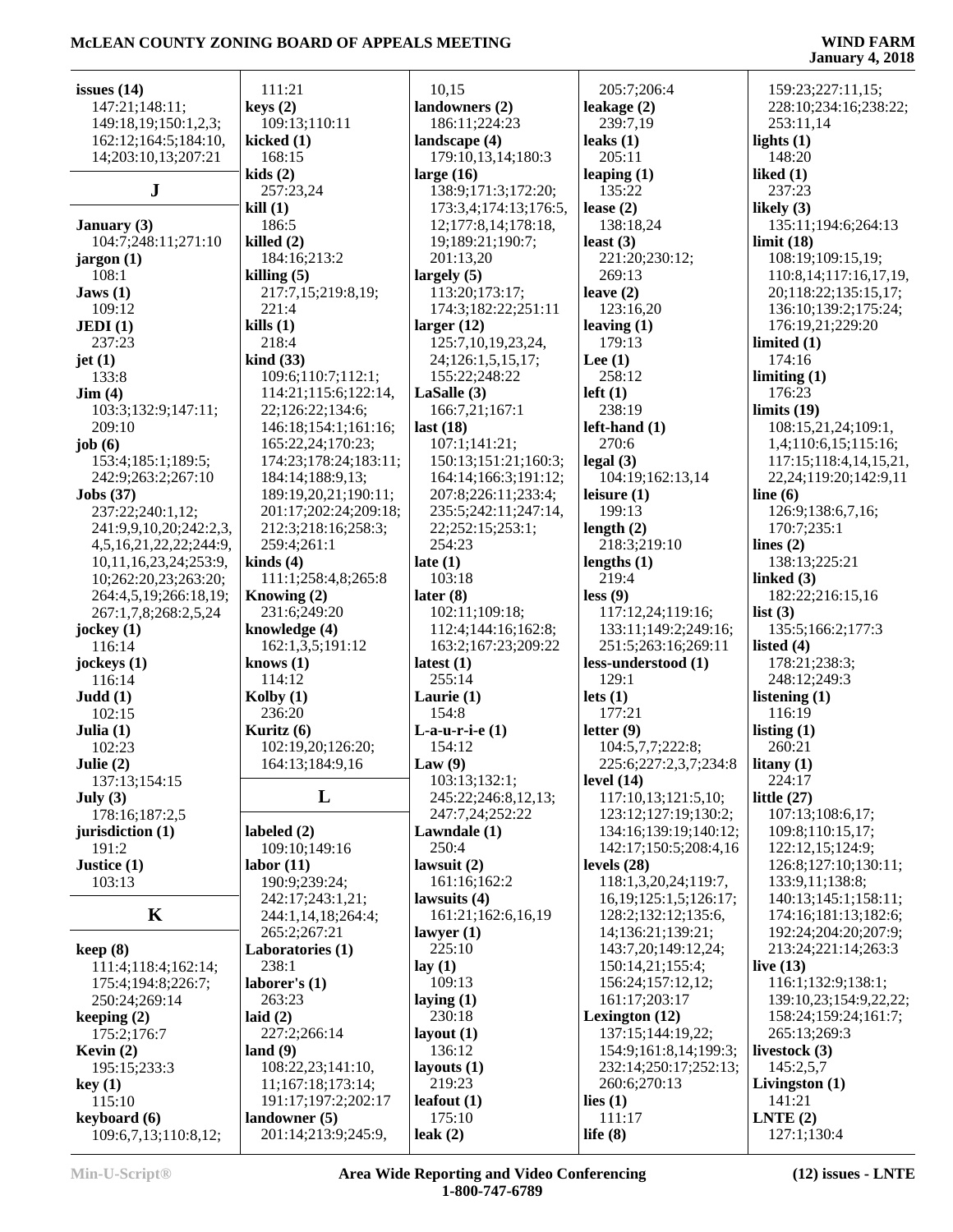| load $(1)$                      | looked $(15)$            | 117:4,12                    | 155:14;201:18               | 253:18;258:21                  |
|---------------------------------|--------------------------|-----------------------------|-----------------------------|--------------------------------|
| 202:24                          | 135:3;217:20;226:1;      | love $(2)$                  | manufacturer (2)            | maybe $(13)$                   |
| local $(18)$                    | 241:21;244:21;247:23;    | 156:4;167:8                 | 126:12;268:7                | 111:11;116:1;                  |
|                                 |                          |                             |                             |                                |
| 169:7;184:6,7;                  | 248:18;250:9;251:7,8;    | low(12)                     | manufactures (1)            | 132:14;135:18,20;              |
| 237:19;239:1,8,11,12;           | 256:24;257:1,7;259:5;    | 111:19,21,22;118:8,         | 112:22                      | 154:22;160:5;167:4;            |
| 240:11,12;241:8,21;             | 264:7                    | 13, 15; 119: 19; 142: 7;    | manufacturing $(1)$         | 170:19;178:3;185:9;            |
| 243:4,20;244:1;253:9;           | looking $(40)$           | 172:8;188:20;250:3,20       | 264:19                      | 249:15;252:13                  |
| 265:5;269:11                    | 131:11;170:8;172:5,      | lower $(10)$                | many $(39)$                 | McLean (39)                    |
| locally $(4)$                   | 10,20,24;173;4,9,13;     | 109:10,11;111:20;           | 109:1;124:1;131:14;         | 107:21;119:14;                 |
| 243:10,13,19;251:4              | 174:11;177:12;186:7;     | 118:2,3;119:8;121:10;       | 133:5;137:24;138:13;        | 155:11;183:21;184:2;           |
| locate $(1)$                    | 194:21;203:22,22;        | 142:9,17;247:20             | 142:9;143:9;144:4;          | 213:22;225:2;238:10,           |
| 198:15                          | 229:10;238:17;239:6,     | lower-noise (1)             | 146:19;159:13,20;           | 14, 15; 239: 3, 16; 242: 16,   |
| located $(8)$                   | 14, 15, 22, 23; 240: 10; | 128:16                      | 160:1;161:18;176:5,9,       | 20,23;248:19;253:9,            |
| 110:21;114:6;118:2;             | 241:6,10;242:15;         | lower-wage $(1)$            | 9,22;184:9;188:4;           | 10;263:18,19;264:22;           |
| 232:6;234:23;262:6,7;           | 243:7;245:4,7;253:4,8;   | 244:23                      | 190:2,4,12;192:15;          | 265:13,17,18;266:15;           |
| 264:12                          | 255:1,10,15;256:23;      | low-noise $(14)$            | 210:23;212:17;225:12,       | 267:21,23;268:1,6,7,           |
| location (8)                    | 258:12;261:3;263:11;     | 127:1;129:23;               |                             | 10, 11, 14, 18, 24; 269: 1,    |
|                                 |                          |                             | 12;226:5;234:11;            |                                |
| 120:24;121:1;                   | 267:18;271:2             | 130:20;131:7;134:7,8;       | 249:19;258:13;263:21,       | 2,3,6                          |
| 124:23,23,23;178:14;            | looks $(5)$              | 135:9,11,24;136:3,6,9,      | 21, 22; 264: 16; 268: 2, 4; | meals $(1)$                    |
| 186:8;249:23                    | 176:17;229:12;           | 17,20                       | 269:21                      | 240:17                         |
| locations (4)                   | 238:11;245:9;251:22      |                             | map(6)                      | mean $(21)$                    |
| 130:23,24;249:14;               | Loomis (31)              | M                           | 158:23;160:10;              | 115:13;139:20,23;              |
| 250:12                          | 236:12,16,19,19,24;      |                             | 171:18;175:16;183:12;       | 140:1;148:4;151:19;            |
| lock(1)                         | 253:20;254:3,8,15;       | Ma'am(2)                    | 213:22                      | 152:6;156:9;193:1;             |
| 232:12                          | 255:7,12,21;256:11,21;   | 141:1;161:22                | mapped $(1)$                | 200:18;202:3;204:12;           |
| logarithmic $(3)$               | 259:1,20;260:14,23;      | machinery (1)               | 193:2                       | 207:1;210:4;211:5;             |
| 130:11;131:21,24                | 261:22;262:13;263:1;     | 148:19                      | maps $(4)$                  | 212:4,7;214:4;223:10;          |
| logical $(1)$                   | 264:1;265:21;266:17;     | Mackinaw (18)               | 114:6;158:9;229:7,          | 225:9;261:4                    |
| 192:1                           | 267:11;268:4;269:5,      | 182:23;194:24;              | 11                          | means $(5)$                    |
| long(12)                        | 12;270:4,18,22           | 195:16,22;196:7,10,12,      | March (6)                   | 211:7;212:4;215:15;            |
| 102:13;116:19;                  | Loomis's $(1)$           |                             | 169:13,16;172:2;            | 223:19;246:22                  |
|                                 |                          | 14, 15; 197: 2; 214: 9, 13, |                             |                                |
| 122:3;158:17;165:17;            | 254:17                   | 19;230:9;231:18,24;         | 173:1;175:13;177:10         | meant(1)                       |
|                                 |                          |                             |                             |                                |
| 176:8;193:22;199:4;             | loses $(1)$              | 233:7;234:9                 | margin(1)                   | 103:14                         |
| 236:21;240:4;243:15;            | 113:7                    | magnitude(1)                | 182:18                      | measure (19)                   |
| 254:11                          | loss(1)                  | 131:10                      | Mark $(1)$                  | 107:16;112:9,23,24;            |
| Long-eared (3)                  | 128:23                   | mailed $(1)$                | 102:15                      | 123:13;124:24;130:14;          |
| 182:4;183:5;216:11              | lost(1)                  | 104:16                      | market $(2)$                | 146:10;158:10,15,17;           |
| longer $(5)$                    | 113:12                   | main(2)                     | 241:13,18                   | 217:6,7,8,9,12;218:7;          |
| 123:10;175:3;                   | lot(40)                  | 112:5;239:23                | <b>MaRous</b> (1)           | 241:3;245:3                    |
| 188:17;225:14;254:1             | 108:18;114:22;           | maintain(1)                 | 262:5                       | measured (7)                   |
| longstanding (1)                | 115:2;116:6,18;123:2;    | 229:21                      | Mary $(1)$                  | 116:24;126:13;                 |
| 170:3                           | 124:2;127:3,10;          | maintained (1)              | 103:7                       | 141:3,12;152:20;               |
|                                 | 132:24;133:14;144:23;    | 208:8                       | materials (1)               | 159:4;219:3                    |
| long-term $(2)$<br>253:10;267:6 | 156:10;160:7,9;          | maintenance (4)             | 243:10                      | measurement (7)                |
|                                 |                          |                             | mathematical (2)            | 112:3;116:11,23;               |
| look $(59)$                     | 165:20;166:8;176:10;     | 238:20;240:4;               |                             |                                |
| 134:23;135:19;                  | 177:11;178:2,4;          | 243:17;267:5                | 112:13;119:2                | 138:7;143:10;153:17;           |
| 136:4;158:12;168:5;             | 180:14,19;182:22;        | major $(1)$                 | matter $(2)$                | 217:11                         |
| 169:20;170:20;172:8,            | 183:15,24;184:17;        | 237:9                       | 129:19;195:20               | measurements (7)               |
| 14;174:13,18;175:1;             | 188:17;194:17;197:22;    | majority $(3)$              | matters $(1)$               | 119:5;123:3;127:2;             |
| 182:2,8;184:19;                 | 199:11;224:23;225:17;    | 118:23;119:7,15             | 109:24                      | 132:12;144:2;145:22;           |
| 188:14;192:9;198:18;            | 258:5;261:16;264:2;      | makes $(7)$                 | maximum (4)                 | 154:1                          |
| 200:18;221:12;225:5,            | 265:12,23;268:15;        | 197:9;215:7,8;              | 135:24;160:20;              | measures $(1)$                 |
| 24;229:12;235:4;                | 269:17                   | 218:17;231:20,24;           | 248:4:249:5                 | 191:7                          |
| 236:22;237:21;238:8,            | $\text{lots} (4)$        | 266:1                       | may $(32)$                  | measuring (5)                  |
| 18, 19, 23; 239: 4, 10;         | 140:10;244:1;264:4,      | making (6)                  | 104:3;105:3;108:16,         | 116:16,19;126:14;              |
| 240:6,22;241:9,20;              | 5                        | 152:3;153:11;               | 16;109:21;111:9;            | 146:14;152:17                  |
| 242:14,24;244:2,8,14;           | loud $(3)$               | 185:24;186:8;210:7;         | 125:2,5,5;134:18;           | medical $(2)$                  |
| 245:2,14;246:7;                 | 113:15;125:20;133:7      | 252:13                      | 138:2;149:8;152:18;         | 149:23;150:6                   |
| 249:17;250:15;253:17;           | louder(5)                | management(1)               | 157:3,4;160:13;             | meet $(6)$                     |
| 257:3;259:21;261:9,             | 115:8;122:15;125:1,      | 186:1                       | 162:16,16;163:3,3,15;       | 103:15,19;109:4;               |
| 15;264:2,10;266:17;             | 3,5                      | manager $(2)$               | 168:4;194:13;195:15;        | 117:17;118:5;170:12            |
| 268:13,22,23;269:7;             | loudest $(5)$            | 164:24;229:6                | 198:9;207:8;212:12,         | meeting $(5)$<br>102:2;103:16; |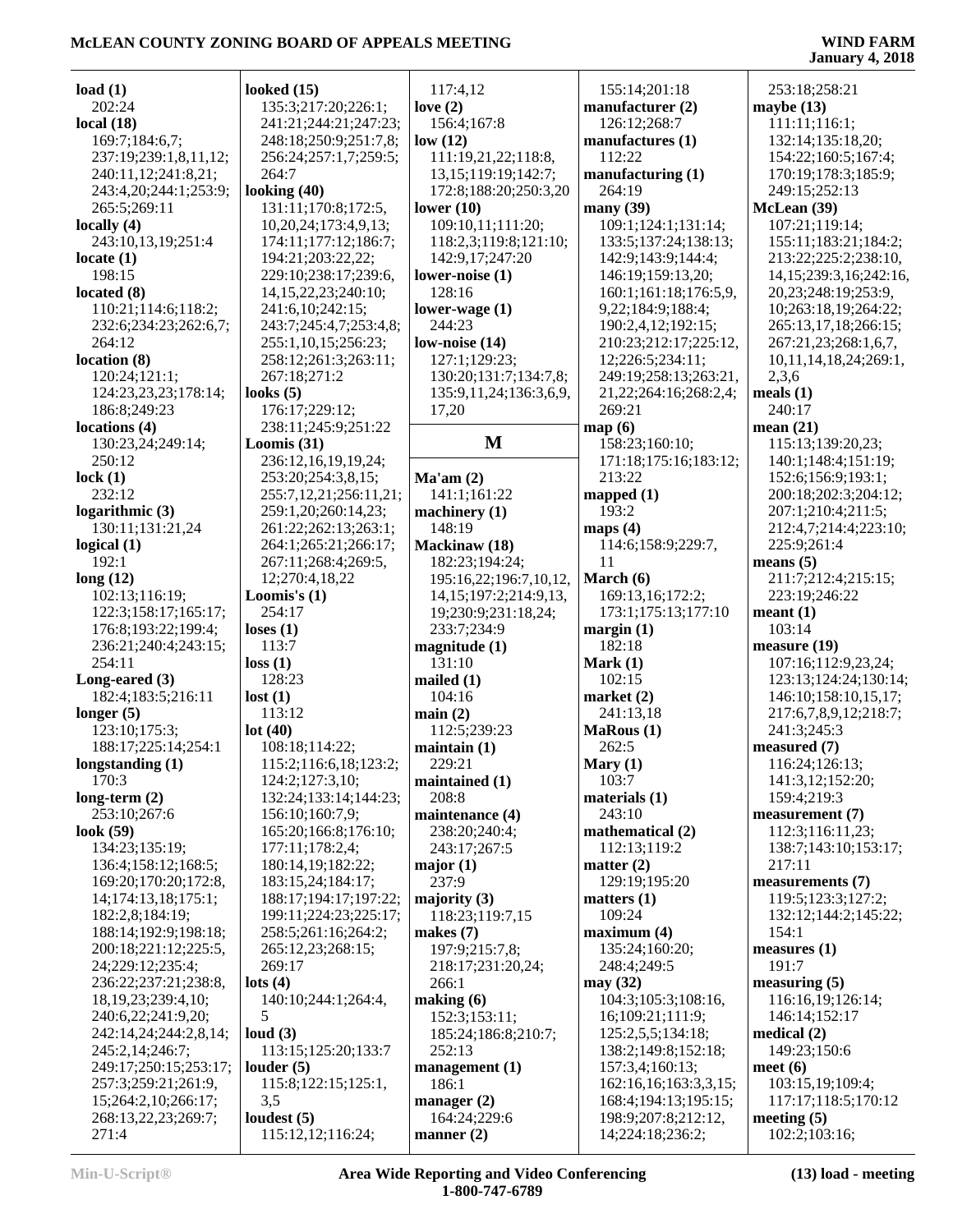| 141:17;160:24;266:3            | 177:2;187:6,18;                               | 126:9;129:17;136:8,          | 111:24                      | must(2)                                        |
|--------------------------------|-----------------------------------------------|------------------------------|-----------------------------|------------------------------------------------|
| meetings $(2)$                 | 189:13,14;228:24                              | 24;153:18,20;157:11;         | mortality (4)               | 148:20,22                                      |
| 169:12,15                      | Mike $(4)$                                    | 237:22,23,23;238:3,5,        | 185:1;187:10,11;            | MWEC(1)                                        |
| megahertz $(1)$                | 107:9,14;132:7;                               | 7,8,8,10,11;257:7;           | 211:12                      | 194:7                                          |
| 151:1                          | 146:4                                         | 259:8;261:3,22               | mosquitoes (1)              | Myotis $(7)$                                   |
| megawatt(2)                    | mile $(17)$                                   | modeled(1)                   | 193:19                      | 180:8, 10:181:22, 23;                          |
| 246:10;255:17                  | 158:11,15,16;                                 | 120:14                       | most(23)                    | 182:1,3,7                                      |
| megawatts $(4)$                | 159:14,21;197:2,6,7,                          | modeling(2)                  | 109:4;119:5;120:22;         | myself(4)                                      |
| 124:18,18;254:24;              | 11;214:8,21;230:9,12,                         | 123:4;134:3                  | 133:6;134:15;135:11;        | 113:1;120:24;127:2;                            |
| 255:8                          | 17;231:17,24;234:1                            | models(9)                    | 138:15;139:20;140:18;       | 142:6                                          |
| members $(1)$                  | miles (7)                                     | 123:5,7,8;124:5;             | 141:11,13,17;171:1;         |                                                |
| 188:22                         | 174:10,14,18,19;                              | 126:9;145:11;152:18;         | 178:10,21;179:14,15;        | ${\bf N}$                                      |
| mention $(2)$                  | 175:15;178:14;193:4                           | 154:2;259:4                  | 184:18,19;186:3;            |                                                |
| 124:7;264:6                    | military $(1)$                                | modified (3)                 | 247:2;260:9,10              | nacelle $(2)$                                  |
| mentioned (15)                 | 133:7                                         | 194:18;225:13,22             | mostly(1)                   | 125:14;254:24                                  |
| 119:18;126:20;                 | million $(9)$                                 | $\text{modify}(2)$           | 181:12                      | nacelles $(2)$                                 |
| 141:7;143:7;154:15;            | 249:10;250:19;                                | 211:7,22                     | Mother (1)                  | 254:22;264:16                                  |
| 173:6;177:8;181:18;            | 253:12,13;257:19;                             | molecules $(1)$              | 146:8                       | name $(23)$                                    |
| 207:17;210:9;215:11,           | 263:18,19;267:20,23                           | 151:13                       | move (12)                   | 106:21,22;107:1,14;                            |
| 22;216:14;220:3;270:1          | mills $(1)$                                   | moment $(1)$                 | 164:2,22;167:11;            | 132:6,9;137:13;154:8,                          |
| mentioning $(3)$               | 213:3                                         | 110:4                        | 170:11;171:11,23;           | 10;159:7;161:6,9;                              |
| 176:12;195:16;                 | mimicked (1)                                  | money $(9)$                  | 174:5;178:6;179:6;          | 163:23;164:9,22;                               |
| 196:17                         | 127:13                                        | 188:8;241:7;250:2;           | 209:2;211:19;267:3          | 199:1;221:24;222:2;                            |
| messes $(1)$                   | mind(4)                                       | 251:5,14;252:18;             | moved $(1)$                 | 232:11;233:4;236:17,                           |
| 107:11                         | 112:2;118:4;140:20;                           | 263:17;268:1;269:16          | 188:13                      | 19,24                                          |
| met(3)                         | 250:24                                        | moneys $(1)$                 | movement (1)                | National (2)                                   |
| 169:13;179:20;180:1            | mine(2)                                       | 253:2                        | 199:21                      | 193:3;238:1                                    |
| meteorology $(1)$              | 166:4;232:17                                  | monitored (2)                | movements $(1)$             | nation-wide (6)                                |
| 113:22                         | minimal(3)                                    | 124:15,16                    | 166:23                      | 190:12;198:20;                                 |
| meter $(2)$                    | 198:19;201:22;                                | monitoring $(3)$             | moves (1)                   | 220:6,7,12,22                                  |
| 123:12;140:11                  | 241:18                                        | 187:11;212:20;               | 147:14                      | native $(1)$                                   |
| meters $(5)$                   | minimize $(7)$                                | 213:11                       | movie(1)                    | 210:12                                         |
| 176:1,17,19;187:5;             | 166:10;184:22;                                | month(1)                     | 240:18                      | Natural (12)                                   |
| 190:22<br>Method (3)           | 185:2;212:1,4,8;214:2                         | 176:3                        | moving $(2)$                | 105:23;165:16;                                 |
| 112:14,19;238:17               | minimizing $(5)$<br>181:4,8;186:1,12;         | monthly $(2)$<br>173:2;177:9 | 148:21;209:5<br>much $(27)$ | 166:11,16;167:8;<br>169:20;171:14,24;          |
| methodologies (1)              | 212:7                                         | months $(9)$                 | 111:14;112:20;              | 181:13;195:1;225:14;                           |
| 169:17                         | mining(1)                                     | 116:17;123:21;               | 119:16;128:7;129:10,        | 226:1                                          |
| methodology (1)                | 111:1                                         | 242:11,11;263:3,6,8;         | 13, 16; 130: 19; 137: 12;   | nature $(8)$                                   |
| 169:3                          | minus(1)                                      | 266:12,13                    | 146:17;167:8;180:3,         | 117:22;131:21;                                 |
| methods $(1)$                  | 218:3                                         | more (71)                    | 20;184:4;188:3;             | 133:8;134:2;146:8;                             |
| 174:7                          | minute(5)                                     | 108:6,17;111:8;              | 211:13;214:24;238:24;       | 184:24;262:9;267:4                             |
| Michael (4)                    | 109:23;111:22;                                | 121:18,20;122:23;            | 239:11;241:23;245:23;       | near $(7)$                                     |
| 102:19;106:15,19,22            | 113:11,24;116:11                              | 125:3;128:18,20;             | 251:22;258:20;261:10,       | 116:1;166:24;167:2;                            |
| middle $(11)$                  | minutes $(3)$                                 | 131:14;132:19;133:9,         | 17;269:8,18                 | 192:12;206:18;262:7,8                          |
| 109:19;110:7;                  | 176:4,4,24                                    | 10;134:15;138:8;             | muddy(1)                    | nearest $(4)$                                  |
| 175:23;177:6;179:21;           | mislead $(1)$                                 | 139:10;149:2,5,11;           | 195:7                       | 158:11;178:14;                                 |
| 180:20;196:5,19;               | 245:1                                         | 154:4,4;159:12;160:1,        | mudpuppy $(1)$              | 249:22;250:1                                   |
| 212:23;238:24;261:1            | missing $(1)$                                 | 2,9;163:6;167:4;168:8;       | 192:3                       | necessarily (7)                                |
| might $(29)$                   | 108:13                                        | 172:11,14;173:4;             | multiple $(1)$              | 127:23;133:20;                                 |
| 119:12;128:14;                 | mistaken(1)                                   | 174:16;175:11;177:1,         | 110:24                      | 134:17;148:7;182:3;                            |
| 131:12;132:20;141:7;           | 222:14                                        | 2;179:20,21;180:5,15;        | multiplied (1)              | 196:6;233:17                                   |
| 143:21;150:17;153:7;           | misunderstanding (1)                          | 187:22;188:18;189:21,        | 239:13                      | necessary(3)                                   |
| 158:13,18;162:8,19;            | 139:11                                        | 22;194:6;197:6,20;           | multiplier $(1)$            | 191:9;192:24;194:8                             |
| 163:9;193:19;194:1;            | mitigate $(1)$                                | 214:8;217:22;218:14,         | 238:9                       | need(20)                                       |
| 225:24;235:22,24;              | 211:15                                        | 18;231:23;232:3,4;           | multipliers $(2)$           | 108:6;109:8;112:7;                             |
| 239:20,21;241:12;              | <b>Mitigation (1)</b>                         | 240:16;245:7;248:4,          | 238:13;268:14               | 123:15;129:10;130:19;                          |
| 242:10;245:23;246:6;           |                                               | 17;250:11;251:4;             | mussel(4)                   | 135:20;151:24;171:9,                           |
|                                | 105:8                                         |                              |                             |                                                |
| 247:19,20;251:15;              | model(41)                                     | 257:19,23,24,24;258:7;       | 190:21;195:6,13;            | 11;179:10;180:15;                              |
| 255:5;267:13                   | 112:10,12,13,19;                              | 261:16,18;263:10;            | 196:3                       | 192:9;201:5;210:21;                            |
| migration $(2)$                | 113:3,5,8;114:2,3,7,12;                       | 267:24;268:12,24;            | mussels $(4)$               | 228:8;230:21;234:14;                           |
| 166:5;180:2<br>migratory $(6)$ | 115:21;116:22;117:1,<br>3;119:1,2,3;124:8,10; | 271:8<br>morning $(1)$       | 191:21;195:2;<br>204:10,23  | 236:2;252:14<br>$\boldsymbol{\text{needs}}(1)$ |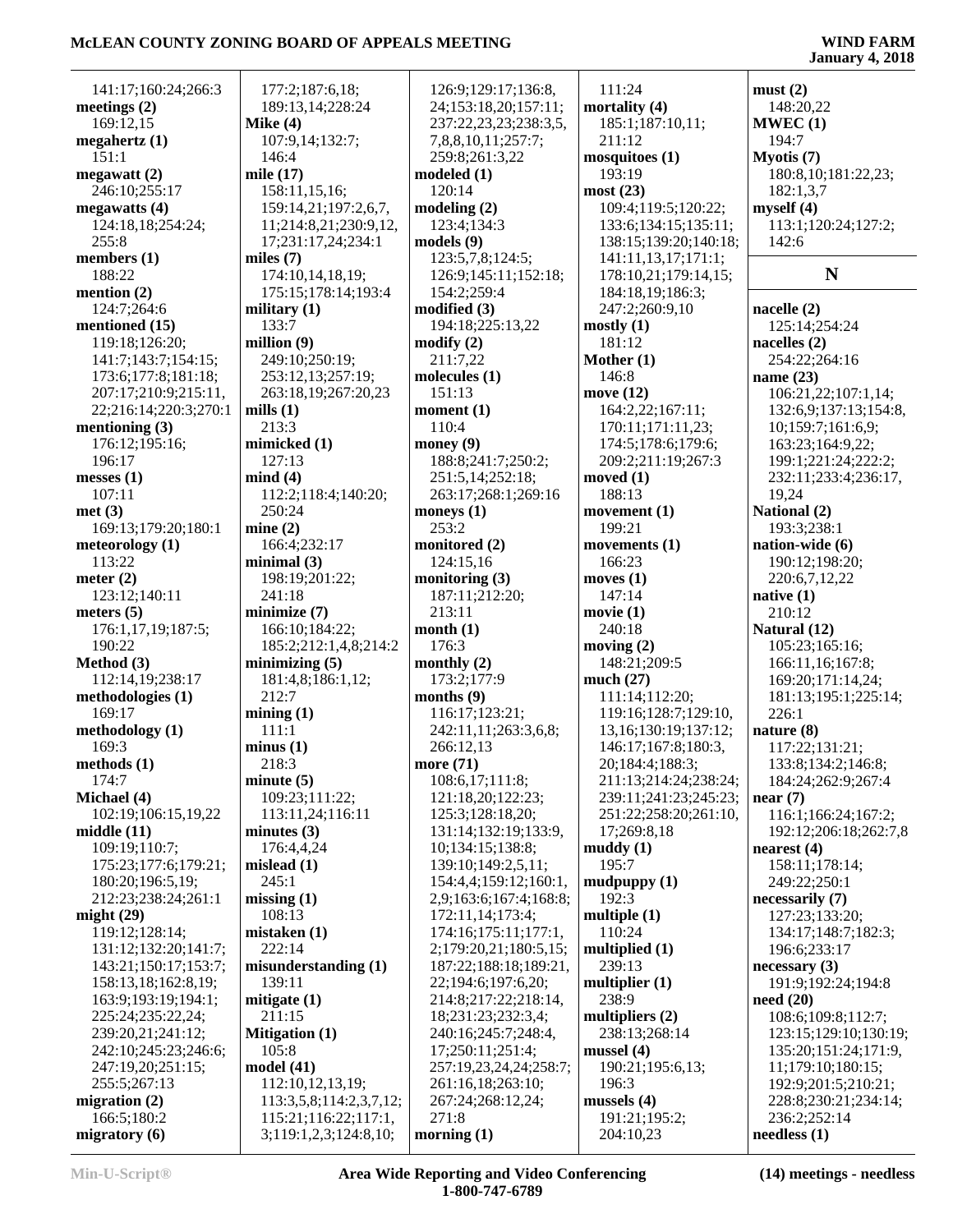| 252:1                        | 123:19,20;143:7,21;          | 216:11                    | 208:11                 | 166:24;167:15;169:15;  |
|------------------------------|------------------------------|---------------------------|------------------------|------------------------|
| needs(2)                     | 146:9,19                     | northwest $(1)$           | observed (1)           | 170:7;173:12;175:14,   |
| 170:22;236:15                | nighttime $(3)$              | 120:23                    | 178:13                 | 24;176:3,3,16;177:19,  |
| negative $(5)$               | 108:14,24;118:6              | noses(1)                  | observing $(1)$        | 24;178:12,15,19;       |
| 256:17;260:17;               | nine $(5)$                   | 263:12                    | 177:11                 | 179:19;181:19;182:13;  |
| 262:2,3,21                   | 108:20;110:5;                | notable(1)                | obstruct $(1)$         | 186:20;187:12;188:13;  |
| neighborhood (1)             | 165:18;242:11;263:8          | 252:17                    | 148:23                 | 189:22;190:23,24;      |
| 177:12                       | noise (84)                   | note $(2)$                | obtainable (1)         | 191:7;196:16,24;       |
| neighbors (2)                | 107:15,17,21;                | 105:16;110:1              | 202:13                 | 197:12,14,21;205:9,14; |
| 140:19;232:17                | 108:14,17,21;111:19,         | noted $(2)$               | obviously (7)          | 209:14;212:5,22;       |
| nest(4)                      | 19, 22; 112: 24; 113: 4, 16, | 148:3;197:16              | 117:5;120:12;121:2;    | 216:17;217:21;220:12;  |
| 172:19;174:7,8;              | 20;114:10,11,16;             | notes $(3)$               | 124:4;133:12;147:20;   | 223:13;226:11;232:4,   |
| 175:14                       | 115:8;117:10;118:8,          | 111:21;235:12;236:5       | 250:10                 | 5;235:5,10,24;244:13;  |
| nesting(3)                   | 20;119:7,10,19;121:5,        | notice $(2)$              | occupied(2)            | 246:7;249:22;251:15;   |
| 133:15;175:10;               | 10,22;124:22;125:12;         | 104:15;117:18             | 175:3,4                | 253:20;254:23;255:23;  |
| 184:17                       | 126:17;127:3,16,19;          | noticed $(2)$             | occur(6)               | 256:9,9;259:6;260:9,9; |
| nests $(15)$                 | 128:1,11;129:9,11,14,        | 254:21;256:17             | 115:21;122:1,1,11;     | 261:11,19;265:10,11;   |
| 172:20,21;174:17,            | 22;130:2;132:13;             | notify(1)                 | 123:19;162:16          | 266:4;267:10;269:2,    |
| 18, 19, 24; 175: 3, 5, 6, 8, | 134:1,16;135:5;              | 231:17                    | October (4)            | 22,23                  |
| 12;181:7;216:14,16,22        | 136:16;138:3,5,12,14,        | November (1)              | 169:14;171:1;187:2,    | one-half (2)           |
| net(7)                       | 22;139:13,14,19,21;          | 173:1                     | 6                      | 197:2,10               |
| 241:9;251:8,11;              | 142:17;143:3,4,7,10;         | number $(65)$             | off(19)                | one-number (2)         |
| 270:1,10,14,16               | 145:7;146:20;148:18;         | 102:3;103:24;104:5,       | 113:6;120:21;127:3,    | 108:19;110:13          |
| neutral (1)                  | 149:4,8,12,23;150:3,5,       | 9,11,22,23;105:16,21;     | 15;131:24;143:23;      | one-page $(1)$         |
| 163:20                       | 14;154:19,21,23;155:4,       | 112:14;116:15;120:4;      | 144:5,8,13;159:16;     | 104:12                 |
| new(18)                      | 13, 16, 20; 156: 24; 157: 2, | 124:7,16;142:7;147:2;     | 168:15;190:7;207:9;    | ones $(8)$             |
| 107:6;126:21;                | 6;160:5,8,23;161:16,         | 158:12;159:16,19;         | 215:5;229:16;257:22;   | 124:20;155:23;         |
| 166:17;174:24;252:22;        | 19;261:13                    | 160:16;162:17;183:10;     | 259:15;266:14;271:9    | 220:17,17;226:2;       |
| 253:2,4,8;255:19,20;         | noise-dampening (1)          | 186:23;187:16;190:11,     | offers $(1)$           | 229:13;254:23;262:10   |
| 256:1,4,5,13,14;             | 126:22                       | 14, 19; 192: 19; 194: 23; | 167:19                 | one-time $(1)$         |
| 257:21;262:23;270:19         | noise-reduced (1)            | 195:2,13;198:8;           | Office (4)             | 266:23                 |
| newest(1)                    | 128:13                       | 213:17;217:3;218:2,9;     | 105:24;148:6;169:7,    | one-year $(1)$         |
| 167:13                       | noises $(1)$                 | 219:5;220:4,12,19;        | 23                     | 188:18                 |
| news(1)                      | 133:7                        | 223:6;224:24;225:5;       | officially (1)         | ongoing (7)            |
| 122:18                       | noisier $(2)$                | 226:3,23;228:5,23;        | 270:24                 | 165:23;168:16;         |
| next(38)                     | 125:8;141:16                 | 231:19;233:20,21;         | often $(3)$            | 171:4;200:24;208:10,   |
| 103:11,16,22,24;             | none $(6)$                   | 234:17,18;235:6,17;       | 123:19;124:24;         | 11;238:20              |
| 104:10,23;106:10,14,         | 163:9;196:8,14;              | 239:24;240:6,7,8,14;      | 191:13                 | online $(1)$           |
| 15;109:5;110:16;             | 198:13;221:14;264:24         | 245:1;249:14;263:24;      | Oftentimes (2)         | 158:13                 |
| 111:7,23;112:6,11;           | non-engineering (1)          | 268:20;269:10;271:3       | 242:2,7                | only (23)              |
| 114:1,14;131:13;             | 265:2                        | numbers $(17)$            | oil(5)                 | 113:4;132:7;139:14;    |
| 154:5;164:2,3,22;            | $non-GE(1)$                  | 108:5;109:21;             | 205:3,4,7,11;206:3     | 141:16;153:12;175:7;   |
| 167:11,13;169:8;             | 265:2                        | 124:10;131:9;185:11;      | old $(1)$              | 176:17;178:15;206:17,  |
| 171:23;173:11;174:5;         | nonparticipant (2)           | 213:19;242:12;247:5;      | 155:13                 | 17;215:7,8;230:8;      |
| 175:18;178:6;179:6;          | 139:8;159:21                 | 249:3;253:5,15;           | older $(1)$            | 231:6,9;242:11;246:7;  |
| 180:22;208:4;236:10,         | nonparticipants (2)          | 263:14;264:9;265:9;       | 255:13                 | 249:12;252:18;257:13;  |
| 12;265:24;267:13,18          | 139:15:159:14                | 266:9;269:7,7             | once $(5)$             | 262:10:265:16:269:10   |
| nice $(4)$                   | nonparticipating (6)         |                           | 115:3;124:10;175:1;    | on-site $(6)$          |
| 121:21;122:22;               | 118:20;121:14;               | $\mathbf 0$               | 189:19;227:20          | 239:24;240:3;          |
| 154:15;257:23                | 135:6;137:18;139:3,6         |                           | one (110)              | 242:17;243:1;244:14,   |
| night $(25)$                 | norm $(1)$                   | Oakland (1)               | 102:7;107:6,6;         | 17                     |
| 102:4;103:13;                | 189:20                       | 222:1                     | 108:10;109:17,19;      | onto $(3)$             |
| 109:22;115:2,9;              | normal $(6)$                 | objective (1)             | 110:1,4,7;111:8;113:4; | 108:23;179:12;         |
| 116:18;119:15;121:23;        | 154:21,23;156:18,            | 179:8                     | 116:7,17;117:11;       | 218:16                 |
| 122:7;123:11,16,16,17,       | 23;215:3;244:3               | objector $(1)$            | 119:12;121:7,8;        | open $(8)$             |
| 22;140:2;148:21;             | North $(16)$                 | 163:19                    | 123:24;124:7,10,24;    | 121:22;132:5;143:2,    |
| 154:13,23;157:15,17;         | 132:10;133:23;               | <b>Obligation</b> (1)     | 125:1;129:15;134:16,   | 12,20;160:12;194:1;    |
| 199:4;257:6;260:13,          | 137:10,14;144:18,21;         | 105:1                     | 17,21;135:19;137:24;   | 213:23                 |
| 16;262:2                     | 154:9;159:6;161:7,13;        | observation (3)           | 138:16;143:5;148:9;    | operated $(1)$         |
| nights $(18)$                | 196:12;199:3;209:11;         | 143:12;178:15,17          | 149:11;151:6,20,21;    | 211:11                 |
| 115:6,7;116:2,7;             | 230:6;232:13;260:5           | observations (2)          | 153:2,15;154:5;        | operating (8)          |
| 117:24;119:9,13,16;          | Northern (4)                 | 176:9;178:22              | 155:11;158:11,16;      | 115:19;166:24;         |
| 121:18,19,21;122:21;         | 179:4;182:4;183:5;           | observe $(1)$             | 159:5;160:12;163:6;    | 184:24;190:10;200:7;   |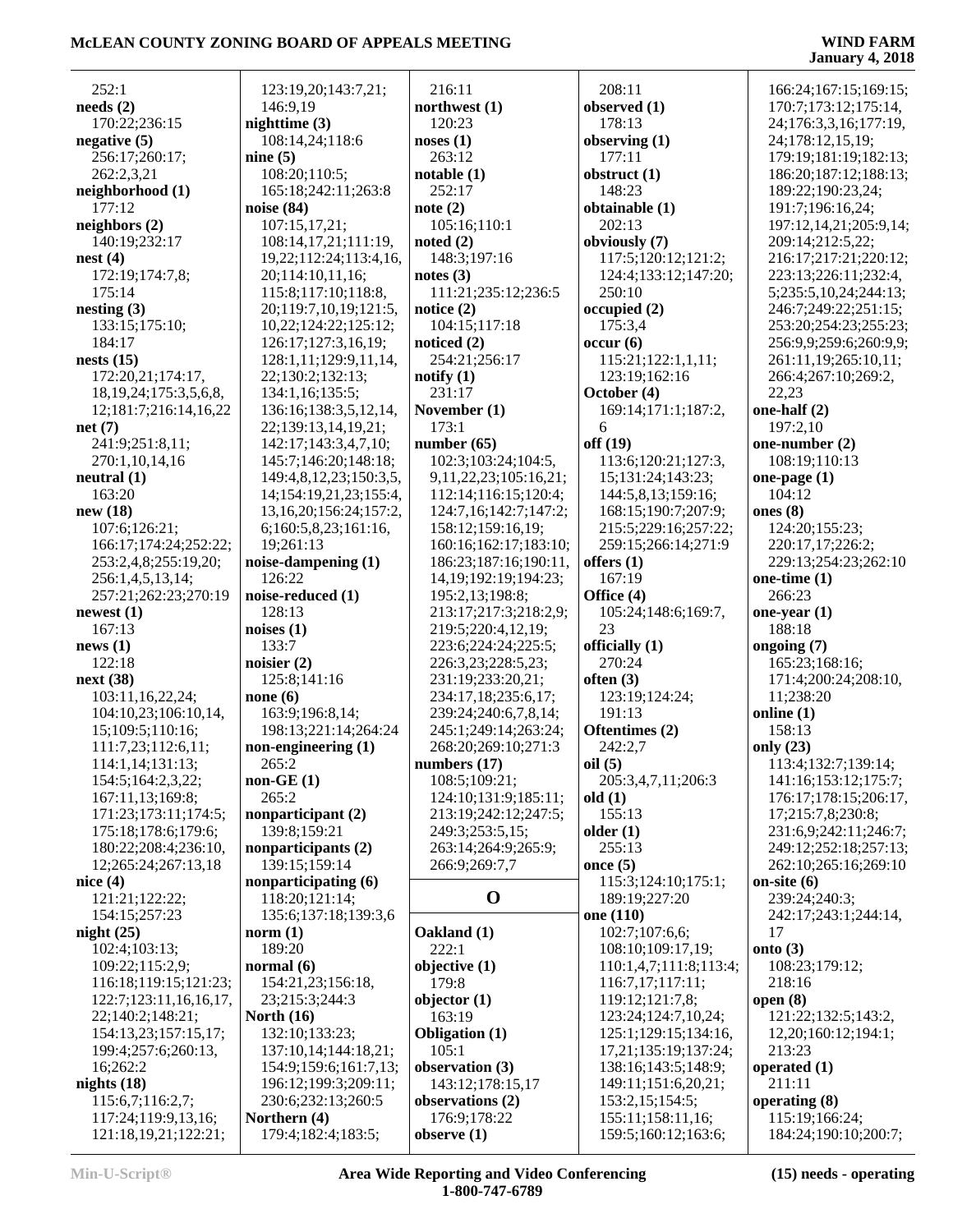| 208:22;223:22;254:12       | 11;185:7,15,17;                      | paid(1)                          | 7,16;229:3,8,18;230:2,          | 192:22;193:2,4,17,        |
|----------------------------|--------------------------------------|----------------------------------|---------------------------------|---------------------------|
| operation (7)              | 194:10;201:20;204:13,                | 245:16                           | 4, 10, 16, 24; 231: 11;         | 21;194:4,5,14,14,17;      |
| 128:13;168:7,13;           | 19;209:15;210:2;                     | paper $(1)$                      | 233:16,24;234:7,22;             | 226:2;227:9;232:23;       |
| 188:22;192:8;211:7,22      | 212:24;213:6,8,10;                   | 261:1                            | 235:3;243:11                    | 233:8, 10; 235:7, 10, 13, |
| operational (6)            | 214:7;221:13,14;                     | paragnch(1)                      | Paso/Gridley (1)                | 20;236:3                  |
| 107:21;166:16;             | 225:23;227:2,17;                     | 102:8                            | 250:20                          | perfect(1)                |
| 210:7;211:2;259:5,16       | 228:5,6;230:1,12,18;                 | parameters (1)                   | passed $(1)$                    | 140:15                    |
| operations (9)             | 240:17;243:24,24;                    | 212:5                            | 245:22                          | perform $(2)$             |
| 187:4;238:20;240:4;        | 248:19;249:1,4;250:7;                |                                  | passerines (1)                  | 190:21;196:2              |
|                            |                                      | paraphrase (1)<br>137:4          | 172:24                          | performing $(1)$          |
| 242:24;243:8;244:3,7;      | 258:22;259:2;260:7;<br>264:2,4;267:9 | parcel (5)                       |                                 | 197:13                    |
| 259:12;267:5               |                                      |                                  | passes $(3)$<br>180:7,18;181:19 |                           |
| operator $(1)$             | outcomes (2)                         | 104:13;138:2,9;<br>178:15:210:12 |                                 | perhaps (4)               |
| 201:21                     | 161:17,20                            |                                  | past (7)                        | 127:8;135:23;             |
| opinion (6)                | outlines (2)                         | parcels (3)                      | 103:12,18;143:23;               | 147:11;160:9              |
| 142:20,21,22;              | 167:17;169:2                         | 104:14,18,20                     | 202:5;220:11;261:16;            | period(10)                |
| 224:13;241:7,16            | output $(4)$                         | Pardon (2)                       | 269:20                          | 187:5;240:3;258:14;       |
| opportunity $(2)$          | 245:3,3;253:12,13                    | 159:1;164:20                     | path(1)                         | 259:6,11,12,13,22;        |
| 150:8;171:21               | outside $(11)$                       | park(1)                          | 201:12                          | 261:2,6                   |
| oppose $(1)$               | 120:21;121:22;                       | 250:13                           | patterns (2)                    | periods(1)                |
| 226:12                     | 122:21;140:14;155:15,                | part $(17)$                      | 189:13,14                       | 177:2                     |
| opposed $(3)$              | 17;175:15;229:19;                    | 118:19;138:23;                   | Patton (2)                      | permanent (2)             |
| 142:21;200:16;             | 239:8;263:19;267:23                  | 148:12;153:12;173:12;            | 234:1,19                        | 267:6,8                   |
| 263:19                     | over $(25)$                          | 217:7,15;219:9,19;               | Paul's $(1)$                    | permit(7)                 |
| options $(1)$              | 111:24;112:3;113:1;                  | 221:5;234:13;235:15,             | 142:20                          | 118:19;171:12;            |
| 128:4                      | 119:11;130:4;135:14;                 | 16;249:21;270:10,12,             | Paw $(6)$                       | 198:20;220:6,7,12,24      |
| order(9)                   | 136:10;158:11;163:18,                | 17                               | 255:9,9,12,12,22,22             | permits (3)               |
| 102:2;115:18;              | 22;177:9;178:23;                     | participants (1)                 | pay $(2)$                       | 220:22;244:4;256:14       |
| 131:10;135:16;221:16;      | 180:2;202:7;221:14;                  | 139:13                           | 226:7;249:9                     | permitting (4)            |
| 224:4;249:10;253:24;       | 231:8;237:12;238:22;                 | participated (1)                 | paying $(1)$                    | 164:24;191:5;             |
| 256:12                     | 240:4;247:22;249:6,8;                | 211:13                           | 248:17                          | 256:12;262:15             |
| orders $(1)$               | 262:23;267:9,22                      | participating (8)                | payment $(2)$                   | person(3)                 |
| 145:14                     | overall (2)                          | 104:14;121:13;                   | 245:12,13                       | 120:19;146:4;149:9        |
| Ordinance (4)              | 122:1;258:18                         | 137:18;138:1,13;                 | payments (3)                    | personal (1)              |
| 105:7;107:24;              | overcome (1)                         | 139:10,14;178:15                 | 245:10,10,15                    | 152:5                     |
| 222:15;232:6               | 222:18                               | particular (14)                  | peaks(2)                        | personally (2)            |
| ordinarily (1)             | overflights (1)                      | 127:6;134:20;135:3;              | 179:23;180:1                    | 152:8;225:23              |
| 122:14                     | 133:8                                | 141:3;157:15,17;                 | peer-reviewed (2)               | perspective (2)           |
| Organization (2)           | overhead (1)                         | 168:21;178:1;181:20;             | 200:12;237:12                   | 111:3;202:19              |
| 112:14;148:2               | 242:15                               | 195:14;220:20;238:23;            | people $(32)$                   | pertain(1)                |
| organizing $(1)$           | overlay $(1)$                        | 239:22;261:23                    | 103:18;110:11;                  | 110:6                     |
| 237:6                      | 232:8                                | particulars (1)                  | 120:20;121:21;127:1;            | pervasive (1)             |
| origin $(1)$               | overview $(1)$                       | 162:19                           | 143:1,23;147:24;                | 201:11                    |
| 218:15                     | 171:24                               | parts $(1)$                      | 150:6,16;159:24;                | pets(2)                   |
| original $(2)$             | overwhelmingly (1)                   | 239:24                           | 162:22;183:20;201:3;            | 145:5;200:19              |
| 248:4;257:14               | 251:11                               | $part-time (3)$                  | 224:24;226:17;259:9,            | phase $(2)$               |
| originally (3)             | owl(2)                               | 242:4,5;263:9                    | 14;261:10,12,15;263:9,          | 242:16;262:15             |
| 186:7;207:5;246:14         | 127:9;179:5                          | party(2)                         | 9,22;265:12,18;267:11,          | PhD(1)                    |
| others $(5)$               | owls' (1)                            | 147:16;163:20                    | 13, 14; 270: 13, 15; 271: 2     | 236:24                    |
| 187:22;200:5;211:9;        | 127:7                                | PARZYCK (83)                     | per(7)                          | phenomenon(1)             |
| 221:5;236:1                | owl's $(1)$                          | 160:15;162:10;                   | 105:16,19;176:3;                | 126:19                    |
| out (80)                   | 127:12                               | 195:15,16;196:4,11,16;           | 187:5;254:24,24;                | Phil $(1)$                |
| 105:4;112:9;113:6;         | own(5)                               | 198:12;199:22;200:23;            | 267:10                          | 256:3                     |
| 116:16,18;120:23;          | 126:14;139:4;152:5;                  | 201:9,19;202:9,14,19,            | perceive(1)                     | phone(2)                  |
| 121:21;123:11,21;          | 224:6;234:1                          | 21;203:9,14,18;204:2,            | 158:19                          | 151:4;152:1               |
| 124:20;128:7;129:19;       | owner $(1)$                          | 11, 14, 21, 24; 205: 4, 8,       | percent(13)                     | phones $(3)$              |
| 130:15;131:5,14;           | 201:21                               | 14, 18, 22; 206: 6, 11, 15;      | 177:18;180:18;                  | 150:15;151:22;152:7       |
| 140:2;143:11;153:22;       | owners $(2)$                         | 207:1,4,11,14,23;                | 213:18;248:1,2,4,21,            | phrase(1)                 |
| 154:16;156:17;158:17,      | 138:1,14                             | 208:7,17,21;211:6,21;            | 22;254:10;263:16;               | 194:4                     |
| 18;162:19;164:15;          |                                      |                                  |                                 |                           |
|                            |                                      | 219:21;221:10,22;                | 269:9,9,11                      | physically (1)            |
| 167:12,12,21;168:3;        | ${\bf P}$                            | 222:5,8,14,20;223:9,             | percentage (4)                  | 114:3                     |
| 170:21;174:10,13,17,       |                                      | 17;224:1;225:3,8,11,             | 201:14,16;263:24;               | physics (1)               |
| 19;176:1,10,17;177:2,      | packets (1)                          | 19;226:4,10,14,19;               | 268:3                           | 125:11                    |
| 6, 11, 16; 178: 2; 180: 7, | 166:22                               | 227:1,5,7,19,23;228:3,           | perennial (20)                  | piano $(3)$               |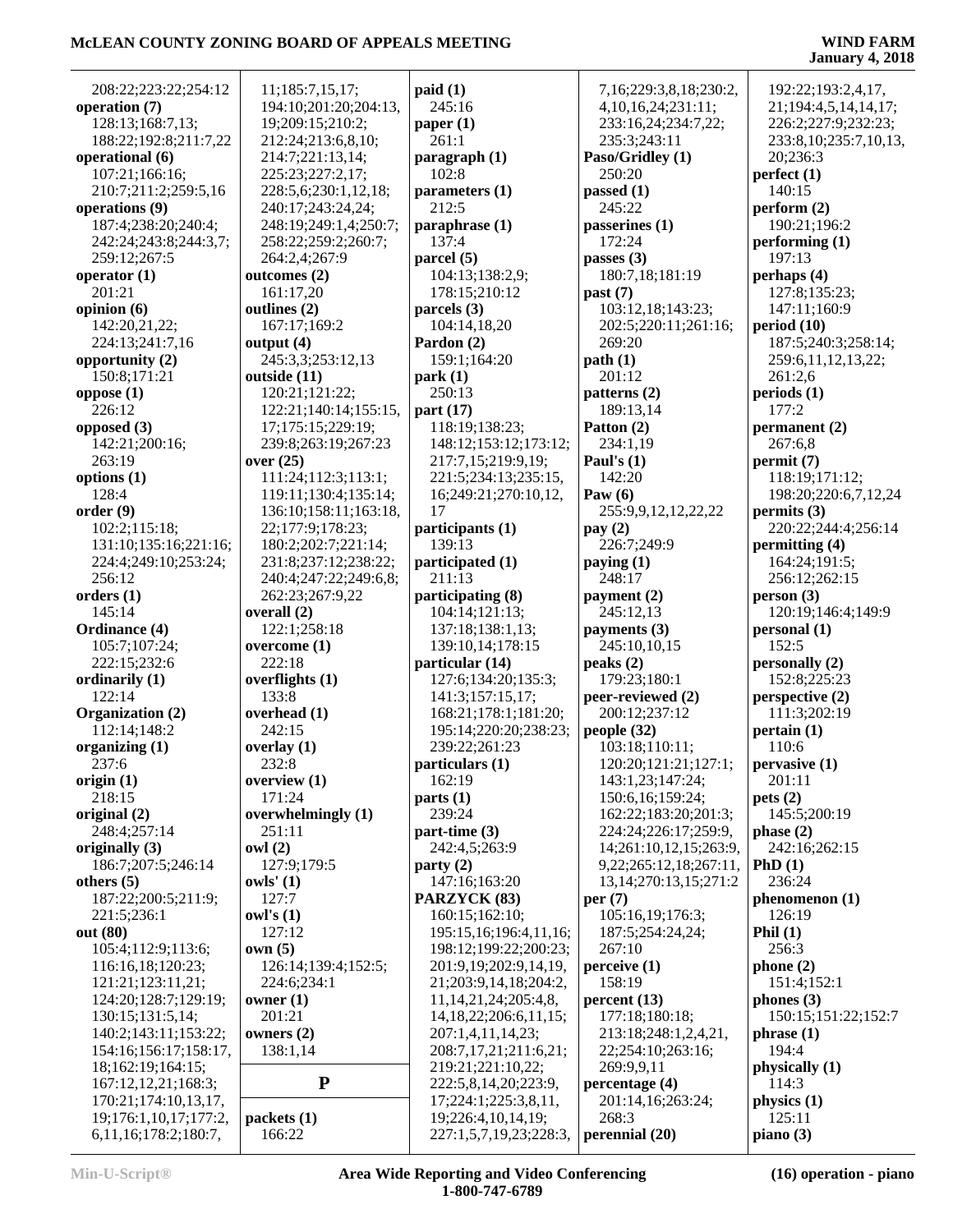|                            | 117:9                      | PowerPoint (10)          | price $(4)$                           |                                                  |
|----------------------------|----------------------------|--------------------------|---------------------------------------|--------------------------------------------------|
| 109:6,7,11<br>pick(6)      | plug (2)                   | 106:17;107:7;108:8;      | 247:10,11,13,14                       | profitable $(1)$<br>241:6                        |
| 102:7;130:24;              | 113:2;114:6                | 110:3;120:3;164:5,13;    | $\text{prices}$ (2)                   | program (1)                                      |
| 143:11;155:3;211:19;       | plus $(2)$                 | 236:14,23;254:17         | 261:4;266:9                           | 258:8                                            |
| 230:22                     | 180:7;239:15               | practive(1)              | primarily $(2)$                       | programmed (1)                                   |
| picking (2)                | pm(1)                      | 225:2                    | 125:12,22                             | 128:8                                            |
| 231:9,10                   | 271:14                     | practices (4)            | prime(1)                              | programming $(2)$                                |
| pick-up $(1)$              | point $(24)$               | 185:24;186:2,10,11       | 225:2                                 | 128:9,13                                         |
| 212:15                     | 102:10,13;117:6,8,         | prairie(1)               | pristine $(3)$                        | Project (109)                                    |
| picture $(2)$              | 16;128:4;135:3;            | 210:12                   | 173:22;211:24;214:2                   | 104:5,14;106:2,4;                                |
| 114:2:216:8                | 136:23;138:7;153:5,        | preconstruction (3)      | $\text{proactive}(1)$                 | 109:3;112:8;116:17,                              |
| pinch(1)                   | 11;194:16;196:17;          | 168:1,22;171:5           | 262:21                                | 23, 23; 119: 8; 124: 7;                          |
| 117:16                     | 211:5;217:8;221:3,10;      | predict(2)               | probably (11)                         | 125:1;127:19,21,22;                              |
| pits(1)                    | 224:3;225:19;227:19;       | 107:16;112:9             | 131:5;139:22;                         | 129:10;141:3;145:12,                             |
| 112:18                     | 228:3;233:19;246:17;       | predicted (5)            | 186:18;190:15;214:23;                 | 15;153:18,19;154:14;                             |
| Pitzer (29)                | 252:16                     | 117:11;119:17,19;        | 217:2;224:9;243:24;                   | 156:3;159:11;161:24;                             |
| 132:9,9,17;133:1,19,       | pointed $(2)$              | 135:5;143:19             | 260:9,10;267:18                       | 165:2,5,14;166:1;                                |
| 22;159:5,6,9,18,23;        | 105:4;156:17               | predicting (3)           | problem(15)                           | 167:20,22,22,23;168:2,                           |
| 160:7;209:10,10,19;        | points $(1)$               | 114:17;117:18;           | 149:22;157:22;                        | 4, 12, 13, 20; 169: 10, 21;                      |
| 210:1,18,22;211:3,18,      | 136:1                      | 140:12                   | 195:24;201:6,15,23;                   | 170:24;171:17,18,19;                             |
| 23;212:10,14,21;           | $\text{poll}(1)$<br>269:21 | prediction (1)<br>114:16 | 202:11;208:17,18,20,                  | 172:2,11,12;173:14,18;<br>174:11,12,19,22;175:6, |
| 213:21;214:12,15,18,<br>22 | Pollution (13)             | predictions (2)          | 22;209:14,18;211:6;<br>251:7          | 16, 17, 20; 177: 4, 15, 18,                      |
| P-i-t-z-e- $r(1)$          | 107:23;108:15;             | 117:15,22                | problems $(6)$                        | 19,23;178:3,16,23;                               |
| 159:9                      | 114:17;115:15;117:10;      | predisturbed (1)         | 147:24;148:12;                        | 179:2;180:13,14,24;                              |
| place $(2)$                | 137:22;138:4;141:5;        | 173:21                   | 196:2;201:4;202:3;                    | 181:7,11,14;182:4;                               |
| 114:5;147:17               | 143:24;145:18;147:13;      | predominant (2)          | 223:22                                | 183:12;186:4,8,13;                               |
| placed $(3)$               | 148:8;191:6                | 120:7,20                 | procedural (1)                        | 193:3,5;194:18;                                  |
| 132:21;248:10;             | poorer $(1)$               | preliminary (3)          | 227:17                                | 196:11,19;197:16;                                |
| 249:13                     | 251:5                      | 168:18;172:5,9           | procedure (6)                         | 210:11,16;219:23;                                |
| Plan $(8)$                 | portion $(2)$              | prepared (4)             | 140:22;147:16,17,                     | 230:18;234:12;236:14;                            |
| 105:1,5;168:24;            | 118:13;137:21              | 106:8;165:10;            | 19,21;155:1                           | 237:18,20;238:22;                                |
| 171:7;177:20;191:7;        | posed $(1)$                | 186:16;222:10            | procedures (1)                        | 241:4,11;242:15,17;                              |
| 214:19;246:4               | 199:12                     | prerogative (1)          | 145:13                                | 243:21;245:8;250:20;                             |
| plane $(3)$                | position $(1)$             | 224:20                   | proceedings $(2)$                     | 251:18;253:10,11,14;                             |
| 155:17;174:9,9             | 166:9                      | presentation (7)         | 163:13:271:14                         | 262:19;264:4;265:24;                             |
| planning $(2)$             | positive (3)               | 106:17;107:8;            | process(13)                           | 266:20;267:3,4                                   |
| 169:17,24                  | 147:7;251:12;259:7         | 109:18;111:24;119:21;    | 102:6;106:4;136:12;                   | projected (2)                                    |
| plans $(1)$                | positives (1)              | 208:9;236:23             | 145:19;146:2;147:12,                  | 159:15;253:11                                    |
| 263:4                      | 147:6                      | presented (2)            | 22;153:13;155:6;                      | projecting $(1)$                                 |
| plant(2)                   | possibility (2)            | 202:18;223:4             | 165:6;171:12,15;                      | 128:2                                            |
| 241:14;265:11              | 227:10;258:11              | presenting (1)           | 260:19                                | projections $(1)$                                |
| plants $(1)$               | possible $(5)$             | 147:5                    | procurrent(1)                         | 152:17                                           |
| 112:17                     | 152:9;185:3;205:10;        | <b>Preservation (1)</b>  | 241:22                                | projects (22)                                    |
| play $(3)$                 | 231:2;249:15               | 105:24                   | produce (4)                           | 110:21;111:3;                                    |
| 109:12;140:10;             | possibly $(1)$             | preserve(1)              | 111:14;112:21;                        | 116:15;119:4;124:1;                              |
| 157:20                     | 224:9                      | 132:21<br>presiting (1)  | 113:4;126:23                          | 127:20:129:2:142:4:                              |
| played $(1)$<br>155:1      | post(2)<br>105:18;265:23   | 223:3                    | produced $(3)$<br>112:13;138:5;146:15 | 153:15;155:23;165:19;<br>166:3,10;180:15;        |
| please $(19)$              | post-construction (1)      | pressed (1)              | produces(1)                           | 184:9;190:16;200:4;                              |
| 107:2,8;110:16;            | 212:20                     | 110:11                   | 125:12                                | 206:16;207:2;223:11;                             |
| 111:7,23;112:6,11;         | posted $(1)$               | pretty(5)                | producing (1)                         | 262:7;265:23                                     |
| 114:14;137:9;144:20;       | 238:4                      | 131:8;154:17;156:9;      | 138:2                                 | $project-specific(1)$                            |
| 154:11;159:8;161:10,       | potential (4)              | 177:13;240:5             | product(1)                            | 136:16                                           |
| 12;222:3,22;225:5;         | 169:4;172:15;              | prevention (1)           | 245:4                                 | promise(1)                                       |
| 226:24;227:5               | 183:13;198:15              | 191:7                    | production <sub>(1)</sub>             | 269:24                                           |
| pleased $(1)$              | potentially $(2)$          | previous (7)             | 240:7                                 | promote $(1)$                                    |
| 181:14                     | 166:17;171:12              | 124:1;244:12,16;         | profession(1)                         | 167:6                                            |
| plot(2)                    | poultry $(2)$              | 245:6,11;253:7;270:19    | 107:15                                | promotions (1)                                   |
| 175:22;213:5               | 199:16;208:13              | previously $(3)$         | professional (3)                      | 267:15                                           |
| plots(2)                   | power $(3)$                | 173:18;181:12;247:4      | 111:5;115:10;240:1                    | propagate $(2)$                                  |
| 177:6,17                   | 110:24;112:17;             | prey(1)                  | Professor (2)                         | 114:22;119:10                                    |
| plotted(1)                 | 254:21                     | 185:8                    | 237:1,3                               | propagates $(2)$                                 |
|                            |                            |                          |                                       |                                                  |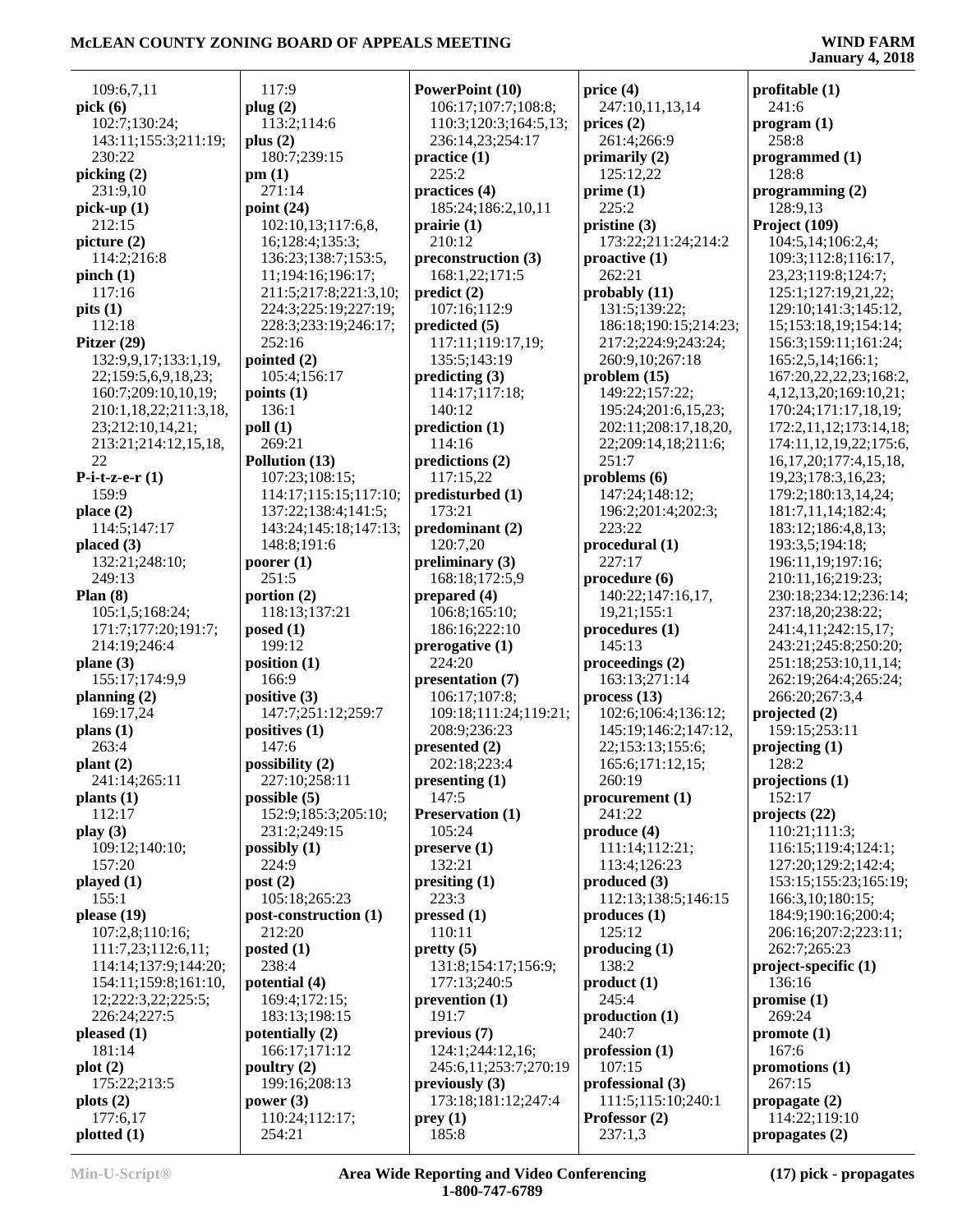| 115:7;151:12<br>propagation $(2)$ | purpose (1)<br>237:17 | quoting $(1)$<br>270:13 | 185:11;258:6,10;267:1<br>realistic $(1)$ | recommend $(3)$<br>197:1;233:6;235:6 |
|-----------------------------------|-----------------------|-------------------------|------------------------------------------|--------------------------------------|
| 118:1;151:14                      | purposes $(5)$        |                         | 140:7                                    | recommendation (25)                  |
| proper (1)                        | 194:19;239:2;         | $\mathbf R$             | realize $(1)$                            | 141:22;142:18;                       |
| 225:1                             | 246:10:248:2:249:18   |                         | 149:16                                   | 186:23;190:19;191:11;                |
|                                   |                       |                         |                                          |                                      |
| properties $(6)$                  | pursuant $(1)$        | radii(1)                | reallocate (1)                           | 192:23;194:7;195:5,                  |
| 256:18;257:1,10;                  | 138:17                | 125:24                  | 188:11                                   | 24;197:10;214:10;                    |
| 258:13;262:6,11                   | purview (2)           | radio $(2)$             | reallocating $(1)$                       | 215:8,9;218:21;220:4;                |
| property (24)                     | 227:14:246:18         | 151:3,7                 | 188:14                                   | 223:5;226:23;230:12,                 |
| 108:23,24;138:1,6,6,              | push(1)               | radius $(3)$            | really $(54)$                            | 20,23,24;231:5,20;                   |
| 7, 13, 14, 16; 139: 11;           | 166:13                | 221:14,15;257:2         | 109:23;115:9;116:8,                      | 232:1;235:17                         |
| 202:7,17;234:24;                  | put (27)              | rainy-day (1)           | 19;119:10;120:13;                        | recommendations (23)                 |
| 256:23;257:12,20;                 | 135:23;141:24;        | 252:14                  | 121:7;122:17,18;                         | 142:10;170:6,9;                      |
| 258:15,21;259:13;                 | 147:5,8,17;164:7;     | raised $(1)$            | 123:15;125:10;126:16;                    | 171:19,20;177:20;                    |
| 260:17,18,21,22;261:5             | 174:9;175:23;179:16,  | 148:11                  | 128:10;129:12,18,19;                     | 186:15,20;198:13;                    |
| proportionally (1)                | 19;193:6;198:21;      | ramifications (1)       | 134:4;153:4;156:2;                       | 215:5,14;216:24;                     |
| 249:20                            | 212:5;214:3,6;218:19; | 150:7                   | 157:14;162:18;166:9;                     | 222:7,19;223:3,8,9,18;               |
| propose $(1)$                     | 226:3;232:10;242:5;   | ran $(1)$               | 167:6;173:17,20,23;                      | 224:7,8,16;231:3;                    |
| 105:18                            | 246:8;247:6;248:8;    | 213:24                  | 174:7;176:23;177:21;                     | 235:7                                |
| prorated (2)                      | 249:2;253:2;255:19;   | range $(3)$             | 180:11,16;181:8,10;                      | recommended (7)                      |
| 249:24;250:16                     | 256:9;258:6           | 111:12,17;250:2         | 185:14,20;188:5;                         | 167:15;169:6;171:6;                  |
|                                   | putting $(3)$         | raptor $(13)$           | 216:22;217:14;218:4;                     | 187:3;211:14;216:6;                  |
| prorating $(1)$<br>250:12         | 102:8;201:19;204:13   | 172:19,20;174:6,8,      |                                          | 218:10                               |
|                                   |                       |                         | 219:2,19;238:11;                         |                                      |
| protected (17)                    |                       | 18;175:6;181:7;         | 240:8;241:3,10;                          | recommending $(4)$                   |
| 141:23;172:14;                    | Q                     | 183:20;184:2,5;         | 242:19;243:9;253:5;                      | 187:9;191:16,19;                     |
| 174:2;178:11;180:10,              |                       | 216:14,16,22            | 260:8;263:22;265:9,9;                    | 195:10                               |
| 12;181:24,24;182:5,7;             | qualifications (1)    | raptors $(6)$           | 268:23;270:15                            | recommends (4)                       |
| 183:5;184:21;185:17;              | 110:17                | 173:5;174:13;181:9;     | reason $(4)$                             | 169:3;191:14;                        |
| 189:7,8,11;210:13                 | qualified (2)         | 183:19,22;221:5         | 138:16,17;197:23;                        | 192:20;235:17                        |
| protocol (3)                      | 110:18;149:24         | rare $(1)$              | 239:10                                   | reconvene $(1)$                      |
| 169:23;171:4;201:10               | qualify $(1)$         | 181:20                  | reasonable (3)                           | 271:12                               |
| $proto \text{cols} (1)$           | 234:21                | rate $(3)$              | 147:2;247:21,23                          | record $(16)$                        |
| 169:3                             | quality $(8)$         | 119:14;247:8;248:6      | reasoning $(2)$                          | 104:1,8,11;106:7;                    |
| prove(1)                          | 123:14;159:23;        | rated $(1)$             | 191:23;192:4                             | 120:3;140:2;158:8;                   |
| 123:7                             | 232:23;233:5;234:7,   | 158:24                  | reasons $(2)$                            | 164:10;175:4;176:17;                 |
| provide (8)                       | 10;235:15,16          | rates $(1)$             | 109:22;139:1                             | 209:4;222:23;235:9;                  |
| 108:3;111:5;140:1;                | quantify $(2)$        | 248:8                   | rebar $(3)$                              | 236:18;256:10;266:6                  |
| 160:15,16;163:2;                  | 187:11;237:18         | rather $(1)$            | 243:13,16;265:3                          | recorded $(5)$                       |
| 200:1;222:18                      | quarter $(1)$         | 241:9                   | recall $(2)$                             | 154:20;180:8,18;                     |
| provided (4)                      | 158:16                | rating $(1)$            | 105:3;184:1                              | 189:8;256:15                         |
| 104:15,17;105:10;                 | quick $(7)$           | 255:20                  | recap(1)                                 | recording $(2)$                      |
| 126:12                            | 118:7;152:14;178:7;   | rationale $(1)$         | 145:1                                    | 139:19;189:1                         |
| proximity $(2)$                   | 228:21;263:15,16;     | 220:18                  | received $(7)$                           | recordings $(1)$                     |
| 132:21;160:10                     | 269:11                | Rauner $(1)$            | 190:3,5;198:10,12;                       | 140:9                                |
| public $(18)$                     | quicker $(1)$         | 252:22                  | 222:8;227:7;245:12                       | rectified $(1)$                      |
| 104:15;119:23;                    | 148:1                 | reaching $(1)$          | receiver $(2)$                           | 206:7                                |
| 158:8;183:24;220:8,               | quickly (6)           | 125:15                  | 114:11;115:24                            | recurring $(1)$                      |
| 14, 19, 21; 222: 7;               | 146:3,13;147:21;      | react $(1)$             | receives $(1)$                           | 267:6                                |
| 224:10;227:14,18;                 | 148:14;174:7;204:18   | 202:8                   | 251:17                                   | red(1)                               |
| 245:20;257:8;259:9,               | quiet $(1)$           | reactions $(1)$         | receiving $(3)$                          | 109:14                               |
| 10;260:24;266:3                   | 127:12                | 199:20                  | 141:10;190:8;248:20                      | reduce $(1)$                         |
| publications (2)                  | quieter $(1)$         | read $(6)$              | recently $(2)$                           | 135:24                               |
| 237:13;270:7                      | 135:16                | 134:1,6;137:3;          | 119:9;171:1                              | reduced $(1)$                        |
| publicly $(3)$                    | quit $(1)$            | 148:15;215:6;227:21     | receptor $(2)$                           | 252:3                                |
| 184:5;192:6;197:17                | 269:21                | reading $(2)$           | 117:19;136:6                             | reduction $(3)$                      |
| published $(5)$                   |                       | 136:15;236:4            | Recess $(2)$                             | 130:6;136:20;251:12                  |
|                                   | quite $(7)$           |                         |                                          |                                      |
| 104:16;169:1;                     | 162:15;164:15;        | readjourn $(1)$         | 163:13;271:7                             | reference $(1)$                      |
| 200:11;260:24;270:2               | 206:12;207:24;246:3;  | 271:7                   | recirculated (1)                         | 271:1                                |
| pulled $(1)$                      | 262:1;263:13          | ready $(8)$             | 239:11                                   | referenced (1)                       |
| 218:11                            | quorum $(1)$          | 103:11,21,22;106:9,     | recite $(1)$                             | 245:20                               |
| purchased (4)                     | 103:9                 | 16;119:24;146:8;236:9   | 222:23                                   | referred $(1)$                       |
| 232:15;239:9;                     | quotes $(1)$          | real $(6)$              | recollection $(1)$                       | 262:13                               |
| 240:11;243:10                     | 232:22                | 118:7;124:23;           | 120:22                                   | refine $(1)$                         |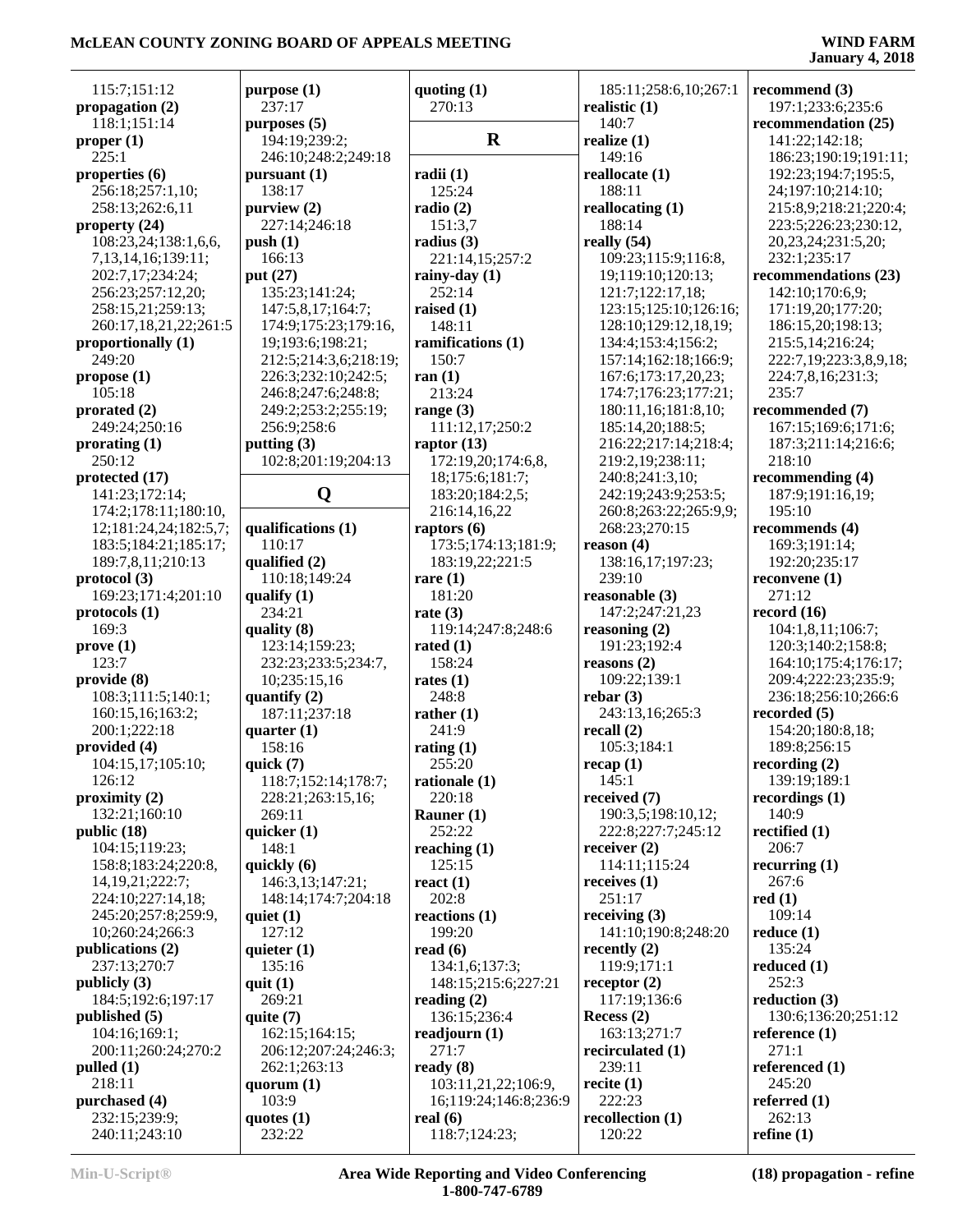105:11

270:6

**rental (1)** 245:13

 112:1 **repeat (2)**

184:14

 $255:2$ 

157:23

117:4

256:8,9

124:5

114:8

226:18

171:16

198:16

 153:21 **reflected (1)** 113:15 **reflective (1)** 129:18 **refusal (1)** 226:22 **regard (2)** 111:18;234:15 **regarding (3)** 161:16,19;197:12 **regardless (2)** 160:22;161:2 **regards (2)** 118:9;161:16 **region (1)** 239:16 **regular (7)** 129:23;130:2,3,21; 131:8;152:7;155:18 **regularly (2)** 190:17,18 **regulated (1)** 137:23 **regulation (1)** 109:2 **regulations (11)** 107:23;112:6; 114:18;117:10;137:23; 138:4;141:2,3;142:23; 144:1;160:19 **regulatory (1)** 237:14 **reimburse (1)** 213:9 **rejecting (1)** 220:4 **relate (2)** 116:1;203:10 **related (5)** 125:6;133:17;150:3, 4;219:19 **relating (1)** 196:10 **relation (1)** 219:14 **relationship (6)** 125:21;130:12,16; 165:23;166:1;170:3 **relative (1)** 253:5 **relatively (2)** 122:8;181:20 **relocating (1)** 215:10 **rely (1)** 206:13 **relying (1)** 166:15 **remedy (1)** 158:20 **remember (1)** 117:21

**removal (1) remove (3)** 214:10,15,18 **Renewable (7)** 237:5,8,10;238:1; 251:10;259:3;270:5 **renewableenergyilstuedu (1) renewed (2)** 246:15,16 **reorganized (1)** 144:20;161:9 **rephrase (1) replaced (1) replicate (4)** 155:4;156:14,18; **replicates (1) report (24)** 115:12,13;118:19; 130:1,5;134:6;136:16; 137:3;172:13;189:2,9, 20;190:4,21;237:16; 239:17;242:14;247:15; 251:9,16;253:7;264:7; 270:18,22 **reported (5)** 189:3;242:1;244:12; **reports (7)** 165:9;189:18,21; 190:2,4,8,12 **repowering (3)** 255:10,15;256:13 **represent (1) representation (1) representative (1) represented (2)** 114:9,10 **request (1) require (1) required (13)** 130:23;145:21; 153:11,12;198:9; 202:2;206:1,1;223:2; 224:4,5,11,14 **requirement (14)** 127:21,22;187:9,10; 190:20;191:9,10; 192:21;196:2;198:17; 229:18,24;230:16; 235:18 **requirements (10)** 105:6,11;128:11; 141:18;145:14,17; 147:5,8;223:20;232:8 **requires (2)** 107:24;222:15 **requiring (1)** 215:14 **research (12)** 107:16;111:4; 161:15;166:3,8; 168:15,16;169:18; 188:12;208:9;211:12; 237:7 **Reserve (1)** 197:3 **reside (3)** 215:2;232:13,17 **residence (17)** 111:16;113:16; 114:10;117:11;120:11, 21;121:2,8;125:15; 134:15,18,21;135:4; 136:9;138:10;142:15; 157:3 **residences (14)** 114:6;118:21,23; 121:14;122:16;134:15; 135:6,14;139:3;142:1; 159:21;160:1,9;161:1 **resident (1)** 139:8 **residential (7)** 108:23;141:5,8,10; 157:13;257:4,21 **residents (6)** 137:18;138:19; 139:6,10;148:14; 152:23 **resist (1)** 202:23 **resolution (6)** 145:18,24;147:1; 148:5;153:13;201:17 **resolutions (2)** 148:1;161:20 **resolve (1)** 147:20 **resolved (1)** 146:1 **resource (1)** 172:1 **Resources (10)** 105:23;165:16; 166:11,16;167:9; 169:20;171:15;172:12; 188:15;251:4 **respect (6)** 160:18;204:3;224:6; 229:8,9;231:3 **respond (2)**

 171:21;195:15 **responded (1)** 224:1 **responding (4)** 104:6;105:24; 223:17;231:2 **responds (1)** 171:18 **response (16)** 102:16;129:5;163:8; 186:15,20;197:9,14; 198:6;222:6,10,10; 231:19,22;233:2; 236:8;260:1 **responsible (1)** 229:5 **responsibly (1)** 167:4 **responsive (2)** 148:11,13 **rest (1)** 214:23 **restaurant (1)** 244:24 **result (1)** 121:10 **results (15)** 107:19;129:16; 165:7;170:14;171:2; 174:6;178:7,18;184:2; 210:22;223:3;239:18; 240:23;241:3;242:1 **retail (1)** 244:23 **retained (2)** 161:24;162:6 **returns (1)** 132:2 **revaluation (1)** 255:5 **revenue (4)** 243:4;250:19;252:7; 257:24 **revenues (4)** 245:16,17;252:20; 254:13 **reverberates (1)** 268:15 **review (5)** 123:22;139:2; 152:14;227:16,22 **revise (1)** 105:15 **revised (1)** 104:24 **rich (1)** 195:2 **richer (2)** 251:3,24 **Rick (1)** 102:21 **right (43)** 107:14;111:8;112:5,

 8;114:15;126:24; 128:10;131:1;132:1; 135:7;136:4,13;137:6; 141:9;142:14;143:18; 145:16;153:23;156:12; 163:10;168:6;187:20, 24;189:17;192:1; 194:23;196:23;209:24; 211:18,21;216:3,13; 217:4,4,18;218:1; 219:18;226:19;229:14, 20;231:12;233:24; 234:3 **right-hand (1)** 239:14 **riparian (7)** 183:8,15;193:12,18; 194:5,12;221:11 **risks (1)** 171:10 **River (18)** 182:23;194:24; 195:9,16,22;196:7; 197:2;212:6;213:24; 214:9,13,19,21;230:9; 231:18,24;233:7;234:9 **rivers (3)** 214:6;233:5;234:11 **Road (19)** 132:10;133:24; 137:10,15;144:19,21; 154:9;156:10;159:6; 161:8,14;186:5; 198:16;199:3;209:11; 230:6;232:13;234:4; 260:6 **roads (1)** 243:16 **robust (2)** 108:17;119:5 **roiling (1)** 114:21 **role (1)** 229:6 **roll (1)** 102:14 **rolled (1)** 252:19 **room (2)** 140:6,8 **roosting (1)** 181:2 **rotate (1)** 126:4 **rotational (1)** 125:19 **rotor (4)** 125:18;126:5; 221:13,13 **rotors (1)** 126:21 **rough (1)** 131:9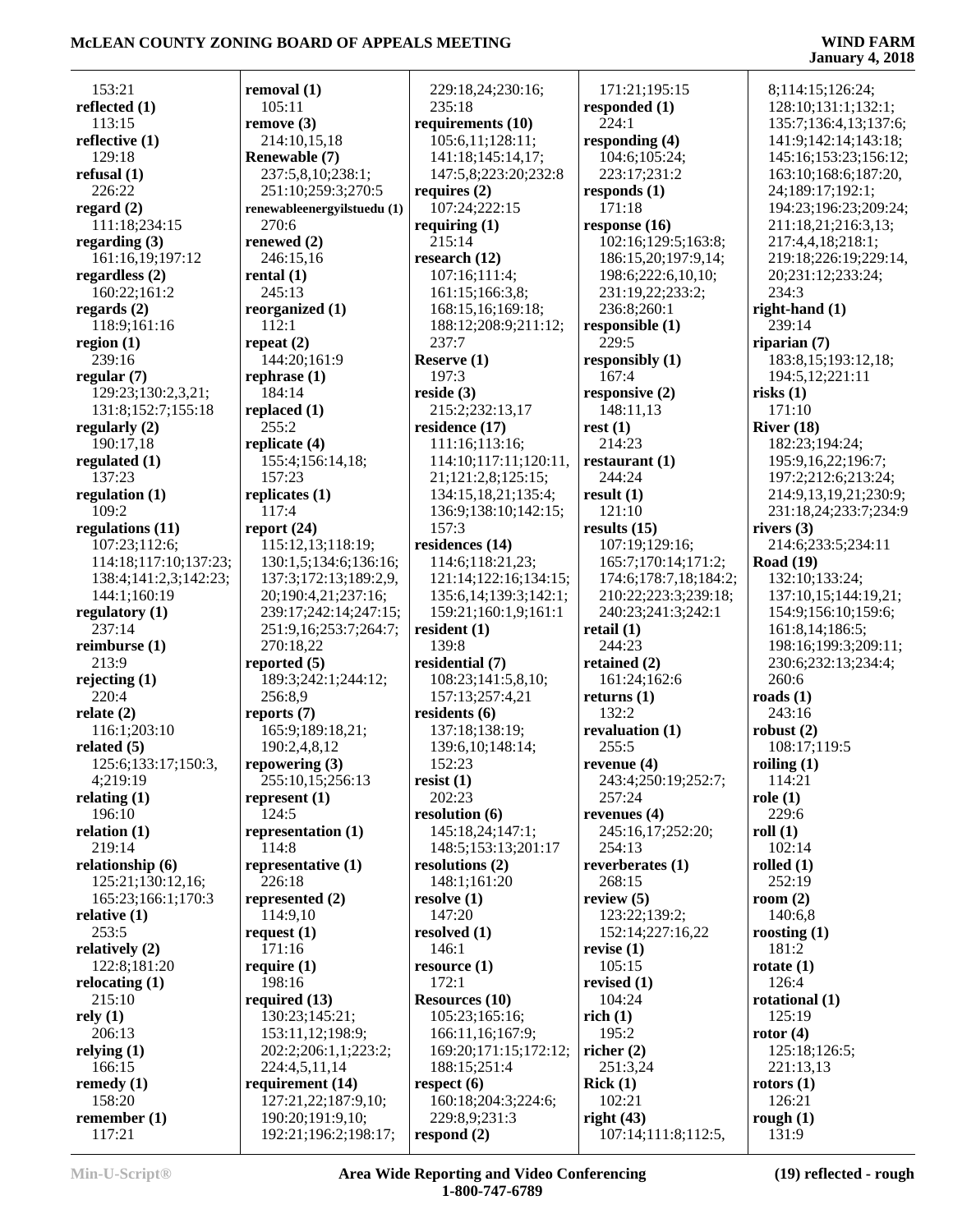| roughly $(3)$         | 165:13;194:7;197:21;            | 231:22;242:19;258:12  | 267:22,22              | signatures $(1)$             |
|-----------------------|---------------------------------|-----------------------|------------------------|------------------------------|
| 109:19;234:18;        | 201:3;204:2;218:4,14,           | section $(2)$         | set $(17)$             | 163:16                       |
| 254:24                | 22;219:2;223:18;                | 245:11:268:14         | 117:3;122:9;140:10;    | signed $(2)$                 |
| rounded $(2)$         | 225:11;231:11;241:7,            | security $(2)$        | 141:4;165:22;170:6;    | 163:22;252:22                |
| 249:21;250:1          | 23;242:9;248:9;                 | 105:18,19             | 181:4;215:24;217:22;   | significant $(3)$            |
|                       |                                 |                       |                        |                              |
| Route $(1)$           | 260:20;266:3                    | seeing $(13)$         | 221:12,16;224:18;      | 129:20;143:13;               |
| 159:12                | scale $(4)$                     | 126:10;163:9;         | 245:20;246:14,17;      | 258:15                       |
| routinely $(1)$       | 109:16;114:11;                  | 175:21;176:5,8,8;     | 255:20;266:9           | significantly $(1)$          |
| 129:2                 | 131:24;235:14                   | 177:24;178:4;180:19;  | setback $(22)$         | 254:23                       |
| rule $(4)$            | scaled $(1)$                    | 189:19;201:3;259:13;  | 129:10;142:17;         | signs(1)                     |
| 130:10;222:13,23;     | 207:6                           | 262:3                 | 181:1,6;183:14;185:7,  | 258:3                        |
| 229:15                | scenario (4)                    | seek $(2)$            | 13, 14; 193: 7, 9, 13; | similar(8)                   |
| rules $(2)$           | 134:12;135:8,20;                | 128:6,6               | 215:18,21;216:23;      | 124:2;149:3,6;               |
| 227:17;228:12         | 156:19                          | seemed $(2)$          | 217:1;218:10,21;       | 179:20;183:4;187:13;         |
|                       |                                 | 247:20,23             |                        |                              |
| run $(2)$             | scene $(2)$                     |                       | 219:18,22,24;234:14;   | 216:11;256:12                |
| 143:14;155:17         | 146:6,13                        | seems $(2)$           | 235:6                  | similarity (1)               |
| runs $(2)$            | scheme $(1)$                    | 121:20;170:16         | setbacks (11)          | 188:2                        |
| 123:17;235:10         | 128:21                          | segue $(1)$           | 144:11;160:23;         | simplify $(1)$               |
| rural $(4)$           | Schomer (2)                     | 169:9                 | 180:24;181:9;185:5;    | 108:3                        |
| 150:16;159:12;        | 141:21;142:3                    | seismic $(7)$         | 194:12;216:20;217:20;  | simply $(1)$                 |
| 160:2;268:12          | school $(28)$                   | 202:17,20;203:1,6,    | 219:16;221:20;233:20   | 106:2                        |
|                       | 248:8;250:10,15,18,             | 14, 15, 18            | sets $(1)$             | single $(7)$                 |
| S                     | 20, 23; 251: 1, 2, 3, 5, 9, 16, | select $(1)$          | 171:8                  | 114:9;121:4;134:15;          |
|                       |                                 | 213:17                |                        |                              |
|                       | 18, 22, 24; 252: 13, 23;        |                       | setting $(3)$          | 153:17;207:7;213:15;         |
| safe $(2)$            | 257:18,19;258:3,5,20;           | selected (1)          | 160:2;181:8;194:20     | 261:5                        |
| 218:19;219:8          | 269:4;270:1,8,11,13,19          | 181:11                | seven $(1)$            | site $(21)$                  |
| salamander (1)        | Schwass (73)                    | selection (2)         | 215:5                  | 167:4;168:18;                |
| 192:3                 | 144:18,18,21;                   | 209:21;245:13         | several $(3)$          | 169:19;171:10;172:9,         |
| salamanders (1)       | 145:10,23;146:16,24;            | semi $(1)$            | 140:19;144:23;         | 10, 12, 15, 16; 173: 13, 21; |
| 192:8                 | 147:4,23;148:15;                | 155:17                | 181:22                 | 178:3;183:23;209:20;         |
| same $(25)$           | 149:5, 10, 21; 150:2, 8,        | Senate $(1)$          | shadow $(4)$           | 211:3;214:20;230:22;         |
| 116:5,5,5;118:12,12;  | 11,20,24;151:8,15,21;           | 237:14                | 197:18,23,24;198:1     | 231:23;245:13;263:8,         |
|                       | 152:9,12;199:2,2,10;            | send $(1)$            | shall $(1)$            | 11                           |
| 126:4;129:11,22;      |                                 |                       |                        |                              |
| 130:3,7,20;131:7;     | 200:16;201:7,13;                | 222:6                 | 232:7                  | sited $(2)$                  |
| 138:1,6;160:23;       | 202:6, 12, 15, 20; 203: 2,      | sense $(5)$           | shape $(2)$            | 197:1;214:7                  |
| 176:14;187:17;189:22; | 12, 15, 20; 204: 6, 12, 19,     | 132:19;188:7;         | 117:14,15              | sites $(7)$                  |
| 192:2;217:3;244:20;   | 22;205:2,6,11,15,19;            | 218:17;265:5;266:2    | shoot $(1)$            | 178:16;230:8,14,15;          |
| 245:19;250:6;255:18;  | 206:3,9,13,20;207:3,8,          | sensing $(1)$         | 115:16                 | 231:6,7,8                    |
| 267:14                | 12, 16; 208: 2, 12, 19, 23;     | 159:10                | short $(1)$            | siting $(7)$                 |
| Sandpiper (1)         | 209:3;260:5,5,15;               | sensitive (6)         | 232:15                 | 166:15;178:3;179:2;          |
| 179:4                 | 261:20,24;262:18;               | 173:22,24;178:2,5;    | short-eared (1)        | 192:21;210:7;211:1;          |
| Sara $(2)$            | 263:14;265:10;266:8;            | 181:13;212:9          | 179:5                  | 235:19                       |
|                       |                                 | sent $(1)$            | short-term $(1)$       |                              |
| 161:6,11              | 267:8,17;268:19;                |                       |                        | sitting $(2)$                |
| $S-a-r-a(1)$          | 269:9,17                        | 222:11                | 257:9                  | 106:15;110:18                |
| 161:11                | Science (1)                     | sentence $(1)$        | show $(2)$             | situated $(1)$               |
| sat(1)                | 237:9                           | 231:22                | 132:11;158:9           | 121:1                        |
| 258:5                 | scientific $(2)$                | separate $(1)$        | showed $(2)$           | situation $(3)$              |
| satellite $(1)$       | 192:6;197:18                    | 177:16                | 130:22;134:12          | 144:8;146:4;206:7            |
| 150:15                | scores(2)                       | sequestered (1)       | shown $(1)$            | six(8)                       |
| satisfied (1)         | 216:4,4                         | 162:14                | 160:20                 | 119:12;123:10;               |
| 201:24                | screen $(2)$                    | serrated $(1)$        | shows $(6)$            | 156:7;242:11;263:3,6;        |
| satisfy $(4)$         | 134:12;164:7                    | 127:14                | 107:20;108:14;         | 266:12,13                    |
| 162:11;202:2;         | search $(1)$                    | serrations (1)        | 117:9;118:18;130:2;    | sixth $(1)$                  |
|                       |                                 |                       |                        |                              |
| 223:20;226:3          | 174:17                          | 127:9                 | 174:6                  | 196:24                       |
| save $(1)$            | season $(4)$                    | Service (21)          | side $(4)$             | size $(6)$                   |
| 150:11                | 173:10;175:10;                  | 165:17;167:16;        | 121:2;159:12;          | 124:15;125:22;               |
| saw $(9)$             | 187:6;228:24                    | 168:24;169:2,6,11,23; | 239:14;270:6           | 149:3,6;160:22;241:17        |
| 175:8;178:9,19;       | seasonality $(1)$               | 183:2;185:15;189:10;  | sides $(1)$            | skies $(1)$                  |
| 179:3;182:3;244:15;   | 179:9                           | 199:23;216:1,10,21;   | 234:19                 | 177:13                       |
| 257:12;259:13,16      | second $(11)$                   | 218:11,13,22;247:1;   | sign(3)                | skip $(2)$                   |
| saying $(23)$         | 108:10;136:15;                  | 248:11;249:14;256:2   | 163:18,22,23           | 112:2;214:23                 |
| 119:13;120:24;        | 138:17;152:18;187:5;            | Services (5)          | signal $(2)$           | sky $(1)$                    |
| 136:2;145:13;153:5;   | 210:3,23;229:4;                 | 171:7;240:1;245:5;    | 151:17,18              | 213:1                        |
|                       |                                 |                       |                        |                              |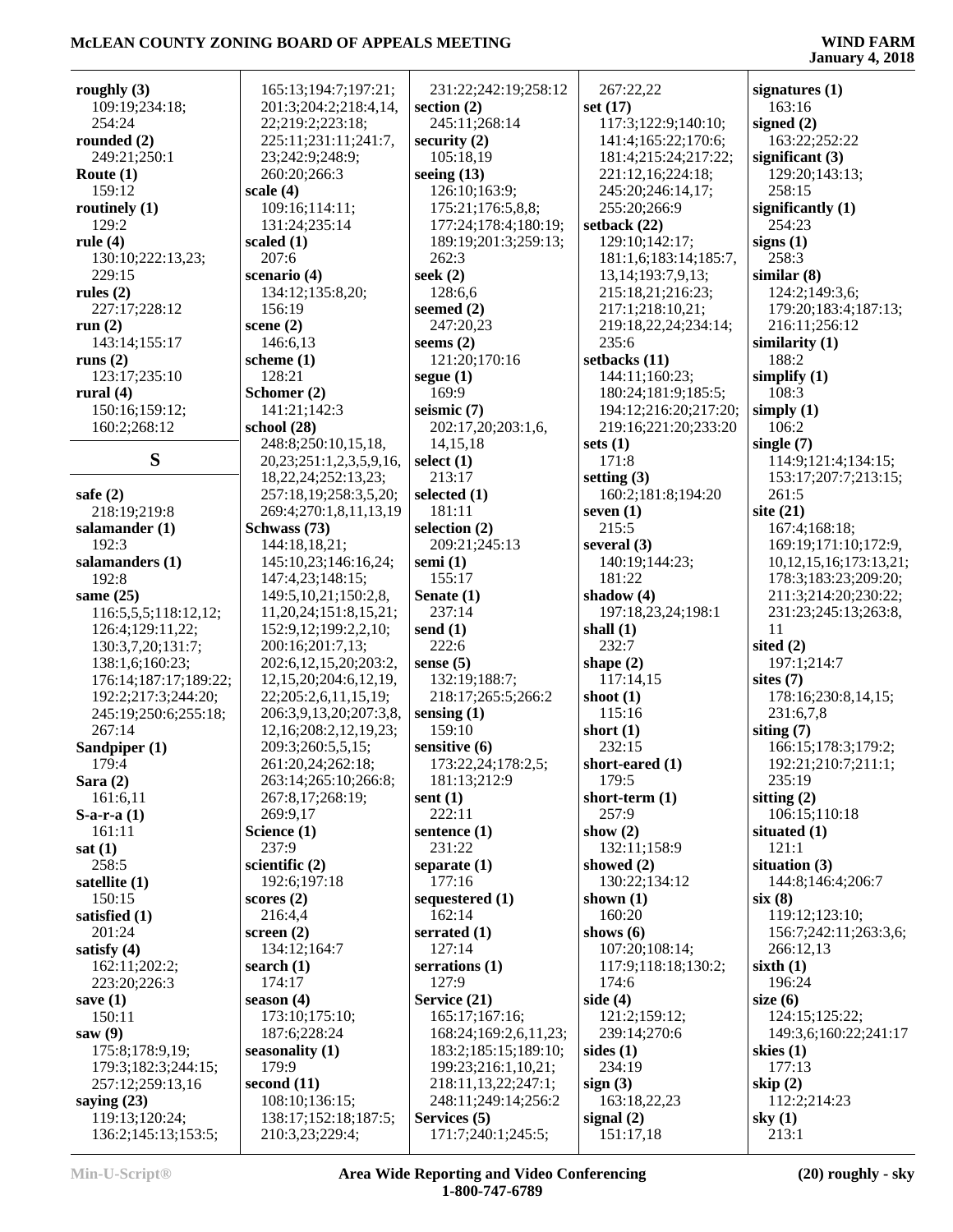# **January 4, 2018**

| sleep $(1)$                                 | someone (3)                      |
|---------------------------------------------|----------------------------------|
| 143:2                                       | 113:1;162:8;16                   |
| sleeping $(1)$                              | someplace (2)                    |
| 146:20                                      | 269:1;270:2                      |
| Sleeter $(15)$                              | sometimes (3)                    |
| 154:8,8,12;155:5,9,<br>12;156:7,12;157:18;  | 111:18;116:4,1<br>somewhat $(3)$ |
| 158:2,3,5,7,23;159:2                        | 190:14;242:3;2                   |
| S-l-e-e-t-e-r (1)                           | somewhere (4)                    |
| 154:12                                      | 111:17;228:6;                    |
| slide $(23)$                                | 235:11;271:10                    |
| 108:10,12;109:5;                            | soon $(4)$                       |
| 110:16;111:7,23;                            | 146:14;222:10                    |
| 112:6,11;114:1,14;                          | 260:24;263:5                     |
| 164:22;167:11;169:8;                        | sorry $(11)$                     |
| 171:23;173:11;174:5;                        | 141:1;145:9;16                   |
| 175:18;178:6;179:6;<br>180:22;244:16;249:3; | 174:2;203:9,18<br>220:2;225:3;22 |
| 253:20                                      | 229:8                            |
| slides $(2)$                                | sort $(2)$                       |
| 116:10;181:10                               | 193:22;216:5                     |
| slight $(1)$                                | sorts $(1)$                      |
| 248:23                                      | 211:16                           |
| slightly $(2)$                              | sound (29)                       |
| 105:10;126:17                               | 110:12,13;112                    |
| slope $(1)$                                 | 113:3,6,9,13;1                   |
| 225:19                                      | 115:7;116:20;1                   |
| slopes $(1)$                                | 121:18;122:12.                   |
| 226:8                                       | 123:12;126:23                    |
| slow $(3)$<br>128:5,12;228:23               | 20;138:15;140<br>151:6,9,11;152  |
| slower $(1)$                                | 155:19;156:1;1                   |
| 125:20                                      | 15;158:1                         |
| slowing $(1)$                               | sounding $(1)$                   |
| 186:24                                      | 262:20                           |
| small $(12)$                                | sounds $(4)$                     |
| 128:22;172:23,24;                           | 109:7;154:13;                    |
| 176:13,20;177:5,14;                         | 215:13;219:5                     |
| 178:9,12;196:21;<br>201:14;251:13           | source (8)<br>157:6;265:5,20     |
| smaller $(2)$                               | 266:3,6;268:9,                   |
| 176:15,15                                   | sourced (8)                      |
| society (1)                                 | 243:13,19;264                    |
| 111:5                                       | 24;265:1,14,16                   |
| software (1)                                | sources $(1)$                    |
| 182:11                                      | 107:17                           |
| soil $(2)$                                  | sourcing (1)                     |
| 203:17;204:17                               | 241:22                           |
| soils (1)<br>206:4                          | South (3)<br>164:11;215:3;2      |
| sold (4)                                    | space $(1)$                      |
| 257:10;258:14;                              | 221:15                           |
| 259:14;262:6                                | spaces $(1)$                     |
| sole $(2)$                                  | 160:12                           |
| 110:19;216:6                                | spatial (1)                      |
| solely $(1)$                                | 177:22                           |
| 215:21                                      | speak $(6)$                      |
| somebody (6)<br>109:11;146:18;              | 132:7;162:22;1                   |
| 153:5;201:7;225:10;                         | 21;234:22;261<br>speaking $(2)$  |
| 237:23                                      | 181:11;188:5                     |
| somehow (1)                                 | special (1)                      |
| 202:8                                       | 232:7                            |

| someone (3)              | species (           |
|--------------------------|---------------------|
| 113:1;162:8;163:3        | 170:10              |
| someplace (2)            | 172:15              |
| 269:1;270:2              | 176:7,              |
| sometimes (3)            | 178:1,2             |
| 111:18;116:4,15          | 13,20,2             |
| somewhat (3)             | 180:10              |
| 190:14;242:3;247:3       | 181:20              |
| somewhere (4)            | 183:6;              |
| 111:17;228:6;            | 189:7,              |
| 235:11;271:10            | 193:19              |
| soon $(4)$               | 197:16              |
| 146:14;222:10;           | 200:1,2             |
| 260:24;263:5             | 201:4,4             |
| sorry (11)               | 216:2,4             |
| 141:1;145:9;164:17;      | 221:18              |
| 174:2;203:9,18;217:5;    | species-r           |
| 220:2;225:3;227:19;      | 196:6               |
| 229:8                    | specific (          |
| sort $(2)$               | 134:17              |
| 193:22;216:5             | 170:10              |
| sorts $(1)$              | 202:4;              |
| 211:16                   | specifica           |
| sound (29)               | 166:1;              |
| 110:12,13;112:21;        | 13;187              |
| 113:3,6,9,13;114:21;     | specifica           |
| 115:7;116:20;118:1;      | 136:17              |
| 121:18;122:12,13;        | specified           |
| 123:12;126:23;130:8,     | 229:2               |
| 20;138:15;140:11;        | speed (6)           |
| 151:6,9,11;152:17;       | 125:11              |
| 155:19;156:1;157:8,      | 126:5;              |
| 15;158:1<br>sounding (1) | speeds (3<br>126:18 |
| 262:20                   | spell $(4)$         |
| sounds (4)               | 107:1;              |
| 109:7;154:13;            | 222:2               |
| 215:13;219:5             | spend (4)           |
| source (8)               | 123:15              |
| 157:6;265:5,20;          | 240:17              |
| 266:3,6;268:9,18,23      | spending            |
| sourced (8)              | 176:10              |
| 243:13,19;264:13,        | spends (2           |
| 24;265:1,14,16;268:6     | 197:20              |
| sources $(1)$            | spent $(2)$         |
| 107:17                   | 177:12              |
| sourcing $(1)$           | spin $(1)$          |
| 241:22                   | 128:10              |
| South (3)                | spite $(1)$         |
| 164:11;215:3;232:18      | 230:22              |
| space (1)                | spouting            |
| 221:15                   | 228:5               |
| spaces (1)               | spreads (           |
| 160:12                   | 113:6,              |
| spatial (1)              | spring (5           |
| 177:22                   | 122:2,0             |
| speak (6)                | 22                  |
| 132:7;162:22;163:3,      | Springfio           |
| 21;234:22;261:23         | 251:1,              |
| speaking (2)             | 9;269:              |
| 181:11;188:5             | Squirrel            |
| special (1)              | 197:13              |
|                          |                     |

| species (63)                             | 20 <sup>°</sup>           |
|------------------------------------------|---------------------------|
| 170:10,19,20;                            | staff                     |
| 172:15;173:22,24;                        | 10 <sup>°</sup>           |
| 176:7,23;177:2,4,13;                     | 16.                       |
| 178:1,2,5,9,10,12,13,                    | 19                        |
| 13,20,20,21;179:3;                       | stage                     |
| 180:10,10,11,12;                         | 16                        |
| 181:20,22;182:3,5,6;                     | 23:                       |
| 183:6;184:12,18;<br>189:7,8;192:9,12,14; | stagn<br>18               |
| 193:19;195:2,10,13;                      | stand                     |
| 197:16,19;199:24;                        | 17 <sub>0</sub>           |
| 200:1,2,10,15,17;                        | stand                     |
| 201:4,4;210:13;212:9;                    | 10 <sub>i</sub>           |
| 216:2,4,4,6,17,20;                       | $21\,$                    |
| 221:18                                   | 14                        |
| species-rich (1)                         | 18 <sup>°</sup>           |
| 196:6                                    | 22 <sub>0</sub>           |
| specific (8)                             | <b>Stand</b>              |
| 134:17;168:20;                           | 11 <sup>2</sup><br>15'    |
| 170:10;183:7;184:6;<br>202:4;238:10,14   | 22.                       |
| specifically (6)                         | stand                     |
| 166:1;182:8;184:2,4,                     | 13                        |
| 13;187:1                                 | 15.                       |
| specifications (1)                       | stand                     |
| 136:17                                   | 26 <sub>0</sub>           |
| specified (1)                            | stand                     |
| 229:2                                    | 14                        |
| speed (6)                                | Star                      |
| 125:11,17,19,22;                         | 23′                       |
| 126:5;228:24                             | starli<br>17 <sup>°</sup> |
| speeds (3)<br>126:18;186:24;187:4        | start                     |
| spell (4)                                | 13.                       |
| 107:1;154:10;159:7;                      | 16                        |
| 222:2                                    | 17 <sub>2</sub>           |
| spend (4)                                | 25                        |
| 123:15;188:8;                            | 25 <sub>0</sub>           |
| 240:17,17                                | start                     |
| spending (1)                             | 13                        |
| 176:10                                   | 16                        |
| spends $(2)$                             | starti                    |
| 197:20,22<br>spent $(2)$                 | $17^{\prime}$<br>start:   |
| 177:12;239:13                            | 25.                       |
| spin $(1)$                               | state                     |
| 128:10                                   | 10                        |
| spite (1)                                | 14 <sup>′</sup>           |
| 230:22                                   | 15'                       |
| spouting (1)                             | 16 <sub>0</sub>           |
| 228:5                                    | 17 <sub>2</sub>           |
| spreads (2)                              | 18                        |
| 113:6,7                                  | 23 <sub>0</sub>           |
| spring $(5)$<br>122:2,6,23;172:21,       | 9,1<br>24:                |
| 22                                       | 25 <sub>2</sub>           |
| Springfield (8)                          | 10                        |
| 251:1,5,13,21;252:3,                     | state                     |
| 9;269:15,16                              | 14 <sub>2</sub>           |
| Squirrel (1)                             | 20 <sup>°</sup>           |
| 197:13                                   | state                     |
| stability (1)                            | 17 <sub>2</sub>           |

 203:16 **staff (8)** 103:10;129:6; 165:23;188:22;190:4; 198:7;208:10;243:2 **stage (7)** 165:22;260:18,21, 23;261:20;262:3,3 **stagnant (1)** 189:14 **stand (2)** 176:2;226:17 **standard (18)** 108:18,19;134:9,13, 21;135:4,8,13;136:22; 141:12,12,13;185:15; 188:1;216:18;224:19; 226:13;238:8 **Standards (8)** 112:14;141:9,14; 157:13;160:24;222:13; 223:7;224:6 **standing (5)** 130:13;131:6,8; 155:15;177:6 **standpoint (2)** 266:15;269:4 **stands (2)** 140:6;176:16 **Star (1)** 237:24 **starling (1)** 178:11 **start (13)** 135:13,16;136:10; 165:13,22;167:10; 172:9;217:10;248:19; 251:18;255:20,24; 256:6 **started (4)** 131:4;149:15; 169:19,20 **starting (2)** 172:2;189:21 **starts (2)** 253:1;262:19 **state (35)** 106:20;132:6; 147:12;149:13,15,17; 157:13;164:9;165:24; 166:6,21,23;167:9; 172:6;174:1;178:12; 180:9;199:1;228:1; 236:17;237:2;239:5,8, 9,17;241:24;243:24; 245:22;250:24;251:12; 252:3,10;253:6;269:7, 10 **stated (5)** 149:13;199:5; 202:16;208:23;224:12 **state-listed (1)** 179:3

**statement (1)** 148:15 **statements (1)** 199:5 **state-protected (1)** 184:20 **States (6)** 110:22;165:17; 167:15;168:23;226:6; 239:21 **statewide (2)** 246:22;247:4 **state-wide (1)** 245:24 **statistical (2)** 261:3,4 **statistically (1)** 258:15 **statistics (3)** 185:6,13,22 **statute (4)** 247:2,4;248:3,13 **stay (8)** 179:18;227:8;228:9; 229:16,19;230:1; 239:2;241:23 **staying (1)** 180:3 **stays (5)** 122:15;263:17; 267:20;268:15;269:17 **steep (4)** 225:19,20;226:8; 233:23 **steep-sloped (3)** 225:1,6,18 **step (2)** 148:9;240:21 **step-wise (1)** 168:11 **stick (3)** 123:12;144:15; 221:13 **sticks (1)** 221:13 **sticky (1)** 250:12 **still (11)** 102:8;136:10,24; 163:23;171:3;219:9; 220:19;250:6;252:9; 254:5,12 **stipulations (1)** 224:18 **stop (1)** 271:10 **storm (1)** 191:6 **stormy (1)** 115:9 **straight (7)**

 225:1,7,21;233:23; 234:3,4,12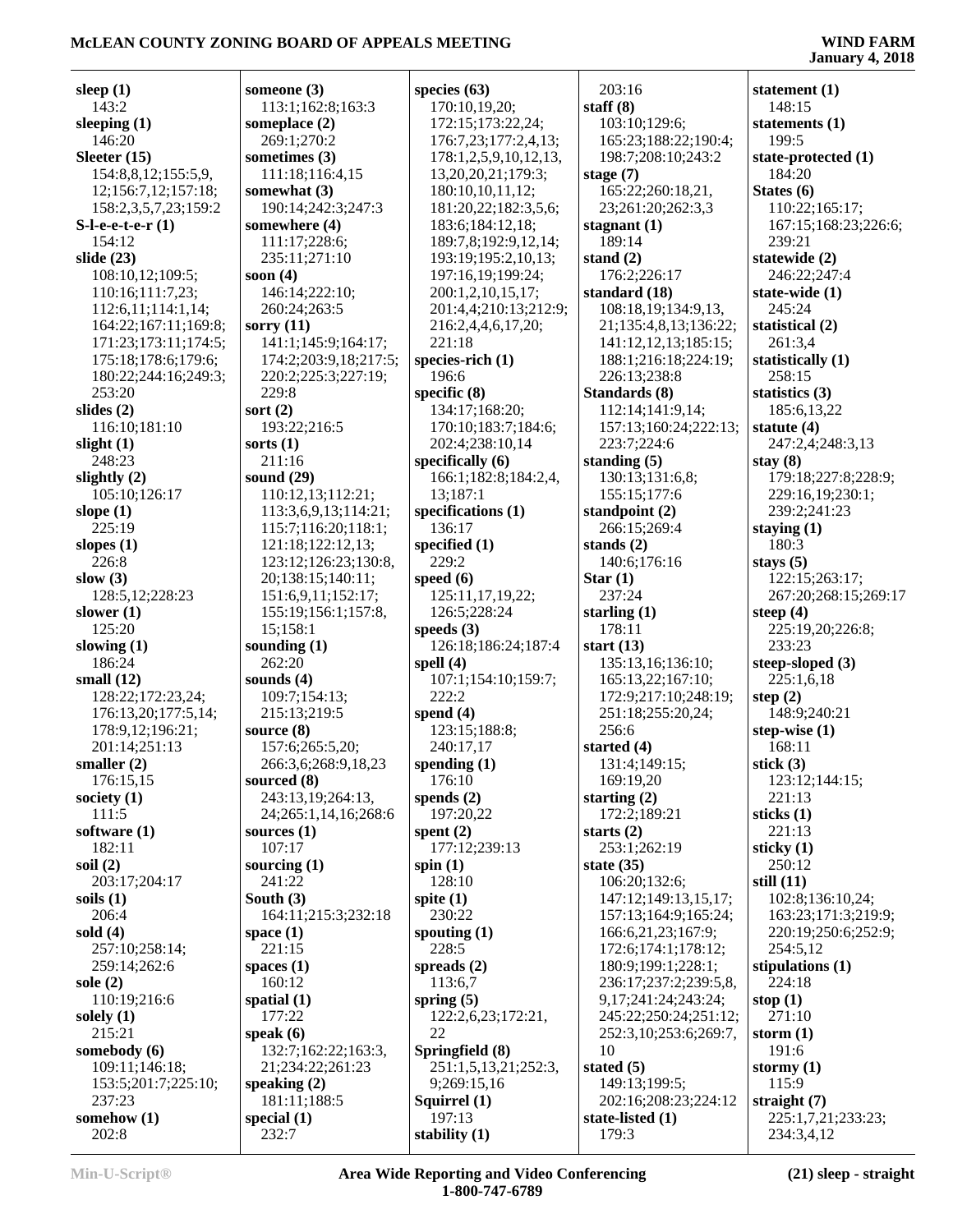| strain $(1)$           | 14;270:4                      |
|------------------------|-------------------------------|
| 143:11                 | studying (9)                  |
|                        |                               |
| strategies (1)         | 166:20;167:22,23;             |
| 166:17                 | 200:17,22,23;201:12;          |
| strategy $(1)$         | 207:21;208:4                  |
| 179:11                 | stuff $(4)$                   |
|                        |                               |
| stream $(20)$          | 102:12;111:13;                |
| 191:3;192:22;          | 203:17;266:15                 |
| 193:10;194:4,5;        | stupid $(1)$                  |
| 195:17;196:5,21,21;    | 133:1                         |
|                        |                               |
| 198:17,21;228:9;       | $SU-17-11(1)$                 |
| 232:24;233:9,10,18;    | 102:4                         |
| 235:10,13,13,20        | subdivision (1)               |
| streams (21)           | 257:22                        |
|                        |                               |
| 193:2,4,7,17,21;       | subject $(4)$                 |
| 194:3,14,15,17;196:19; | 113:23;119:6;                 |
| 198:14;225:12;226:1;   | 141:11;255:16                 |
| 227:9,11,15;233:5,13,  | submit $(2)$                  |
|                        |                               |
| 17;235:7;236:3         | 171:16,17                     |
| stretching-out (1)     | submittal (1)                 |
| 131:23                 | 118:19                        |
| stringent (4)          | submitted (1)                 |
|                        |                               |
| 109:4;141:11,13,17     | 105:5                         |
| strip $(1)$            | Subsequent (1)                |
| 213:24                 | 105:7                         |
| strong $(1)$           | substantially (1)             |
|                        |                               |
| 254:5                  | 253:6                         |
| structural (4)         | subsumed (1)                  |
| 202:19,21;264:12;      | 216:5                         |
| 265:11                 | suburban $(1)$                |
| structurally (1)       | 207:24                        |
|                        |                               |
| 202:23                 | success $(2)$                 |
| structures $(3)$       | 201:15,17                     |
| 148:23;149:2,6         | sufficient (2)                |
| stuck (1)              | 193:13;223:13                 |
| 156:3                  | sufficiently $(1)$            |
| student (2)            |                               |
|                        | 196:13                        |
| 257:16;258:12          | suggest $(1)$                 |
| students (2)           | 197:18                        |
| 256:21,24              | suggested $(3)$               |
| studied (4)            | 182:18;211:23;221:4           |
|                        |                               |
| 127:7;149:17;          | suggesting $(1)$              |
| 184:12;199:19          | 158:20                        |
| studies (29)           | suggests (1)                  |
| 120:8,9;127:8;         | 212:1                         |
| 132:18;133:4,11,14;    | suitable (9)                  |
| 135:12;145:3;165:3;    |                               |
|                        | 174:10;179:17,22;             |
| 166:5,6;167:24;        | 181:2;183:3,13,17;            |
| 192:15,18;199:7,13;    | 193:11,24                     |
| 202:17,20;203:15;      | Suite (1)                     |
|                        |                               |
| 206:20,21,23;207:5,6;  | 164:12                        |
| 229:16;237:21;256:16,  | summarize (2)                 |
| 22                     | 118:17;253:15                 |
| study $(32)$           | summer $(15)$                 |
| 105:15;107:20;         | 120:7,22;122:3;               |
|                        |                               |
| 121:12;134:1;139:8;    | 156:22;179:18;180:4,          |
| 145:6,15;157:1;169:4,  | 5, 17; 181: 3; 183: 2, 3, 13; |
| 19;175:9;185:20,21;    | 215:23;216:1;219:15           |
| 197:24;199:8;203:7;    | sum(2)                        |
| 207:7,16;208:7,18;     | 114:20;115:3                  |
|                        |                               |
| 209:5;215:22;238:15;   | sunset $(2)$                  |
| 239:23;240:20;258:12;  | 122:5;246:13                  |
| 259:2;260:8;262:9,12,  | superintendent (1)            |

| 14;270:4                                      | 258:4              |
|-----------------------------------------------|--------------------|
| studying (9)                                  | superint           |
| 166:20;167:22,23;                             | 258:6              |
| 200:17,22,23;201:12;                          | supervis           |
| 207:21;208:4                                  | 243:2              |
| stuff $(4)$                                   | supplier           |
| 102:12;111:13;                                | 264:18             |
| 203:17;266:15                                 | supply (           |
| stupid (1)                                    | 240:7;             |
| 133:1                                         | 7;244:             |
| $SU-17-11(1)$                                 | 264:8;             |
| 102:4                                         | support            |
| subdivision (1)                               | 228:5              |
| 257:22                                        | supporte           |
| subject (4)                                   | 242:23             |
| 113:23;119:6;                                 | supporte<br>163:19 |
| 141:11;255:16<br>submit (2)                   |                    |
| 171:16,17                                     | supports<br>192:7  |
| submittal (1)                                 | suppose            |
| 118:19                                        | 190:4;             |
| submitted (1)                                 | <b>Sure (34</b>    |
| 105:5                                         | 107:11             |
| Subsequent (1)                                | 120:13             |
| 105:7                                         | 152:24             |
| substantially (1)                             | 162:15             |
| 253:6                                         | 175:2;             |
| subsumed (1)                                  | 184:3;             |
| 216:5                                         | 22;189             |
| suburban (1)                                  | 196:1;             |
| 207:24                                        | 206:12             |
| success $(2)$<br>201:15,17                    | 220:9;<br>18;267   |
| sufficient (2)                                | surface (          |
| 193:13;223:13                                 | 206:5              |
| sufficiently (1)                              | surprise           |
| 196:13                                        | 261:17             |
| suggest (1)                                   | surprisii          |
| 197:18                                        | 170:17             |
| suggested (3)                                 | surroun            |
| 182:18;211:23;221:4                           | 139:5              |
| suggesting (1)                                | surroun            |
| 158:20                                        | 204:16             |
| suggests $(1)$                                | surroun<br>200:20  |
| 212:1<br>suitable (9)                         | survey (2          |
| 174:10;179:17,22;                             | 172:19             |
| 181:2;183:3,13,17;                            | 5,8;17             |
| 193:11,24                                     | 179:7;             |
| Suite (1)                                     | 209:13             |
| 164:12                                        | 210:3,             |
| summarize (2)                                 | 212:16             |
| 118:17;253:15                                 | surveyed           |
| summer $(15)$                                 | 174:21             |
| 120:7,22;122:3;                               | surveys            |
| 156:22;179:18;180:4,                          | 143:10             |
| 5,17;181:3;183:2,3,13;<br>215:23;216:1;219:15 | 168:22<br>171:4,   |
| sum(2)                                        | 173:3;             |
| 114:20;115:3                                  | 176:12             |
| sunset $(2)$                                  |                    |
|                                               |                    |
| 122:5;246:13                                  | 8;178:<br>190:21   |

| 258:4                         | 17,23;216:2;2           |
|-------------------------------|-------------------------|
| superintendents (1)           | suspected $(1)$         |
| 258:6                         | 258:19                  |
| supervisors (1)               | swear $(1)$             |
| 243:2                         | 106:13                  |
| supplier $(1)$                | sweeping $(1)$          |
| 264:18                        | $12\bar{7}$ :6          |
| supply (9)                    | swine $(2)$             |
| 240:7;242:20;243:4,           | 199:16;208:13           |
| 7;244:2,6;263:11;             | sworn $(5)$             |
| 264:8;265:3                   | 106:16,19;164           |
| support (1)                   | 236:15,16               |
| 228:5                         | system $(1)$            |
| supported (1)                 | 204:15                  |
| 242:23                        |                         |
| supporter (1)                 | Т                       |
| 163:19                        |                         |
| supports (1)                  | table(4)                |
| 192:7                         | 130:1;242:14;           |
| supposed (3)                  | 6                       |
| 190:4;226:21;229:16           | tables(1)               |
| <b>Sure (34)</b>              | 244:12                  |
| 107:11;115:11,14;             | tagged $(1)$            |
| 120:13;121:24;135:20;         | 166:22                  |
| 152:24;155:9;161:13;          | tail(1)                 |
| 162:15;166:9;173:23;          | 170:13                  |
| 175:2;177:3;181:3;            | talk (6)                |
| 184:3;185:24;186:9,           | 116:11;118:8;           |
| 22;189:5;191:20,24;           | 122:18;149:23           |
| 196:1;201:22,24;              | 262:23                  |
| 206:12;207:24;209:4;          | talked (9)              |
| 220:9;264:15;265:12,          | 117:21;149:12           |
| 18;267:16;269:17              | 197:3;206:24;           |
| surface (1)                   | 218:6;243:11;           |
| 206:5                         | 262:19<br>talking (10)  |
| surprise (1)<br>261:17        | 110:14;151:5;           |
| surprising (1)                | 184:3;203:12;           |
| 170:17                        | 233:12,13;263           |
| surrounded (1)                | tall(2)                 |
| 139:5                         | 148:23;212:24           |
| surrounding (2)               | $\tan(22)$              |
| 204:16;256:18                 | 237:19;245:1:           |
| surroundings (2)              | 18;246:5,10;2           |
| 200:20;205:20                 | 19,20;250:19;           |
| survey $(27)$                 | 252:2,7;253:1           |
| 172:19,23,24;173:2,           | 13;256:20;257           |
| 5,8;174:7,8;178:7;            | 258:18;270:11           |
| 179:7;183:2,21,24;            | taxable(1)              |
| 209:13,13,13,16,20,22;        | 254:6                   |
| 210:3,4,18,19,23;             | taxed $(1)$             |
| 212:16;213:17;215:24          | 256:5                   |
| surveyed (1)                  | taxes $(3)$             |
| 174:21                        | 246:22;248:17           |
| surveys (34)<br>143:10;165:5; | taxing(4)               |
| 168:22;170:12,15,18;          | 250:9,11;252:<br>254:14 |
| 171:4,6;172:1,5,18,21;        | Taylor (2)              |
| 173:3;175:15,21;              | 103:7,8                 |
| 176:12,13,22,24;177:5,        | teachers (1)            |
| 8;178:19;179:8;               | 258:7                   |
| 190:21;192:2;195:6;           | team $(3)$              |
| 196:3;197:14;210:4,6,         | 173:20,20;189           |

| 17,23;216:2;219:15            | technical (4)          |
|-------------------------------|------------------------|
| suspected (1)                 | 108:1;153:8;203:21;    |
|                               |                        |
| 258:19                        | 235:11                 |
| swear (1)                     | technicians (4)        |
|                               |                        |
| 106:13                        | 188:23;240:3;243:2;    |
| sweeping (1)                  | 267:15                 |
|                               |                        |
| 127:6                         | technologies (1)       |
| swine (2)                     | 166:18                 |
| 199:16;208:13                 | technology (4)         |
|                               |                        |
| sworn (5)                     | 128:17;166:14;         |
| 106:16,19;164:8;              | 207:20;255:15          |
|                               |                        |
| 236:15,16                     | Ted(1)                 |
| system (1)                    | 144:5                  |
|                               |                        |
| 204:15                        | telemetry $(1)$        |
|                               | 166:22                 |
| T                             |                        |
|                               | telling $(2)$          |
|                               | 115:11;151:23          |
|                               | temperature (4)        |
| table (4)                     |                        |
| 130:1;242:14;245:2,           | 115:4,24;122:9,19      |
| 6                             | Temple (1)             |
|                               |                        |
| tables (1)                    | 237:1                  |
| 244:12                        | temporal (1)           |
|                               |                        |
| tagged (1)                    | 177:22                 |
| 166:22                        | temporary (2)          |
|                               | 266:18,24              |
| tail(1)                       |                        |
| 170:13                        | ten $(7)$              |
| talk (6)                      | 109:13;165:19;         |
|                               |                        |
| 116:11;118:8;                 | 174:10,14,18;175:6;    |
| 122:18;149:23;187:15;         | 267:14                 |
|                               |                        |
| 262:23                        | tend(3)                |
| talked (9)                    | 123:20;152:23;         |
| 117:21;149:12;                | 184:16                 |
|                               |                        |
| 197:3;206:24;212:15;          | tends(1)               |
| 218:6;243:11;249:12;          | 122:1                  |
|                               |                        |
| 262:19                        | $ten-minute(1)$        |
| talking (10)                  | 163:11                 |
| 110:14;151:5;160:4;           | tens(3)                |
|                               |                        |
| 184:3;203:12;209:18;          | 200:13;201:1;202:9     |
| 233:12,13;263:17,20           | term (3)               |
|                               |                        |
| tall $(2)$                    | 203:21;233:1;234:7     |
| 148:23;212:24                 | terms $(16)$           |
| tax (22)                      |                        |
|                               | 108:1;119:19;          |
| 237:19;245:15,17,             | 124:20;130:9;133:17;   |
| 18;246:5,10;248:1,6,8,        | 138:18;149:4;152:4;    |
|                               |                        |
| 19,20;250:19;251:20;          | 209:22;216:13;217:6;   |
| 252:2,7;253:15;254:7,         | 218:3;219:10;242:1,8;  |
| 13;256:20;257:24;             | 258:6                  |
|                               |                        |
| 258:18;270:11                 | terrible (2)           |
| taxable (1)                   | 185:10;241:19          |
|                               |                        |
| 254:6                         | Terry $(1)$            |
| taxed (1)                     | 159:5                  |
|                               |                        |
| 256:5                         | <b>T-e-r-r-y</b> $(1)$ |
| taxes(3)                      | 159:9                  |
| 246:22;248:17;249:9           | test $(2)$             |
|                               |                        |
| taxing (4)                    | 112:23;158:18          |
| 250:9,11;252:18;              | testified (2)          |
|                               |                        |
| 254:14                        | 253:21;258:6           |
| Taylor (2)                    | testify (6)            |
|                               |                        |
| 103:7,8                       | 107:17;150:5,6;        |
| teachers (1)                  | 163:14;164:4;236:13    |
| 258:7                         |                        |
|                               |                        |
|                               | testimony (11)         |
|                               | 102:12;106:18;         |
| team $(3)$<br>173:20,20;189:4 | 111:6;144:15;164:6;    |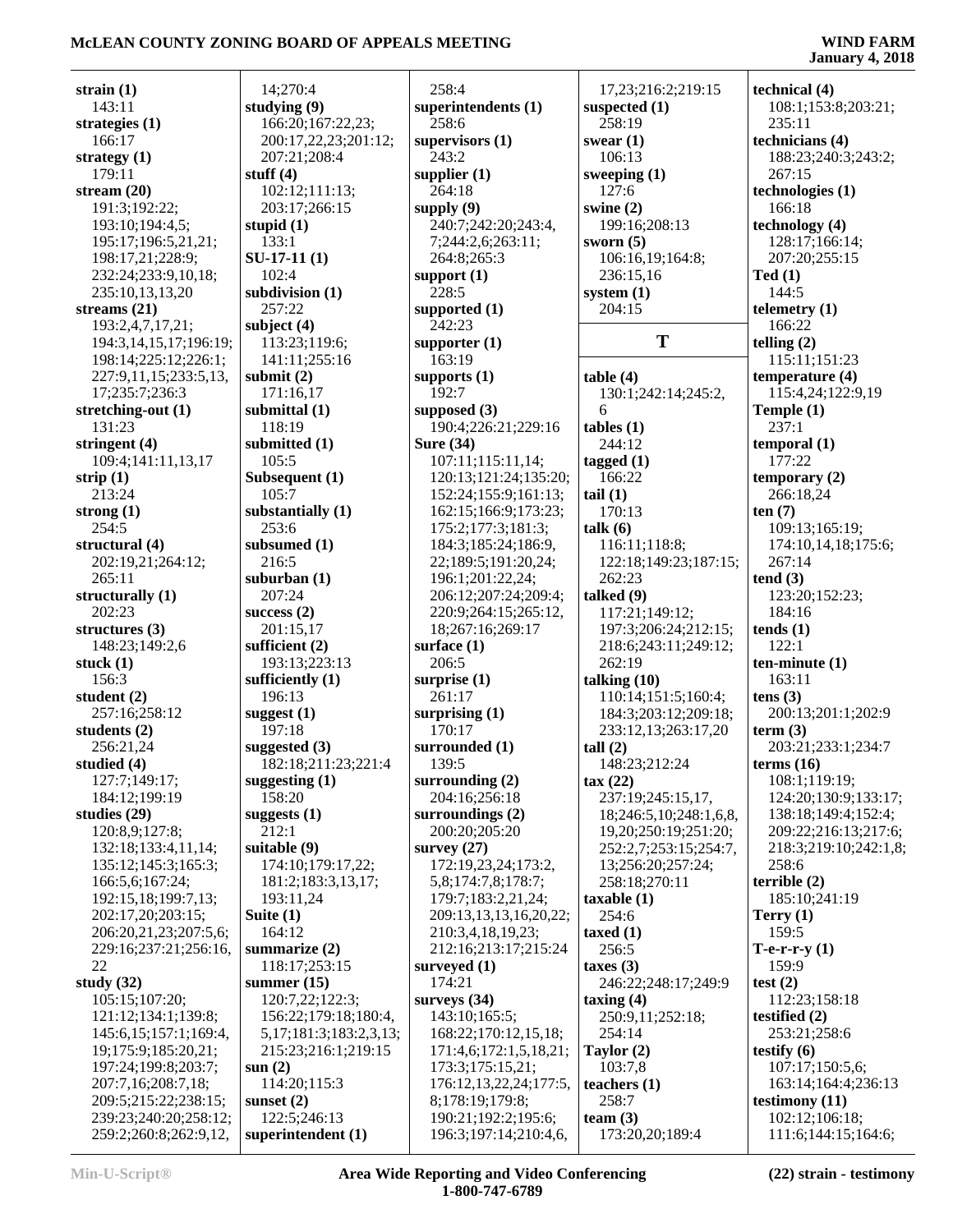| 228:2;230:7;235:24;       | tied $(2)$            | 249:19,21;250:3,4      | turbine (78)                 | Turner (32)            |
|---------------------------|-----------------------|------------------------|------------------------------|------------------------|
| 236:15;237:13,17          | 125:22;154:1          | townships (2)          | 105:16,19;111:19;            | 102:23,24;107:4;       |
|                           | tier $(7)$            |                        |                              |                        |
| Thanks $(1)$              |                       | 249:11,24              | 112:21,22;113:6,16;          | 121:17;122:23;123:2;   |
| 136:13                    | 168:14,17;172:3,4,4,  | track(2)               | 114:9,16;115:1,8;            | 124:4,13;156:5,9;      |
| theme $(1)$               | 18;173:8              | 176:7;193:20           | 118:20;120:11;121:1,         | 186:14,18,23;187:8,15, |
| 109:12                    | tiered $(3)$          | tracking $(2)$         | 5,8;123:24;124:22,24;        | 21;188:16;189:12;      |
| therefore (6)             | 167:14,14,17          | 166:23;192:2           | 125:2,6,10,12,19;            | 190:19;191:15,24;      |
| 122:15;126:2;             | tiers $(3)$           | traffic $(1)$          | 126:5;127:17;128:12;         | 192:11,19;196:24;      |
| 217:24;251:4;252:1;       | 168:17,20,21          | 116:5                  | 129:14,22;130:3,4,14;        | 197:12,21;198:3;       |
| 256:5                     | timber(1)             | trailing $(9)$         | 134:16,17;136:18;            | 233:11;256:16;258:19;  |
| thinking $(4)$            | 232:18                | 127:1;129:23;134:8,    | 137:1,1;138:2,14,23;         | 259:17,23              |
| 170:10,11;180:16;         | timely $(1)$          | 9;135:9,12;136:6,18,20 | 142:13;145:7;159:22;         | turning $(3)$          |
| 243:9                     | 201:18                | train $(1)$            | 160:3;161:2;179:21;          | 125:20;144:8;217:11    |
| third $(3)$               | times (15)            | 188:22                 | 186:24;187:4;189:23;         | Twin $(4)$             |
| 111:20;210:23;            | 108:12,18;114:22;     | trained $(1)$          | 205:20,22;211:8;             | 256:24;257:2;261:6,    |
| 240:19                    | 115:2,10,20;116:18;   | 190:3                  | 213:6,8,14,15;217:9,         | 17                     |
| thorough $(5)$            | 118:6;120:12;125:18;  | transport $(2)$        | 10, 13, 15, 21, 23; 219: 23; | two (39)               |
| 199:7;200:21;             | 133:5;144:5,10;177:1; | 243:14;265:6           | 220:1;228:24;232:10;         | 104:13,20;117:2;       |
| 207:19;209:5;260:10       | 211:15                | trapping $(1)$         | 234:18,23;242:20;            | 119:13;125:4;137:7;    |
| though $(5)$              | tip(10)               | 197:13                 | 243:1,18;249:21;             | 138:10;139:1;151:6;    |
| 160:1,14,17;225:16;       | 125:10,17,22;         | travel $(5)$           | 250:1;256:5;264:10,          | 154:2;171:5;173:6;     |
| 247:17                    | 126:18;217:7,11;      | 113:10;121:20,23;      | 23;267:15;268:6              | 174:19;178:20;181:24;  |
| thought $(3)$             | 218:8;219:3,9;221:9   | 268:2,4                | turbines (119)               | 182:5;197:7;214:10,    |
| 154:16;191:15;            | tips $(3)$            | travels $(2)$          | 105:12;107:18;               | 12,19;215:11,14;       |
| 220:19                    | 126:22;219:23;220:1   | 113:13;121:18          | 111:13;112:17,24;            | 220:16;229:12,13;      |
| thousand (8)              | today $(1)$           | treed $(1)$            | 113:18;114:5;115:15,         | 230:8,13;231:6,7;      |
| 131:17;217:15;            | 126:16                | 183:7                  | 19;117:1;118:3,10;           | 237:11;249:16;250:23;  |
| 218:18,19;219:12;         | together $(3)$        | trees $(2)$            | 121:6;123:6,11,24;           | 251:23;252:10;256:21;  |
| 221:11;233:6;235:1        | 110:11,12;154:2       | 175:11;183:10          | 124:3, 14, 17; 125: 7, 23;   | 259:4,11,13;261:13     |
| thousand-foot (2)         | tonight $(14)$        | trench $(1)$           | 126:8, 14, 15; 127: 13;      | $two$ -mile $(1)$      |
| 219:21,24                 | 102:2,5;103:12,17,    | 204:5                  | 128:5,6;129:8;133:17;        | 174:16                 |
| thousands $(3)$           | 18;106:9;107:19;      | trending $(5)$         | 134:18,21;135:16;            | type(15)               |
| 200:13;201:1;202:10       | 108:2;156:4;163:16,   | 247:8,9,12;249:6;      | 136:7,11;140:9;143:3,        | 113:15;121:21,23;      |
| threatened (1)            | 17;261:12;271:7,9     | 254:9                  | 10,21;144:5,9,10,12;         | 123:7;129:9;145:13;    |
| 174:1                     | took(3)               | tried $(4)$            | 149:1,16;152:6,16;           | 147:1;179:14;180:11;   |
| threatened/endangered (1) | 163:16;263:6;265:10   | 144:8;241:2;266:22;    | 155:21;157:6,16;             | 183:7;184:10;185:8;    |
| 174:2                     | top(3)                | 269:6                  | 158:10;159:15;160:23;        | 203:6;204:8,13         |
| three $(10)$              | 117:9;159:17;190:7    | Trinity $(3)$          | 166:15,19;167:3,4;           | types $(10)$           |
| 165:1;169:11;175:7;       | topped $(1)$          | 264:12,14;266:4        | 178:4;184:11,24;             | 121:18;123:5,23;       |
| 179:3;187:10;188:1,2;     | 148:20                | truek(1)               | 188:24;190:3;192:7,          | 130:23;134:18;173:14;  |
| 239:23:247:22:259:12      | total $(15)$          | 155:18                 | 11,22;194:8;197:1,5;         | 179:24;181:19;200:22;  |
| three-cable $(1)$         | 110:12,13;175:5;      | true(2)                | 198:13;199:17;200:7,         | 207:21                 |
| 204:14                    | 177:7,19;213:19;      | 151:11;266:18          | 14;201:2,21,22;202:6,        | typically $(10)$       |
| three-decibel (1)         | 242:22;243:6;244:11;  | try(3)                 | 10,18,22;205:2;206:2,        | 116:3;170:7;186:3;     |
| 131:13                    | 245:2,3;249:8,9,23;   | 184:4;186:10;253:14    | 10,17,22,23;211:11;          | 193:19,23;213:17;      |
| three-mile $(1)$          | 254:1                 | trying $(22)$          | 213:17;214:8,10,12,19;       | 240:9,17;243:18;       |
| 257:2                     | totally $(1)$         | 119:9;120:13;          | 215:11;219:14,19;            | 244:22                 |
| three-period $(1)$        | 224:20                | 124:11;126:7;136:23;   | 221:12;227:14;228:10;        |                        |
| 259:8                     | totals $(1)$          | 142:8,23;154:3;        | 229:1,1,3;230:15;            | U                      |
| three-stage $(1)$         | 250:8                 | 156:17;158:21;166:9,   | 231:17,23;234:16;            |                        |
| 257:7                     | toward $(2)$          | 12;167:21;168:3;       | 235:19;249:13,19,23;         | ultimately $(1)$       |
| three-year $(1)$          | 116:4;188:13          | 185:3;188:14;193:14;   | 255:2,13,19;256:14,18;       | 216:16                 |
| 207:6                     | towards $(2)$         | 194:9;209:6;234:21;    | 257:3;262:11,12,16,16;       | unavoidably $(1)$      |
| throughout (9)            | 122:13;188:11         | 246:4;262:13           | 264:19,22                    | 148:19                 |
| 166:6,23;177:17;          | tower $(3)$           | tubes $(1)$            | turbulence $(3)$             | uncertainty $(2)$      |
| 180:21;183:12;193:2,      | 179:20;254:24;        | 196:9                  | 127:7,11,15                  | 259:22;261:18          |
| 5;201:11;239:13           | 265:11                | Tuesday (12)           | turbulent $(1)$              | unclear $(1)$          |
| thumb $(1)$               | towers $(8)$          | 102:4;103:13,19;       | 122:4                        | 233:16                 |
| 130:10                    | 151:2;180:1;199:20;   | 154:13;156:4;163:17,   | turn(6)                      | under $(27)$           |
| thus $(1)$                | 264:11,12,14,14;266:4 | 22;222:9;257:6;        | 108:9;126:6;154:20;          | 115:14;147:19;         |
| 223:12                    | town(1)               | 260:13,16;262:2        | 164:19;245:17;249:11         | 160:21,23;177:20;      |
| tie $(1)$                 | 160:11                | Tuesday's (1)          | turned $(3)$                 | 182:8;183:11,17;       |
| 266:2                     | township (4)          | 105:3                  | 143:23;144:5,12              | 191:1,4;193:11,23;     |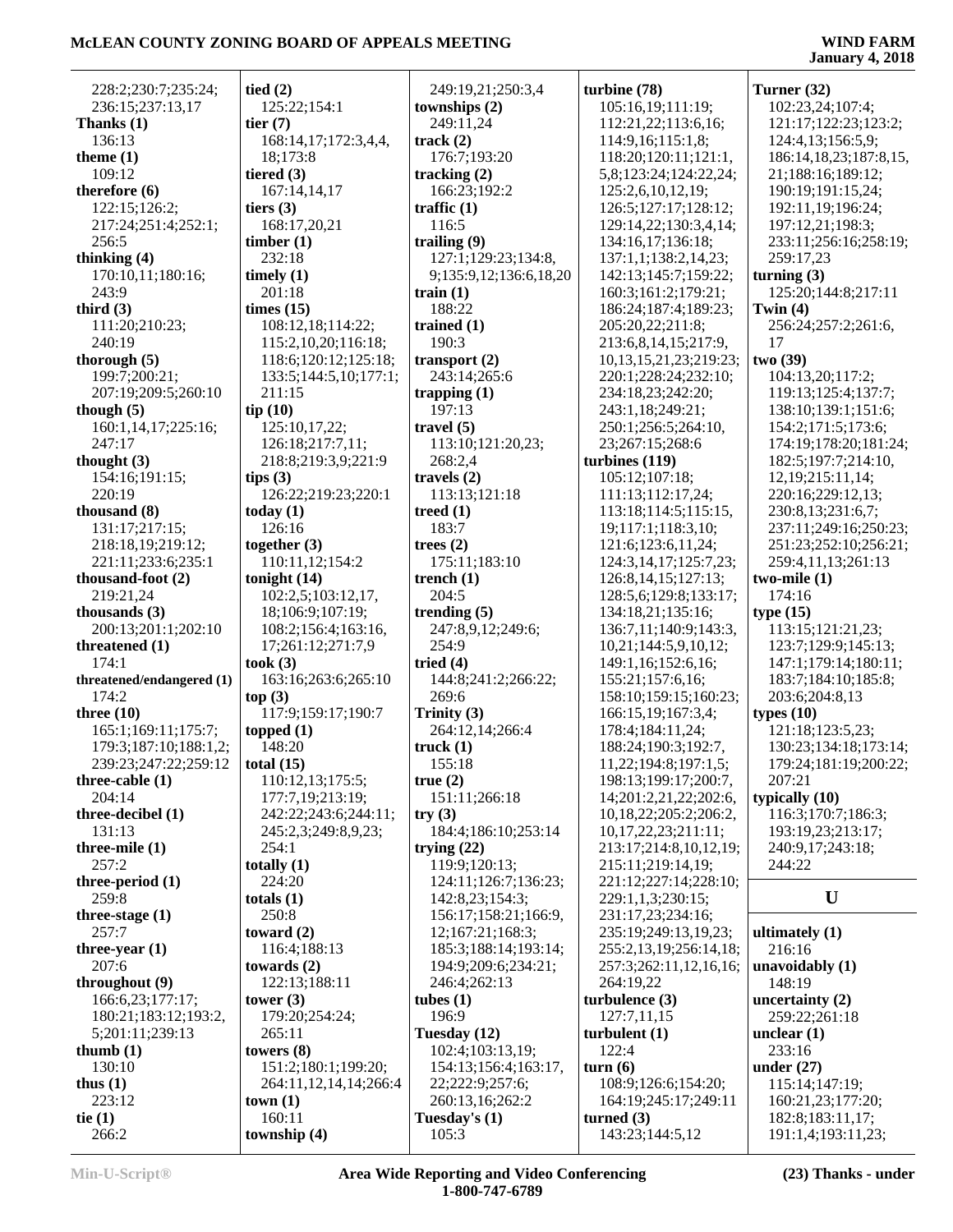÷,

| 194:2;196:22;203:4;     | 238:2                           | variety $(1)$            | 138:21                       | well-developed (1)    |
|-------------------------|---------------------------------|--------------------------|------------------------------|-----------------------|
| 204:4;212:18;213:15,    | updated $(1)$                   | 200:8                    | walk $(6)$                   | 268:13                |
| 17;216:5;220:5;         | 238:6                           | various (6)              | 122:21;131:17;               | wells $(6)$           |
| 222:24;229:6;232:6;     | upgrades $(1)$                  | 109:22;152:20;           | 165:4,6;168:19;234:2         | 205:15,16,18,19,24;   |
| 233:12,17;244:17        | 255:4                           | 157:12;200:6;208:9;      | walks $(1)$                  | 206:10                |
| underground (6)         | Upland $(1)$                    | 225:12                   | 213:13                       | well-understood (1)   |
| 196:8,17,18;197:20,     | 179:4                           | <b>Vegetation (8)</b>    | <b>WALLEY</b> (1)            | 126:18                |
| 22;204:8                | upon $(3)$                      | 113:20;183:17;           | 163:1                        | weren't $(6)$         |
| underpredicting (1)     | 105:6;161:15;251:2              | 193:10,12,18,23;         | walls $(1)$                  | 170:17,19;208:24;     |
| 124:9                   | use $(28)$                      | 194:13,15                | 155:14                       | 210:11;258:13;264:15  |
| understands (1)         | 112:10,12;113:2;                | vehicles $(1)$           | wants $(4)$                  | west $(4)$            |
| 109:7                   | 128:16;138:8;141:6;             | 244:4                    | 161:4;163:7;260:7;           | 156:8,13;175:17;      |
| understood (1)          | 152:1,7;171:3,5;                | verify $(1)$             | 265:5                        | 222:1                 |
| 230:7                   | 172:23;173:3;175:21;            | 127:19                   | warmer $(1)$                 | wetland $(1)$         |
| undertake (1)           | 176:12,13;177:5,8,22;           | Vermilion (1)            | 122:12                       | 232:7                 |
| 153:18                  | 178:18;185:10;205:20;           | 166:7                    | Wars $(1)$                   | whatnot $(1)$         |
| unemployment (1)        | 210:6;216:18,20;                | Verona $(2)$             | 237:24                       | 108:2                 |
| 266:15                  | 230:17;241:6;243:20;            | 106:23,24                | watch $(1)$                  | What's $(12)$         |
| unfortunately (2)       | 244:4                           | version $(1)$            | 133:13                       | 116:24;194:4,10;      |
| 162:17;249:2            | used $(16)$                     | 238:3                    | watches $(1)$                | 214:17;227:19;228:3;  |
| unintended (1)          | 112:15,16,17;119:3;             | versus $(10)$            | 184:7                        | 233:21;239:4;240:14;  |
| 251:15                  | 129:2;187:24;233:1;             | 117:15;125:1;129:9,      | water $(9)$                  | 247:16;262:18;263:23  |
| union (4)               | 234:8;237:22;238:3,8,           | 23;130:21;140:14;        | 191:6;195:7,7;197:2;         | whatsoever $(2)$      |
| 243:21;244:1;           | 9, 15, 17; 241: 1; 248: 9       | 235:13;262:7,11,16       | 204:10;205:16;206:1,         | 151:7;152:8           |
| 263:23;264:4            | uses $(1)$                      | Vestas $(1)$             | 5;226:2                      | wheelhouse $(1)$      |
| United (5)              | 141:5                           | 112:22                   | waterfowl $(1)$              | 153:9                 |
| 110:21;165:16;          | using $(6)$                     | via(2)                   | 173:4                        | whenever $(1)$        |
| 167:15;168:23;226:6     | 119:2;123:3,6;                  | 114:6;128:12             | waterway $(1)$               | 240:20                |
| units $(1)$             | 126:21;238:10,21                | viability $(1)$          | 225:24                       | whereas $(2)$         |
| 151:19                  | usually $(1)$                   | 241:4                    | waterways $(3)$              | 240:7;261:12          |
| University (6)          | 122:10                          | vibrates $(1)$           | 196:15;203:4;226:9           | whole $(9)$           |
| 237:1,2,3,10,12;        | utilities $(1)$                 | 151:12                   | wave $(1)$                   | 168:12;195:8;221:9;   |
| 269:15                  | 244:5                           | vibrations (6)           | 151:14                       | 224:17;239:5;241:19;  |
| unless $(2)$            | utilized $(1)$                  | 148:19;227:10,14;        | waves $(5)$                  | 242:12;245:5;257:23   |
| 162:5;223:3             | 124:1                           | 234:15;235:21,23         | 113:9;114:21;                | whoosh $(3)$          |
| unlikely (1)<br>232:9   | utilizing $(2)$<br>157:11;185:7 | vicinity $(1)$<br>157:24 | 122:12;151:6,9               | 155:21,21,21          |
| unsupported (1)         |                                 | viewshed (2)             | way $(17)$<br>111:13;112:19; | whose $(1)$<br>107:15 |
| 228:2                   | $\mathbf{V}$                    | 175:24;176:14            | 124:11;134:6;135:12;         | wide $(1)$            |
| up (72)                 |                                 | violation $(1)$          | 139:18;154:1;186:18;         | 125:17                |
| 102:7;107:8;109:14,     | vague(1)                        | 138:20                   | 205:9;213:12;226:1;          | widely $(1)$          |
| 16;110:3,4;111:13;      | 228:2                           | virtually $(1)$          | 242:9;250:4;255:23;          | 246:3                 |
| 114:20;116:9,10;        | valid $(1)$                     | 112:15                   | 263:13;270:9,16              | wide-open $(1)$       |
| 117:4;122:9,14,14;      | 247:6                           | $vis-a-vis (1)$          | ways $(1)$                   | 201:20                |
| 124:18;126:9,17,18;     | validated (1)                   | 145:21                   | 241:1                        | width $(1)$           |
| 129:8;132:5,23;         | 119:1                           | visibility $(1)$         | weather $(2)$                | 183:10                |
| 134:12;136:5,12;        | valuation (3)                   | 148:21                   | 113:22;156:20                | wife $(1)$            |
| 140:3,11;145:10;        | 245:19;246:9;256:1              | visible $(1)$            | website $(2)$                | 232:15                |
| 153:18;154:21;163:1,    | valuations (1)                  | 240:5                    | 251:10;259:3                 | wildlife (39)         |
| 18, 22, 22, 23; 164: 7; | 256:17                          | volts $(1)$              | WECS(2)                      | 132:18,21;133:10,     |
| 171:8;176:12;177:12;    | value $(17)$                    | 204:7                    | 223:1;232:6                  | 18;164:23;165:17;     |
| 181:16;183:11;185:23;   | 133:16;245:4,23;                | voluntary $(2)$          | week $(2)$                   | 166:11;167:7,8,16,24; |
| 190:22;195:7,8;196:5;   | 246:2,20;248:5,12;              | 216:23,24                | 146:6;217:17                 | 168:24;169:2,6,11,19, |
| 202:16;206:23;210:16,   | 251:2;254:6;255:16;             |                          | weeks $(7)$                  | 22;171:6;172:1;       |
| 24;211:4,19;212:5;      | 257:15;259:14,15;               | W                        | 116:16;119:12;               | 173:22;183:2;185:15;  |
| 213:1,16,22;221:19;     | 260:17,18,21;271:4              |                          | 123:17,18,21;146:22,         | 188:24;189:10;199:11, |
| 223:19;232:4,22;        | values $(6)$                    | Wacker $(1)$             | 23                           | 23;204:9;209:23;      |
| 233:14;236:3;237:24;    | 250:2;256:23;                   | 164:12                   | WEG(1)                       | 210:2;211:24;212:9;   |
| 247:13;250:4,7;         | 257:13,20;258:15,21             | wage $(1)$               | 172:3                        | 214:2;216:1,10,21;    |
| 251:24;252:19;253:24;   | varied $(1)$                    | 244:17                   | weight $(1)$                 | 218:11,13,22;223:1    |
| 254:22;256:9;257:20;    | 246:2                           | wait $(1)$               | 223:16                       | willing $(4)$         |
| 263:15                  | varies $(1)$                    | 222:5                    | welcome $(1)$                | 185:17;215:6;         |
| update (1)              | 219:4                           | waive $(1)$              | 234:2                        | 231:21,23             |
|                         |                                 |                          |                              |                       |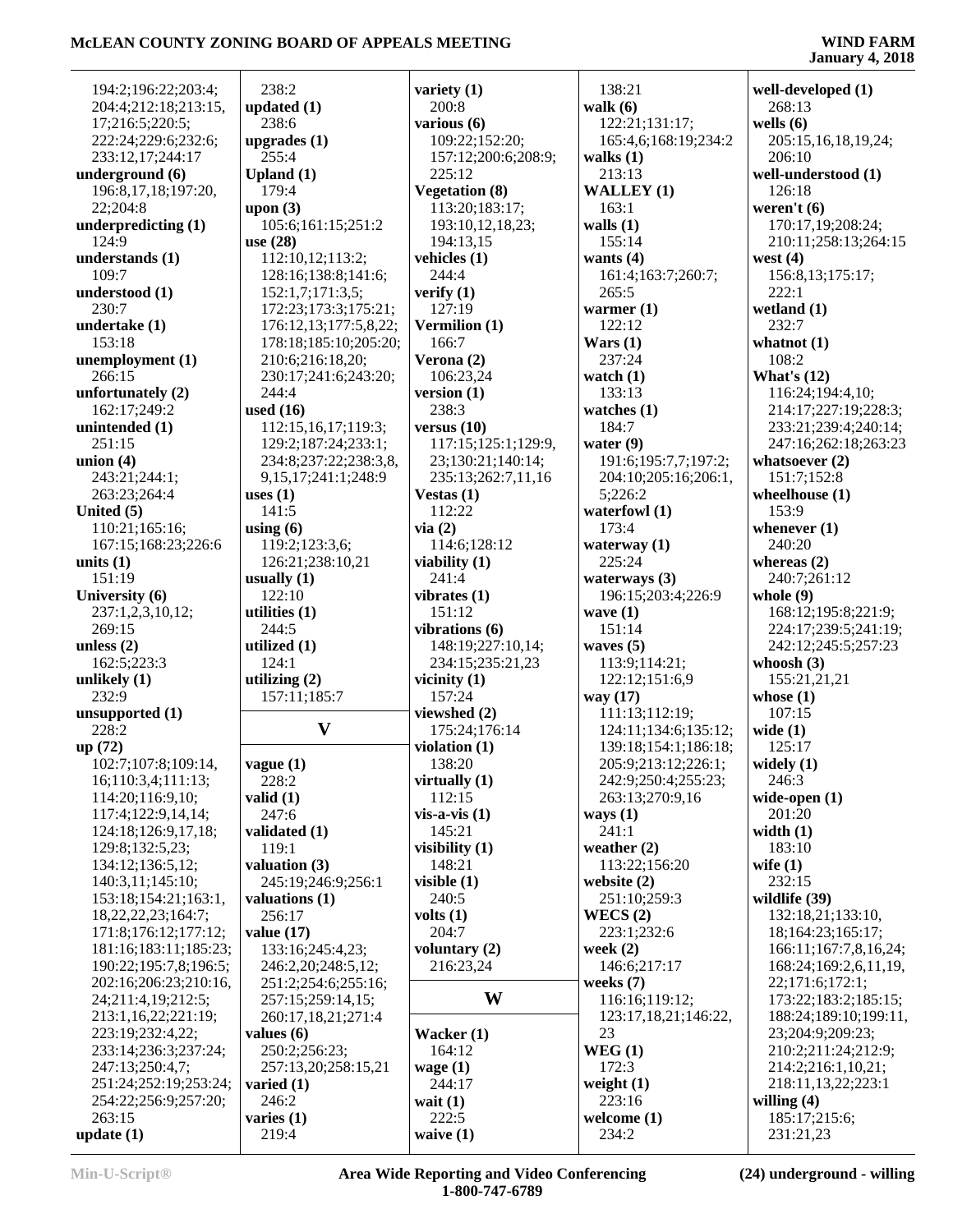| wind (114)                    | 205:20;212:16;224:20; |                           | Zoning $(4)$            | 197:5;214:8;230:8;   |
|-------------------------------|-----------------------|---------------------------|-------------------------|----------------------|
| 105:12;107:17,21;             | 230:8;232:16;235:19;  | $\mathbf X$               | 107:24;155:5;           | 231:9                |
| 111:13,18;112:16,21,          | 239:2,11;240:12;      |                           | 222:15;226:20           | 12(4)                |
|                               |                       |                           |                         |                      |
| 22;113:6,16,18;               | 241:23;242:23;245:16; | $X-ray(1)$                |                         | 139:5;180:8;181:21;  |
| 114:16;115:5,24;              | 251:2;268:16          | 203:20                    | 1                       | 253:3                |
| 116:3;118:20;120:7,           | without $(1)$         |                           |                         | 12/23/2016 (1)       |
| 11,15,17;121:1,9;             | 194:1                 | $\mathbf{Y}$              | 1(12)                   | 238:5                |
| 123:11;124:22;125:11;         | witness $(14)$        |                           | 164:11;168:17;          | 120-meter $(2)$      |
| 127:13;128:6,7;               | 102:9;103:11,22,24;   | Yale $(2)$                | 172:5;186:23;215:6;     | 213:7,7              |
| 133:17;140:9;145:7;           | 106:10,12,14;161:5;   | 232:11,13                 | 228:23;239:24;240:7;    | 14(4)                |
| 146:10;148:24;149:1;          | 164:2,4,14;236:10,12; |                           | 248:11;260:18,21;       | 106:2;177:1;178:22;  |
| 152:6;155:11;156:20;          | 260:3                 | Y-a-l-e $(1)$             | 262:3                   | 243:6                |
| 157:6;160:3,22;167:2,         | witnesses (4)         | 232:13                    | 1,000(19)               | 147(1)               |
|                               | 102:9;163:2,10,15     | year $(42)$               |                         |                      |
| 13,18;170:5;172:3;            |                       | 141:21;170:13;            | 130:13;131:4,6,17;      | 242:16               |
| 184:11,24;187:4;              | wonder $(1)$          | 174:24;177:1;178:19,      | 212:5;215:19;216:5,7,   | 15(5)                |
| 188:16;189:15;190:3;          | 128:15                | 20;179:13;180:21;         | 15, 19, 22; 217: 6, 22; | 187:2,2,5,6;255:3    |
| 191:12;192:7,11;              | wondered (1)          | 187:12,13,23;188:13;      | 218:2,6,15;219:2,7;     | 1800(1)              |
| 197:1;200:7,13,24;            | 132:18                | 197:20;207:7;209:22;      | 221:20                  | 164:12               |
| 201:21;202:24;211:11;         | wondering $(2)$       | 211:15;213:10;223:13;     | $1,000$ -foot $(10)$    | 192,640(1)           |
| 213:3;218:16;223:1;           | 154:18;218:5          | 235:10;242:6,9,12;        | 181:1,6;182:18;         | 250:21               |
| 237:6,7;238:11,13;            | word $(1)$            | 246:16;248:1,20,24;       | 183:14;185:4,7;         | 1996(1)              |
| 240:2;241:13,16;              | 185:10                |                           | 194:12;215:21;216:17;   | 237:3                |
| 243:1,3;245:19,24;            | words $(5)$           | 249:1,4;250:4,6,21;       | 218:1                   |                      |
| 246:2,7,9,18,20;247:1;        | 195:18;201:2;219:7;   | 251:20,21;252:4,6;        |                         | $\overline{2}$       |
|                               |                       | 253:23;254:2,5;           | 1,038(1)                |                      |
| 248:1,2,14;249:9;             | 221:16;225:21         | 255:20;263:2;267:1,10     | 263:7                   |                      |
| 251:8,14,19;252:2,6,8,        | work $(11)$           | years $(30)$              | 1,200(2)                | 2(9)                 |
| 9, 17; 254: 1, 4, 11; 255: 8, | 110:23;123:7;         | 110:19;116:17;            | 221:16,21               | 118:14;168:21;       |
| 9,17;256:2;257:1,8,11;        | 145:13;153:24;162:6;  | 124:8;126:14;155:13;      | 1,300(1)                | 172:5;223:6;240:6,8; |
| 258:2,9,17;259:5;             | 165:10,20;186:10;     | 165:1;166:4;171:5;        | 221:17                  | 260:23;261:20;262:4  |
| 261:7,13;262:7;263:2;         | 208:9;215:11;265:18   | 173:6;175:5;187:10,       | 1,500(6)                | 2,000(2)             |
| 266:19;267:12;270:7           | worked $(6)$          | 22;188:1,2;191:12;        | 131:8;141:24;143:2;     | 130:15;152:22        |
| windows $(6)$                 | 110:24;159:11;        |                           | 152:21;221:17;235:2     | 2,025(1)             |
| 121:20,22;143:2,11,           | 165:1;169:6;222:9;    | 247:22,23;248:15,16;      | 1,665(1)                | 144:11               |
| 20;155:14                     | 242:6                 | 249:8;251:23;252:5,       | 144:11                  | 2,080(1)             |
| winds $(3)$                   | worker $(1)$          | 10,15;253:12;255:3,3;     | 1.5(2)                  | 242:6                |
|                               | 244:19                | 257:14;267:9,13           |                         |                      |
| 120:6,20,22                   |                       | <b>YOUNG (10)</b>         | 124:17;254:23           | 2,500(1)             |
| windy $(1)$                   | workers $(4)$         | 232:11,12,21;233:3,       | 10(6)                   | 152:22               |
| 122:7                         | 243:17;263:8;         | 15, 19; 234: 1, 17, 24;   | 120:4;205:23;           | 2.2(3)               |
| Winergy $(1)$                 | 266:21;267:2          | 235:5                     | 206:18;243:3,12;        | 247:19;248:22;       |
| 264:18                        | working $(7)$         |                           | 244:16                  | 254:10               |
| wing(1)                       | 153:20;165:18;        | ${\bf z}$                 | 10,000(2)               | $2.3 - 116(1)$       |
| 127:12                        | 188:23,24;190:16;     |                           | 111:14,17               | 136:21               |
| wings $(2)$                   | 223:21;237:6          | ZBA(2)                    | 10:00(1)                | 2.5(2)               |
| 127:7,9                       | works $(1)$           |                           | 103:18                  | 124:18;255:1         |
| Winterland (20)               | 112:19                | 215:8,13                  | 10:10(1)                | $2.5 - 127(2)$       |
| 133:23,23;134:20;             | world $(1)$           | zero $(5)$                | 271:14                  | 136:17,22            |
| 135:1,18;136:13;              | 200:15                | 253:23;254:7;             | 100(8)                  | 20(5)                |
| 137:6,8,10;228:21,22;         | worry $(1)$           | 255:20;264:14,21          | 130:8;176:17,19;        | 111:10,17;255:3;     |
|                               |                       | Zimmerman (51)            |                         |                      |
| 229:4,10,24;230:3;            | 120:15                | 103:1,2,19;107:6;         | 190:21;231:10;234:18;   | 263:16;269:11        |
| 269:23,24;270:9,20;           | worse $(1)$           | 124:14,19;125:7,23;       | 249:12,23               | 20,000(1)            |
| 271:2                         | 120:13                | 126:2,7;131:12,19,23;     | 100-turbine $(1)$       | 111:11               |
| wintertime $(1)$              | worst $(8)$           | 132:3;137:8,12;           | 250:17                  | 200(4)               |
| 186:4                         | 117:23;118:23;        | 152:14;153:1;158:3,6,     | $100$ -year $(1)$       | 130:8;217:22;        |
| wireless $(1)$                | 120:14;134:11,14;     | 8;159:1,3;164:19;         | 229:21                  | 221:14;234:18        |
| 150:16                        | 135:8,19;156:19       | 181:18;182:9,13,17,21;    | 103(1)                  | 2003(1)              |
| Wisconsin (4)                 | worst-case $(1)$      |                           | 158:12                  | 237:8                |
| 106:24;149:13,15,20           | 117:13                | 183:19;190:2;193:16;      | 11(2)                   | 2006(1)              |
| within $(31)$                 | writing $(1)$         | 194:3,22;195:5,12,23;     | 243:5;254:18            | 237:7                |
| 141:23;146:6,24;              | 233:22                | 196:8, 13, 23; 221:3, 19; | 113(1)                  | 2007(2)              |
| 147:14;149:15;153:8;          | written $(1)$         | 224:3,17,22;235:9,16;     | 155:13                  |                      |
|                               |                       | 236:4;254:21;255:11;      |                         | 245:22;246:14        |
| 159:14,21;175:6;              | 225:10                | 270:24                    | 115(2)                  | 2010(1)              |
| 179:18;181:21;189:3;          | wrong(1)              | zone $(2)$                | 197:5;214:7             | 237:4                |
| 192:22;197:1,7,10,16;         | 135:8                 | 219:8,8                   | 117(4)                  | 2011(1)              |